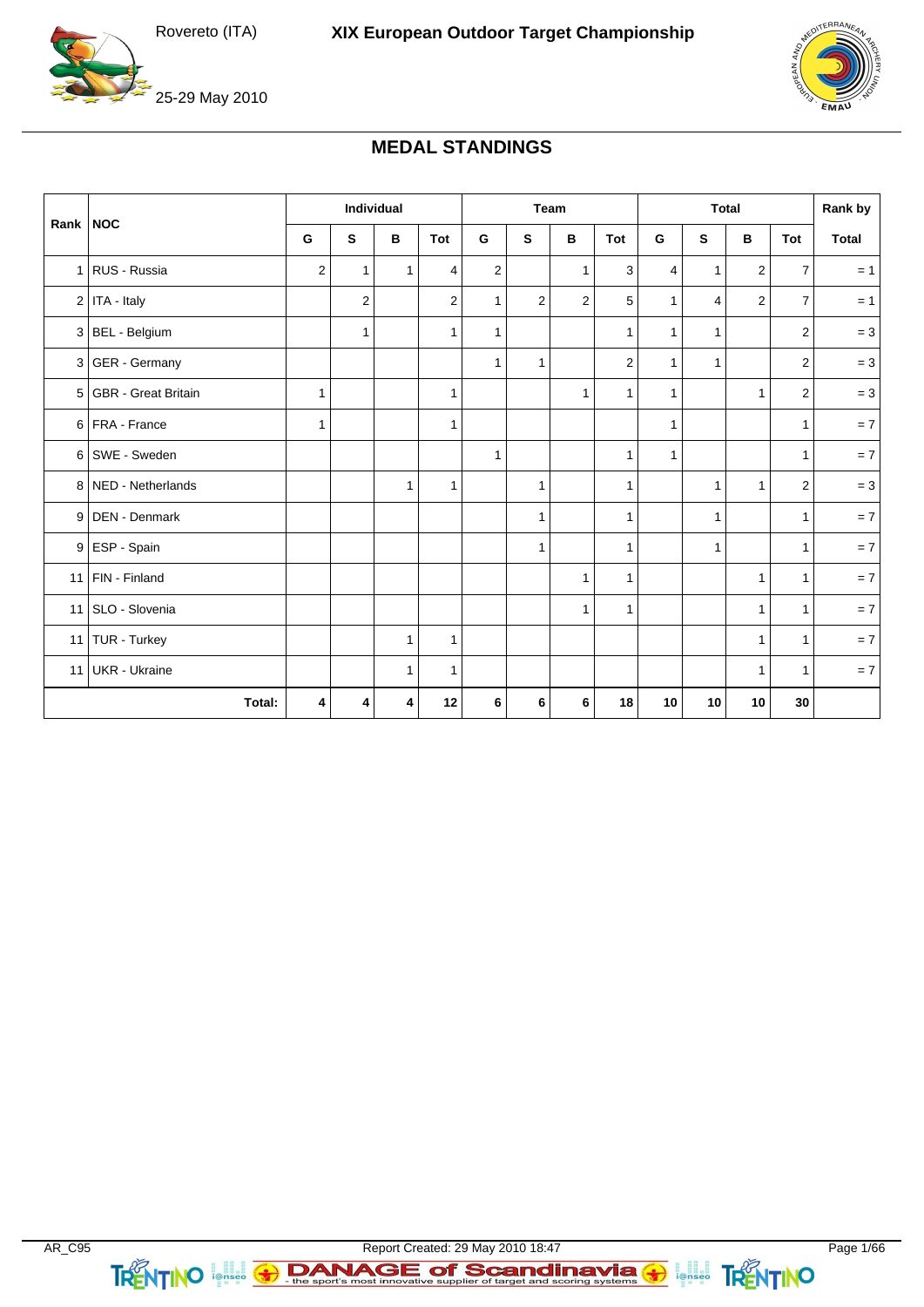

 $FRRA$ 

## **MEDALLIST BY EVENT**

| <b>Event Name</b>  |                 | Date   Medal  | Name                       | <b>NOC</b>                 |
|--------------------|-----------------|---------------|----------------------------|----------------------------|
| Recurve Men        | Sat 29 May      | GOLD          | <b>GIROUILLE Romain</b>    | FRA - France               |
|                    |                 | <b>SILVER</b> | <b>FRANGILLI Michele</b>   | ITA - Italy                |
|                    |                 | <b>BRONZE</b> | IVASHKO Markiyan           | <b>UKR</b> - Ukraine       |
| Recurve Women      | Sat 29 May      | GOLD          | ERDYNIYEVA Natalya         | RUS - Russia               |
|                    |                 | <b>SILVER</b> | STEPANOVA Inna             | RUS - Russia               |
|                    |                 | <b>BRONZE</b> | <b>UNSAL Begunhan Elif</b> | TUR - Turkey               |
| Compound Men       | Sat 29 May      | GOLD          | <b>RIKUNENKO Andrew</b>    | <b>GBR</b> - Great Britain |
|                    |                 | <b>SILVER</b> | PAGNI Sergio               | ITA - Italy                |
|                    |                 | <b>BRONZE</b> | <b>ELZINGA Peter</b>       | NED - Netherlands          |
| Compound Women     | Sat 29 May      | GOLD          | BALZHANOVA Viktoria        | RUS - Russia               |
|                    |                 | <b>SILVER</b> | <b>WILLEMS Gladys</b>      | BEL - Belgium              |
|                    |                 | <b>BRONZE</b> | LOGINOVA Albina            | RUS - Russia               |
| Recurve Men Team   | Sat 29 May      | GOLD          | ROHRBERG Sebastian         | GER - Germany              |
|                    |                 |               | FLOTO Florian              |                            |
|                    |                 |               | POPPENBORG Rafael          |                            |
|                    |                 | <b>SILVER</b> | GALIAZZO Marco             | ITA - Italy                |
|                    |                 |               | <b>FRANGILLI Michele</b>   |                            |
|                    |                 |               | DI BUO Ilario              |                            |
|                    |                 | <b>BRONZE</b> | <b>HATAVA Matti</b>        | FIN - Finland              |
|                    |                 |               | <b>TEKONIEMI Antti</b>     |                            |
|                    |                 |               | MANSUKOSKI Antti           |                            |
| Recurve Women Team | Sat 29 May GOLD |               | STEPANOVA Inna             | RUS - Russia               |
|                    |                 |               | PEROVA Ksenia              |                            |
|                    |                 |               | ERDYNIYEVA Natalya         |                            |
|                    |                 | <b>SILVER</b> | <b>FOULON Magali</b>       | ESP - Spain                |
|                    |                 |               | <b>BUITRON Gema</b>        |                            |
|                    |                 |               | FERNANDEZ Helena           |                            |
|                    |                 | <b>BRONZE</b> | <b>VALEEVA Natalia</b>     | ITA - Italy                |
|                    |                 |               | <b>TOMASI Jessica</b>      |                            |
|                    |                 |               | LIONETTI Pia Carmen        |                            |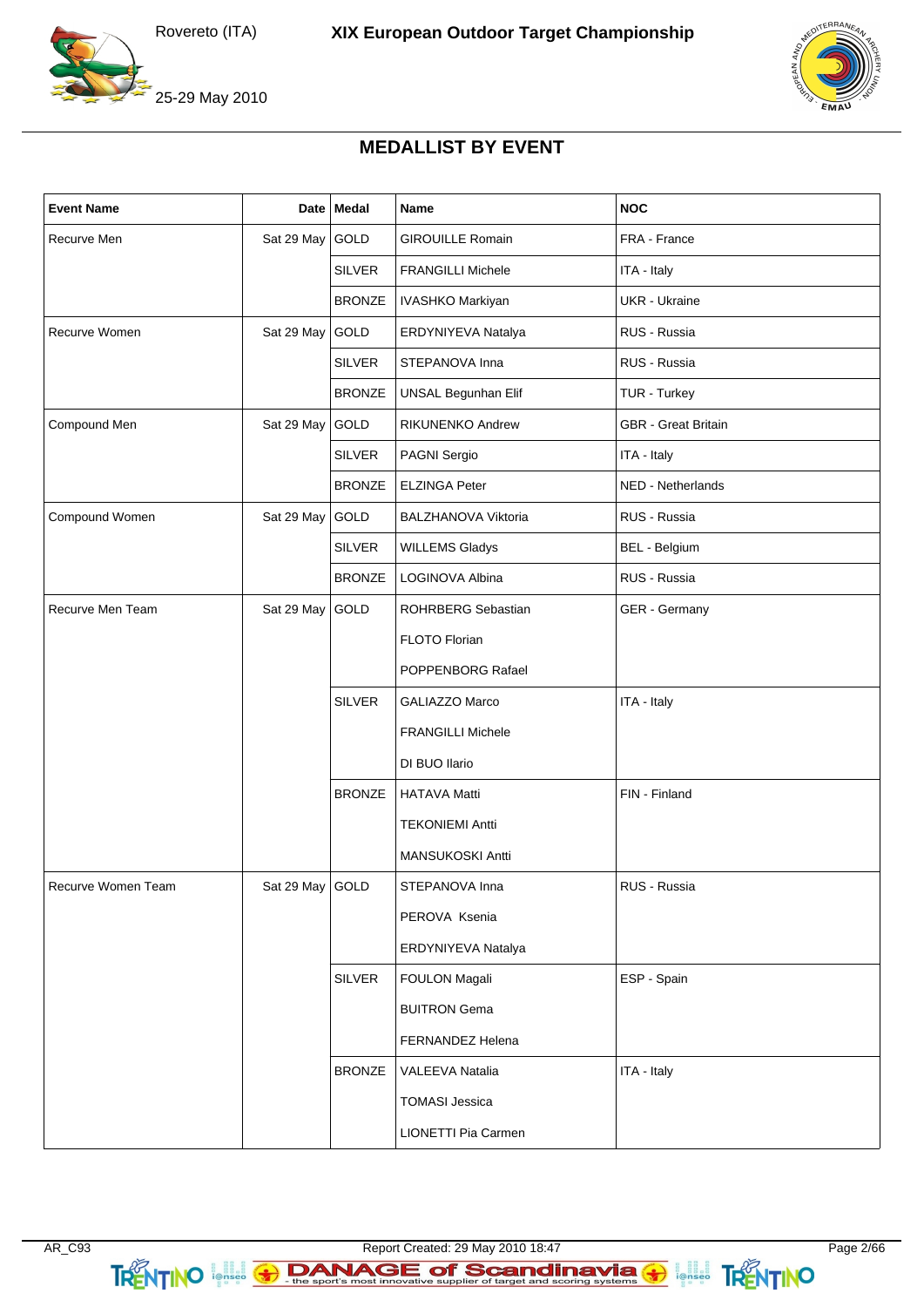



 $FRRA$ 

25-29 May 2010

## **MEDALLIST BY EVENT**

| <b>Event Name</b>   |                 | Date   Medal  | <b>Name</b>              | <b>NOC</b>                 |
|---------------------|-----------------|---------------|--------------------------|----------------------------|
| Compound Men Team   | Sat 29 May      | GOLD          | DAMBAEV Alexander        | RUS - Russia               |
|                     |                 |               | KHALUDOROV Danzan        |                            |
|                     |                 |               | <b>SEGIN Denis</b>       |                            |
|                     |                 | <b>SILVER</b> | POLMAN Rob               | NED - Netherlands          |
|                     |                 |               | VAN ZUTPHEN Fred         |                            |
|                     |                 |               | <b>ELZINGA Peter</b>     |                            |
|                     |                 | <b>BRONZE</b> | PAGNI Sergio             | ITA - Italy                |
|                     |                 |               | <b>GRECO Pietro</b>      |                            |
|                     |                 |               | <b>TOSCO Antonio</b>     |                            |
| Compound Women Team | Sat 29 May GOLD |               | <b>WILLEMS Gladys</b>    | BEL - Belgium              |
|                     |                 |               | PRIEELS Sarah            |                            |
|                     |                 |               | <b>MASSINA Michele</b>   |                            |
|                     |                 | <b>SILVER</b> | ANASTASIO Anastasia      | ITA - Italy                |
|                     |                 |               | SALVI Eugenia            |                            |
|                     |                 |               | LONGO Laura              |                            |
|                     |                 | <b>BRONZE</b> | BALZHANOVA Viktoria      | RUS - Russia               |
|                     |                 |               | LOGINOVA Albina          |                            |
|                     |                 |               | <b>TONTOEVA Diana</b>    |                            |
| Recurve Mixed Team  | Fri 28 May      | GOLD          | GALIAZZO Marco           | ITA - Italy                |
|                     |                 |               | VALEEVA Natalia          |                            |
|                     |                 | <b>SILVER</b> | ROHRBERG Sebastian       | GER - Germany              |
|                     |                 |               | RICHTER Elena            |                            |
|                     |                 | <b>BRONZE</b> | <b>TERRY Simon</b>       | <b>GBR</b> - Great Britain |
|                     |                 |               | <b>BURGESS Charlotte</b> |                            |
| Compound Mixed Team | Fri 28 May      | GOLD          | <b>MALM Anders</b>       | SWE - Sweden               |
|                     |                 |               | DANIELSSON Isabell       |                            |
|                     |                 | <b>SILVER</b> | DAMSBO Martin            | DEN - Denmark              |
|                     |                 |               | SOEMOD Camilla           |                            |
|                     |                 | <b>BRONZE</b> | SITAR Dejan              | SLO - Slovenia             |
|                     |                 |               | MARCEN PAVLIN Maja       |                            |

TRENTINO I ALLE ET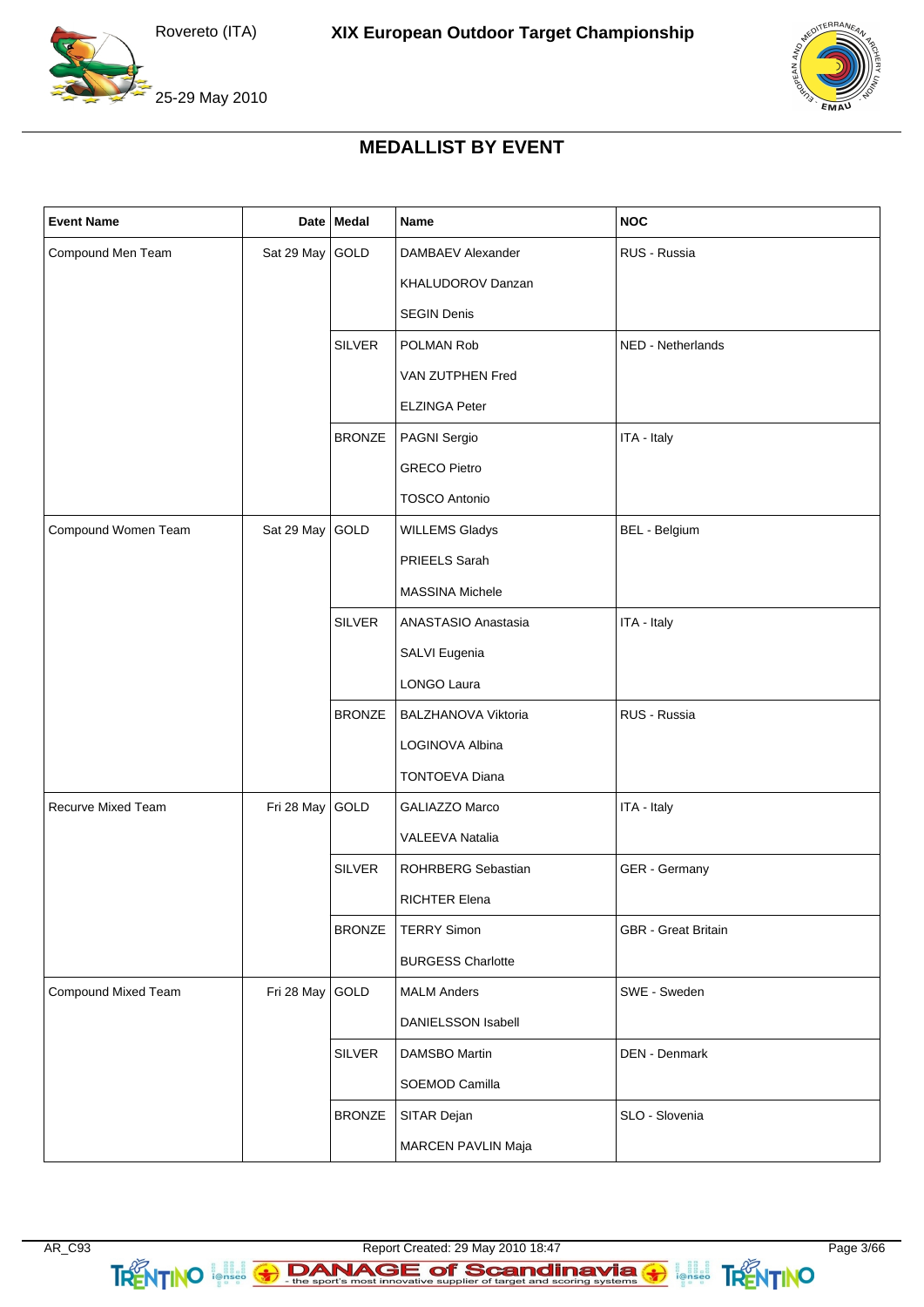



# **ENTRIES BY COUNTRY**

| <b>NOC</b> | Country         | Name                         | Date of Birth Back No. |     | Event                                |
|------------|-----------------|------------------------------|------------------------|-----|--------------------------------------|
| ARM        | Armenia         | <b>VASILYAN Boris</b>        |                        |     | <b>Officials Coach</b>               |
|            |                 | PETROSYAN Arshak             | 11 SEP 1991            | 29A | Recurve Men                          |
|            |                 | PETROSYAN Hovanes            | 18 JUL 1980            | 26A | Recurve Men                          |
|            |                 | SHAHNAZARYAN Andranik        | 02 JUL 1966            | 27A | Recurve Men                          |
|            |                 | SHAHNAZARYAN Vasil           | 15 NOV 1992            | 28A | Recurve Men                          |
|            |                 | SHAHNAZARYAN Gohar           | 17 OCT 1991            | 39B | Recurve Women                        |
|            |                 | <b>VASILYAN Nune</b>         | 16 DEC 1994            | 38B | Recurve Women                        |
| AUT        | Austria         | <b>WOELL Christian</b>       |                        |     | <b>Officials Coach</b>               |
|            |                 | <b>BERGAUER Philipp</b>      |                        | 41D | Recurve Men                          |
|            |                 | <b>GUNZ Daniel</b>           | 16 OCT 1990            | 43D | Recurve Men                          |
|            |                 | <b>SOMMER Max</b>            | 27 JAN 1991            | 42D | Recurve Men                          |
|            |                 | <b>BERNHUBER Gerald</b>      | 19 MAR 1964            | 17B | Compound Men                         |
|            |                 | <b>MATZNER Michael</b>       | 01 SEP 1975            | 18B |                                      |
|            |                 |                              |                        |     | Compound Men                         |
|            |                 | <b>MOSER Daniel</b>          | 28 NOV 1976            | 19B | Compound Men                         |
|            |                 | <b>BARCKHOLT Silvia</b>      | 01 JUL 1968            | 23C | Compound Women                       |
| BEL        | Belgium         | DE SCHUTTER Frans            |                        |     | <b>Officials Coach</b>               |
|            |                 | <b>ERNEST Mertens</b>        |                        |     | Officials Coach                      |
|            |                 | <b>PRIEELS Philippe</b>      |                        |     | Officials Team Captain               |
|            |                 | <b>RONSSE Marc</b>           |                        |     | <b>Officials Coach</b>               |
|            |                 | <b>CALLEWAERT Danny</b>      |                        | 26D | Recurve Men                          |
|            |                 | <b>GEERAERTS Bart</b>        | 04 APR 1981            | 28D | Recurve Men                          |
|            |                 | <b>THIRY Nico</b>            | 29 APR 1987            | 27D | Recurve Men                          |
|            |                 | <b>GEERAERTS Tamara</b>      |                        | 30D | Recurve Women                        |
|            |                 | <b>STRUYF Sabrina</b>        | 01 DEC 1989            | 29D | Recurve Women                        |
|            |                 | <b>WOLLES Freya</b>          | 01 MAY 1984            | 31D | Recurve Women                        |
|            |                 | MESTDAGH Sven                | 19 SEP 1969            | 10A | Compound Men                         |
|            |                 | VAN DE POELE Mathieu         |                        | 08A | Compound Men                         |
|            |                 | <b>VERDEYEN Luc</b>          | 16 MAY 1961            | 09A | Compound Men                         |
|            |                 | MASSINA Michele              | 01 JAN 1970            | 16C | Compound Women                       |
|            |                 | PRIEELS Sarah                | 27 FEB 1990            | 18C | Compound Women                       |
|            |                 | <b>WILLEMS Gladys</b>        | 04 JAN 1977            | 17C | Compound Women                       |
| <b>BLR</b> | <b>Belarus</b>  | <b>ISACHENKO Boris</b>       |                        |     | Officials Team Captain               |
|            |                 | LIUBIMOVA Nina               |                        |     | Officials Team Captain               |
|            |                 | P Marina                     |                        |     | <b>Officials Delegation Official</b> |
|            |                 | <b>KUNDA Maxim</b>           | 01 AUG 1989            | 33B | Recurve Men                          |
|            |                 | <b>MARUSAU Mikalai</b>       | 08 AUG 1981            | 32B | Recurve Men                          |
|            |                 | <b>PRILEPAU Anton</b>        | 05 FEB 1984            | 34B | Recurve Men                          |
|            |                 | <b>KUZNETSOVA Elena</b>      | 11 NOV 1984            | 36A | Recurve Women                        |
|            |                 | <b>RAVINETS Julia</b>        | 10 JUN 1987            | 37A | Recurve Women                        |
|            |                 | TIMOFEYEVA Katsiaryna        | 13 NOV 1976            | 35A | Recurve Women                        |
| <b>BUL</b> | <b>Bulgaria</b> | <b>PAVLOV Daniel</b>         |                        |     | <b>Officials Team Captain</b>        |
|            |                 | YOTOV Ivan                   |                        |     | <b>Officials Coach</b>               |
|            |                 | <b>HRISTOV Hristo</b>        | 15 DEC 1980            | 43B | Recurve Men                          |
|            |                 | <b>HRISTOV Yavor Vasilev</b> | 25 MAR 1976            | 41B | Recurve Men                          |
|            |                 | <b>VELIKOV Vencislav</b>     | 11 JAN 1972            | 42B | Recurve Men                          |
|            |                 | DANAILOVA Dobromira          | 24 OCT 1995            | 43B | Recurve Women                        |
|            |                 |                              |                        |     |                                      |
| CRO        | Croatia         | <b>BUDEN Dubravko</b>        |                        |     | Officials Team Captain               |
|            |                 | <b>BARTOL Vladimir</b>       | 07 APR 1957            | 18A | Compound Men                         |
|            |                 | <b>GREGEC Dario</b>          | 14 MAY 1969            | 19A | Compound Men                         |
|            |                 | <b>VILLI Goran</b>           | 08 NOV 1978            | 17A | Compound Men                         |
|            |                 | <b>BUDEN</b> Ivana           | 10 SEP 1985            | 13D | Compound Women                       |
|            |                 | <b>KOLLER FUNDELIC Lana</b>  | 21 DEC 1980            | 15D | Compound Women                       |
|            |                 | ZORMAN Tanja                 | 21 JUN 1988            | 14D | Compound Women                       |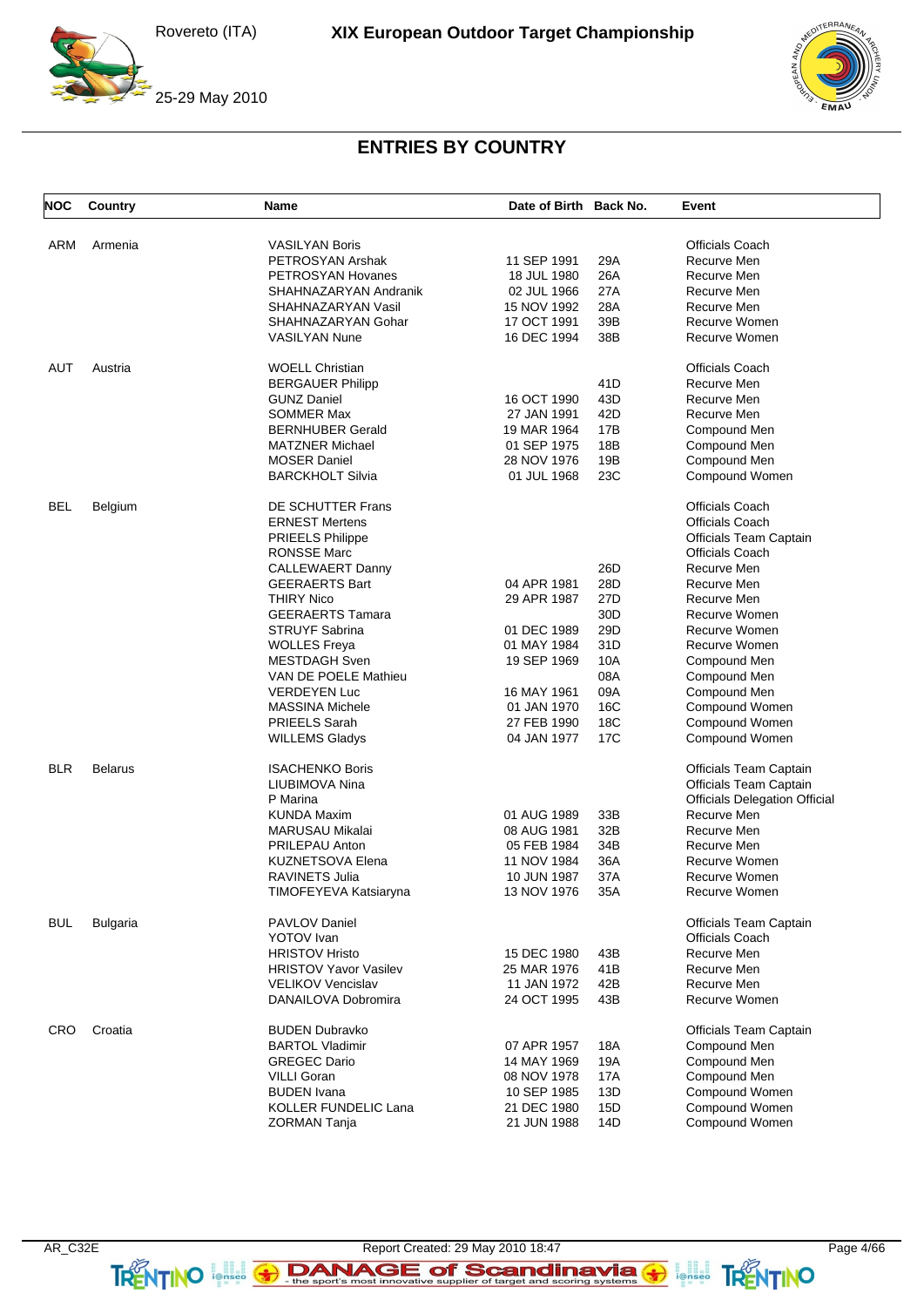

 $F$ BRA

# **ENTRIES BY COUNTRY**

| <b>NOC</b> | Country               | Name                                  | Date of Birth Back No. |                 | Event                                |
|------------|-----------------------|---------------------------------------|------------------------|-----------------|--------------------------------------|
|            |                       |                                       |                        |                 |                                      |
| <b>CYP</b> | Cyprus                | <b>DUSUK Choi</b>                     |                        |                 | <b>Officials Coach</b>               |
|            |                       | <b>MATSOUKARI Tonia</b>               |                        |                 | <b>Officials Team Captain</b>        |
|            |                       | <b>CHRISTODOULOU Costantinos</b>      | 22 MAR 1988            | 35B             | Recurve Men                          |
|            |                       | <b>ELXELAH Mimis</b>                  |                        | 36B             | Recurve Men                          |
|            |                       | <b>KONTEMENIOTIS Antonis</b>          | 21 AUG 1969            | 37B             | Recurve Men                          |
|            |                       | <b>IOSIFAKI Andri</b>                 | 17 MAR 1986            | 42B             | Recurve Women                        |
|            |                       | <b>PERDIKOS Marios</b>                |                        | 21D             | Compound Men                         |
|            |                       | <b>PROTOPAPAS Christodoulos</b>       | 25 DEC 1969            | 20 <sub>D</sub> | Compound Men                         |
| <b>CZE</b> | <b>Czech Republic</b> | <b>HODAC Michal</b>                   | 17 SEP 1955            | 39C             | Recurve Men                          |
|            |                       | <b>JURAK Pavel</b>                    | 31 MAR 1950            | 40C             | Recurve Men                          |
|            |                       | <b>KOVAR Kamil</b>                    | 27 MAY 1988            | 38C             | Recurve Men                          |
|            |                       | <b>HORACKOVA Barbora</b>              | 15 JAN 1969            | 37D             | Recurve Women                        |
|            |                       | SPALENKOVA Eva                        | 29 JUN 1989            | 35D             | Recurve Women                        |
|            |                       | <b>SUDRICHOVA Gabriela</b>            | 18 MAR 1989            | 36D             | Recurve Women                        |
|            |                       | <b>BRADA Vladimir</b>                 | 23 MAY 1977            | 18D             | Compound Men                         |
|            |                       | <b>REITMEIER Filip</b>                | 15 AUG 1975            | 17D             | Compound Men                         |
|            |                       | <b>VERNER Petr</b>                    |                        | 19D             | Compound Men                         |
| <b>DEN</b> | Denmark               | <b>TARNOW Carsten</b>                 |                        |                 | Officials Coach                      |
|            |                       | <b>DALL Niels</b>                     | 03 OCT 1984            | 46D             | Recurve Men                          |
|            |                       |                                       | 17 FEB 1991            | 28B             | Recurve Women                        |
|            |                       | <b>CHRISTIANSEN Carina Rosenvinge</b> |                        | 27B             | Recurve Women                        |
|            |                       | JAGER Maja Buskbjerg                  | 22 DEC 1991            |                 |                                      |
|            |                       | <b>LAURSEN Louise</b>                 | 27 JUN 1988            | 26B             | Recurve Women                        |
|            |                       | <b>DAMSBO Martin</b>                  | 26 MAY 1985            | 19 <sub>C</sub> | Compound Men                         |
|            |                       | JOHANNESSEN Torben                    | 02 OCT 1967            | 17 <sub>C</sub> | Compound Men                         |
|            |                       | <b>LAURSEN Patrick</b>                | 16 MAY 1988            | 18C             | Compound Men                         |
|            |                       | SOEMOD Camilla                        | 27 FEB 1985            | 23B             | Compound Women                       |
|            | EMAU Emau             | PISCIOTTI Marinella                   |                        |                 | V.I.P.s Vip                          |
|            |                       | <b>SCARZELLA Mario</b>                |                        |                 | V.I.P.s Vip                          |
| <b>ESP</b> | Spain                 | CHO Hyung-Mok                         |                        |                 | <b>Officials Coach</b>               |
|            |                       | <b>ENCINAS Azucena</b>                |                        |                 | Officials Coach                      |
|            |                       | GALLARDO Almudena                     |                        |                 | Officials Team Captain               |
|            |                       | LOPEZ Ignacio                         |                        |                 | <b>Officials Medical Person</b>      |
|            |                       | URQUIOLA Victoriano                   |                        |                 | <b>Officials Delegation Official</b> |
|            |                       | <b>CUESTA Elias</b>                   | 15 MAR 1985            | 27C             | Recurve Men                          |
|            |                       | <b>GOMEZ Andres</b>                   | 14 JUL 1988            | 26C             | Recurve Men                          |
|            |                       | <b>MORILLO Daniel</b>                 | 21 JAN 1988            | 28C             | Recurve Men                          |
|            |                       |                                       |                        | 28A             | Recurve Women                        |
|            |                       | <b>BUITRON Gema</b>                   | 19 JUL 1989            |                 |                                      |
|            |                       | <b>FERNANDEZ Helena</b>               | 08 MAR 1991            | 26A             | Recurve Women<br>Recurve Women       |
|            |                       | FOULON Magali                         | 08 JAN 1988            | 27A             |                                      |
|            |                       | <b>CATALAN Jose Ignacio</b>           | 09 APR 1958            | 11B             | Compound Men                         |
|            |                       | DUO Jose                              | 06 MAY 1972            | 13B             | Compound Men                         |
|            |                       | <b>PANIAGUA Carlos</b>                | 14 NOV 1964            | 12B             | Compound Men                         |
|            |                       | <b>CERNUDA Dolores</b>                | 03 MAY 1976            | 18A             | Compound Women                       |
|            |                       | <b>GARCIA Elena</b>                   | 29 AUG 1962            | 17A             | Compound Women                       |
|            |                       | RONCO Teresa                          | 07 SEP 1958            | 16A             | Compound Women                       |
| EST        | Estonia               | <b>KIVILO Raul</b>                    |                        |                 | <b>Officials Team Captain</b>        |
|            |                       | <b>GROSS Jaanus</b>                   | 30 SEP 1975            | 40A             | Recurve Men                          |
|            |                       | LOTT Jaan                             | 22 MAR 1965            | 41A             | Recurve Men                          |
|            |                       | <b>SANTOS Paulo</b>                   | 13 SEP 1975            | 39A             | Recurve Men                          |
|            |                       | <b>LUIK Siret</b>                     | 28 SEP 1986            | 41 D            | Recurve Women                        |
|            |                       | PREIMANN Anneli                       | 20 DEC 1988            | 40 <sub>D</sub> | Recurve Women                        |
|            |                       | <b>RESSAR Evert</b>                   | 17 OCT 1983            | 23C             | Compound Men                         |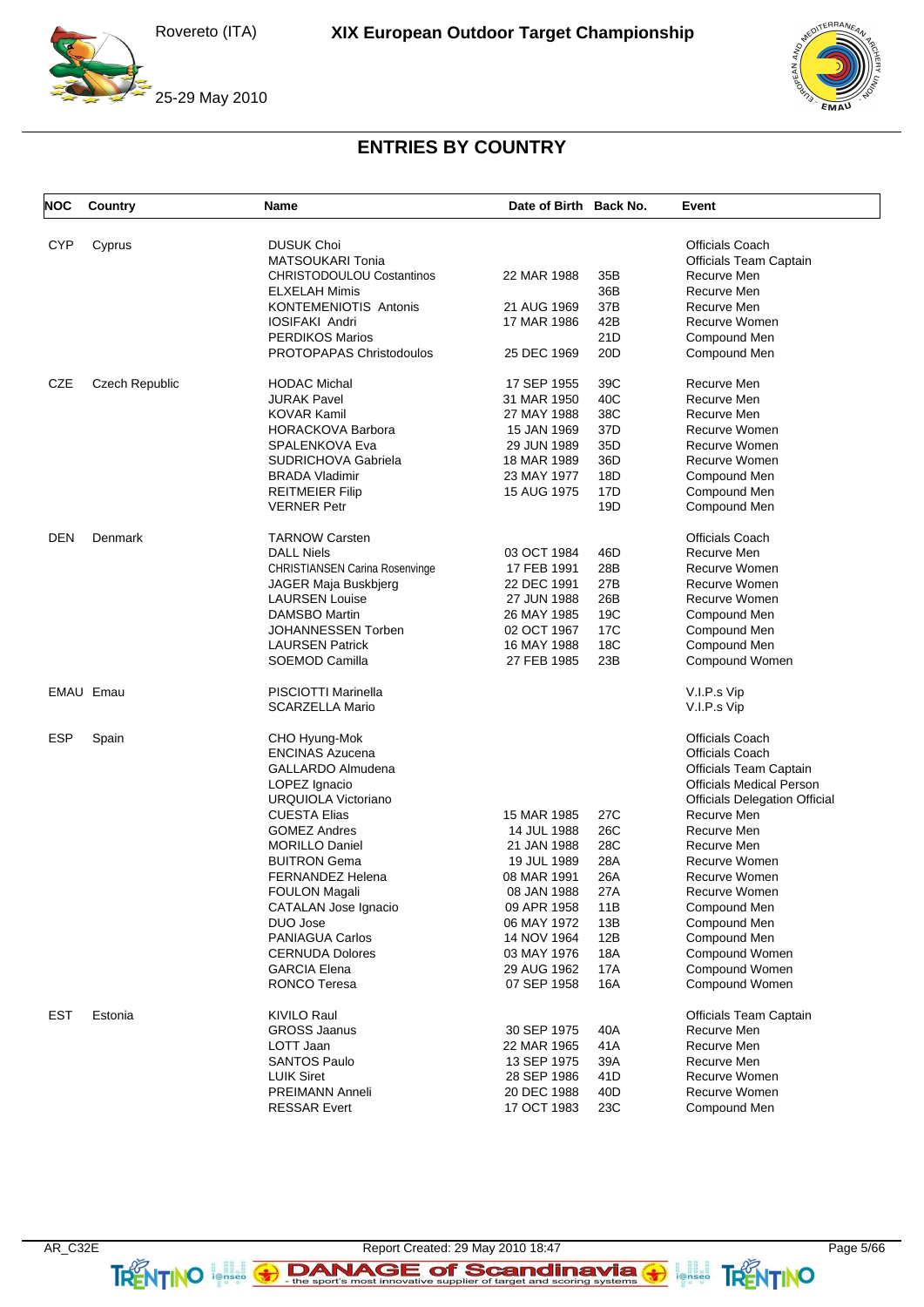



# **ENTRIES BY COUNTRY**

| <b>NOC</b> | Country  | Name                          | Date of Birth Back No. |     | Event                                |
|------------|----------|-------------------------------|------------------------|-----|--------------------------------------|
| EX         | Exibitor | <b>BERTI Marco</b>            |                        |     | Organizing Commettee Exibitor        |
|            |          | <b>BERTINATO Gaetano</b>      |                        |     | <b>Organizing Commettee Exibitor</b> |
|            |          | <b>CASTIGLIONI Carlo</b>      |                        |     | V.I.P.s Exibitor                     |
|            |          | CHOI Sungho                   |                        |     | <b>Organizing Commettee Exibitor</b> |
|            |          | <b>DENTON Douglas</b>         |                        |     | Organizing Commettee Exibitor        |
|            |          | <b>FEDRIZZI Francesca</b>     |                        |     | <b>Organizing Commettee Exibitor</b> |
|            |          | <b>FORNERIS Vittorio</b>      |                        |     | <b>Organizing Commettee Exibitor</b> |
|            |          | <b>GIRARDI Fabio</b>          |                        |     | Organizing Commettee Exibitor        |
|            |          | <b>HOWARD Jeff</b>            |                        |     | <b>Organizing Commettee Exibitor</b> |
|            |          | <b>IORIATTI Cristina</b>      |                        |     |                                      |
|            |          | LAPERNA Lorenzo               |                        |     | <b>Organizing Commettee Exibitor</b> |
|            |          |                               |                        |     | Organizing Commettee Exibitor        |
|            |          | LEE Sam                       |                        |     | <b>Organizing Commettee Exibitor</b> |
|            |          | <b>MORELLO Giovanni</b>       |                        |     | <b>Organizing Commettee Exibitor</b> |
|            |          | PARK Jim                      |                        |     | <b>Organizing Commettee Exibitor</b> |
|            |          | PEER Sebastian                |                        |     | <b>Organizing Commettee Exibitor</b> |
|            |          | <b>PRITZI Siegfried</b>       |                        |     | <b>Organizing Commettee Exibitor</b> |
|            |          | <b>REZMER Lennie</b>          |                        |     | <b>Organizing Commettee Exibitor</b> |
|            |          | <b>RUELE Mario</b>            |                        |     | <b>Organizing Commettee Exibitor</b> |
|            |          | SABBIONI Paolo                |                        |     | <b>Organizing Commettee Exibitor</b> |
|            |          | SITAR Benjamin                |                        |     | <b>Organizing Commettee Exibitor</b> |
|            |          | <b>SUMMERS Greg</b>           |                        |     | <b>Organizing Commettee Exibitor</b> |
|            |          | <b>SUMMERS Greg</b>           |                        |     | <b>Organizing Commettee Exibitor</b> |
|            |          | <b>SUMMERS Margaret</b>       |                        |     | Organizing Commettee Exibitor        |
|            |          | <b>SUMMERS Margaret</b>       |                        |     | <b>Organizing Commettee Exibitor</b> |
|            |          | <b>WILKEY Kevin</b>           |                        |     | <b>Organizing Commettee Exibitor</b> |
|            |          | <b>ZAFFONI Piero</b>          |                        |     | <b>Organizing Commettee Exibitor</b> |
| <b>FIN</b> | Finland  | <b>HUMALAJOKI Paivi</b>       |                        |     | Officials Coach                      |
|            |          | <b>RANTANEN Timo</b>          |                        |     | Officials Team Captain               |
|            |          | <b>HATAVA Matti</b>           | 10 MAR 1981            | 27B | Recurve Men                          |
|            |          | <b>MANSUKOSKI Antti</b>       | 16 MAY 1989            | 28B | Recurve Men                          |
|            |          | <b>TEKONIEMI Antti</b>        | 27 JUN 1982            | 26B | Recurve Men                          |
|            |          | <b>KOURULA Laura</b>          | 05 JUN 1981            | 34D | Recurve Women                        |
|            |          | PERALA Laura                  | 24 JUN 1986            | 33D | Recurve Women                        |
|            |          | SORSA Tanja                   | 01 JUN 1992            | 32D | Recurve Women                        |
|            |          | <b>HAAVISTO Nico</b>          | 18 SEP 1987            | 05A | Compound Men                         |
|            |          | <b>HUMALAJOKI Aulis</b>       | 19 JUL 1964            | 07A | Compound Men                         |
|            |          | KIVIMAA Timo                  | 04 OCT 1973            | 06A | Compound Men                         |
|            |          | JARVENPAA Erja                | 03 SEP 1964            | 19A | Compound Women                       |
|            |          | <b>LANTEE Anne</b>            | 08 MAY 1982            | 21A | Compound Women                       |
|            |          | <b>MAKKONEN Susanna</b>       | 23 OCT 1967            | 20A | Compound Women                       |
| <b>FRA</b> | France   | <b>BINON Benoit</b>           |                        |     | Officials Coach                      |
|            |          |                               |                        |     |                                      |
|            |          | <b>BOUCLET Philippe</b>       |                        |     | Officials Vip                        |
|            |          | DELLENBACH Marc               |                        |     | Officials Coach                      |
|            |          | <b>DUPIN Benoit</b>           |                        |     | <b>Officials Delegation Official</b> |
|            |          | <b>LAFOREST Christian</b>     |                        |     | Officials Coach                      |
|            |          | <b>LEBEAU Patrick</b>         |                        |     | V.I.P.s Vip                          |
|            |          | MICHAUT Anne                  |                        |     | Officials Team Captain               |
|            |          | <b>RIFAUT Nicolas</b>         |                        |     | Officials Coach                      |
|            |          | <b>SAUNIER Marc</b>           |                        |     | <b>Officials Medical Person</b>      |
|            |          | <b>FISSEUX Franck</b>         | 19 FEB 1985            | 38B | Recurve Men                          |
|            |          | <b>GIROUILLE Romain</b>       | 26 APR 1988            | 40B | Recurve Men                          |
|            |          | <b>VALLADONT Jean-Charles</b> | 20 MAR 1989            | 39B | Recurve Men                          |
|            |          | <b>DELAMARE Cyrielle</b>      | 08 JUN 1987            | 33A | Recurve Women                        |
|            |          | <b>DODEMONT Sophie</b>        | 30 AUG 1973            | 32A | Recurve Women                        |
|            |          | <b>SCHUH Berengere</b>        | 13 JUN 1984            | 34A | Recurve Women                        |
|            |          | <b>BRASSEUR Sebastien</b>     | 02 NOV 1985            | 05C | Compound Men                         |
|            |          | DELOCHE Pierre Julien         | 06 FEB 1982            | 07C | Compound Men                         |
|            |          | <b>GENET Dominique</b>        | 24 NOV 1968            | 06C | Compound Men                         |
|            |          | LEBECQUE Pascale              | 18 APR 1989            | 16B | Compound Women                       |
|            |          | <b>TCHEPIKOFF Patricia</b>    | 19 JUN 1980            | 18B | Compound Women                       |
|            |          | <b>VANDIONANT Sandrine</b>    | 08 SEP 1980            | 17B | Compound Women                       |

AR\_C32E Report Created: 29 May 2010 18:47 Page 6/66 TRENTINO **leftisco The sport's most innovative supplier of target and scoring systems <b>TRENTINO**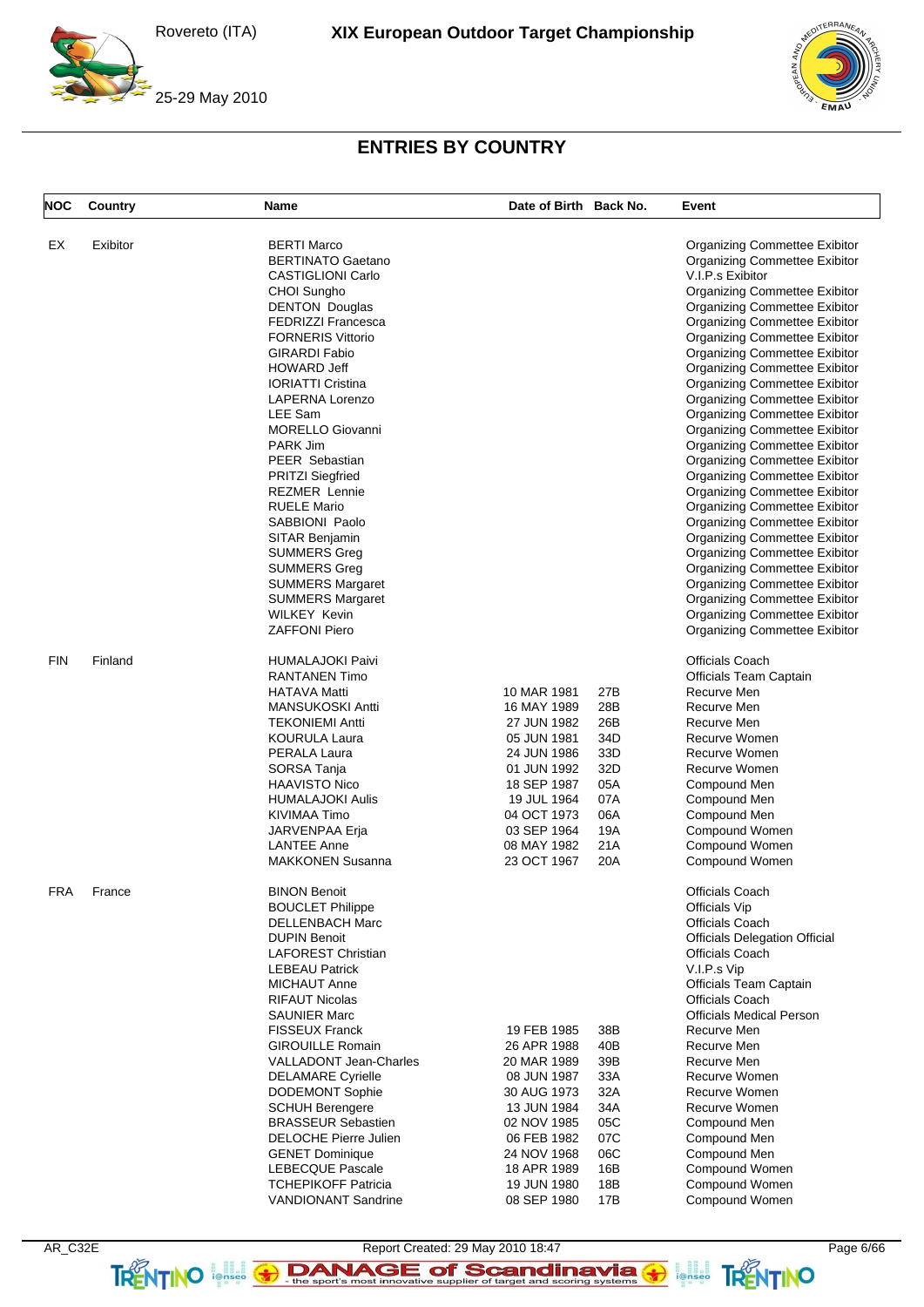

 $F$ BRA

# **ENTRIES BY COUNTRY**

| <b>NOC</b> | Country              | Name                                         | Date of Birth Back No.     |            | Event                                 |
|------------|----------------------|----------------------------------------------|----------------------------|------------|---------------------------------------|
| GBR        | <b>Great Britain</b> | <b>BROWN Lloyd</b>                           |                            |            | <b>Officials Coach</b>                |
|            |                      | <b>ELEY Barry</b>                            |                            |            | Officials Team Captain                |
|            |                      | MASHLAB Jamal                                |                            |            | <b>Officials Medical Person</b>       |
|            |                      | <b>SHERRATT David</b>                        |                            |            | <b>Officials Coach</b>                |
|            |                      | <b>SYMINGTON Sara</b>                        |                            |            | <b>Officials Other</b>                |
|            |                      | <b>GODFREY Laurence</b>                      | 09 JUN 1976                | 42A        | Recurve Men                           |
|            |                      | <b>NESBITT Mark</b>                          | 19 FEB 1992                | 43A        | Recurve Men                           |
|            |                      | <b>TERRY Simon</b>                           | 27 MAR 1974                | 44A        | Recurve Men                           |
|            |                      | <b>BURGESS Charlotte</b>                     | 25 JAN 1987                | 33B        | Recurve Women                         |
|            |                      | FOLKARD Naomi                                | 18 SEP 1983                | 32B        | Recurve Women                         |
|            |                      | OLIVER Amy                                   | 10 JUN 1987                | 34B        | Recurve Women                         |
|            |                      | <b>BINGHAM James</b>                         | 17 APR 1979                | 08C        | Compound Men                          |
|            |                      | <b>BUSBY Duncan</b>                          | 17 DEC 1983                | 09C        | Compound Men                          |
|            |                      | <b>RIKUNENKO Andrew</b>                      | 02 OCT 1970                | 10C        | Compound Men                          |
|            |                      | <b>GALES Andrea</b>                          | 23 DEC 1972                | 14B        | Compound Women                        |
|            |                      | <b>HUNT Nicky</b>                            | 29 JAN 1985                | 13B        | Compound Women                        |
|            |                      | SIMPSON Nichola                              | 30 OCT 1956                | 15B        | Compound Women                        |
| GEO        | Georgia              | LEKVEISHVILI David                           |                            |            | <b>Officials Coach</b>                |
|            |                      | PHUTKARADZE Tamaz                            |                            |            | <b>Officials Coach</b>                |
|            |                      | <b>SANISHVILI Artem</b>                      |                            |            | <b>Officials Delegation Official</b>  |
|            |                      | <b>DIASAMIDZE Asmat</b>                      | 30 JAN 1973                | 35C        | Recurve Women                         |
|            |                      | <b>ESEBUA Kristine</b>                       | 19 MAR 1985                | 36C        | Recurve Women                         |
|            |                      | <b>TSINTSADZE Natia</b>                      | 20 MAR 1989                | 37C        | Recurve Women                         |
| <b>GER</b> | Germany              | <b>ABEL Thomas</b>                           |                            |            | <b>Officials Delegation Official</b>  |
|            |                      | <b>DUFFT Karsten</b>                         |                            |            | <b>Officials Delegation Official</b>  |
|            |                      | <b>FLEMMING Markus</b>                       |                            |            | <b>Officials Medical Person</b>       |
|            |                      | <b>FREDERICK Martin</b>                      |                            |            | Officials Team Captain                |
|            |                      | <b>HAIDN Oliver</b>                          |                            |            | V.I.P.s Vip                           |
|            |                      | <b>HERTKORN Holger</b>                       |                            |            | <b>Officials Coach</b>                |
|            |                      | LUCKHARDT Mandy                              |                            |            | <b>Officials Medical Person</b>       |
|            |                      | <b>NULLE Wiebke</b>                          |                            |            | <b>Officials Coach</b>                |
|            |                      | <b>VOHS Harry</b>                            |                            |            | <b>Officials Coach</b>                |
|            |                      | <b>FLOTO Florian</b>                         | 12 APR 1988                | 37A        | Recurve Men                           |
|            |                      | POPPENBORG Rafael                            | 24 OCT 1990                | 36A        | Recurve Men                           |
|            |                      | <b>ROHRBERG Sebastian</b>                    | 13 MAR 1979                | 38A        | Recurve Men                           |
|            |                      | <b>HAIDN TSCHALOVA Veronika</b>              | 05 JUN 1976                | 37B        | Recurve Women                         |
|            |                      | <b>RICHTER Elena</b>                         | 03 JUL 1989                | 35B        | Recurve Women                         |
|            |                      | <b>WINTER Karina</b>                         | 14 JAN 1986                | 36B        | Recurve Women                         |
|            |                      | <b>ABSTREITER Robert</b>                     | 10 JAN 1985                | 16B        | Compound Men                          |
|            |                      | <b>LAUBE Marcus</b>                          | 11 DEC 1981                | 14B        | Compound Men                          |
|            |                      | <b>SCRIBA Julian</b>                         | 28 JAN 1989                | 15B        | Compound Men                          |
|            |                      | <b>LANDESFEIND Dorith</b>                    | 16 MAY 1963                | 20C        | Compound Women                        |
|            |                      | <b>MIKALA Melanie</b><br><b>WEIHE Andrea</b> | 03 MAY 1987<br>29 DEC 1975 | 21C<br>19C | Compound Women<br>Compound Women      |
| GRE        | Greece               | NASOULAS Alexandros                          |                            |            |                                       |
|            |                      | <b>GOUMARAS Antonios</b>                     | 09 JUL 1961                | 30C        | <b>Officials Coach</b><br>Recurve Men |
|            |                      | PAPAVASILEIOU Michail                        | 07 APR 1994                |            | Recurve Men                           |
|            |                      | <b>TSERKEZIS Stefanos</b>                    | 16 DEC 1972                | 31C<br>29C | Recurve Men                           |
|            |                      | <b>ATLA Anita-Evi</b>                        | 15 JAN 1976                | 39D        | Recurve Women                         |
|            |                      | <b>VAVATSI Photini</b>                       | 16 MAR 1974                | 38D        | Recurve Women                         |
|            |                      | <b>KOSTOPOULOS Athanasios</b>                | 11 SEP 1970                | 15D        | Compound Men                          |
|            |                      | <b>KOUMERTAS Stavros</b>                     |                            | 14D        |                                       |
|            |                      | <b>PEPPAS Dimitrios</b>                      | 05 SEP 1977<br>03 MAR 1988 | 16D        | Compound Men<br>Compound Men          |
|            |                      | GIANNOPOULOU Angeliki                        | 21 OCT 1966                | 21B        | Compound Women                        |
|            |                      | <b>IOANNOU Eleni</b>                         | 12 SEP 1990                | 19B        | Compound Women                        |
|            |                      | TZANOGLOU Polymnia                           | 14 OCT 1955                | 20B        | Compound Women                        |
|            |                      |                                              |                            |            |                                       |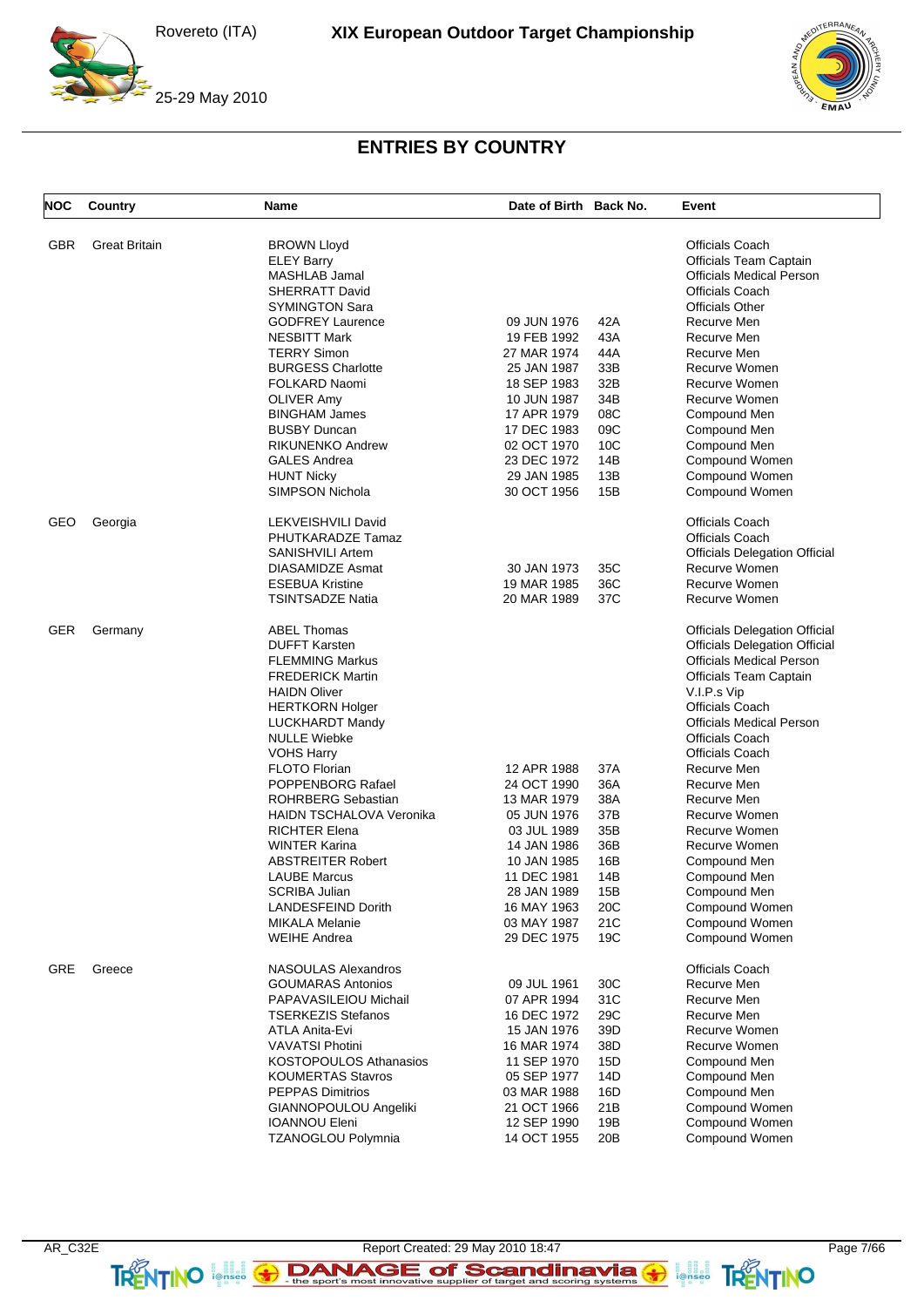

 $FRRA$ 

# **ENTRIES BY COUNTRY**

| <b>NOC</b>   | Country       | Name                         | Date of Birth Back No.     |            | Event                                   |
|--------------|---------------|------------------------------|----------------------------|------------|-----------------------------------------|
| HUN          | Hungary       | <b>BIL Thomas</b>            |                            |            | Officials Team Captain                  |
|              |               | <b>CLEMENT Karoly</b>        | 03 MAR 1965                | 33D        | Recurve Men                             |
|              |               | CSOREGH Pal                  | 18 JUL 1990                | 32D        | Recurve Men                             |
|              |               | <b>KOSY Nandor</b>           | 20 MAY 1970                | 34D        | Recurve Men                             |
|              |               | <b>BALLA Zsolt</b>           | 22 MAR 1972                | 07B        | Compound Men                            |
|              |               | KIS Laszlo                   | 28 FEB 1967                | 06B        | Compound Men                            |
|              |               | <b>VASARI Robert</b>         | 18 JUL 1973                | 05B        | Compound Men                            |
|              |               | <b>SZUCS Edina</b>           | 09 APR 1985                | 22D        | Compound Women                          |
| IRL          | Ireland       | <b>CUNNINGHAM Martin</b>     |                            |            | Officials Team Captain                  |
|              |               | <b>FRANGILLI Vittorio</b>    |                            |            | Officials Team Captain                  |
|              |               | GILL Joe                     | 10 MAY 1990                | 34A        | Recurve Men                             |
|              |               | <b>HANLON Keith</b>          | 09 JAN 1966                | 35A        | Recurve Men                             |
|              |               | O'HANLON Brendan             | 11 JUN 1979                | 33A        | Recurve Men                             |
|              |               | <b>CUTHBERT Sinead</b>       | 14 DEC 1981                | 40B        | Recurve Women                           |
|              |               | <b>REIDY Maeve</b>           | 10 JUN 1990                | 41B        | Recurve Women                           |
|              |               | O DONOGHUE Eoghan            | 23 JUN 1977                | 23A        | Compound Men                            |
|              |               | <b>PURCELL Tara</b>          | 07 JUL 1970                | 23D        | Compound Women                          |
| ISR          | <b>Israel</b> | <b>GOFMAN Natan</b>          | 04 FEB 1969                | 47C        | Recurve Men                             |
|              |               | <b>FHAL Mary</b>             | 15 FEB 1969                | 22A        | Compound Women                          |
| ITA          | Italy         | <b>BISIANI Matteo</b>        |                            |            | <b>Officials Coach</b>                  |
|              |               | <b>BOERI Franco</b>          |                            |            | <b>Officials Coach</b>                  |
|              |               | <b>CARTONI Giggi</b>         |                            |            | Organizing Commettee Volunteer          |
|              |               | <b>CLINI Flippo</b>          |                            |            | <b>Officials Coach</b>                  |
|              |               | <b>DELIGANT Christian</b>    |                            |            | Organizing Commettee Result Crew        |
|              |               | <b>DONGEUN Suk</b>           |                            |            | <b>Officials Coach</b>                  |
|              |               | <b>FINARDI Roberto</b>       |                            |            | <b>Officials Other</b>                  |
|              |               | GATTI Mauro                  |                            |            | <b>Officials Coach</b>                  |
|              |               | <b>LORENZ Andreas</b>        |                            |            | Organizing Commettee Result Crew        |
|              |               | LORENZ Gerda                 |                            |            | V.I.P.s Vip                             |
|              |               | NASI Tiziana                 |                            |            | V.I.P.s Vip                             |
|              |               | <b>OSELE Stefano</b>         |                            |            | <b>Officials Delegation Official</b>    |
|              |               | PISANI Matteo                |                            |            | Organizing Commettee Result Crew        |
|              |               | ROSSI Andrea                 |                            |            | <b>Officials Delegation Official</b>    |
|              |               | <b>VELLA Gigi</b>            |                            |            | Officials Team Captain                  |
|              |               | <b>XOTTI Tiziano</b>         |                            |            | <b>Officials Coach</b>                  |
|              |               | DI BUO Ilario                | 13 DEC 1965                | 46B        | Recurve Men                             |
|              |               | <b>FRANGILLI Michele</b>     | 01 MAY 1976                | 44B        | Recurve Men                             |
|              |               | <b>GALIAZZO Marco</b>        | 07 MAY 1983                | 45B        | Recurve Men                             |
|              |               | LIONETTI Pia Carmen          | 26 FEB 1987                | 26D        | Recurve Women                           |
|              |               | <b>TOMASI Jessica</b>        | 03 JUL 1986                | 28D        | Recurve Women                           |
|              |               | VALEEVA Natalia              | 15 NOV 1969                | 27D        | Recurve Women                           |
|              |               | GRECO Pietro                 |                            | 08B        | Compound Men                            |
|              |               | <b>PAGNI Sergio</b>          | 26 MAR 1979                | 10B        | Compound Men                            |
|              |               | <b>TOSCO Antonio</b>         | 12 JUN 1968                | 09B        | Compound Men                            |
|              |               | ANASTASIO Anastasia          | 15 JUL 1990                | 15A        | Compound Women                          |
|              |               | LONGO Laura<br>SALVI Eugenia | 22 AUG 1988<br>22 JUN 1960 | 14A<br>13A | Compound Women<br>Compound Women        |
|              |               |                              |                            |            |                                         |
| <b>JUDGE</b> |               | <b>BEN-ARI Jay</b>           |                            |            | Judges International Judge              |
|              |               | <b>BROWN Hannah</b>          |                            |            | Judges International Judge              |
|              |               | <b>CATTANI Marco</b>         |                            |            | Judges International Judge              |
|              |               | CHARQUERO Juan Maria         |                            |            | Judges International Judge              |
|              |               | <b>FOLDEN Neil</b>           |                            |            | Judges Continental Judge                |
|              |               | <b>LANDSKAUG Vigdis</b>      |                            |            | Judges Technical Delegate               |
|              |               | LINDAU Klaus                 |                            |            | Organizing Commettee Technical Delegate |
|              |               | MELICHAROVA Kristina         |                            |            | Judges Continental Judge                |
|              |               | POPRAWSKI Wojciek            |                            |            | Judges Continental Judge                |
|              |               | POZZATI Aldo                 |                            |            | Judges Director of Shooting             |
|              |               | <b>STRANDBY Bjarne</b>       |                            |            | Judges Continental Judge                |
|              |               | <b>VIENI Davide</b>          |                            |            | Judges DoS Assistant                    |
|              |               |                              |                            |            |                                         |

AR\_C32E Report Created: 29 May 2010 18:47 Page 8/66 TRENTINO **leftisco The sport's most innovative supplier of target and scoring systems <b>TRENTINO**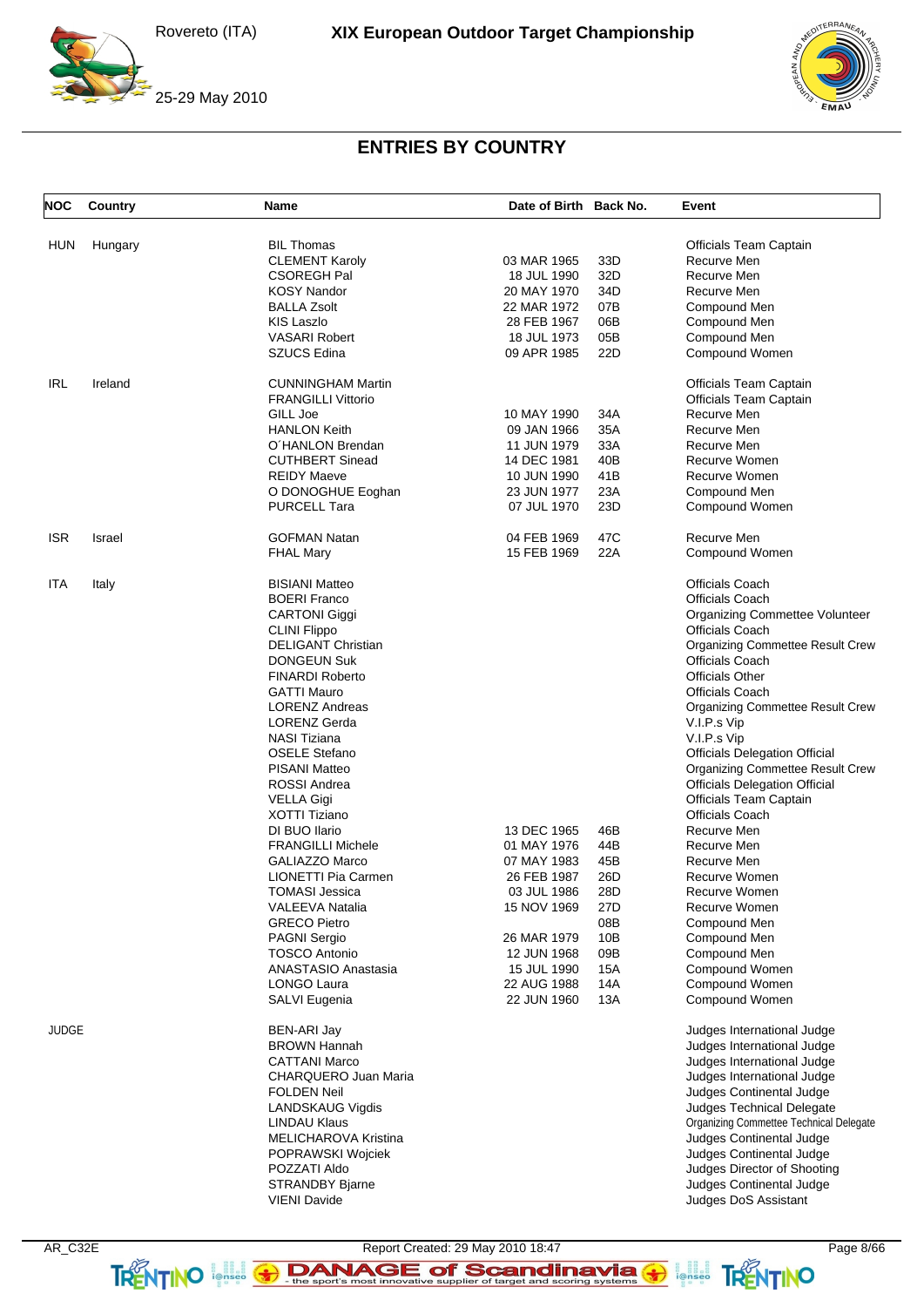



## **ENTRIES BY COUNTRY**

| <b>NOC</b> | Country              | <b>Name</b>                                   | Date of Birth Back No. |                 | Event                                                    |
|------------|----------------------|-----------------------------------------------|------------------------|-----------------|----------------------------------------------------------|
| LAT        | Latvia               | <b>EDUARDS Lapsins</b>                        |                        |                 | <b>Officials Team Captain</b>                            |
|            |                      | <b>GRILLAT Olivier</b>                        |                        |                 | <b>Officials Team Captain</b>                            |
|            |                      | <b>OLEKSEJENKO Aleksandrs</b>                 |                        |                 | <b>Officials Coach</b>                                   |
|            |                      | <b>AMATNIEKS Janis</b>                        | 02 MAY 1994            | 33C             | Recurve Men                                              |
|            |                      | <b>APSITIS Janis</b>                          | 11 OCT 1982            | 34C             | Recurve Men                                              |
|            |                      | <b>LIPINS Jevgenijs</b>                       |                        | 32C             | Recurve Men                                              |
|            |                      | <b>BERZINA Zane</b>                           | 26 APR 1987            | 29B             | Recurve Women                                            |
|            |                      | <b>JURCENKO Oksana</b>                        | 22 APR 1984            | 31B             | Recurve Women                                            |
|            |                      | <b>ZOMMERE Liga</b>                           |                        | 30 <sub>B</sub> | Recurve Women                                            |
|            |                      | OLEKSEJENKO Julia                             |                        | 21D             | Compound Women                                           |
| LTU        | Lithuania            | <b>SERNA Jonas</b>                            | 18 JUL 1961            | 12C             | Compound Men                                             |
|            |                      | SIGAUSKAS Vladas                              | 07 AUG 1967            | 13C             | Compound Men                                             |
|            |                      | <b>BABININA Jelena</b>                        | 28 JUN 1977            | 19D             | Compound Women                                           |
| <b>LUX</b> | Luxembourg           | <b>DOLINSKI Claude</b>                        |                        |                 | <b>Officials Delegation Official</b>                     |
|            |                      | <b>HENCKELS Jeff</b>                          | 30 AUG 1984            | 47A             | Recurve Men                                              |
|            |                      | <b>SEYWERT Gilles</b>                         | 28 JAN 1984            | 11C             | Compound Men                                             |
| MDA        | Moldova              | <b>CECANOVA Irina</b>                         |                        |                 | <b>Officials Coach</b>                                   |
|            |                      | <b>POPOV Semion</b>                           | 18 SEP 1986            | 47B             | Recurve Men                                              |
|            |                      | <b>MIRCA Alexandra</b>                        | 11 OCT 1993            | 43C             | Recurve Women                                            |
|            | MEDIA Media/press/tv |                                               |                        |                 | Organizing Commettee Media                               |
|            |                      | - -                                           |                        |                 | Organizing Commettee Media                               |
|            |                      | - -                                           |                        |                 | Organizing Commettee Media                               |
|            |                      | - -                                           |                        |                 | Organizing Commettee Media                               |
|            |                      | ALBERGA Dean                                  |                        |                 | Organizing Commettee Media                               |
|            |                      | <b>BAROZZI Maurilio</b>                       |                        |                 | Organizing Commettee Media                               |
|            |                      | <b>BELLAGAMBA Valeria</b>                     |                        |                 | Organizing Commettee Media                               |
|            |                      | <b>BUCCI Nicola</b>                           |                        |                 | Organizing Commettee Media                               |
|            |                      | CAVAGNA Gianni                                |                        |                 | Organizing Commettee Media                               |
|            |                      | <b>FERRARI Alessandra</b>                     |                        |                 | Organizing Commettee Media                               |
|            |                      | <b>FIORINI Fulvio</b>                         |                        |                 | Organizing Commettee Media                               |
|            |                      | <b>FRÈRE Laurence</b>                         |                        |                 | Organizing Commettee Media                               |
|            |                      | <b>GALASSI Laura</b>                          |                        |                 | Organizing Commettee Media                               |
|            |                      | GALLI Luca                                    |                        |                 | Organizing Commettee Media                               |
|            |                      | <b>GEGG André</b>                             |                        |                 |                                                          |
|            |                      |                                               |                        |                 | Organizing Commettee Media                               |
|            |                      | <b>GITTON</b> Jean Denis                      |                        |                 | Organizing Commettee Media                               |
|            |                      | <b>LUI Giampiero</b>                          |                        |                 | Organizing Commettee Media                               |
|            |                      | <b>MONTIGIANI Daniele</b>                     |                        |                 | Organizing Commettee Media                               |
|            |                      | <b>PANDINI Andrea</b>                         |                        |                 | <b>Organizing Commettee Media</b>                        |
|            |                      | PERENZONI Luca                                |                        |                 | <b>Organizing Commettee Media</b>                        |
|            |                      | <b>SCHULTZ Nicole-Eva</b>                     |                        |                 | Organizing Commettee Media                               |
|            |                      | <b>STRIER Harald</b><br><b>TRENTINI Paolo</b> |                        |                 | Organizing Commettee Media<br>Organizing Commettee Media |
|            |                      |                                               |                        |                 |                                                          |
| <b>NED</b> | Netherlands          | <b>ELZINGA Pier</b>                           |                        |                 | <b>Officials Coach</b>                                   |
|            |                      | <b>HUIZING Be</b>                             |                        |                 | <b>Officials Medical Person</b>                          |
|            |                      | <b>NIEUWENHUIS Peter</b>                      |                        |                 | <b>Officials Team Captain</b>                            |
|            |                      | <b>TRIENEKENS Willem</b>                      |                        |                 | <b>Officials Delegation Official</b>                     |
|            |                      | <b>VAN ALTEN Cees</b>                         |                        |                 | <b>Officials Delegation Official</b>                     |
|            |                      | <b>VAN ALTEN Wietse</b>                       |                        |                 | <b>Officials Coach</b>                                   |
|            |                      | <b>FRERIKS Tim</b>                            | 18 APR 1991            | 46C             | Recurve Men                                              |
|            |                      | VAN DEN OEVER Rick                            | 18 MAR 1992            | 45C             | Recurve Men                                              |
|            |                      | VAN DER VEN Rick                              | 14 APR 1991            | 44C             | Recurve Men                                              |
|            |                      | <b>LAAN Daisy</b>                             | 27 AUG 1991            | 42A             | Recurve Women                                            |
|            |                      | <b>WEGH Carrie</b>                            | 25 MAR 1991            | 41A             | Recurve Women                                            |
|            |                      | <b>ELZINGA Peter</b>                          | 30 JAN 1981            | 16C             | Compound Men                                             |
|            |                      | POLMAN Rob                                    | 03 AUG 1987            | 15C             | Compound Men                                             |
|            |                      | VAN ZUTPHEN Fred                              | 07 JAN 1971            | 14C             | Compound Men                                             |
|            |                      | IN T PANHUIS-HEIJNEN Wilma                    | 19 FEB 1978            | 18D             | Compound Women                                           |
|            |                      | MARKOVIC Irina                                | 23 SEP 1976            | 16D             | Compound Women                                           |
|            |                      | VAN CASPEL Inge                               | 14 JUL 1991            | 17D             | Compound Women                                           |

Report Created: 29 May 2010 18:47 Page 9/66<br>
TRENTINO **Page 9/66**<br>
TRENTINO **Page 9/66** 

**FRENTINO**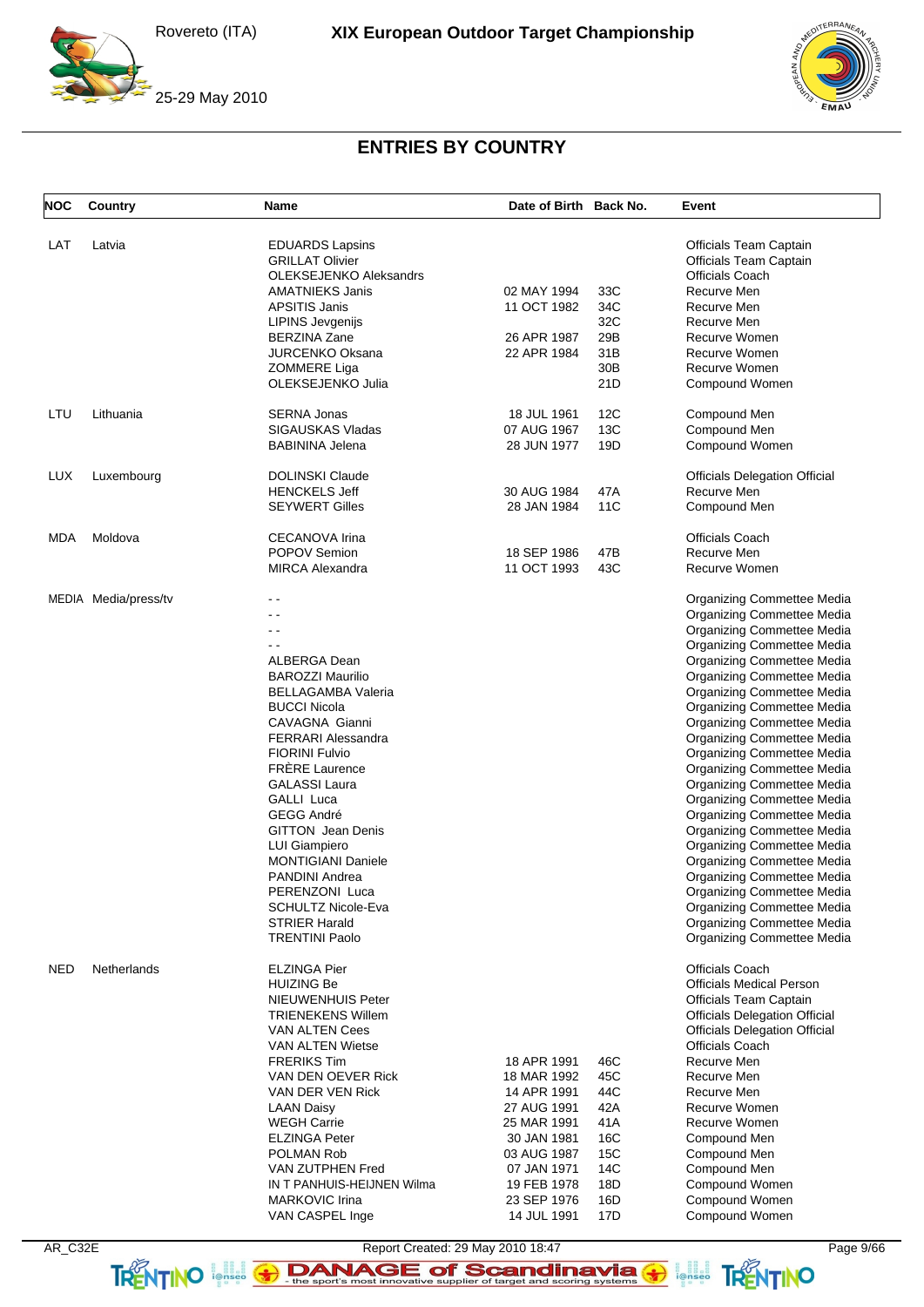





# **ENTRIES BY COUNTRY**

| <b>NOC</b> | Country | Name                         | Date of Birth Back No. |     | Event                                |
|------------|---------|------------------------------|------------------------|-----|--------------------------------------|
| <b>NOR</b> | Norway  | <b>MICHAELSEN Tove Mette</b> |                        |     | <b>Officials Delegation Official</b> |
|            |         | <b>NESTENG Baard</b>         | 14 MAY 1979            | 45A | Recurve Men                          |
|            |         | <b>BOE Morten</b>            | 07 DEC 1971            | 21C | Compound Men                         |
|            |         | <b>SANDBERG Thomas</b>       | 27 MAR 1977            | 20C | Compound Men                         |
|            |         | <b>SVENSEN June</b>          | 22 JUN 1954            | 23A | Compound Women                       |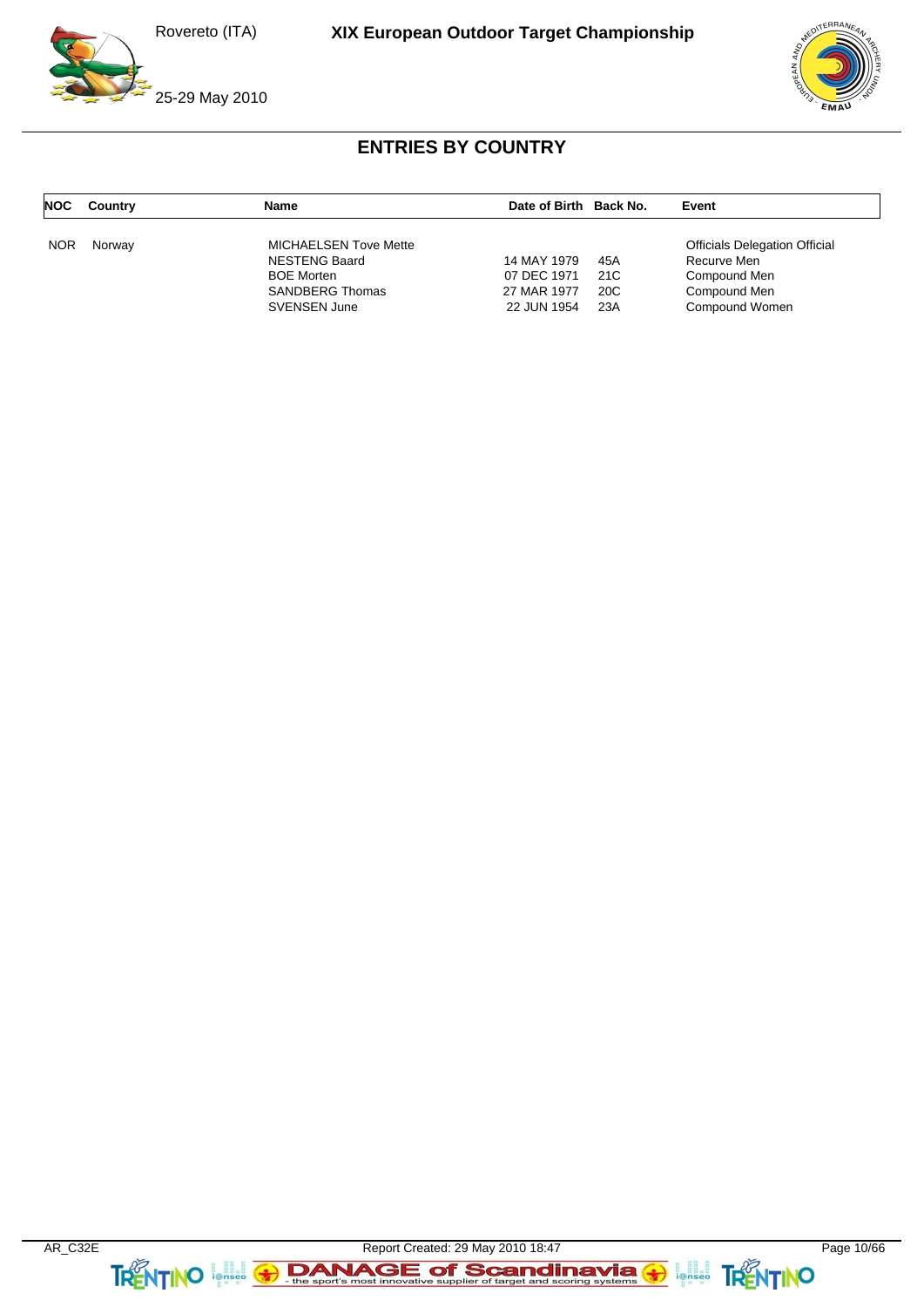



# **ENTRIES BY COUNTRY**

| <b>NOC</b> | Country                     | Name                                             | Date of Birth Back No. | Event                                                                   |
|------------|-----------------------------|--------------------------------------------------|------------------------|-------------------------------------------------------------------------|
| OС         | <b>Organizing Committee</b> | <b>BALLARIN Antonella</b>                        |                        | Organizing Commettee Volunteer                                          |
|            |                             | <b>BASAGLIA Roberto</b>                          |                        | Organizing Commettee Volunteer                                          |
|            |                             | <b>BECCARI Franco</b>                            |                        | <b>Organizing Commettee Volunteer</b>                                   |
|            |                             | <b>BENEDETTI Marco</b>                           |                        | <b>Organizing Commettee Media</b>                                       |
|            |                             | <b>BOCCIA Alice</b>                              |                        | Organizing Commettee Volunteer                                          |
|            |                             | <b>BONI</b> Serena                               |                        | Organizing Commettee Volunteer                                          |
|            |                             | <b>BOTTARO Luca</b>                              |                        | Organizing Commettee Volunteer                                          |
|            |                             | <b>BRACCAIOLI Rino</b>                           |                        | Organizing Commettee Volunteer                                          |
|            |                             | <b>CAIRE Maria</b>                               |                        | V.I.P.s Vip                                                             |
|            |                             | <b>CAMPORESE Walter</b>                          |                        | Organizing Commettee Volunteer                                          |
|            |                             | <b>CARBONI Alvaro</b>                            |                        | V.I.P.s Vip                                                             |
|            |                             | CAVALLAR Andrea                                  |                        | Organizing Commettee Volunteer                                          |
|            |                             | <b>DALSASS Marco</b>                             |                        | Organizing Commettee Volunteer                                          |
|            |                             | <b>DAPOR Daniela</b>                             |                        | Organizing Commettee Volunteer                                          |
|            |                             | <b>DEMANINCOR Margareth</b>                      |                        | Organizing Commettee Volunteer                                          |
|            |                             | <b>DENART Antonia</b><br>DEPEDRI Olga            |                        | Organizing Commettee Volunteer<br>Organizing Commettee Volunteer        |
|            |                             | <b>DIVALERIO Enrico</b>                          |                        | Organizing Commettee Volunteer                                          |
|            |                             | <b>DIVALERIO Luca</b>                            |                        | Organizing Commettee Volunteer                                          |
|            |                             | <b>DOLLASE Hans Peter</b>                        |                        | Organizing Commettee Volunteer                                          |
|            |                             | <b>FEDRIZZI Francesca</b>                        |                        | Organizing Commettee Volunteer                                          |
|            |                             | <b>FESTI Alessandro</b>                          |                        | Organizing Commettee Volunteer                                          |
|            |                             | <b>FESTI Lorenzo</b>                             |                        | Organizing Commettee Volunteer                                          |
|            |                             | <b>FILIPPI Gloria</b>                            |                        | Organizing Commettee Volunteer                                          |
|            |                             | <b>FILIPPI Natale</b>                            |                        | Organizing Commettee Volunteer                                          |
|            |                             | <b>FOGLIO Alessia</b>                            |                        | Organizing Commettee Volunteer                                          |
|            |                             | <b>FOGLIO Elio</b>                               |                        | Organizing Commettee Volunteer                                          |
|            |                             | <b>FONTANA losé</b>                              |                        | Organizing Commettee Volunteer                                          |
|            |                             | <b>FRANCESCHI Fabio</b>                          |                        | Organizing Commettee Volunteer                                          |
|            |                             | <b>FREDDI Augusto</b>                            |                        | Organizing Commettee Volunteer                                          |
|            |                             | <b>GALASSI Serena</b>                            |                        | Organizing Commettee Volunteer                                          |
|            |                             | <b>GIORI Bruno</b>                               |                        | Organizing Commettee Volunteer                                          |
|            |                             | <b>GIORI Lorenzo</b>                             |                        | Organizing Commettee Volunteer                                          |
|            |                             | <b>GIOVANELLI Walter</b>                         |                        | Organizing Commettee Volunteer                                          |
|            |                             | <b>GIRARDI</b> Giuliana                          |                        | Organizing Commettee Volunteer                                          |
|            |                             | <b>GOLFIERI Marco</b>                            |                        | Organizing Commettee Volunteer                                          |
|            |                             | <b>GOLFIERI Marco</b><br><b>GOTTWALD Dietmar</b> |                        | Organizing Commettee Volunteer                                          |
|            |                             | <b>GOTTWALD Karin</b>                            |                        | Organizing Commettee Volunteer<br>Organizing Commettee Volunteer        |
|            |                             | <b>IORIATTI Cristina</b>                         |                        | Organizing Commettee Volunteer                                          |
|            |                             | <b>LIBARDI Fabio</b>                             |                        | Organizing Commettee Volunteer                                          |
|            |                             | <b>MAGNI Alessandro</b>                          |                        | <b>Organizing Commettee Volunteer</b>                                   |
|            |                             | MANICA Cristina                                  |                        | <b>Organizing Commettee Volunteer</b>                                   |
|            |                             | <b>MIANI Martino</b>                             |                        | <b>Officials Volunteer</b>                                              |
|            |                             | MIORANDI Mariasofia                              |                        | <b>Organizing Commettee Volunteer</b>                                   |
|            |                             | <b>MORANA Giovanni</b>                           |                        | Organizing Commettee Volunteer                                          |
|            |                             | <b>MOSCON Fabrizio</b>                           |                        | Organizing Commettee Volunteer                                          |
|            |                             | <b>MOSNA Tarcisio</b>                            |                        | <b>Organizing Commettee Volunteer</b>                                   |
|            |                             | ORRU Giampaolo                                   |                        | Organizing Commettee Volunteer                                          |
|            |                             | ORRÙ Simone                                      |                        | Organizing Commettee Volunteer                                          |
|            |                             | ORRÙ Simone                                      |                        | Organizing Commettee Volunteer                                          |
|            |                             | PAPPENHEIM Carl                                  |                        | Organizing Commettee Volunteer                                          |
|            |                             | PASQUETTO Cesare                                 |                        | Organizing Commettee Volunteer                                          |
|            |                             | PEDRI Gianni                                     |                        | Organizing Commettee Volunteer                                          |
|            |                             | PELLEGRINI Carla                                 |                        | Organizing Commettee Volunteer                                          |
|            |                             | PORA Alessandro                                  |                        | <b>Organizing Commettee Volunteer</b>                                   |
|            |                             | <b>PORA Gianluca</b>                             |                        | Organizing Commettee Volunteer                                          |
|            |                             | PREZZI Maria                                     |                        | Organizing Commettee Volunteer                                          |
|            |                             | <b>RAVAGNI Giuseppe</b>                          |                        | Organizing Commettee Volunteer                                          |
|            |                             | ROMANO Giovanni                                  |                        | Organizing Commettee Volunteer                                          |
|            |                             | <b>RONER Mirko</b><br>ROSSELLI Francesco         |                        | Organizing Commettee Volunteer                                          |
|            |                             | <b>RUELE Mario</b>                               |                        | Organizing Commettee Volunteer<br><b>Organizing Commettee Volunteer</b> |
|            |                             | <b>RUELE Renzo</b>                               |                        | Organizing Commettee Volunteer                                          |
|            |                             |                                                  |                        |                                                                         |

AR\_C32E Report Created: 29 May 2010 18:47 Page 11/66 TRENTINO **leftisco The sport's most innovative supplier of target and scoring systems <b>TRENTINO**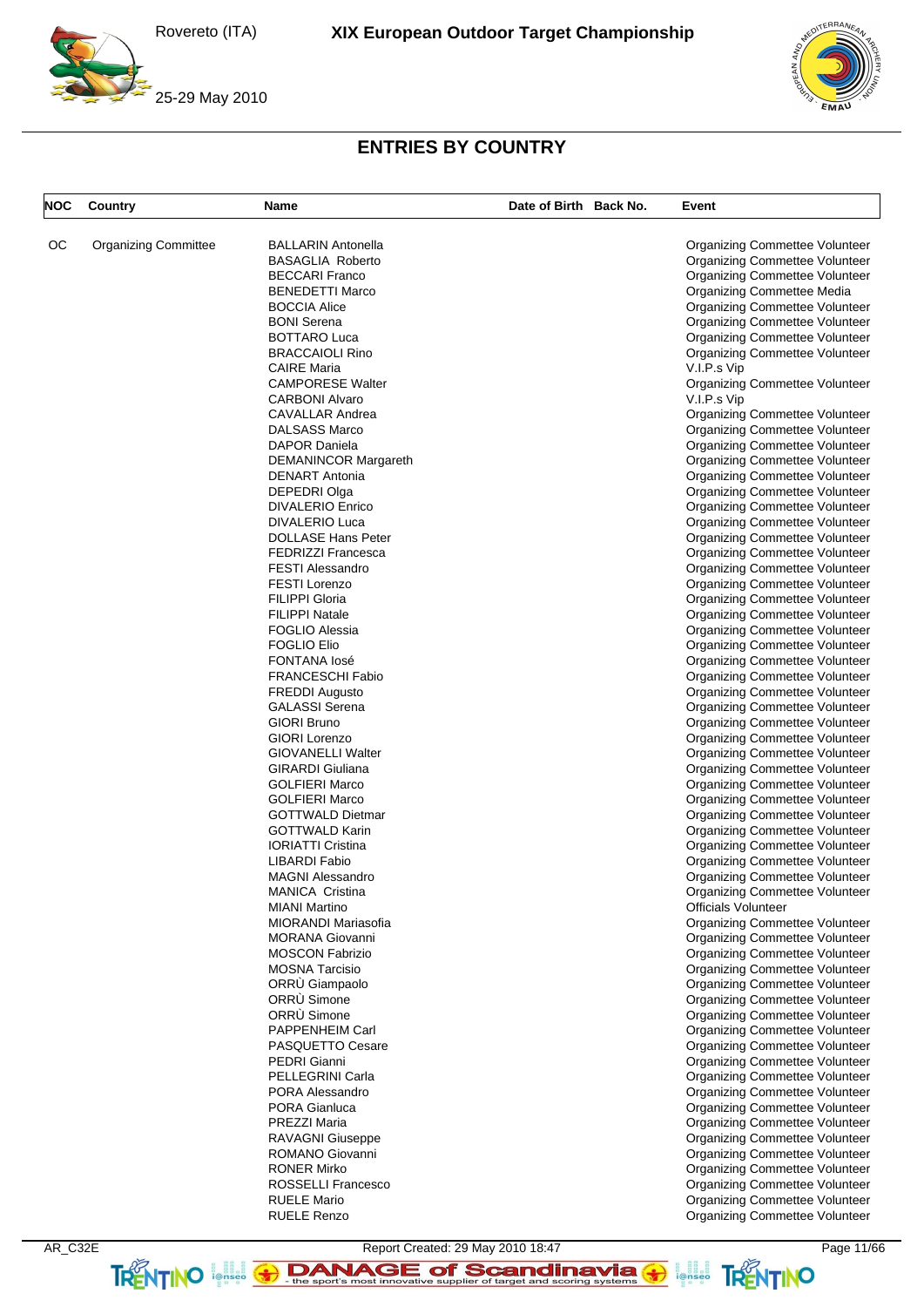



# **ENTRIES BY COUNTRY**

| <b>NOC</b> | Country | <b>Name</b>                  | Date of Birth Back No. |                 | Event                                   |
|------------|---------|------------------------------|------------------------|-----------------|-----------------------------------------|
|            |         | SAVIOLA Paolo                |                        |                 | <b>Organizing Commettee Volunteer</b>   |
|            |         | SCARZELLA Ardingo            |                        |                 | <b>Organizing Commettee Result Crew</b> |
|            |         | <b>SCHMITZ Norbert</b>       |                        |                 | <b>Organizing Commettee Volunteer</b>   |
|            |         | <b>SGUARIO Mauro</b>         |                        |                 | Organizing Commettee Volunteer          |
|            |         | SIMONCELLI Luca              |                        |                 | Organizing Commettee Volunteer          |
|            |         | STANZIONE Ago                |                        |                 | Organizing Commettee Volunteer          |
|            |         | STEFENELLI Luca              |                        |                 | Organizing Commettee Volunteer          |
|            |         | <b>TABAGLIO Guido</b>        |                        |                 | <b>Organizing Commettee Volunteer</b>   |
|            |         | <b>TONELLI Amedeo</b>        |                        |                 |                                         |
|            |         |                              |                        |                 | Organizing Commettee Volunteer          |
|            |         | <b>TONELLI Eraldo</b>        |                        |                 | V.I.P.s Vip                             |
|            |         | <b>TONELLI Laura</b>         |                        |                 | Organizing Commettee Volunteer          |
|            |         | <b>TONETTA Andrea</b>        |                        |                 | Organizing Commettee Volunteer          |
|            |         | <b>TONETTA Elena</b>         |                        |                 | Organizing Commettee Volunteer          |
|            |         | <b>TORGLER Giorgio</b>       |                        |                 | V.I.P.s Vip                             |
|            |         | <b>TORRESAN Alfio</b>        |                        |                 | Organizing Commettee Volunteer          |
|            |         | <b>VANZO Oliviero</b>        |                        |                 | V.I.P.s Vip                             |
|            |         | <b>VANZO Oliviero</b>        |                        |                 | Organizing Commettee Volunteer          |
|            |         | <b>VENTURELLI Emanuela</b>   |                        |                 | Organizing Commettee Volunteer          |
|            |         | <b>VENTURELLI Manuela</b>    |                        |                 | Organizing Commettee Volunteer          |
|            |         | <b>VIDA Sandro</b>           |                        |                 | Organizing Commettee Volunteer          |
| POL        | Poland  | <b>BASCIUK Jozef</b>         |                        |                 | <b>Officials Coach</b>                  |
|            |         | RYSZARD Pacura               |                        |                 | <b>Officials Coach</b>                  |
|            |         | SZYMANSKI Wojciech           |                        |                 | <b>Officials Coach</b>                  |
|            |         | DOBROWOLSKI Rafal            | 27 DEC 1983            | 31D             | Recurve Men                             |
|            |         | <b>PIATEK Piotr</b>          | 17 FEB 1982            | 30 <sub>D</sub> | Recurve Men                             |
|            |         | PROC Jacek                   | 09 SEP 1981            | 29 <sub>D</sub> | Recurve Men                             |
|            |         | <b>CWIENCZEK Malgorzata</b>  | 16 OCT 1982            | 40C             | <b>Recurve Women</b>                    |
|            |         | LIPIARSKA Karina             | 16 FEB 1987            | 39C             | Recurve Women                           |
|            |         |                              | 08 NOV 1983            | 38C             | Recurve Women                           |
|            |         | MOSPINEK Justyna             |                        |                 |                                         |
|            |         | <b>GOLYGOWSKI Marcin</b>     | 22 AUG 1975            | 21A             | Compound Men                            |
|            |         | PIEKARSKI Boguslaw           |                        | 20A             | Compound Men                            |
|            |         | <b>STANIECZEK Anna</b>       | 24 JAN 1955            | 20 <sub>D</sub> | Compound Women                          |
| ROU        | Romania | <b>BACINSCHI Aurelian</b>    |                        |                 | <b>Officials Coach</b>                  |
|            |         | <b>FRAI Constantin</b>       |                        |                 | <b>Officials Coach</b>                  |
|            |         | VIOREL Habian                |                        |                 | <b>Officials Coach</b>                  |
|            |         | <b>BODNAR Alexandru</b>      | 28 JUN 1990            | 36D             | Recurve Men                             |
|            |         | <b>CIORNEI Daniel</b>        | 08 FEB 1989            | 35D             | Recurve Men                             |
|            |         | <b>MARCU Razvan</b>          | 05 JAN 1991            | 37D             | Recurve Men                             |
|            |         | <b>BANCILA Simona</b>        | 26 APR 1970            | 43A             | Recurve Women                           |
|            |         | PUSCA Gigi                   | 05 MAY 1975            | 22C             |                                         |
|            |         |                              |                        |                 | Compound Men                            |
| <b>RUS</b> | Russia  | ESHEEV Vladimir              |                        |                 | V.I.P.s Vip                             |
|            |         | LARKINA Maria                |                        |                 | <b>Officials Team Captain</b>           |
|            |         | RYGZENOV Sergey              |                        |                 | <b>Officials Coach</b>                  |
|            |         | SHADRINA Galina              |                        |                 | <b>Officials Coach</b>                  |
|            |         | <b>ZABRODSKIY Stanislav</b>  |                        |                 | <b>Officials Coach</b>                  |
|            |         | <b>BADENOV Bair</b>          | 28 JUN 1976            | 35C             | Recurve Men                             |
|            |         | MALISHEVSKIY Leonid          |                        | 36C             | Recurve Men                             |
|            |         | <b>TSYREMPILOV Baljinima</b> | 13 APR 1977            | 37C             | Recurve Men                             |
|            |         | ERDYNIYEVA Natalya           | 06 AUG 1988            | 26C             | Recurve Women                           |
|            |         | PEROVA Ksenia                |                        | 27C             | Recurve Women                           |
|            |         | STEPANOVA Inna               | 17 APR 1990            | 28C             | Recurve Women                           |
|            |         | DAMBAEV Alexander            |                        | 10D             | Compound Men                            |
|            |         |                              |                        |                 |                                         |
|            |         | KHALUDOROV Danzan            | 09 AUG 1983            | 09D             | Compound Men                            |
|            |         | <b>SEGIN Denis</b>           | 05 APR 1990            | 08D             | Compound Men                            |
|            |         | BALZHANOVA Viktoria          | 11 MAY 1988            | 14C             | Compound Women                          |
|            |         | LOGINOVA Albina              | 07 AUG 1983            | 13C             | Compound Women                          |
|            |         | <b>TONTOEVA Diana</b>        | 22 OCT 1990            | 15C             | Compound Women                          |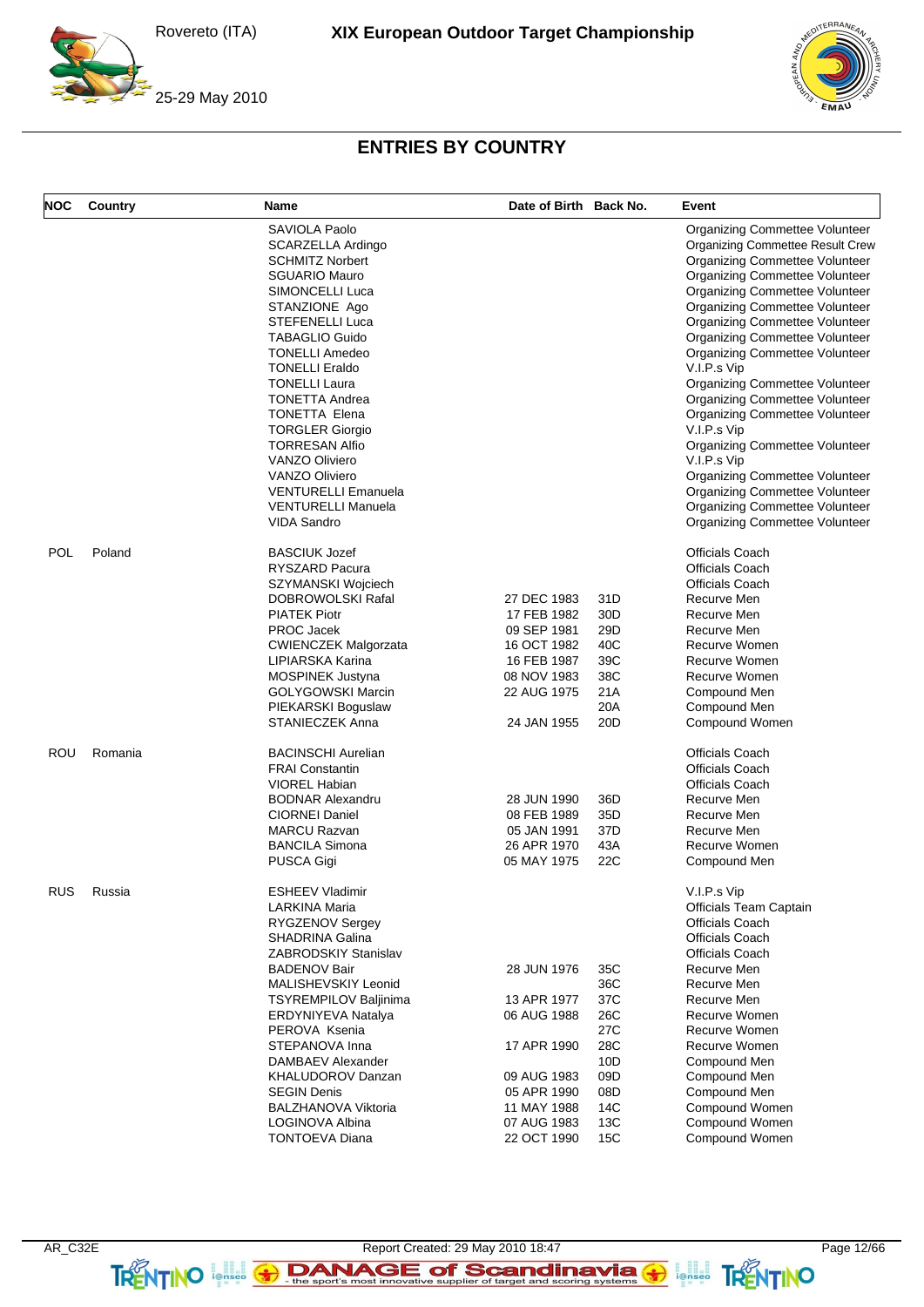

![](_page_12_Picture_3.jpeg)

# **ENTRIES BY COUNTRY**

| <b>NOC</b> | Country     | <b>Name</b>                   | Date of Birth Back No. |     | Event                                |
|------------|-------------|-------------------------------|------------------------|-----|--------------------------------------|
| <b>SLO</b> | Slovenia    | <b>KONCAN Gregor</b>          |                        |     | Officials Team Captain               |
|            |             | MEDVED Samo                   |                        |     | Officials Coach                      |
|            |             | <b>FERENCEK Aliaz</b>         | 01 OCT 1993            | 30A | Recurve Men                          |
|            |             | <b>RAJH Gregor</b>            | 21 JUL 1992            | 31A | Recurve Men                          |
|            |             | <b>ZLENDER Matija</b>         | 15 JAN 1982            | 32A | Recurve Men                          |
|            |             |                               |                        |     |                                      |
|            |             | <b>JAMNIK Marko</b>           | 08 FEB 1962            | 15A | Compound Men                         |
|            |             | SITAR Dejan                   | 09 DEC 1979            | 16A | Compound Men                         |
|            |             | <b>TURSIC Slavko</b>          | 05 MAY 1973            | 14A | Compound Men                         |
|            |             | <b>MARCEN PAVLIN Maja</b>     | 14 APR 1982            | 22C | Compound Women                       |
| SMR        | San Marino  | <b>GUIDI Emanuele</b>         | 16 SEP 1969            | 29B | Recurve Men                          |
|            |             | <b>TURA Paolo</b>             | 10 FEB 1971            | 30B | Recurve Men                          |
|            |             | <b>BONELLI Giovanni Paolo</b> | 08 MAR 1982            | 20B | Compound Men                         |
| <b>SRB</b> | Serbia      | UROSEVIC Ljubisa              | 03 AUG 1956            | 22A | Compound Men                         |
| SUI        | Switzerland | <b>ASTIER Laurent</b>         |                        |     | <b>Officials Coach</b>               |
|            |             | <b>DIELEN Tom</b>             |                        |     | V.I.P.s Vip                          |
|            |             | <b>WERLEN Hans-Peter</b>      |                        |     | Officials Team Captain               |
|            |             | <b>DE GIULI Valentine</b>     | 02 OCT 1990            | 31C | Recurve Women                        |
|            |             | <b>DIELEN Nathalie</b>        | 18 MAR 1966            | 29C | Recurve Women                        |
|            |             | <b>SCHOBINGER Celine</b>      | 18 SEP 1989            | 30C | Recurve Women                        |
|            |             |                               |                        |     |                                      |
|            |             | <b>BURRI Kevin</b>            | 08 MAR 1991            | 21B | Compound Men                         |
|            |             | <b>HOFER Patrizio</b>         | 02 APR 1980            | 22B | Compound Men                         |
|            |             | <b>HORNER Philippe</b>        | 30 OCT 1959            | 23B | Compound Men                         |
| <b>SVK</b> | Slovakia    | <b>BAGAR Oldrich</b>          |                        |     | <b>Officials Coach</b>               |
|            |             | <b>MICHALEC Miroslav</b>      |                        |     | <b>Officials Coach</b>               |
|            |             | <b>WHITTINGHAM Alistair</b>   |                        |     | Officials Team Captain               |
|            |             | <b>HORNAK Martin</b>          | 17 MAY 1977            | 43C | Recurve Men                          |
|            |             | <b>KRAVACEK Daniel</b>        | 27 NOV 1979            | 42C | Recurve Men                          |
|            |             | POLAKOVIC Martin              | 01 JAN 1990            | 41C | Recurve Men                          |
|            |             | <b>BALOGHOVA Paulina</b>      | 01 JAN 1977            | 32C | Recurve Women                        |
|            |             | <b>HARCARIKOVA Lenka</b>      | 17 SEP 1991            | 33C | Recurve Women                        |
|            |             | SISKOVA Alexandra             | 20 MAR 1994            | 34C | Recurve Women                        |
|            |             | <b>BOJCUN Miroslav</b>        | 06 SEP 1969            | 11A |                                      |
|            |             |                               |                        |     | Compound Men                         |
|            |             | DURNY Matus Jr.               | 10 JUL 1986            | 12A | Compound Men                         |
|            |             | <b>ZIDEK Radoslav</b>         | 15 OCT 1981            | 13A | Compound Men                         |
| SWE        | Sweden      | <b>AHLUND Cenneth</b>         |                        |     | Officials Team Captain               |
|            |             | <b>BACKMAN Christa</b>        |                        |     | Officials Coach                      |
|            |             | DANIELSSON Leif               |                        |     | <b>Officials Coach</b>               |
|            |             | <b>BENGTSSON Per</b>          | 04 SEP 1976            | 46A | Recurve Men                          |
|            |             | <b>BJERENDAL Christine</b>    | 03 FEB 1987            | 29A | Recurve Women                        |
|            |             | <b>JEPPSSON Jenny</b>         | 10 MAY 1983            | 31A | Recurve Women                        |
|            |             | <b>WALLIN Malin</b>           | 16 FEB 1990            | 30A | Recurve Women                        |
|            |             | <b>CARLSSON Magnus</b>        | 15 JUN 1975            | 12D | Compound Men                         |
|            |             | LUNDIN Morgan                 | 20 MAY 1969            | 11D | Compound Men                         |
|            |             | <b>MALM Anders</b>            | 19 SEP 1981            | 13D | Compound Men                         |
|            |             | <b>DANIELSSON Isabell</b>     | 17 JUN 1987            | 22B | Compound Women                       |
|            |             |                               |                        |     |                                      |
| TUR        | Turkey      | <b>AYDIN Ali Sirer</b>        |                        |     | <b>Officials Delegation Official</b> |
|            |             | CAKIROGLU Hakan               |                        |     | <b>Officials Delegation Official</b> |
|            |             | <b>ERBAY Vedat</b>            |                        |     | Officials Coach                      |
|            |             | KIM Jeong-Ho                  |                        |     | Officials Coach                      |
|            |             | <b>KOCAOGLU Husnu</b>         |                        |     | <b>Officials Team Captain</b>        |
|            |             | LEKVEISHVILI Vladimer         |                        |     | Officials Coach                      |
|            |             | <b>OZDEMIR Emre</b>           |                        |     | Officials Coach                      |
|            |             | <b>CINAR Sermet</b>           | 06 JUL 1991            | 44D | Recurve Men                          |
|            |             | <b>ERGIN Goktug</b>           | 12 SEP 1984            | 45D | Recurve Men                          |
|            |             | <b>ERGIN Damla</b>            | 24 NOV 1982            | 42C | Recurve Women                        |
|            |             |                               |                        | 41C | Recurve Women                        |
|            |             | <b>UNSAL Begunhan Elif</b>    | 04 JAN 1993            |     |                                      |
|            |             | <b>EKIZ Dincer</b>            | 16 NOV 1972            | 05D | Compound Men                         |
|            |             | <b>GUNEYLIGIL Atakan</b>      | 24 FEB 1986            | 06D | Compound Men                         |

AR\_C32E Report Created: 29 May 2010 18:47 Page 13/66 TRENTINO **leftisco The sport's most innovative supplier of target and scoring systems <b>TRENTINO**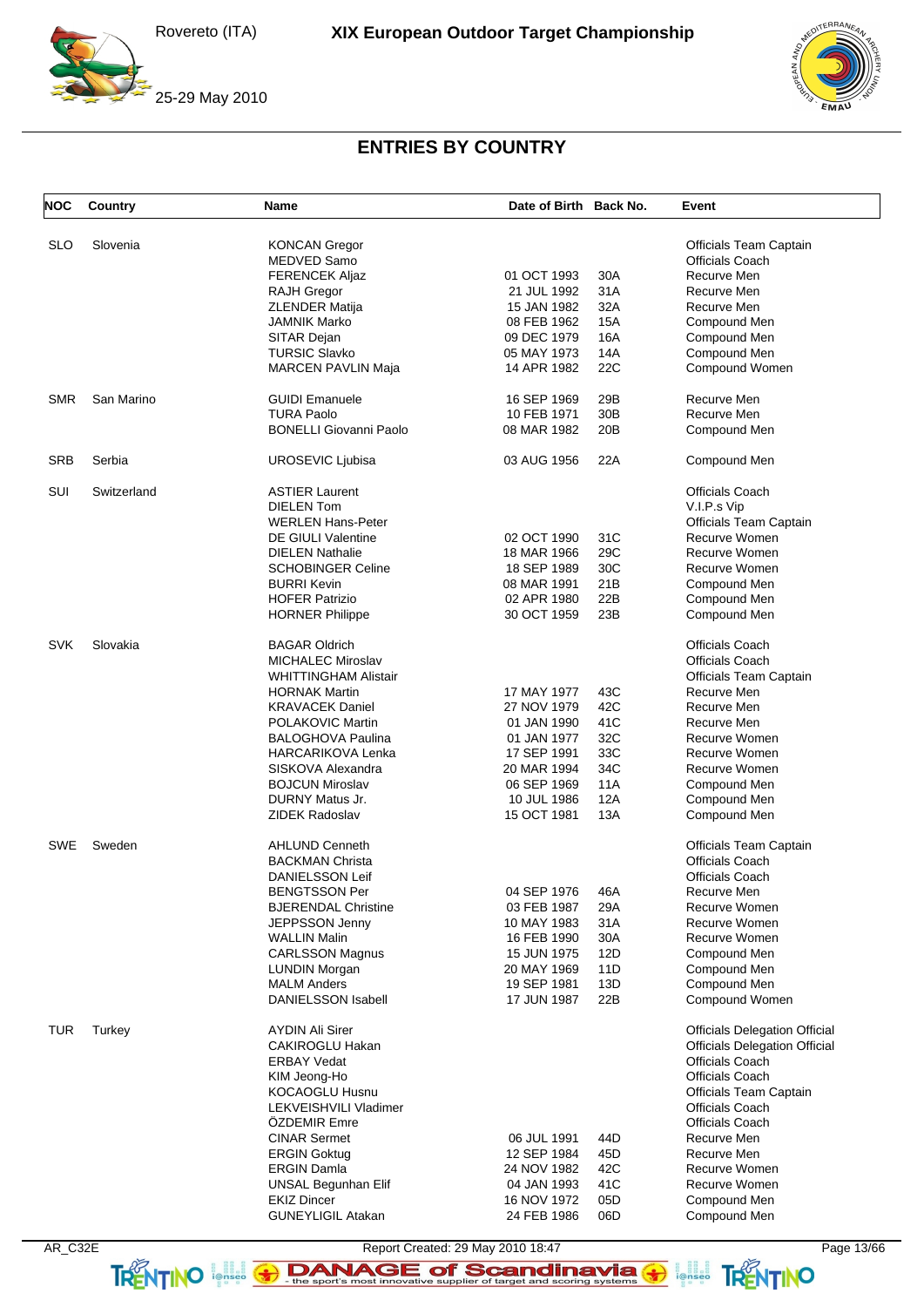![](_page_13_Picture_2.jpeg)

 $F$ BRA

# **ENTRIES BY COUNTRY**

| <b>NOC</b> | Country | Name                       | Date of Birth Back No. |                 | Event                                |
|------------|---------|----------------------------|------------------------|-----------------|--------------------------------------|
|            |         | <b>HANCI Hasan Basri</b>   | 01 AUG 1987            | 07D             | Compound Men                         |
| <b>UKR</b> | Ukraine | <b>ANTONOV Serhiv</b>      |                        |                 | Officials Coach                      |
|            |         | <b>KYSELEVYCH Anatoliy</b> |                        |                 | <b>Officials Delegation Official</b> |
|            |         | <b>LEBETKO Serhiv</b>      |                        |                 | <b>Officials Medical Person</b>      |
|            |         | <b>SYDORUK Viktor</b>      |                        |                 | <b>Officials Team Captain</b>        |
|            |         | <b>HAVELKO Yury</b>        |                        | 40D             | Recurve Men                          |
|            |         | <b>IVASHKO Markiyan</b>    | 15 MAY 1979            | 38D             | Recurve Men                          |
|            |         | <b>RUBAN Viktor</b>        | 24 MAY 1981            | 39 <sub>D</sub> | Recurve Men                          |
|            |         | DOROKHOVA Tetyana          | 03 JUN 1985            | 39A             | Recurve Women                        |
|            |         | <b>KOVAL Victoriya</b>     | 11 JUN 1985            | 40A             | Recurve Women                        |
|            |         | PALEKHA Kateryna           | 20 SEP 1980            | 38A             | Recurve Women                        |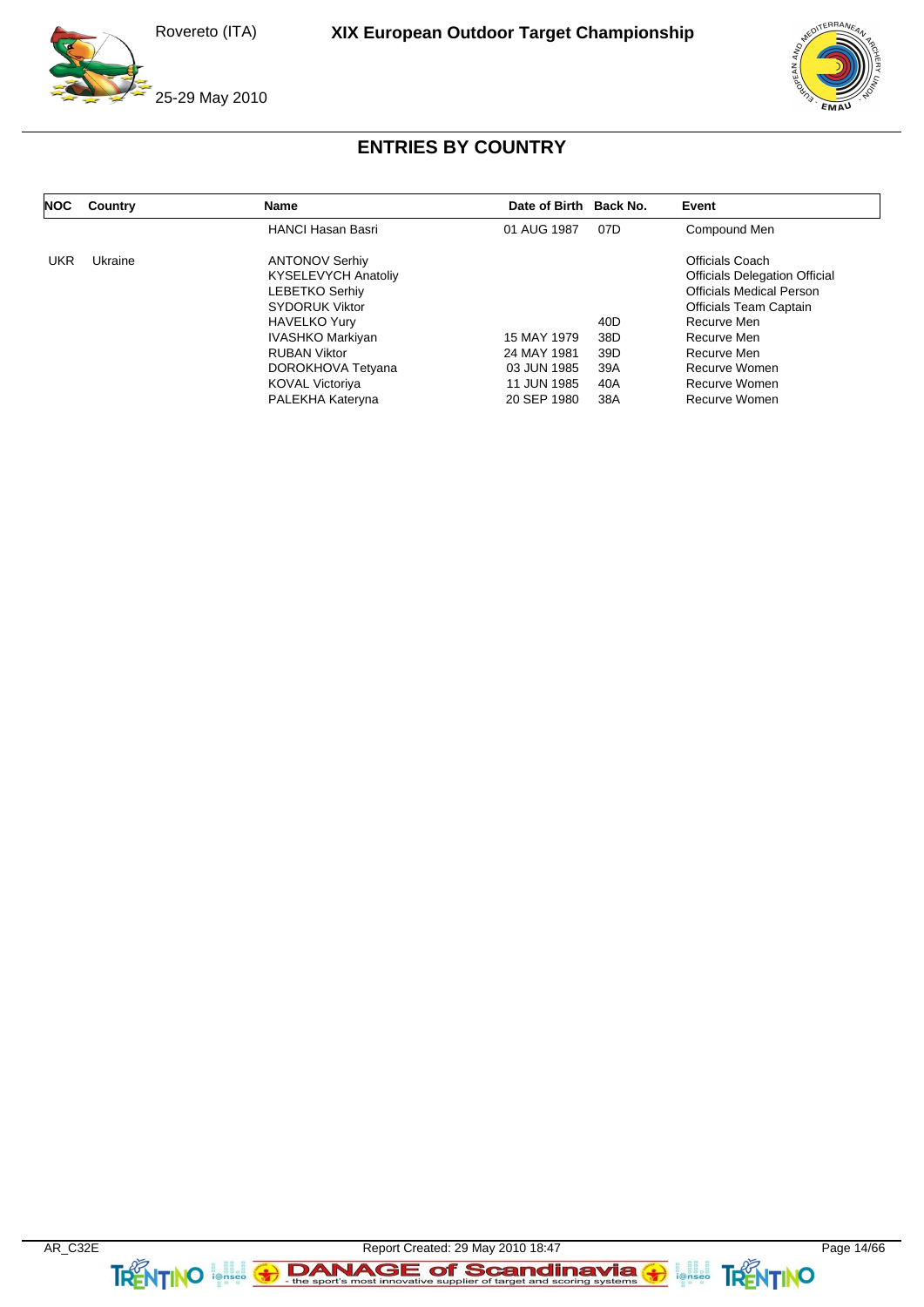**Recurve Men**

![](_page_14_Picture_3.jpeg)

25-29 May 2010

![](_page_14_Picture_5.jpeg)

## **RESULTS SUMMARY**

| Rk     | Name                                          | <b>NOC</b>               |                          | <b>RR Score</b><br>Rank | 1/32           | 1/16   | 1/8         | 1/4        | 1/2 | <b>Finals</b>  |
|--------|-----------------------------------------------|--------------------------|--------------------------|-------------------------|----------------|--------|-------------|------------|-----|----------------|
| 1      | <b>GIROUILLE Romain</b>                       | <b>FRA</b>               | France                   | 643 /12                 | 4              | 4      | 4           | 6          | 6   | 6              |
| 2      | <b>FRANGILLI Michele</b>                      | ITA                      | Italy                    | 660 /03                 | 4              | 5      | 4           | 6          | 6   | 4              |
| 3      | IVASHKO Markiyan                              | <b>UKR</b>               | Ukraine                  | 637 /17                 | 4              | 5      | 4           | 6          | 0   | $\overline{7}$ |
| 4      | <b>FLOTO Florian</b>                          | GER                      | Germany                  | 622 /31                 | 5              | 4      | 4           | 6          | 0   | 3              |
| 5      | <b>RUBAN Viktor</b>                           | UKR                      | Ukraine                  | 639 /13                 | 4              | 4      | 5           | 5<br>(139) |     |                |
| 6      | <b>NESBITT Mark</b>                           | <b>GBR</b>               | <b>Great Britain</b>     | 625 /27                 | 4              | 4      | 4           | 5<br>(137) |     |                |
| 7      | <b>MORILLO Daniel</b>                         | <b>ESP</b><br><b>ESP</b> | Spain                    | 646 / 08                | 4              | 4      | 5           | 4 (137)    |     |                |
| 8<br>9 | <b>GOMEZ Andres</b><br><b>TEKONIEMI Antti</b> | <b>FIN</b>               | Spain<br>Finland         | 646 /10<br>637 /15      | 4<br>4         | 4<br>4 | 4<br>3      | 0(78)      |     |                |
|        | <b>GALIAZZO Marco</b>                         | ITA                      | Italy                    | 660 /01                 | 4              | 4      | 2           |            |     |                |
|        | TSYREMPILOV Baljinima                         | <b>RUS</b>               | Russia                   | 657 /04                 | 4              | 4      | 1           |            |     |                |
|        | <b>GODFREY Laurence</b>                       | <b>GBR</b>               | <b>Great Britain</b>     | 626 /24                 | 4              | 4      | 1           |            |     |                |
|        | <b>FISSEUX Franck</b>                         | <b>FRA</b>               | France                   | 649 / 05                | 4              | 5      | 0           |            |     |                |
|        | VAN DER VEN Rick                              | <b>NED</b>               | Netherlands              | /22<br>629              | 5              | 4      | $\mathbf 0$ |            |     |                |
|        | <b>HENCKELS Jeff</b>                          | <b>LUX</b>               | Luxembourg               | 638 /14                 | 4              | 4      | 0           |            |     |                |
|        | <b>ERGIN Goktug</b>                           | TUR                      | Turkey                   | 590 / 58                | 4              | 4      | $\mathbf 0$ |            |     |                |
| 17     | <b>BADENOV Bair</b>                           | <b>RUS</b>               | Russia                   | 630 /20                 | 4              | 3      |             |            |     |                |
|        | <b>VALLADONT Jean-Charles</b>                 | <b>FRA</b>               | France                   | 629 /21                 | 4              | 2      |             |            |     |                |
|        | <b>MARUSAU Mikalai</b>                        | <b>BLR</b>               | <b>Belarus</b>           | 626 /25                 | 4              | 2      |             |            |     |                |
|        | <b>CUESTA Elias</b>                           | <b>ESP</b>               | Spain                    | 616 /33                 | 4              | 2      |             |            |     |                |
|        | <b>ZLENDER Matija</b>                         | <b>SLO</b>               | Slovenia                 | 586 /63                 | 4              | 2      |             |            |     |                |
|        | <b>HATAVA Matti</b>                           | <b>FIN</b>               | Finland                  | 637 /16                 | 4              | 1      |             |            |     |                |
|        | <b>KUNDA Maxim</b>                            | <b>BLR</b>               | <b>Belarus</b>           | 623 /30                 | 4              | 1      |             |            |     |                |
|        | <b>PROC Jacek</b>                             | <b>POL</b>               | Poland                   | 611 /37                 | 4              | 1      |             |            |     |                |
|        | <b>HRISTOV Yavor Vasilev</b>                  | BUL                      | <b>Bulgaria</b>          | 612 / 36                | 5              | 0      |             |            |     |                |
|        | O'HANLON Brendan                              | <b>IRL</b>               | Ireland                  | 601<br>/46              | 5              | 0      |             |            |     |                |
|        | ROHRBERG Sebastian                            | <b>GER</b>               | Germany                  | 648 / 06                | 4              | 0      |             |            |     |                |
|        | DI BUO Ilario                                 | ITA                      | Italy                    | 646 /09                 | 4              | 0      |             |            |     |                |
|        | VAN DEN OEVER Rick<br>DOBROWOLSKI Rafal       | <b>NED</b><br>POL        | Netherlands<br>Poland    | 645 /11<br>635 /18      | 4<br>4         | 0<br>0 |             |            |     |                |
|        | <b>VELIKOV Vencislav</b>                      | BUL                      | Bulgaria                 | 608 /39                 | 4              | 0      |             |            |     |                |
|        | <b>BENGTSSON Per</b>                          | SWE                      | Sweden                   | 606 /42                 | 4              | 0      |             |            |     |                |
| 33     | <b>NESTENG Baard</b>                          | <b>NOR</b>               | Norway                   | 647 /07                 | 3              |        |             |            |     |                |
|        | <b>BODNAR Alexandru</b>                       | ROU                      | Romania                  | 601 /47                 | 3              |        |             |            |     |                |
|        | LOTT Jaan                                     | <b>EST</b>               | Estonia                  | 599 /48                 | 3              |        |             |            |     |                |
|        | <b>SANTOS Paulo</b>                           | EST                      | Estonia                  | 598 /52                 | 3              |        |             |            |     |                |
|        | <b>TERRY Simon</b>                            | <b>GBR</b>               | <b>Great Britain</b>     | 660 / 02                | 2              |        |             |            |     |                |
|        | <b>HRISTOV Hristo</b>                         | BUL                      | <b>Bulgaria</b>          | 606 /41                 | 2              |        |             |            |     |                |
|        | <b>FRERIKS Tim</b>                            | <b>NED</b>               | Netherlands              | 603 / 44                | 2              |        |             |            |     |                |
|        | SHAHNAZARYAN Vasil                            | ARM                      | Armenia                  | 597 / 53                | 2              |        |             |            |     |                |
|        | <b>CINAR Sermet</b>                           | TUR                      | Turkey                   | 596 / 54                | 2              |        |             |            |     |                |
|        | <b>GOFMAN Natan</b>                           | <b>ISR</b>               | Israel                   | 590 / 57                | 2              |        |             |            |     |                |
|        | PETROSYAN Arshak                              | ARM                      | Armenia                  | 590 /60                 | $\overline{c}$ |        |             |            |     |                |
|        | <b>DALL Niels</b>                             | DEN                      | Denmark                  | 588 /61                 | 2              |        |             |            |     |                |
|        | <b>CSOREGH Pal</b>                            | <b>HUN</b>               | Hungary                  | 583 /64                 | 2              |        |             |            |     |                |
|        | MANSUKOSKI Antti                              | FIN                      | Finland                  | 632 /19                 | 1              |        |             |            |     |                |
|        | <b>CIORNEI Daniel</b>                         | ROU                      | Romania                  | 624 /29                 | 1              |        |             |            |     |                |
|        | PRILEPAU Anton<br>MALISHEVSKIY Leonid         | <b>BLR</b><br><b>RUS</b> | <b>Belarus</b><br>Russia | 613 / 34<br>605 /43     | 1<br>1         |        |             |            |     |                |
|        | HAVELKO Yury                                  | <b>UKR</b>               | Ukraine                  | 627 /23                 | 0              |        |             |            |     |                |
|        | <b>PIATEK Piotr</b>                           | <b>POL</b>               | Poland                   | 626 / 26                | 0              |        |             |            |     |                |
|        | <b>HANLON Keith</b>                           | IRL.                     | Ireland                  | 624 /28                 | 0              |        |             |            |     |                |
|        | <b>ELXELAH Mimis</b>                          | <b>CYP</b>               | Cyprus                   | 618 /32                 | 0              |        |             |            |     |                |
|        | <b>MARCU Razvan</b>                           | ROU                      | Romania                  | 613 / 35                | 0              |        |             |            |     |                |
|        | POPOV Semion                                  | MDA                      | Moldova                  | 609 /38                 | 0              |        |             |            |     |                |
|        | <b>CALLEWAERT Danny</b>                       | BEL                      | Belgium                  | 607 /40                 | 0              |        |             |            |     |                |
|        | THIRY Nico                                    | BEL                      | Belgium                  | 602 /45                 | 0              |        |             |            |     |                |
|        | PAPAVASILEIOU Michail                         | GRE                      | Greece                   | 599 /49                 | 0              |        |             |            |     |                |
|        | <b>HORNAK Martin</b>                          | <b>SVK</b>               | Slovakia                 | 598 /50                 | 0              |        |             |            |     |                |
|        | <b>TSERKEZIS Stefanos</b>                     | <b>GRE</b>               | Greece                   | 598 / 51                | 0              |        |             |            |     |                |
|        | GILL Joe                                      | IRL                      | Ireland                  | 594 / 55                | 0              |        |             |            |     |                |
|        | <b>KOSY Nandor</b>                            | <b>HUN</b>               | Hungary                  | 591 /56                 | 0              |        |             |            |     |                |
|        | CHRISTODOULOU Costantinos CYP                 |                          | Cyprus                   | 590 /59                 | 0              |        |             |            |     |                |
|        | <b>FERENCEK Aljaz</b>                         | <b>SLO</b>               | Slovenia                 | 587 /62                 | 0              |        |             |            |     |                |

AR\_C74A Report Created: 29 May 2010 18:47 TRENTINO **Leges Constitute Sont Scandinavia G Scanding Systems G SCANDING**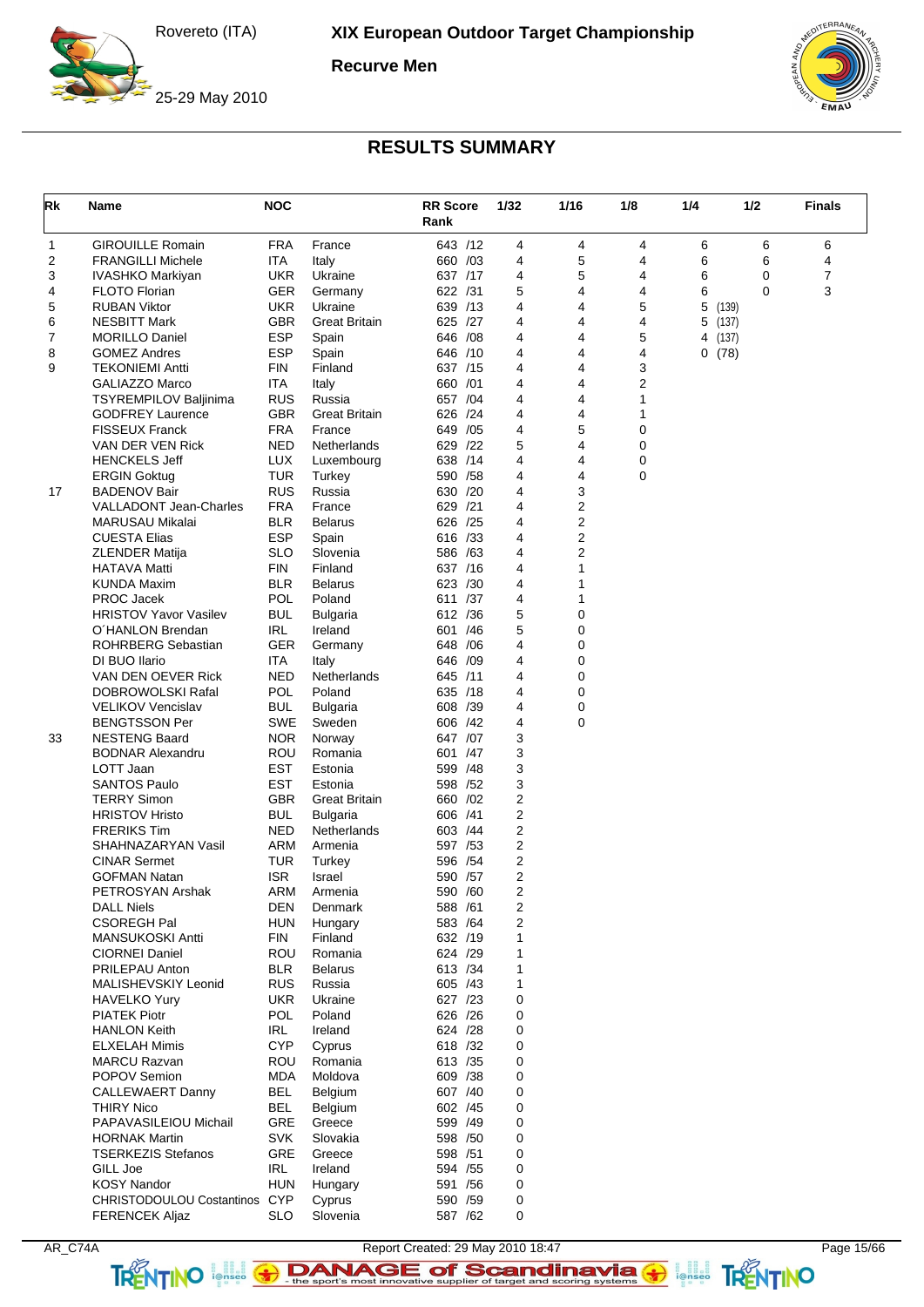**Recurve Men**

![](_page_15_Picture_3.jpeg)

25-29 May 2010

![](_page_15_Picture_5.jpeg)

| Rk | Name                         | <b>NOC</b> |                | <b>RR</b> Score<br>Rank | 1/32 | 1/16 | 1/8 | 1/4 | 1/2 | <b>Finals</b> |
|----|------------------------------|------------|----------------|-------------------------|------|------|-----|-----|-----|---------------|
| 65 | <b>GEERAERTS Bart</b>        | <b>BEL</b> | Belgium        | /65<br>581              |      |      |     |     |     |               |
| 66 | POPPENBORG Rafael            | <b>GER</b> | Germany        | 581<br>/66              |      |      |     |     |     |               |
| 67 | <b>GUIDI Emanuele</b>        | <b>SMR</b> | San Marino     | 579<br>/67              |      |      |     |     |     |               |
| 68 | <b>TURA Paolo</b>            | <b>SMR</b> | San Marino     | 579<br>/68              |      |      |     |     |     |               |
| 69 | POLAKOVIC Martin             | <b>SVK</b> | Slovakia       | 578<br>/69              |      |      |     |     |     |               |
| 70 | <b>RAJH Gregor</b>           | <b>SLO</b> | Slovenia       | 576 /70                 |      |      |     |     |     |               |
| 71 | <b>JURAK Pavel</b>           | <b>CZE</b> | Czech Republic | 575 /71                 |      |      |     |     |     |               |
| 72 | <b>KOVAR Kamil</b>           | <b>CZE</b> | Czech Republic | 573 /72                 |      |      |     |     |     |               |
| 73 | <b>GROSS Jaanus</b>          | <b>EST</b> | Estonia        | 573 /73                 |      |      |     |     |     |               |
| 74 | <b>KRAVACEK Daniel</b>       | <b>SVK</b> | Slovakia       | 573 /74                 |      |      |     |     |     |               |
| 75 | SOMMER Max                   | AUT        | Austria        | 571 /75                 |      |      |     |     |     |               |
| 76 | <b>BERGAUER Philipp</b>      | AUT        | Austria        | 569 / 76                |      |      |     |     |     |               |
| 77 | <b>AMATNIEKS Janis</b>       | LAT        | Latvia         | 567 /77                 |      |      |     |     |     |               |
| 78 | <b>GOUMARAS Antonios</b>     | <b>GRE</b> | Greece         | 566 /78                 |      |      |     |     |     |               |
| 79 | <b>HODAC Michal</b>          | <b>CZE</b> | Czech Republic | 565 /79                 |      |      |     |     |     |               |
| 80 | SHAHNAZARYAN Andranik        | ARM        | Armenia        | 564<br>/80              |      |      |     |     |     |               |
| 81 | <b>KONTEMENIOTIS Antonis</b> | <b>CYP</b> | Cyprus         | 564<br>/81              |      |      |     |     |     |               |
| 82 | <b>LIPINS Jevgenijs</b>      | LAT        | Latvia         | 563<br>/82              |      |      |     |     |     |               |
| 83 | <b>APSITIS Janis</b>         | LAT        | Latvia         | 561<br>/83              |      |      |     |     |     |               |
| 84 | <b>CLEMENT Karoly</b>        | <b>HUN</b> | Hungary        | 556<br>/84              |      |      |     |     |     |               |
| 85 | <b>GUNZ Daniel</b>           | AUT        | Austria        | 555<br>/85              |      |      |     |     |     |               |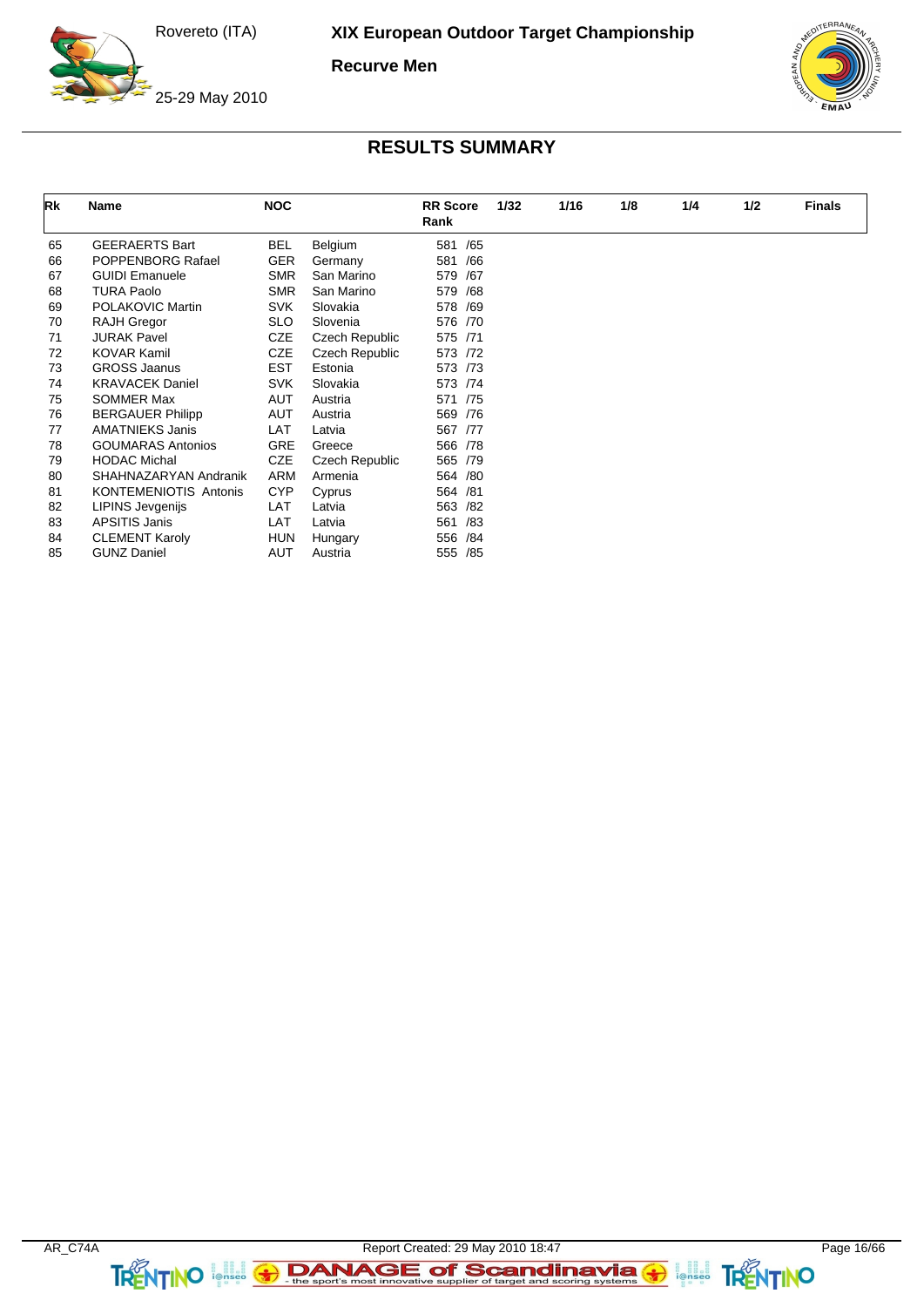**Recurve Women**

![](_page_16_Picture_3.jpeg)

25-29 May 2010

![](_page_16_Picture_5.jpeg)

| Rk | Name                                               | <b>NOC</b>               |                        | <b>RR</b> Score<br>Rank | 1/32           | 1/16             | 1/8    | 1/4    | 1/2   | <b>Finals</b> |
|----|----------------------------------------------------|--------------------------|------------------------|-------------------------|----------------|------------------|--------|--------|-------|---------------|
| 1  | ERDYNIYEVA Natalya                                 | <b>RUS</b>               | Russia                 | 635 /10                 | 4              | 4                | 4      | 6      | 6     | 6             |
| 2  | STEPANOVA Inna                                     | <b>RUS</b>               | Russia                 | 642 / 04                | 4              | 4                | 4      | 6      | 7     | 4             |
| 3  | UNSAL Begunhan Elif                                | TUR                      | Turkey                 | 630 /11                 | 4              | 4                | 4      | 6      | 0     | 7             |
| 4  | <b>MOSPINEK Justyna</b>                            | <b>POL</b>               | Poland                 | 648 / 01                | 4              | 4                | 4      | 7      | 1     | 3             |
| 5  | KUZNETSOVA Elena                                   | <b>BLR</b>               | <b>Belarus</b>         | 644 /03                 | 4              | 4                | 4      | 5(130) |       |               |
| 6  | <b>DELAMARE Cyrielle</b>                           | <b>FRA</b>               | France                 | 610 /24                 | 4              | 4                | 4      | 3      | (121) |               |
| 7  | WINTER Karina                                      | GER                      | Germany                | 623 /18                 | 4              | 4                | 4      | 2(106) |       |               |
| 8  | <b>SCHUH Berengere</b>                             | <b>FRA</b>               | France                 | 639 / 05                | 4              | 4                | 4      | 2(102) |       |               |
| 9  | <b>CHRISTIANSEN Carina Rosenvinge</b>              | <b>DEN</b>               | Denmark                | 622 /19                 | 4              | 5                | 3      |        |       |               |
|    | LIONETTI Pia Carmen                                | ITA                      | Italy                  | 615 /21                 | 4              | 4                | 3      |        |       |               |
|    | PALEKHA Kateryna                                   | <b>UKR</b>               | Ukraine                | 606 /25<br>603 /27      | 4<br>4         | 4                | 3      |        |       |               |
|    | DOROKHOVA Tetyana<br><b>RICHTER Elena</b>          | <b>UKR</b><br><b>GER</b> | Ukraine                | 647 /02                 | 4              | 5<br>4           | 2<br>2 |        |       |               |
|    | <b>CWIENCZEK Malgorzata</b>                        | <b>POL</b>               | Germany<br>Poland      | 637 /07                 | 4              | 4                | 2      |        |       |               |
|    | <b>KOVAL Victoriya</b>                             | <b>UKR</b>               | Ukraine                | 627 /13                 | 4              | 4                | 0      |        |       |               |
|    | <b>FOULON Magali</b>                               | <b>ESP</b>               | Spain                  | 624 /16                 | 4              | 4                | 0      |        |       |               |
| 17 | <b>BUITRON Gema</b>                                | <b>ESP</b>               | Spain                  | 615 /22                 | 4              | 3                |        |        |       |               |
|    | LIPIARSKA Karina                                   | <b>POL</b>               | Poland                 | 628 /12                 | 4              | 2                |        |        |       |               |
|    | <b>TOMASI Jessica</b>                              | ITA                      | Italy                  | 625 /15                 | 4              | 2                |        |        |       |               |
|    | <b>BJERENDAL Christine</b>                         | <b>SWE</b>               | Sweden                 | 603 /28                 | 4              | 2                |        |        |       |               |
|    | JEPPSSON Jenny                                     | <b>SWE</b>               | Sweden                 | 599 /31                 | 4              | 2                |        |        |       |               |
|    | <b>STRUYF Sabrina</b>                              | <b>BEL</b>               | Belgium                | 598 /33                 | 4              | 2                |        |        |       |               |
|    | <b>HAIDN TSCHALOVA Veronika</b>                    | <b>GER</b>               | Germany                | 587 /39                 | 4              | 2                |        |        |       |               |
|    | <b>VALEEVA Natalia</b>                             | ITA                      | Italy                  | 638 / 06                | 5              | 1                |        |        |       |               |
|    | <b>DODEMONT Sophie</b>                             | <b>FRA</b>               | France                 | 627 /14                 | 4              | 1                |        |        |       |               |
|    | <b>ERGIN Damla</b>                                 | TUR                      | Turkey                 | 601<br>/30              | 5              | 0                |        |        |       |               |
|    | PEROVA Ksenia                                      | <b>RUS</b>               | Russia                 | 635 /08                 | 4              | 0                |        |        |       |               |
|    | <b>BURGESS Charlotte</b>                           | <b>GBR</b>               | <b>Great Britain</b>   | 635 /09                 | 4              | 0                |        |        |       |               |
|    | SUDRICHOVA Gabriela                                | <b>CZE</b>               | <b>Czech Republic</b>  | 619 /20                 | 4              | 0                |        |        |       |               |
|    | SHAHNAZARYAN Gohar                                 | <b>ARM</b>               | Armenia                | 612 /23                 | 4              | 0                |        |        |       |               |
|    | <b>PREIMANN Anneli</b>                             | <b>EST</b><br>IRL        | Estonia                | 602 /29<br>578 /48      | 4<br>4         | 0<br>$\mathbf 0$ |        |        |       |               |
| 33 | <b>REIDY Maeve</b><br><b>BERZINA Zane</b>          | LAT                      | Ireland<br>Latvia      | 599 /32                 | $\overline{2}$ |                  |        |        |       |               |
|    | <b>MIRCA Alexandra</b>                             | <b>MDA</b>               | Moldova                | 588 /38                 | $\overline{2}$ |                  |        |        |       |               |
|    | <b>ESEBUA Kristine</b>                             | GEO                      | Georgia                | 586 /43                 | $\overline{2}$ |                  |        |        |       |               |
|    | <b>LAURSEN Louise</b>                              | <b>DEN</b>               | Denmark                | 581 /44                 | $\overline{2}$ |                  |        |        |       |               |
|    | <b>JURCENKO Oksana</b>                             | LAT                      | Latvia                 | 577 /51                 | $\overline{2}$ |                  |        |        |       |               |
|    | <b>KOURULA Laura</b>                               | <b>FIN</b>               | Finland                | 575 /52                 | 2              |                  |        |        |       |               |
|    | JAGER Maja Buskbjerg                               | <b>DEN</b>               | Denmark                | 570 /57                 | $\overline{2}$ |                  |        |        |       |               |
|    | <b>SCHOBINGER Celine</b>                           | SUI                      | Switzerland            | 592 /35                 | 1              |                  |        |        |       |               |
|    | <b>RAVINETS Julia</b>                              | <b>BLR</b>               | <b>Belarus</b>         | 558 /59                 | $\mathbf{1}$   |                  |        |        |       |               |
|    | TIMOFEYEVA Katsiaryna                              | <b>BLR</b>               | <b>Belarus</b>         | 623 /17                 | 0              |                  |        |        |       |               |
|    | <b>OLIVER Amy</b>                                  | <b>GBR</b>               | <b>Great Britain</b>   | 606 /26                 | 0              |                  |        |        |       |               |
|    | <b>CUTHBERT Sinead</b>                             | IRL                      | Ireland                | 597 /34                 | 0              |                  |        |        |       |               |
|    | <b>FERNANDEZ Helena</b>                            | <b>ESP</b>               | Spain                  | 591 /36                 | 0              |                  |        |        |       |               |
|    | FOLKARD Naomi                                      | <b>GBR</b>               | <b>Great Britain</b>   | 589 /37                 | 0              |                  |        |        |       |               |
|    | ZOMMERE Liga                                       | LAT                      | Latvia                 | 586 /40                 | 0              |                  |        |        |       |               |
|    | <b>DIELEN Nathalie</b>                             | SUI                      | Switzerland            | 586 /41                 | 0              |                  |        |        |       |               |
|    | <b>WEGH Carrie</b>                                 | <b>NED</b>               | Netherlands            | 586 /42                 | 0              |                  |        |        |       |               |
|    | <b>DE GIULI Valentine</b><br><b>BANCILA Simona</b> | SUI<br>ROU               | Switzerland<br>Romania | 580 /45<br>579 /46      | 0<br>0         |                  |        |        |       |               |
|    | <b>WALLIN Malin</b>                                | <b>SWE</b>               | Sweden                 | 578 /47                 | 0              |                  |        |        |       |               |
|    | HARCARIKOVA Lenka                                  | <b>SVK</b>               | Slovakia               | 578 /49                 | 0              |                  |        |        |       |               |
|    | <b>DIASAMIDZE Asmat</b>                            | GEO                      | Georgia                | 577 /50                 | 0              |                  |        |        |       |               |
|    | ATLA Anita-Evi                                     | <b>GRE</b>               | Greece                 | 574 / 53                | 0              |                  |        |        |       |               |
|    | <b>WOLLES Freya</b>                                | BEL                      | Belgium                | 574 / 54                | 0              |                  |        |        |       |               |
|    | <b>TSINTSADZE Natia</b>                            | GEO                      | Georgia                | 573 / 55                | 0              |                  |        |        |       |               |
|    | <b>IOSIFAKI Andri</b>                              | <b>CYP</b>               | Cyprus                 | 571 /56                 | 0              |                  |        |        |       |               |
|    | <b>VAVATSI Photini</b>                             | GRE                      | Greece                 | 563 / 58                | 0              |                  |        |        |       |               |
|    | <b>HORACKOVA Barbora</b>                           | CZE                      | Czech Republic         | 558 /60                 | 0              |                  |        |        |       |               |
|    | DANAILOVA Dobromira                                | <b>BUL</b>               | <b>Bulgaria</b>        | 557 /61                 | 0              |                  |        |        |       |               |
|    | <b>GEERAERTS Tamara</b>                            | <b>BEL</b>               | Belgium                | 552 /62                 | 0              |                  |        |        |       |               |
|    | <b>LUIK Siret</b>                                  | EST                      | Estonia                | 549 /63                 | 0              |                  |        |        |       |               |
|    | <b>LAAN Daisy</b>                                  | <b>NED</b>               | Netherlands            | 547 /64                 | 0              |                  |        |        |       |               |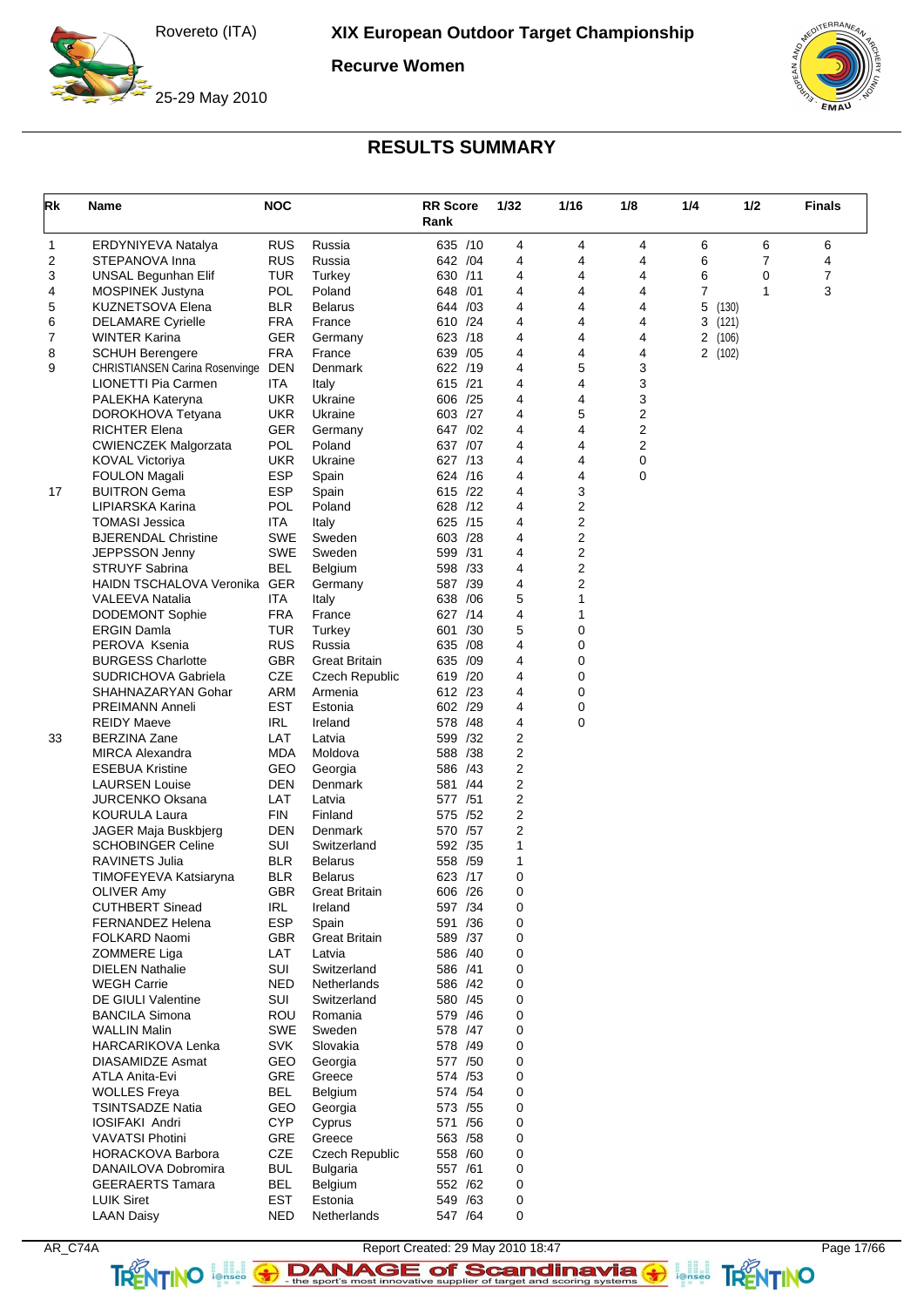**Recurve Women**

![](_page_17_Picture_3.jpeg)

25-29 May 2010

![](_page_17_Picture_5.jpeg)

| <b>Rk</b> | Name                     | <b>NOC</b> |                | <b>RR</b> Score<br>Rank | 1/32 | 1/16 | 1/8 | 1/4 | 1/2 | <b>Finals</b> |
|-----------|--------------------------|------------|----------------|-------------------------|------|------|-----|-----|-----|---------------|
| 65        | SORSA Tanja              | FIN        | Finland        | 546 / 65                |      |      |     |     |     |               |
| 66        | SPALENKOVA Eva           | CZE        | Czech Republic | 530 /66                 |      |      |     |     |     |               |
| 67        | PERALA Laura             | FIN        | Finland        | 514 /67                 |      |      |     |     |     |               |
| 68        | SISKOVA Alexandra        | <b>SVK</b> | Slovakia       | 504 /68                 |      |      |     |     |     |               |
| 69        | <b>BALOGHOVA Paulina</b> | <b>SVK</b> | Slovakia       | 490 /69                 |      |      |     |     |     |               |
| 70        | <b>VASILYAN Nune</b>     | ARM        | Armenia        | 466 /70                 |      |      |     |     |     |               |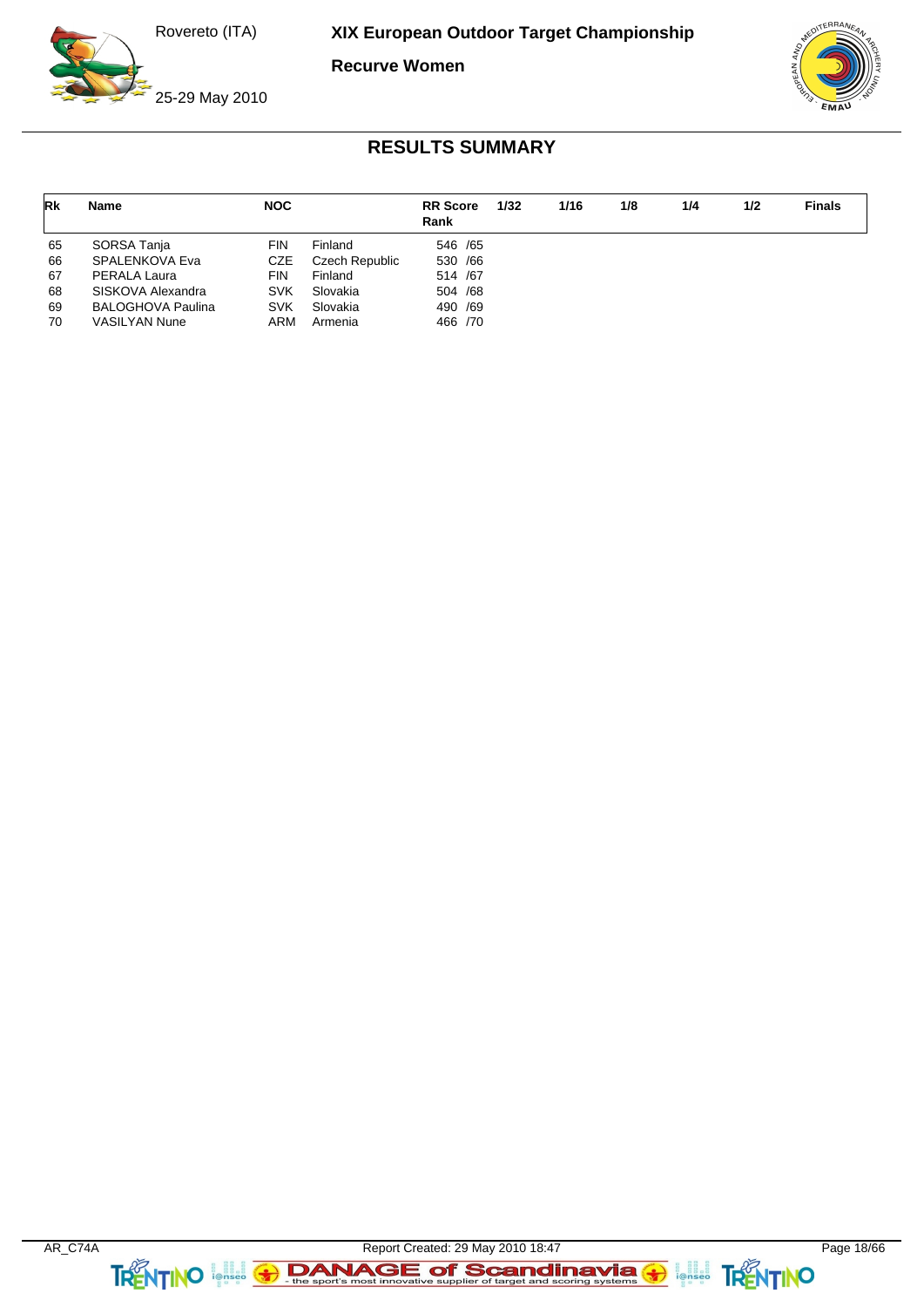**Compound Men**

![](_page_18_Picture_3.jpeg)

25-29 May 2010

![](_page_18_Picture_5.jpeg)

## **RESULTS SUMMARY**

| Rk | Name                                            | <b>NOC</b>               |                         | <b>RR</b> Score<br>Rank |     | 1/32           | 1/16                    | 1/8    | 1/4        | 1/2   | <b>Finals</b> |
|----|-------------------------------------------------|--------------------------|-------------------------|-------------------------|-----|----------------|-------------------------|--------|------------|-------|---------------|
| 1  | <b>RIKUNENKO Andrew</b>                         | <b>GBR</b>               | <b>Great Britain</b>    | 698 /03                 |     | 4              | 4                       | 4      | 6          | 6     | 6             |
| 2  | <b>PAGNI Sergio</b>                             | ITA                      | Italy                   | 691 /08                 |     | 4              | 4                       | 5      | 6          | 6     | 4             |
| 3  | <b>ELZINGA Peter</b>                            | <b>NED</b>               | Netherlands             | 688 /18                 |     | 4              | 4                       | 4      | 6          | 5     | 7             |
| 4  | <b>SIGAUSKAS Vladas</b>                         | LTU                      | Lithuania               | 687 /20                 |     | 4              | 5                       | 4      | 6          | 4     | 3             |
| 5  | <b>BOE Morten</b>                               | <b>NOR</b>               | Norway                  | 692 /07                 |     | 4              | 4                       | 4      | 5<br>(144) |       |               |
| 6  | <b>MALM Anders</b>                              | <b>SWE</b>               | Sweden                  | 694 / 05                |     | 4              | 4                       | 4      | 5          | (140) |               |
| 7  | <b>DAMSBO Martin</b>                            | <b>DEN</b>               | Denmark                 | 705 /01                 |     | 4              | 4                       | 4      | 4 (144)    |       |               |
| 8  | <b>HORNER Philippe</b>                          | SUI                      | Switzerland             | 683 /27                 |     | 4              | 4                       | 5      | 4 (141)    |       |               |
| 9  | <b>POLMAN Rob</b>                               | <b>NED</b>               | Netherlands<br>Slovenia | 699 /02                 |     | 4<br>4         | 4                       | 3      |            |       |               |
|    | SITAR Dejan<br><b>DELOCHE Pierre Julien</b>     | <b>SLO</b><br><b>FRA</b> | France                  | 697 / 04<br>689 /16     |     | 4              | 4<br>4                  | 2<br>2 |            |       |               |
|    | <b>TOSCO Antonio</b>                            | ITA                      | Italy                   | 677 /44                 |     | 4              | 4                       | 2      |            |       |               |
|    | <b>LAURSEN Patrick</b>                          | <b>DEN</b>               | Denmark                 | 691                     | /09 | 4              | 4                       | 1      |            |       |               |
|    | <b>VERDEYEN Luc</b>                             | <b>BEL</b>               | Belgium                 | 686 /22                 |     | 4              | 4                       | 1      |            |       |               |
|    | <b>SCRIBA Julian</b>                            | GER                      | Germany                 | 686 /23                 |     | 5              | 4                       | 0      |            |       |               |
|    | <b>CARLSSON Magnus</b>                          | SWE                      | Sweden                  | 688 /19                 |     | 4              | 4                       | 0      |            |       |               |
| 17 | <b>BUSBY Duncan</b>                             | <b>GBR</b>               | <b>Great Britain</b>    | 691 /11                 |     | 5              | 3                       |        |            |       |               |
|    | <b>TURSIC Slavko</b>                            | <b>SLO</b>               | Slovenia                | 693 / 06                |     | 4              | 3                       |        |            |       |               |
|    | <b>RESSAR Evert</b>                             | <b>EST</b>               | Estonia                 | 681                     | /31 | 4              | 3                       |        |            |       |               |
|    | <b>GENET Dominique</b>                          | <b>FRA</b>               | France                  | 691 /10                 |     | 4              | 2                       |        |            |       |               |
|    | <b>LUNDIN Morgan</b>                            | <b>SWE</b>               | Sweden                  | 691 /12                 |     | 4              | 2                       |        |            |       |               |
|    | <b>LAUBE Marcus</b>                             | GER                      | Germany                 | 689 /17                 |     | 4              | $\overline{\mathbf{c}}$ |        |            |       |               |
|    | <b>KOSTOPOULOS Athanasios</b>                   | GRE                      | Greece                  | 671 /51                 |     | 4              | 2                       |        |            |       |               |
|    | CATALAN Jose Ignacio                            | <b>ESP</b>               | Spain                   | 690 /13                 |     | 4              | 1                       |        |            |       |               |
|    | <b>GRECO Pietro</b>                             | ITA                      | Italy                   | 685 /24                 |     | 5              | 0                       |        |            |       |               |
|    | <b>VILLI Goran</b>                              | CRO                      | Croatia                 | 684 /26                 |     | 4              | 0                       |        |            |       |               |
|    | VAN DE POELE Mathieu                            | <b>BEL</b>               | Belgium                 | 681 /33                 |     | 4              | 0                       |        |            |       |               |
|    | HANCI Hasan Basri                               | TUR                      | Turkey                  | 680 / 35                |     | 4              | 0                       |        |            |       |               |
|    | <b>PANIAGUA Carlos</b>                          | <b>ESP</b>               | Spain                   | 679 / 36                |     | 4              | 0                       |        |            |       |               |
|    | <b>KHALUDOROV Danzan</b>                        | <b>RUS</b>               | Russia                  | 679 /37                 |     | 4              | 0                       |        |            |       |               |
|    | <b>ABSTREITER Robert</b>                        | <b>GER</b>               | Germany                 | 678 /40                 |     | 4              | 0                       |        |            |       |               |
|    | UROSEVIC Ljubisa                                | <b>SRB</b>               | Serbia                  | 673 /50                 |     | 4              | $\mathbf 0$             |        |            |       |               |
| 33 | <b>BINGHAM James</b>                            | <b>GBR</b>               | <b>Great Britain</b>    | 690 /14                 |     | 3              |                         |        |            |       |               |
|    | VAN ZUTPHEN Fred                                | <b>NED</b>               | Netherlands             | 690 /15                 |     | 3<br>3         |                         |        |            |       |               |
|    | DUO Jose<br><b>MATZNER Michael</b>              | <b>ESP</b><br>AUT        | Spain<br>Austria        | 681 /34<br>678 /38      |     | 3              |                         |        |            |       |               |
|    | KIS Laszlo                                      | <b>HUN</b>               | Hungary                 | 678 /39                 |     | 3              |                         |        |            |       |               |
|    | <b>BRASSEUR Sebastien</b>                       | <b>FRA</b>               | France                  | 682 /30                 |     | 2              |                         |        |            |       |               |
|    | <b>BRADA Vladimir</b>                           | <b>CZE</b>               | Czech Republic          | 677 /43                 |     | $\overline{2}$ |                         |        |            |       |               |
|    | <b>BARTOL Vladimir</b>                          | CRO                      | Croatia                 | 674 /45                 |     | $\overline{2}$ |                         |        |            |       |               |
|    | <b>BURRI Kevin</b>                              | SUI                      | Switzerland             | 674 /49                 |     | $\overline{2}$ |                         |        |            |       |               |
|    | <b>BOJCUN Miroslav</b>                          | <b>SVK</b>               | Slovakia                | 671 /52                 |     | $\overline{2}$ |                         |        |            |       |               |
|    | <b>HAAVISTO Nico</b>                            | <b>FIN</b>               | Finland                 | 665 / 58                |     | 2              |                         |        |            |       |               |
|    | <b>PUSCA Gigi</b>                               | ROU                      | Romania                 | 664 / 60                |     | 2              |                         |        |            |       |               |
|    | <b>SANDBERG Thomas</b>                          | <b>NOR</b>               | Norway                  | 659 /61                 |     | $\overline{2}$ |                         |        |            |       |               |
|    | <b>SEYWERT Gilles</b>                           | <b>LUX</b>               | Luxembourg              | 678 /41                 |     | 1              |                         |        |            |       |               |
|    | JOHANNESSEN Torben                              | <b>DEN</b>               | Denmark                 | 677 /42                 |     | 1              |                         |        |            |       |               |
|    | <b>BONELLI Giovanni Paolo</b>                   | <b>SMR</b>               | San Marino              | 670 / 54                |     | 1              |                         |        |            |       |               |
|    | <b>HOFER Patrizio</b>                           | SUI                      | Switzerland             | 687 /21                 |     | 0              |                         |        |            |       |               |
|    | O DONOGHUE Eoghan                               | IRL                      | Ireland                 | 684 / 25                |     | 0              |                         |        |            |       |               |
|    | <b>EKIZ Dincer</b>                              | TUR                      | Turkey                  | 683 /28                 |     | 0              |                         |        |            |       |               |
|    | KIVIMAA Timo                                    | <b>FIN</b>               | Finland                 | 682 /29                 |     | 0              |                         |        |            |       |               |
|    | DAMBAEV Alexander                               | <b>RUS</b>               | Russia                  | 681 /32                 |     | 0              |                         |        |            |       |               |
|    | <b>SEGIN Denis</b>                              | <b>RUS</b>               | Russia                  | 674 /46                 |     | 0              |                         |        |            |       |               |
|    | PIEKARSKI Boguslaw                              | <b>POL</b>               | Poland                  | 674 /47                 |     | 0              |                         |        |            |       |               |
|    | <b>MESTDAGH</b> Sven<br><b>PEPPAS Dimitrios</b> | <b>BEL</b><br>GRE        | Belgium<br>Greece       | 674 /48<br>670 /53      |     | 0<br>0         |                         |        |            |       |               |
|    | <b>REITMEIER Filip</b>                          | CZE                      | <b>Czech Republic</b>   | 668 / 55                |     | 0              |                         |        |            |       |               |
|    | <b>BERNHUBER Gerald</b>                         | AUT                      | Austria                 | 667 / 56                |     | 0              |                         |        |            |       |               |
|    | <b>HUMALAJOKI Aulis</b>                         | <b>FIN</b>               | Finland                 | 667 / 57                |     | 0              |                         |        |            |       |               |
|    | <b>VERNER Petr</b>                              | CZE                      | <b>Czech Republic</b>   | 664 / 59                |     | 0              |                         |        |            |       |               |
|    | <b>SERNA Jonas</b>                              | LTU                      | Lithuania               | 658 / 62                |     | 0              |                         |        |            |       |               |
|    | <b>JAMNIK Marko</b>                             | <b>SLO</b>               | Slovenia                | 655 /63                 |     | 0              |                         |        |            |       |               |
|    | DURNY Matus Jr.                                 | <b>SVK</b>               | Slovakia                | 655 / 64                |     | 0              |                         |        |            |       |               |

AR\_C74A Report Created: 29 May 2010 18:47 Page 19/66 TRENTINO **leftisco The sport's most innovative supplier of target and scoring systems <b>TRENTINO**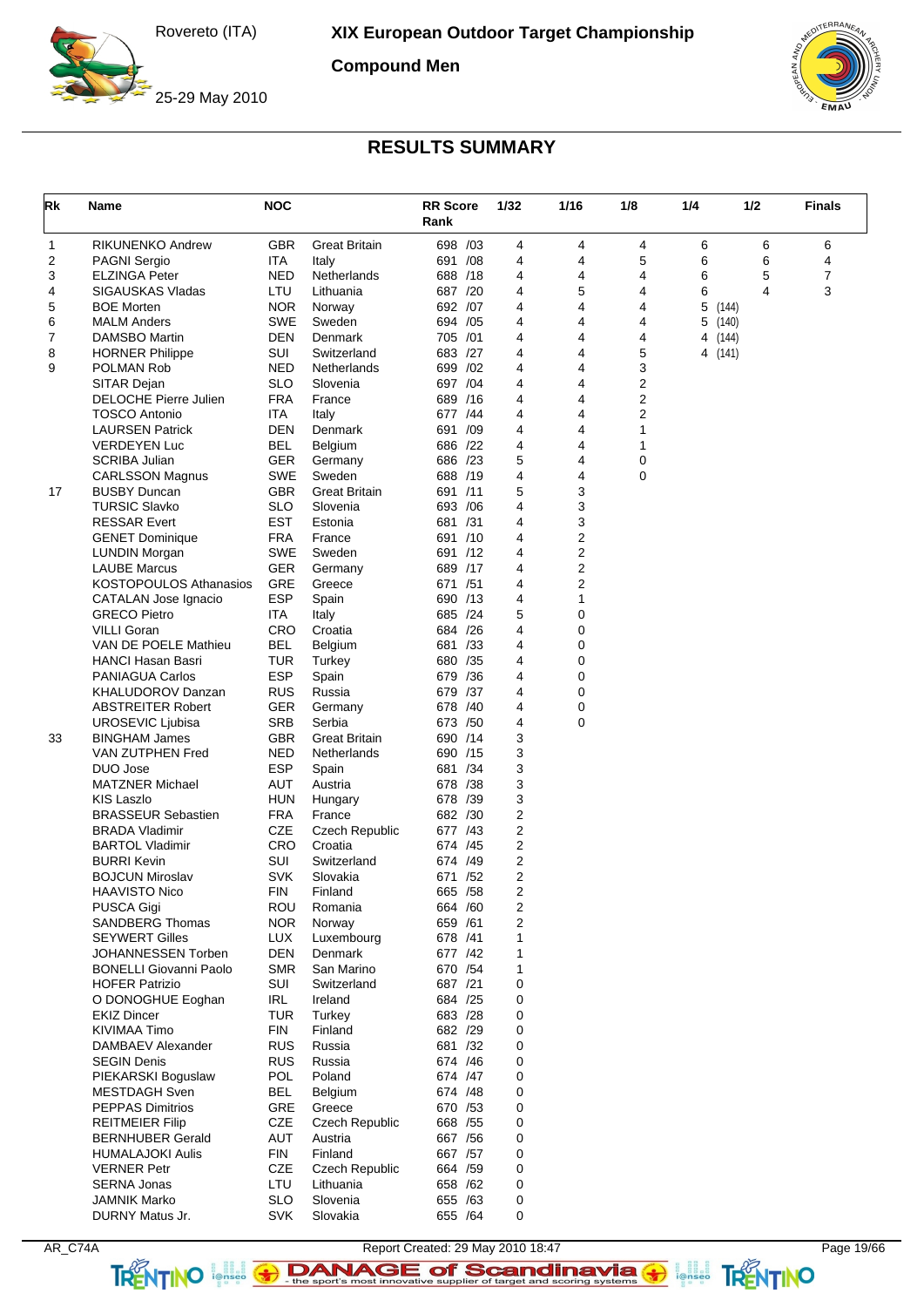**Compound Men**

![](_page_19_Picture_3.jpeg)

25-29 May 2010

![](_page_19_Picture_5.jpeg)

| Rk | Name                     | <b>NOC</b> |          | <b>RR</b> Score<br>Rank | 1/32 | 1/16 | 1/8 | 1/4 | 1/2 | <b>Finals</b> |
|----|--------------------------|------------|----------|-------------------------|------|------|-----|-----|-----|---------------|
| 65 | <b>BALLA Zsolt</b>       | <b>HUN</b> | Hungary  | 654 / 65                |      |      |     |     |     |               |
| 66 | <b>PERDIKOS Marios</b>   | <b>CYP</b> | Cyprus   | 654 / 66                |      |      |     |     |     |               |
| 67 | <b>MOSER Daniel</b>      | <b>AUT</b> | Austria  | 653 / 67                |      |      |     |     |     |               |
| 68 | <b>ZIDEK Radoslav</b>    | <b>SVK</b> | Slovakia | 650 / 68                |      |      |     |     |     |               |
| 69 | PROTOPAPAS Christodoulos | <b>CYP</b> | Cyprus   | 649 / 69                |      |      |     |     |     |               |
| 70 | <b>KOUMERTAS Stavros</b> | <b>GRE</b> | Greece   | 648 /70                 |      |      |     |     |     |               |
| 71 | <b>VASARI Robert</b>     | <b>HUN</b> | Hungary  | 647 /71                 |      |      |     |     |     |               |
| 72 | <b>GOLYGOWSKI Marcin</b> | POL        | Poland   | 644 /72                 |      |      |     |     |     |               |
| 73 | <b>GUNEYLIGIL Atakan</b> | <b>TUR</b> | Turkev   | 641 /73                 |      |      |     |     |     |               |
| 74 | <b>GREGEC Dario</b>      | <b>CRO</b> | Croatia  | 638 / 74                |      |      |     |     |     |               |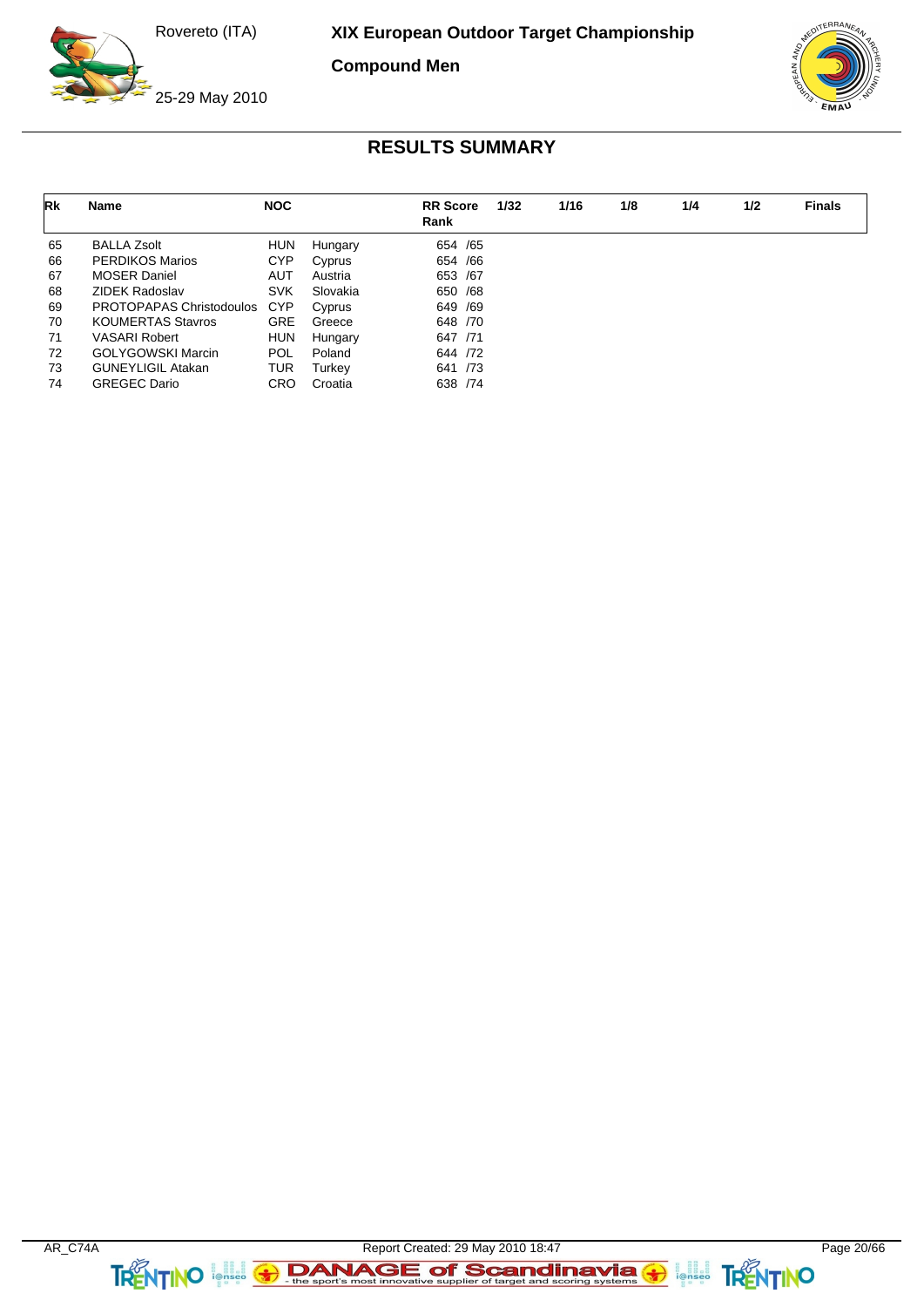**Compound Women**

![](_page_20_Picture_3.jpeg)

25-29 May 2010

![](_page_20_Picture_5.jpeg)

| Rk | Name                           | <b>NOC</b> |                      | <b>RR</b> Score<br>Rank |     | 1/32           | 1/16           | 1/8         | 1/4 | 1/2     |                  | <b>Finals</b>  |
|----|--------------------------------|------------|----------------------|-------------------------|-----|----------------|----------------|-------------|-----|---------|------------------|----------------|
| 1  | <b>BALZHANOVA Viktoria</b>     | <b>RUS</b> | Russia               | 667 / 04                |     | -Bye-          | 5              | 4           | 6   |         | 6                | 6              |
| 2  | <b>WILLEMS Gladys</b>          | <b>BEL</b> | Belgium              | 670 /02                 |     | -Bye-          | 4              | 4           | 6   |         | 6                | 2              |
| 3  | LOGINOVA Albina                | <b>RUS</b> | Russia               | 663 / 06                |     | -Bye-          | $\overline{4}$ | 4           | 6   |         | $\boldsymbol{2}$ | 6              |
| 4  | <b>WEIHE Andrea</b>            | <b>GER</b> | Germany              | 648 /17                 |     | -Bye-          | 5              | 4           | 6   |         | $\overline{2}$   | $\overline{2}$ |
| 5  | SOEMOD Camilla                 | <b>DEN</b> | Denmark              | 666 / 05                |     | -Bye-          | 4              | 4           |     | 4 (141) |                  |                |
| 6  | <b>LANTEE Anne</b>             | <b>FIN</b> | Finland              | 662 / 08                |     | -Bye-          | 4              | 4           |     | 4 (139) |                  |                |
| 7  | <b>HUNT Nicky</b>              | <b>GBR</b> | <b>Great Britain</b> | 660 /10                 |     | -Bye-          | 4              | 4           |     | 2 (113) |                  |                |
| 8  | LONGO Laura                    | ITA        | Italy                | 652 /14                 |     | -Bye-          | 4              | 4           |     | 0(81)   |                  |                |
| 9  | <b>GALES Andrea</b>            | <b>GBR</b> | <b>Great Britain</b> | 674 /01                 |     | -Bye-          | 4              | 3           |     |         |                  |                |
|    | VAN CASPEL Inge                | <b>NED</b> | Netherlands          | 660                     | /09 | -Bye-          | 4              | 3           |     |         |                  |                |
|    | <b>RONCO Teresa</b>            | <b>ESP</b> | Spain                | 646 /20                 |     | -Bye-          | 4              | 2           |     |         |                  |                |
|    | <b>MASSINA Michele</b>         | <b>BEL</b> | Belgium              | 639 /30                 |     | 5              | 4              | 2           |     |         |                  |                |
|    | <b>VANDIONANT Sandrine</b>     | <b>FRA</b> | France               | 662 /07                 |     | -Bye-          | 4              | 0           |     |         |                  |                |
|    | SALVI Eugenia                  | <b>ITA</b> | Italy                | 659 /11                 |     | -Bye-          | 4              | 0           |     |         |                  |                |
|    | GIANNOPOULOU Angeliki          | <b>GRE</b> | Greece               | 647 /18                 |     | -Bye-          | 4              | 0           |     |         |                  |                |
|    | <b>BARCKHOLT Silvia</b>        | <b>AUT</b> | Austria              | 645 /21                 |     | 4              | 4              | $\mathbf 0$ |     |         |                  |                |
| 17 | <b>CERNUDA Dolores</b>         | <b>ESP</b> | Spain                | 645 /22                 |     | 5              | 3              |             |     |         |                  |                |
|    | <b>MIKALA Melanie</b>          | <b>GER</b> | Germany              | 645 /23                 |     | 4              | 3              |             |     |         |                  |                |
|    | IN T PANHUIS-HEIJNEN Wilma NED |            | Netherlands          | 656 /12                 |     | -Bye-          | 2              |             |     |         |                  |                |
|    | <b>SIMPSON Nichola</b>         | <b>GBR</b> | <b>Great Britain</b> | 654 /13                 |     | -Bye-          | 2              |             |     |         |                  |                |
|    | <b>BUDEN</b> Ivana             | <b>CRO</b> | Croatia              | 650 /15                 |     | -Bye-          | 2              |             |     |         |                  |                |
|    | <b>MARKOVIC Irina</b>          | <b>NED</b> | Netherlands          | 647 /19                 |     | -Bye-          | $\overline{2}$ |             |     |         |                  |                |
|    | <b>STANIECZEK Anna</b>         | POL        | Poland               | 641                     | /27 | 5              | $\overline{2}$ |             |     |         |                  |                |
|    | PRIEELS Sarah                  | BEL        | Belgium              | 643 /25                 |     | 4              | $\overline{2}$ |             |     |         |                  |                |
|    | <b>GARCIA Elena</b>            | <b>ESP</b> | Spain                | 637 /33                 |     | 4              | $\overline{2}$ |             |     |         |                  |                |
|    | <b>MARCEN PAVLIN Maja</b>      | <b>SLO</b> | Slovenia             | 635 /34                 |     | 4              | $\overline{2}$ |             |     |         |                  |                |
|    | DANIELSSON Isabell             | <b>SWE</b> | Sweden               | 649 /16                 |     | -Bye-          | $\mathbf{1}$   |             |     |         |                  |                |
|    | JARVENPAA Erja                 | <b>FIN</b> | Finland              | 630 / 36                |     | 4              | 1              |             |     |         |                  |                |
|    | <b>ANASTASIO Anastasia</b>     | ITA        | Italy                | 670                     | /03 | -Bye-          | 0              |             |     |         |                  |                |
|    | <b>LEBECQUE Pascale</b>        | <b>FRA</b> | France               | 644 /24                 |     | 4              | 0              |             |     |         |                  |                |
|    | <b>SVENSEN June</b>            | <b>NOR</b> | Norway               | 642 /26                 |     | 4              | 0              |             |     |         |                  |                |
|    | <b>IOANNOU Eleni</b>           | <b>GRE</b> | Greece               | 640                     | /28 | 4              | 0              |             |     |         |                  |                |
| 33 | <b>TONTOEVA Diana</b>          | <b>RUS</b> | Russia               | 639 /31                 |     | 3              |                |             |     |         |                  |                |
|    | ZORMAN Tanja                   | CRO        | Croatia              | 638 /32                 |     | 3              |                |             |     |         |                  |                |
|    | <b>FHAL Mary</b>               | <b>ISR</b> | Israel               | 629                     | /37 | 3              |                |             |     |         |                  |                |
|    | <b>TCHEPIKOFF Patricia</b>     | <b>FRA</b> | France               | 640 /29                 |     | 2              |                |             |     |         |                  |                |
|    | <b>SZUCS Edina</b>             | <b>HUN</b> | Hungary              | 481 /44                 |     | $\overline{2}$ |                |             |     |         |                  |                |
|    | OLEKSEJENKO Julia              | LAT        | Latvia               | 634 /35                 |     | 1              |                |             |     |         |                  |                |
|    | <b>LANDESFEIND Dorith</b>      | GER        | Germany              | 626 /38                 |     | 1              |                |             |     |         |                  |                |
|    | <b>BABININA Jelena</b>         | LTU        | Lithuania            | 505 /43                 |     | 1              |                |             |     |         |                  |                |
|    | KOLLER FUNDELIC Lana           | <b>CRO</b> | Croatia              | 624 /39                 |     | $\mathbf 0$    |                |             |     |         |                  |                |
|    | <b>TZANOGLOU Polymnia</b>      | <b>GRE</b> | Greece               | 618 /40                 |     | 0              |                |             |     |         |                  |                |
|    |                                |            |                      |                         |     |                |                |             |     |         |                  |                |
|    | <b>MAKKONEN Susanna</b>        | <b>FIN</b> | Finland              | 613 /41                 |     | 0              |                |             |     |         |                  |                |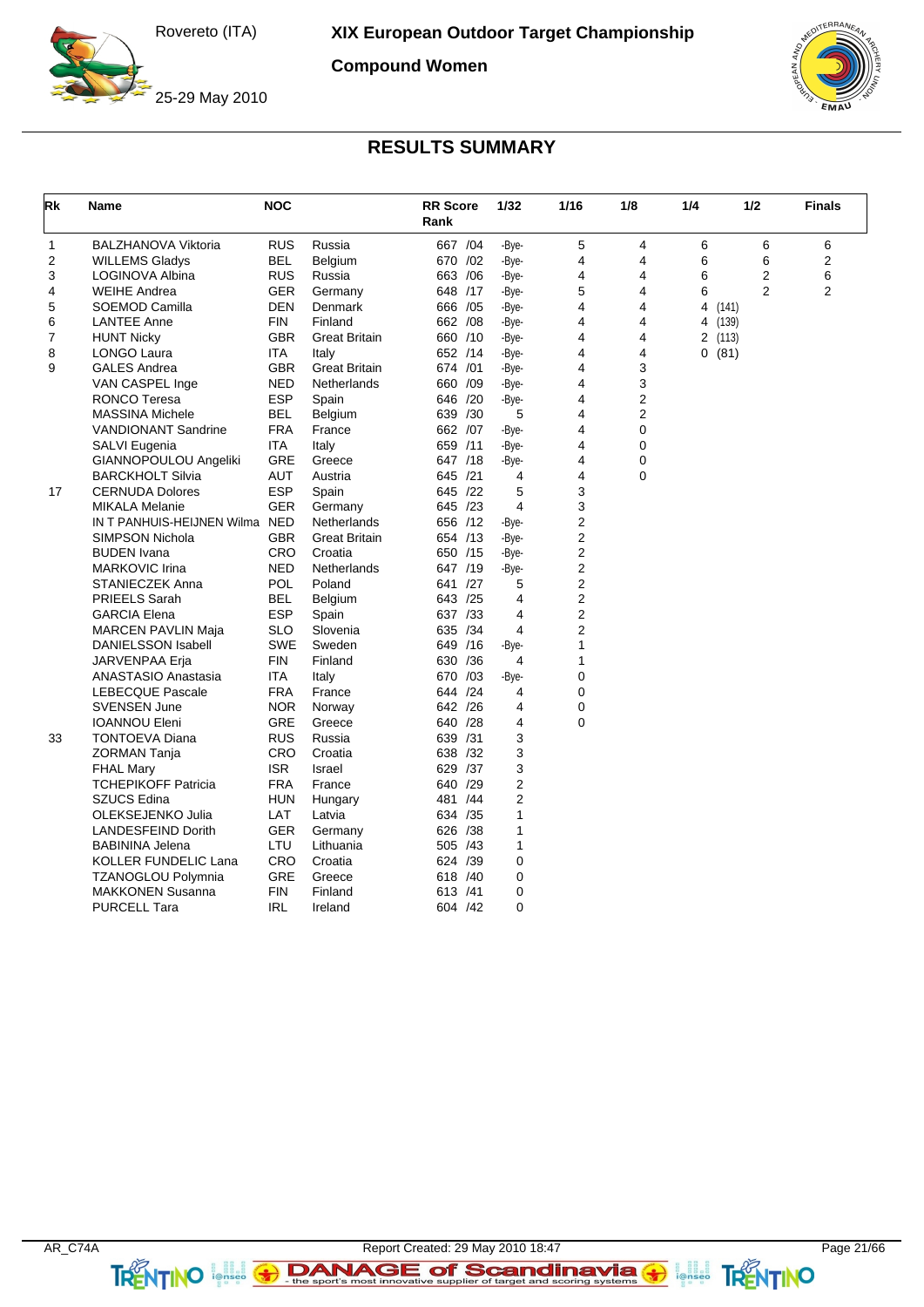25-29 May 2010

**XIX European Outdoor Target Championship**

**Recurve Men**

**Final Round**

![](_page_21_Picture_4.jpeg)

### **RESULT BRACKETS**

![](_page_21_Figure_6.jpeg)

![](_page_21_Figure_7.jpeg)

 $\leftrightarrow$ 

TRENTINO

**TRENTINO Agelie 3**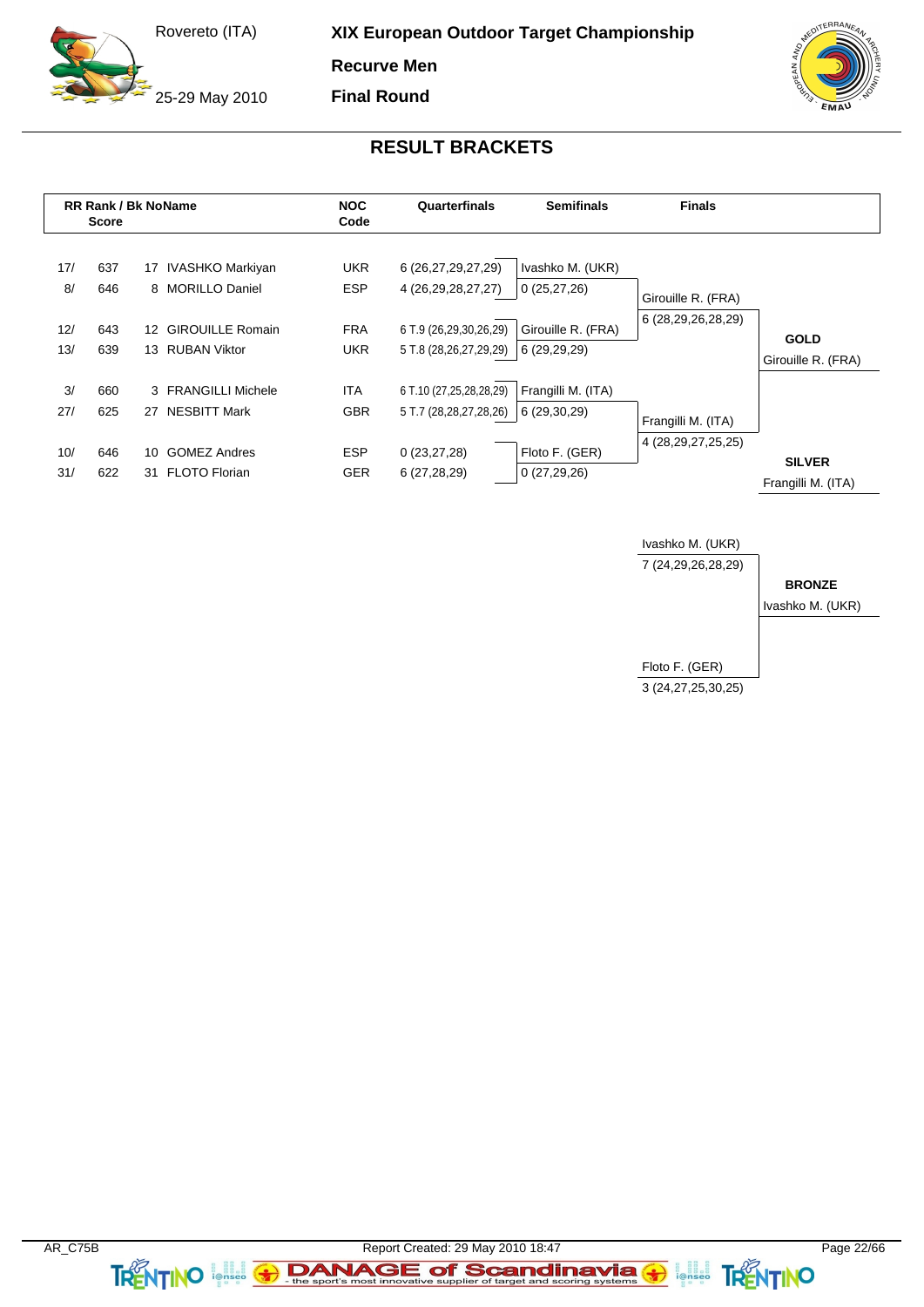25-29 May 2010

**Recurve Men**

**Elimination Round**

![](_page_22_Picture_4.jpeg)

## **RESULT BRACKETS**

|           | RR Rank / Bk NoName<br><b>Score</b> |    |                                         | <b>NOC</b><br>Code       | 1/32<br>Elimin. Round | 1/16<br>Elimin. Round | 1/8<br>Elimin. Round | Quarterfinals                          |
|-----------|-------------------------------------|----|-----------------------------------------|--------------------------|-----------------------|-----------------------|----------------------|----------------------------------------|
|           |                                     |    |                                         |                          |                       |                       |                      |                                        |
| 1/        | 660                                 |    | 1 GALIAZZO Marco                        | <b>ITA</b>               | 4 (50,58,53)          | Galiazzo M. (ITA)     |                      |                                        |
| 64/       | 583                                 |    | 64 CSOREGH Pal                          | <b>HUN</b>               | 2(52, 47, 52)         | 4 (56,51,56)          |                      |                                        |
|           |                                     |    |                                         |                          |                       |                       | Galiazzo M. (ITA)    |                                        |
| 33/       | 616                                 |    | 33 CUESTA Elias                         | <b>ESP</b>               | 4(46,54)              | Cuesta E. (ESP)       | 2(56,58,53)          |                                        |
| 32/       | 618                                 |    | 32 ELXELAH Mimis                        | <b>CYP</b>               | 0(45, 48)             | 2 (49,56,53)          |                      |                                        |
|           |                                     |    |                                         |                          |                       |                       |                      | Ivashko M. (UKR)<br>6 (26,27,29,27,29) |
| 17/       | 637                                 |    | 17 IVASHKO Markiyan                     | <b>UKR</b>               | 4 T.10 (56,52,49)     | Ivashko M. (UKR)      |                      |                                        |
| 48/       | 599                                 |    | 48 LOTT Jaan                            | <b>EST</b>               | 3 T.7 (51,52,52)      | 5(56, 54, 57)         | Ivashko M. (UKR)     |                                        |
|           |                                     |    |                                         |                          |                       |                       | 4 (58,57,54)         |                                        |
| 49/       | 599                                 | 49 | PAPAVASILEIOU Michail                   | <b>GRE</b>               | 0(50, 49)             | Hatava M. (FIN)       |                      |                                        |
| 16/       | 637                                 |    | 16 HATAVA Matti                         | <b>FIN</b>               | 4(55,52)              | 1(53,54,55)           |                      |                                        |
| 9/        | 646                                 |    | 9 DI BUO Ilario                         | <b>ITA</b>               | 4(48,53)              | Di Buo I. (ITA)       |                      |                                        |
| 56/       | 591                                 |    | 56 KOSY Nandor                          | <b>HUN</b>               | 0(39,48)              | 0(49,52)              |                      |                                        |
|           |                                     |    |                                         |                          |                       |                       | Godfrey L. (GBR)     |                                        |
| 41/       | 606                                 |    | 41 HRISTOV Hristo                       | <b>BUL</b>               | 2(53,51,52)           | Godfrey L. (GBR)      | 1 (54,51,55)         |                                        |
| 24/       | 626                                 |    | 24 GODFREY Laurence                     | <b>GBR</b>               | 4(50,53,55)           | 4(52,54)              |                      |                                        |
|           |                                     |    |                                         |                          |                       |                       |                      | Morillo D. (ESP)                       |
| 25/       | 626                                 |    | 25 MARUSAU Mikalai                      | <b>BLR</b>               | 4(52,56)              | Marusau M. (BLR)      |                      | 4 (26, 29, 28, 27, 27)                 |
| 40/       | 607                                 |    | 40 CALLEWAERT Danny                     | <b>BEL</b>               | 0(41, 49)             | 2(52, 57, 51)         | Morillo D. (ESP)     |                                        |
|           |                                     |    |                                         |                          |                       |                       | 5 (54,53,56)         |                                        |
| 57/       | 590                                 |    | 57 GOFMAN Natan                         | <b>ISR</b>               | 2(51, 49, 46)         | Morillo D. (ESP)      |                      |                                        |
| 8/        | 646                                 |    | 8 MORILLO Daniel                        | <b>ESP</b>               | 4 (47,54,53)          | 4 (55,51,53)          |                      |                                        |
|           |                                     |    |                                         |                          |                       |                       |                      |                                        |
| 5/<br>60/ | 649<br>590                          |    | 5 FISSEUX Franck<br>60 PETROSYAN Arshak | <b>FRA</b><br><b>ARM</b> | 4 (56,51,49)          | Fisseux F. (FRA)      |                      |                                        |
|           |                                     |    |                                         |                          | 2 (46,52,46)          | 5(53,54,51)           | Fisseux F. (FRA)     |                                        |
| 37/       | 611                                 |    | 37 PROC Jacek                           | POL                      | 4(51,58)              | Proc J. (POL)         | 0(51,52)             |                                        |
| 28/       | 624                                 |    | 28 HANLON Keith                         | <b>IRL</b>               | 0(49,56)              | 1 (53,53,50)          |                      |                                        |
|           |                                     |    |                                         |                          |                       |                       |                      | Girouille R. (FRA)                     |
| 21/       | 629                                 |    | 21 VALLADONT Jean-Charles               | <b>FRA</b>               | 4 (57,48,49)          | Valladont J. (FRA)    |                      | 6 T.9 (26,29,30,26,29)                 |
| 44/       | 603                                 |    | 44 FRERIKS Tim                          | <b>NED</b>               | 2(47, 49, 47)         | 2 (54,51,51)          |                      |                                        |
|           |                                     |    |                                         |                          |                       |                       | Girouille R. (FRA)   |                                        |
| 53/       | 597                                 |    | 53 SHAHNAZARYAN Vasil                   | ARM                      | 2(51,53,50)           | Girouille R. (FRA)    | 4(53,56)             |                                        |
| 12/       | 643                                 |    | 12 GIROUILLE Romain                     | <b>FRA</b>               | 4(51,53,51)           | 4 (52,58,53)          |                      |                                        |
|           |                                     |    |                                         |                          |                       |                       |                      |                                        |
| 13/       | 639                                 |    | 13 RUBAN Viktor                         | <b>UKR</b>               | 4 T.9* (49,53,51)     | Ruban V. (UKR)        |                      |                                        |
| 52/       | 598                                 |    | 52 SANTOS Paulo                         | EST                      | 3 T.9 (48,53,52)      | 4 T.10 (53,53,55)     | Ruban V. (UKR)       |                                        |
|           |                                     |    |                                         |                          |                       |                       | 5 (55,59,55)         |                                        |
| 45/       | 602                                 |    | 45 THIRY Nico                           | BEL                      | 0(50,50)              | Badenov B. (RUS)      |                      |                                        |
| 20/       | 630                                 |    | 20 BADENOV Bair                         | <b>RUS</b>               | 4(53,54)              | 3 T.9 (56,53,54)      |                      | Ruban V. (UKR)                         |
| 29/       | 624                                 |    | 29 CIORNEI Daniel                       | <b>ROU</b>               | 1(46,53,44)           | Hristov Y. (BUL)      |                      | 5 T.8 (28,26,27,29,29)                 |
| 36/       | 612                                 |    | 36 HRISTOV Yavor Vasilev                | <b>BUL</b>               | 5(54, 53, 52)         | 0(52,55)              |                      |                                        |
|           |                                     |    |                                         |                          |                       |                       | Tsyrempilov B. (RUS) |                                        |
| 61/       | 588                                 | 61 | <b>DALL Niels</b>                       | <b>DEN</b>               | 2(51,50,51)           | Tsyrempilov B. (RUS)  | 1(55,53,53)          |                                        |
| $4/$      | 657                                 |    | 4 TSYREMPILOV Baljinima                 | <b>RUS</b>               | 4 (49,54,55)          | 4(58,57)              |                      |                                        |
|           |                                     |    |                                         |                          |                       |                       |                      |                                        |

AR\_C75A Report Created: 29 May 2010 18:47 Page 23/66

TRENTINO **leftisco The sport's most innovative supplier of target and scoring systems <b>TRENTINO**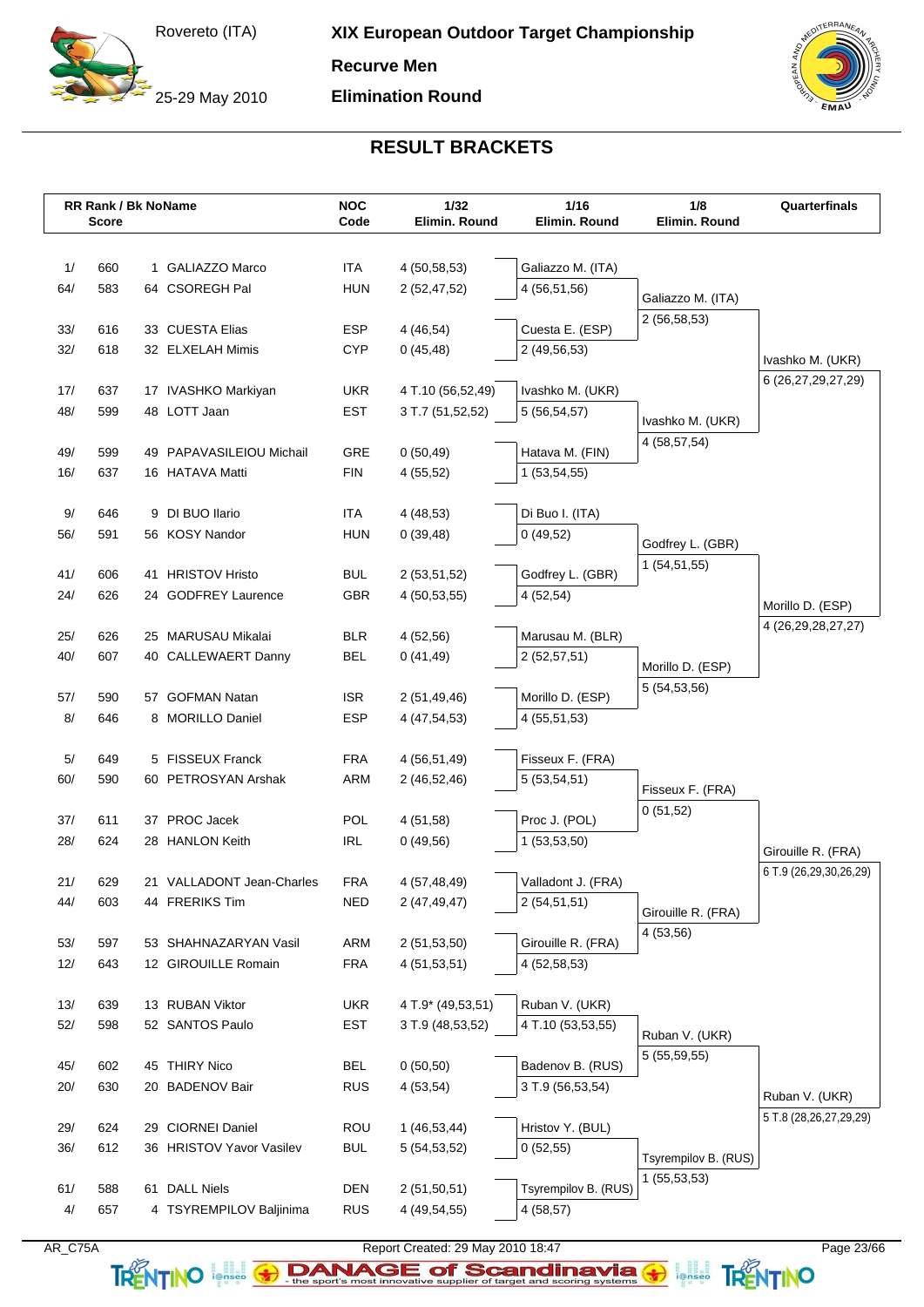25-29 May 2010

**Recurve Men**

**Elimination Round**

![](_page_23_Picture_4.jpeg)

## **RESULT BRACKETS**

|           | <b>RR Rank / Bk NoName</b><br><b>Score</b> |    |                                    | <b>NOC</b><br>Code       | 1/32<br>Elimin. Round                 | 1/16<br>Elimin. Round            | 1/8<br>Elimin. Round         | Quarterfinals                   |
|-----------|--------------------------------------------|----|------------------------------------|--------------------------|---------------------------------------|----------------------------------|------------------------------|---------------------------------|
|           |                                            |    |                                    |                          |                                       |                                  |                              |                                 |
| 3/        | 660                                        |    | 3 FRANGILLI Michele                | ITA                      | 4(48,55)                              | Frangilli M. (ITA)               |                              |                                 |
| 62/       | 587                                        |    | 62 FERENCEK Aljaz                  | <b>SLO</b>               | 0(44, 49)                             | 5(54, 56, 51)                    | Frangilli M. (ITA)           |                                 |
|           |                                            |    |                                    |                          |                                       |                                  | 4 (54,58)                    |                                 |
| 35/       | 613                                        |    | 35 MARCU Razvan                    | <b>ROU</b>               | 0(40, 48)                             | Kunda M. (BLR)                   |                              |                                 |
| 30/       | 623                                        |    | 30 KUNDA Maxim                     | <b>BLR</b>               | 4(45,53)                              | 1(54,53,48)                      |                              | Frangilli M. (ITA)              |
| 19/       | 632                                        |    | 19 MANSUKOSKI Antti                | <b>FIN</b>               | 1(52,51,48)                           | O'hanlon B. (IRL)                |                              | 6 T.10 (27,25,28,28,29)         |
| 46/       | 601                                        |    | 46 O'HANLON Brendan                | <b>IRL</b>               | 5(52, 54, 55)                         | 0(53, 49)                        |                              |                                 |
|           |                                            |    |                                    |                          |                                       |                                  | Henckels J. (LUX)            |                                 |
| 51/       | 598                                        | 51 | <b>TSERKEZIS Stefanos</b>          | <b>GRE</b>               | 0(46, 46)                             | Henckels J. (LUX)                | 0(53,54)                     |                                 |
| 14/       | 638                                        |    | 14 HENCKELS Jeff                   | <b>LUX</b>               | 4(51,53)                              | 4(56,52)                         |                              |                                 |
|           |                                            |    |                                    |                          |                                       |                                  |                              |                                 |
| 11/       | 645                                        |    | 11 VAN DEN OEVER Rick              | <b>NED</b>               | 4 (51,56,58)                          | Van Den Oever R. (NED)           |                              |                                 |
| 54/       | 596                                        |    | 54 CINAR Sermet                    | <b>TUR</b>               | 2(55, 49, 54)                         | 0(51,54)                         | Van Der Ven R. (NED)         |                                 |
| 43/       | 605                                        |    | 43 MALISHEVSKIY Leonid             | <b>RUS</b>               | 1(50,53,53)                           | Van Der Ven R. (NED)             | 0(52,53)                     |                                 |
| 22/       | 629                                        |    | 22 VAN DER VEN Rick                | <b>NED</b>               | 5(53,53,54)                           | 4(54,56)                         |                              |                                 |
|           |                                            |    |                                    |                          |                                       |                                  |                              | Nesbitt M. (GBR)                |
| 27/       | 625                                        |    | 27 NESBITT Mark                    | GBR.                     | 4(51,53)                              | Nesbitt M. (GBR)                 |                              | 5 T.7 (28,28,27,28,26)          |
| 38/       | 609                                        |    | 38 POPOV Semion                    | <b>MDA</b>               | 0(47, 48)                             | 4(55,54)                         |                              |                                 |
|           |                                            |    |                                    |                          |                                       |                                  | Nesbitt M. (GBR)<br>4(55,54) |                                 |
| 59/       | 590                                        |    | 59 CHRISTODOULOU Costantinos CYP   |                          | 0(44, 45)                             | Rohrberg S. (GER)                |                              |                                 |
| 6/        | 648                                        |    | 6 ROHRBERG Sebastian               | <b>GER</b>               | 4(51,55)                              | 0(52,51)                         |                              |                                 |
|           |                                            |    |                                    |                          |                                       |                                  |                              |                                 |
| 7/<br>58/ | 647<br>590                                 |    | 7 NESTENG Baard<br>58 ERGIN Goktug | <b>NOR</b><br><b>TUR</b> | 3 T.9 (50,51,51)<br>4 T.9* (50,49,55) | Ergin G. (TUR)<br>4(52,52)       |                              |                                 |
|           |                                            |    |                                    |                          |                                       |                                  | Ergin G. (TUR)               |                                 |
| 39/       | 608                                        |    | 39 VELIKOV Vencislav               | <b>BUL</b>               | 4(57,55)                              | Velikov V. (BUL)                 | 0(49,54)                     |                                 |
| 26/       | 626                                        |    | 26 PIATEK Piotr                    | POL                      | 0(50,51)                              | 0(46, 44)                        |                              |                                 |
|           |                                            |    |                                    |                          |                                       |                                  |                              | Gomez A. (ESP)<br>0(23, 27, 28) |
| 23/       | 627                                        |    | 23 HAVELKO Yury                    | <b>UKR</b>               | 0(53,46)                              | Bengtsson P. (SWE)               |                              |                                 |
| 42/       | 606                                        |    | 42 BENGTSSON Per                   | SWE                      | 4(57, 49)                             | 0(50,51)                         | Gomez A. (ESP)               |                                 |
|           |                                            |    |                                    |                          |                                       |                                  | 4(52,55)                     |                                 |
| 55/       | 594                                        |    | 55 GILL Joe                        | <b>IRL</b>               | 0(51,51)                              | Gomez A. (ESP)                   |                              |                                 |
| 10/       | 646                                        |    | 10 GOMEZ Andres                    | <b>ESP</b>               | 4(52,54)                              | 4(54,53)                         |                              |                                 |
| 15/       | 637                                        |    | 15 TEKONIEMI Antti                 | <b>FIN</b>               | 4(52,55)                              | Tekoniemi A. (FIN)               |                              |                                 |
| $50/$     | 598                                        |    | 50 HORNAK Martin                   | <b>SVK</b>               | 0(47,51)                              | 4(56,53)                         |                              |                                 |
|           |                                            |    |                                    |                          |                                       |                                  | Tekoniemi A. (FIN)           |                                 |
| 47/       | 601                                        |    | 47 BODNAR Alexandru                | <b>ROU</b>               | 3 T.7 (47,52,53)                      | Dobrowolski R. (POL)             | 3 T.10 (57,56,53)            |                                 |
| 18/       | 635                                        |    | 18 DOBROWOLSKI Rafal               | POL                      | 4 T.9 (47,56,50)                      | 0(53,50)                         |                              | Floto F. (GER)                  |
|           |                                            |    |                                    |                          |                                       |                                  |                              | 6 (27,28,29)                    |
| 31/       | 622                                        |    | 31 FLOTO Florian                   | GER                      | 5 (52,55,56)                          | Floto F. (GER)                   |                              |                                 |
| 34/       | 613                                        |    | 34 PRILEPAU Anton                  | <b>BLR</b>               | 1(52,51,48)                           | 4 (53,51,56)                     | Floto F. (GER)               |                                 |
|           |                                            |    |                                    |                          |                                       |                                  | 4 T.10* (55,56,59)           |                                 |
| 63/<br>2/ | 586<br>660                                 |    | 63 ZLENDER Matija<br>2 TERRY Simon | <b>SLO</b><br>GBR        | 4 (57,47,57)<br>2(54, 58, 54)         | Zlender M. (SLO)<br>2 (45,53,50) |                              |                                 |
|           |                                            |    |                                    |                          |                                       |                                  |                              |                                 |

![](_page_23_Picture_7.jpeg)

TRENTINO **leftisco The sport's most innovative supplier of target and scoring systems <b>TRENTINO**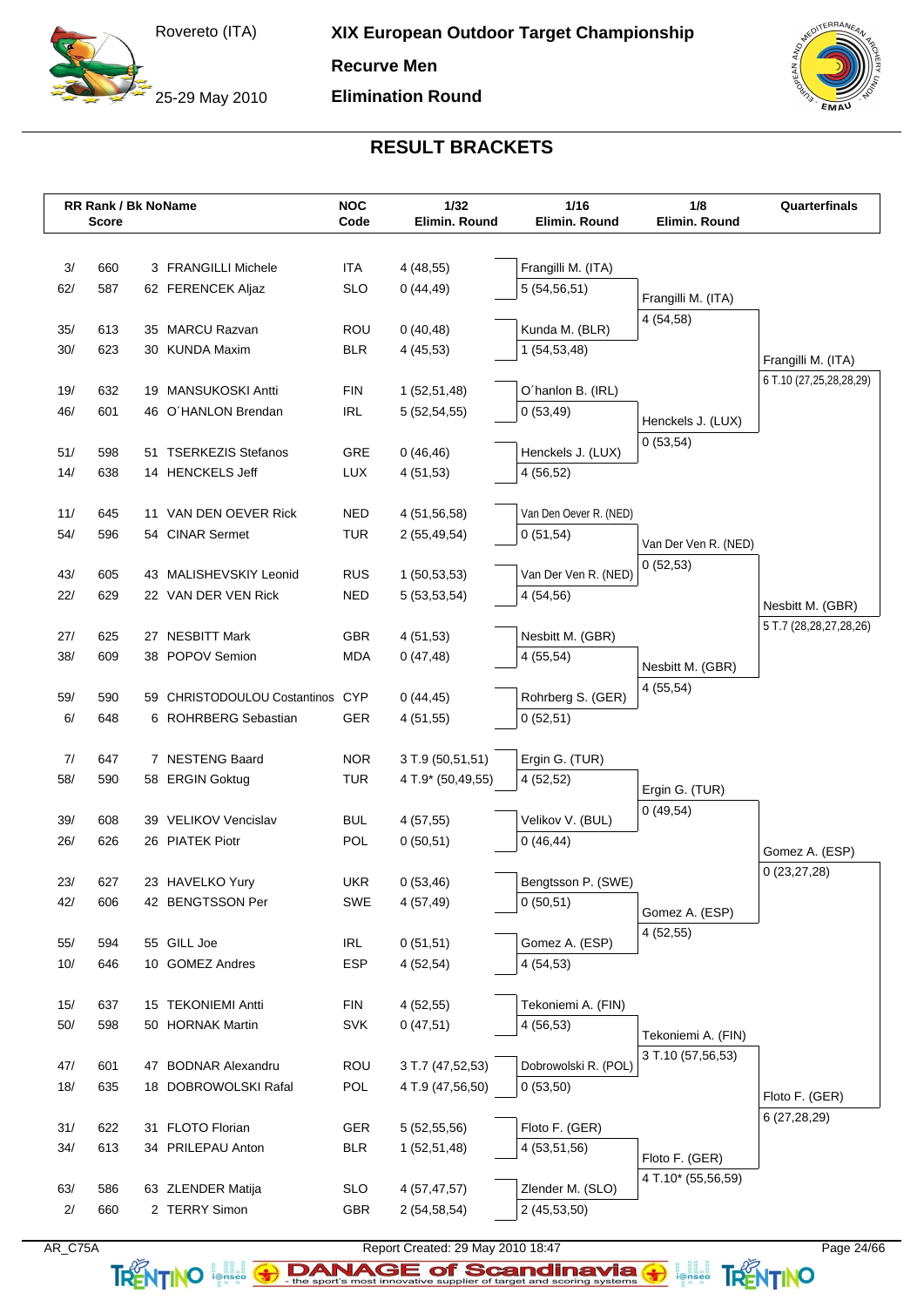25-29 May 2010

**XIX European Outdoor Target Championship**

**Recurve Women**

**Final Round**

![](_page_24_Picture_4.jpeg)

### **RESULT BRACKETS**

![](_page_24_Figure_6.jpeg)

![](_page_24_Figure_7.jpeg)

**TRENTINO FOREST** 

a angles<br>i@nseo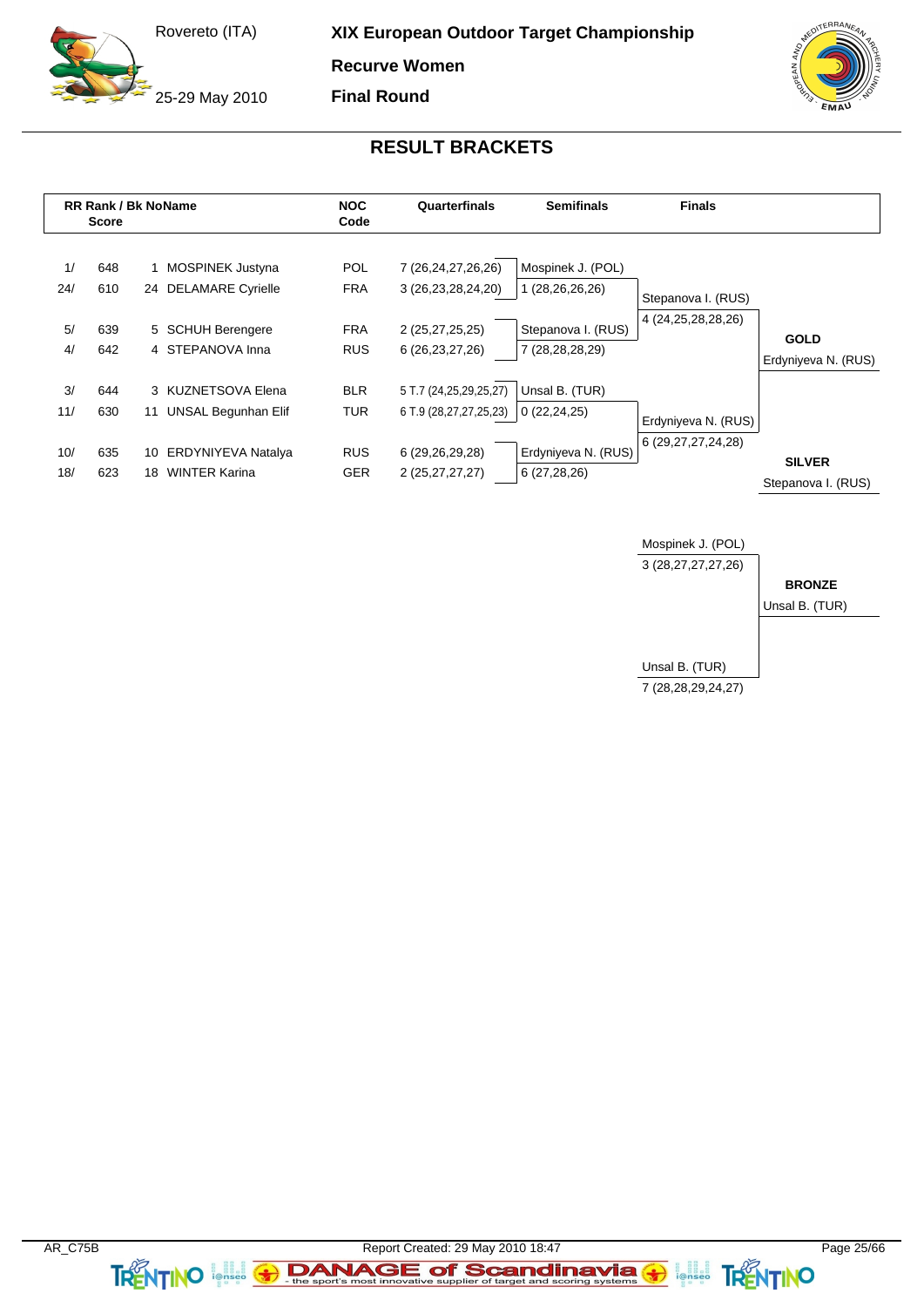25-29 May 2010

**Recurve Women**

**Elimination Round**

![](_page_25_Picture_4.jpeg)

## **RESULT BRACKETS**

|            | RR Rank / Bk NoName<br><b>Score</b> |     |                                                | <b>NOC</b><br>Code | 1/32<br>Elimin. Round       | 1/16<br>Elimin. Round         | 1/8<br>Elimin. Round | Quarterfinals      |
|------------|-------------------------------------|-----|------------------------------------------------|--------------------|-----------------------------|-------------------------------|----------------------|--------------------|
|            |                                     |     |                                                |                    |                             |                               |                      |                    |
| 1/         | 648                                 |     | 1 MOSPINEK Justyna                             | POL                | 4(55,52)                    | Mospinek J. (POL)             |                      |                    |
| 64/        | 547                                 |     | 64 LAAN Daisy                                  | <b>NED</b>         | 0(49,51)                    | 4 (50,56,55)                  | Mospinek J. (POL)    |                    |
|            |                                     |     |                                                |                    |                             |                               | 4(53,53)             |                    |
| 33/        | 598                                 |     | 33 STRUYF Sabrina                              | <b>BEL</b>         | 4 (50,54,52)                | Struyf S. (BEL)               |                      |                    |
| 32/        | 599                                 |     | 32 BERZINA Zane                                | LAT                | 2(54, 48, 50)               | 2(51, 53, 43)                 |                      | Mospinek J. (POL)  |
| 17/        | 623                                 |     | 17 TIMOFEYEVA Katsiaryna                       | <b>BLR</b>         | 0(52,51)                    | Reidy M. (IRL)                |                      | 7 (26,24,27,26,26) |
| 48/        | 578                                 | 48  | <b>REIDY Maeve</b>                             | <b>IRL</b>         | 4(53,57)                    | 0(50, 47)                     |                      |                    |
|            |                                     |     |                                                |                    |                             |                               | Foulon M. (ESP)      |                    |
| 49/        | 578                                 | 49  | <b>HARCARIKOVA Lenka</b>                       | <b>SVK</b>         | 0(38, 47)                   | Foulon M. (ESP)               | 0(51, 49)            |                    |
| 16/        | 624                                 |     | 16 FOULON Magali                               | <b>ESP</b>         | 4(55,53)                    | 4(53,51)                      |                      |                    |
|            |                                     |     |                                                |                    |                             |                               |                      |                    |
| 9/         | 635                                 | 9   | <b>BURGESS Charlotte</b>                       | <b>GBR</b>         | 4(53,53)                    | Burgess C. (GBR)              |                      |                    |
| 56/        | 571                                 | 56  | <b>IOSIFAKI Andri</b>                          | <b>CYP</b>         | 0(50,52)                    | 0(52, 48)                     | Delamare C. (FRA)    |                    |
|            |                                     |     |                                                |                    |                             |                               | 4 T.9 (56,52,51)     |                    |
| 41/<br>24/ | 586<br>610                          | 41  | <b>DIELEN Nathalie</b><br>24 DELAMARE Cyrielle | SUI<br><b>FRA</b>  | 0(50,52)<br>4(54,54)        | Delamare C. (FRA)<br>4(53,54) |                      |                    |
|            |                                     |     |                                                |                    |                             |                               |                      | Delamare C. (FRA)  |
| 25/        | 606                                 |     | 25 PALEKHA Kateryna                            | <b>UKR</b>         | 4(52,51)                    | Palekha K. (UKR)              |                      | 3 (26,23,28,24,20) |
| 40/        | 586                                 |     | 40 ZOMMERE Liga                                | LAT                | 0(51,48)                    | 4 (52,56)                     |                      |                    |
|            |                                     |     |                                                |                    |                             |                               | Palekha K. (UKR)     |                    |
| 57/        | 570                                 |     | 57 JAGER Maja Buskbjerg                        | <b>DEN</b>         | 2(49, 57, 43)               | Perova K. (RUS)               | 3 T.7 (44,52,54)     |                    |
| 8/         | 635                                 |     | 8 PEROVA Ksenia                                | <b>RUS</b>         | 4 (55,52,59)                | 0(51,55)                      |                      |                    |
|            |                                     |     |                                                |                    |                             |                               |                      |                    |
| 5/         | 639                                 |     | 5 SCHUH Berengere                              | <b>FRA</b>         | 4(57,52)                    | Schuh B. (FRA)                |                      |                    |
| 60/        | 558                                 |     | 60 HORACKOVA Barbora                           | CZE                | 0(49, 47)                   | 4 (48,54,56)                  | Schuh B. (FRA)       |                    |
| 37/        | 589                                 |     | 37 FOLKARD Naomi                               | <b>GBR</b>         | 0(54, 49)                   | Bjerendal C. (SWE)            | 4 T.8* (51,53,60)    |                    |
| 28/        | 603                                 | 28  | <b>BJERENDAL Christine</b>                     | <b>SWE</b>         | 4(55,55)                    | 2 (52,53,52)                  |                      |                    |
|            |                                     |     |                                                |                    |                             |                               |                      | Schuh B. (FRA)     |
| 21/        | 615                                 |     | 21 LIONETTI Pia Carmen                         | ITA                | 4 (52,53,55)                | Lionetti P. (ITA)             |                      | 2 (25,27,25,25)    |
| 44/        | 581                                 |     | 44 LAURSEN Louise                              | <b>DEN</b>         | 2(49,55,50)                 | 4 (54,49,53)                  | Lionetti P. (ITA)    |                    |
|            |                                     |     |                                                |                    |                             |                               | 3 T.8 (53,53,53)     |                    |
| 53/        | 574                                 |     | 53 ATLA Anita-Evi                              | <b>GRE</b>         | 0(50, 47)                   | Lipiarska K. (POL)            |                      |                    |
| 12/        | 628                                 |     | 12 LIPIARSKA Karina                            | POL                | 4(52,48)                    | 2(51,53,51)                   |                      |                    |
|            | 627                                 |     | 13 KOVAL Victoriya                             |                    |                             |                               |                      |                    |
| 13/<br>52/ | 575                                 |     | 52 KOURULA Laura                               | UKR<br><b>FIN</b>  | 4 (54,52,57)<br>2(47,54,47) | Koval V. (UKR)<br>4(53,57)    |                      |                    |
|            |                                     |     |                                                |                    |                             |                               | Koval V. (UKR)       |                    |
| 45/        | 580                                 |     | 45 DE GIULI Valentine                          | SUI                | 0(50, 46)                   | Sudrichova G. (CZE)           | 0(48,51)             |                    |
| 20/        | 619                                 |     | 20 SUDRICHOVA Gabriela                         | CZE                | 4(51,56)                    | 0(51,54)                      |                      |                    |
|            |                                     |     |                                                |                    |                             |                               |                      | Stepanova I. (RUS) |
| 29/        | 602                                 | 29  | PREIMANN Anneli                                | <b>EST</b>         | 4(58,52)                    | Preimann A. (EST)             |                      | 6 (26, 23, 27, 26) |
| 36/        | 591                                 |     | 36 FERNANDEZ Helena                            | <b>ESP</b>         | 0(47, 47)                   | 0(49,51)                      | Stepanova I. (RUS)   |                    |
|            |                                     |     |                                                |                    |                             |                               | 4(54,52)             |                    |
| 61/        | 557                                 | 61. | DANAILOVA Dobromira                            | <b>BUL</b>         | 0(40, 49)                   | Stepanova I. (RUS)            |                      |                    |
| 4/         | 642                                 |     | 4 STEPANOVA Inna                               | <b>RUS</b>         | 4(52,53)                    | 4(51,53)                      |                      |                    |

AR\_C75A Report Created: 29 May 2010 18:47 Page 26/66

TRENTINO **leftisco The sport's most innovative supplier of target and scoring systems <b>TRENTINO**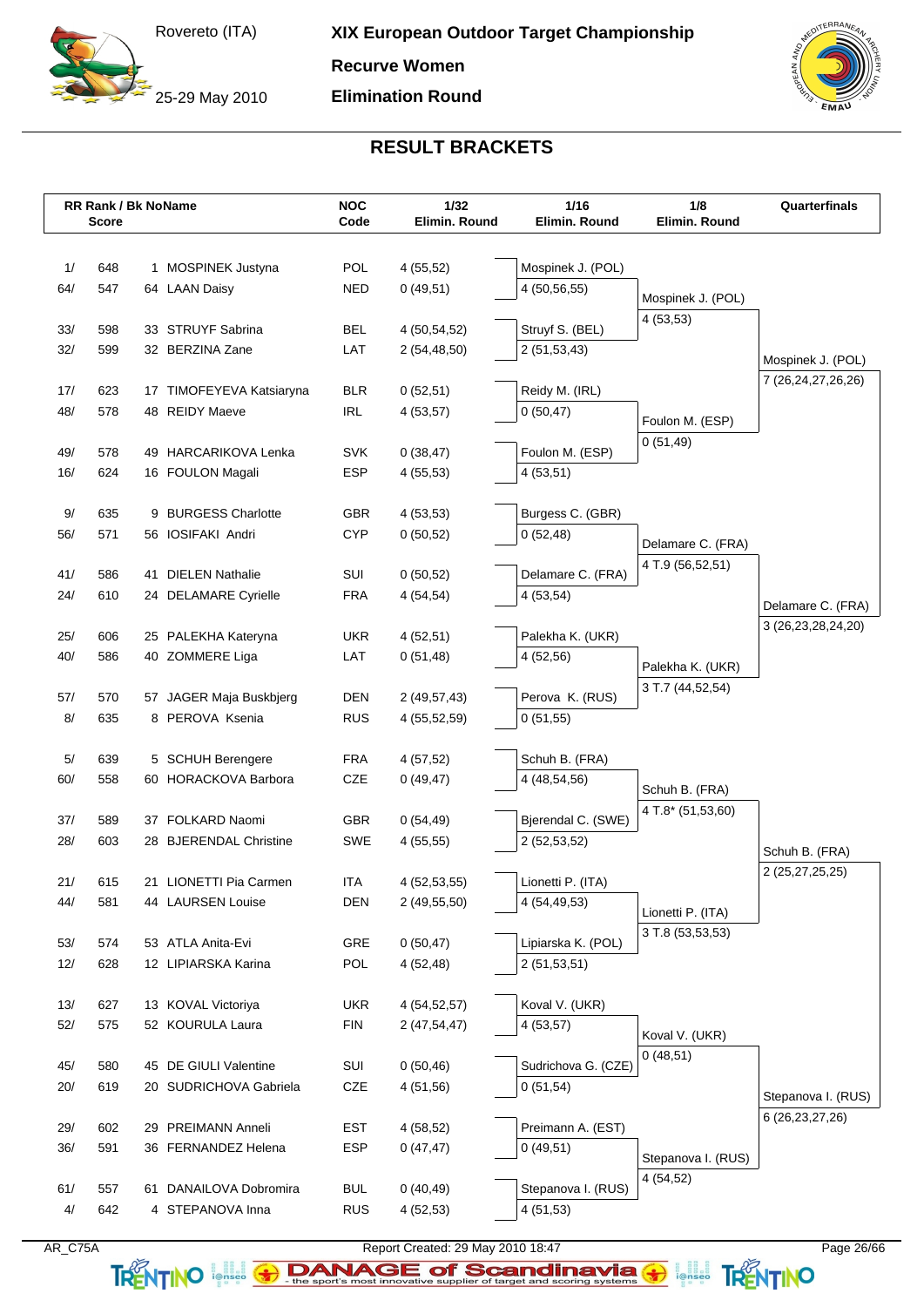25-29 May 2010

**Recurve Women**

**Elimination Round**

![](_page_26_Picture_4.jpeg)

## **RESULT BRACKETS**

|            | <b>RR Rank / Bk NoName</b><br><b>Score</b> |                                         | <b>NOC</b><br>Code | $1/32$<br>Elimin. Round | 1/16<br>Elimin. Round              | 1/8<br>Elimin. Round           | Quarterfinals          |
|------------|--------------------------------------------|-----------------------------------------|--------------------|-------------------------|------------------------------------|--------------------------------|------------------------|
|            |                                            |                                         |                    |                         |                                    |                                |                        |
| 3/         | 644                                        | 3 KUZNETSOVA Elena                      | <b>BLR</b>         | 4(57,53)                | Kuznetsova E. (BLR)                |                                |                        |
| 62/        | 552                                        | 62 GEERAERTS Tamara                     | <b>BEL</b>         | 0(51,50)                | 4 (54,58)                          |                                |                        |
|            |                                            |                                         |                    |                         |                                    | Kuznetsova E. (BLR)            |                        |
| 35/        | 592                                        | 35 SCHOBINGER Celine                    | SUI                | 1(49,53,48)             | Ergin D. (TUR)                     | 4 T.10 (56,57,52)              |                        |
| 30/        | 601                                        | 30 ERGIN Damla                          | <b>TUR</b>         | 5 (54,53,56)            | 0(52,48)                           |                                | Kuznetsova E. (BLR)    |
|            |                                            |                                         |                    |                         |                                    |                                | 5 T.7 (24,25,29,25,27) |
| 19/        | 622                                        | 19 CHRISTIANSEN Carina Rosenvinge       | <b>DEN</b>         | 4(54,50)                | Christiansen C. (DEN)              |                                |                        |
| 46/        | 579                                        | 46 BANCILA Simona                       | <b>ROU</b>         | 0(50, 48)               | 5 (57,49,48)                       | Christiansen C. (DEN)          |                        |
| 51/        | 577                                        | 51 JURCENKO Oksana                      | LAT                | 2(45,55,45)             | Dodemont S. (FRA)                  | 3 T.9 (56,54,53)               |                        |
| 14/        | 627                                        | 14 DODEMONT Sophie                      | <b>FRA</b>         | 4 (51,49,52)            | 1(53, 49, 47)                      |                                |                        |
|            |                                            |                                         |                    |                         |                                    |                                |                        |
| 11/        | 630                                        | 11 UNSAL Begunhan Elif                  | <b>TUR</b>         | 4(52,56)                | Unsal B. (TUR)                     |                                |                        |
| 54/        | 574                                        | 54 WOLLES Freya                         | <b>BEL</b>         | 0(51,51)                | 4 T.8 (53,49,56)                   |                                |                        |
|            |                                            |                                         |                    |                         |                                    | Unsal B. (TUR)<br>4 (48,56,56) |                        |
| 43/        | 586                                        | 43 ESEBUA Kristine                      | GEO                | 2(55,52,50)             | Buitron G. (ESP)                   |                                |                        |
| 22/        | 615                                        | 22 BUITRON Gema                         | <b>ESP</b>         | 4(50, 55, 55)           | 3 T.6 (53,50,52)                   |                                | Unsal B. (TUR)         |
|            |                                            |                                         |                    |                         |                                    |                                | 6 T.9 (28,27,27,25,23) |
| 27/        | 603                                        | 27 DOROKHOVA Tetyana                    | <b>UKR</b>         | 4 (53,52,52)            | Dorokhova T. (UKR)                 |                                |                        |
| 38/        | 588                                        | 38 MIRCA Alexandra                      | <b>MDA</b>         | 2(52, 54, 51)           | 5 (56,54,54)                       | Dorokhova T. (UKR)             |                        |
| 59/        | 558                                        | 59 RAVINETS Julia                       | <b>BLR</b>         | 1(55,50,47)             | Valeeva N. (ITA)                   | 2(51,52,44)                    |                        |
| 6/         | 638                                        | 6 VALEEVA Natalia                       | <b>ITA</b>         | 5(55,55,54)             | 1 (55,54,50)                       |                                |                        |
|            |                                            |                                         |                    |                         |                                    |                                |                        |
| 7/         | 637                                        | 7 CWIENCZEK Malgorzata                  | POL                | 4(56,53)                | Cwienczek M. (POL)                 |                                |                        |
| 58/        | 563                                        | 58 VAVATSI Photini                      | GRE                | 0(50, 43)               | 4 (53,54,50)                       | Cwienczek M. (POL)             |                        |
|            |                                            |                                         |                    |                         |                                    | 2(50,53,53)                    |                        |
| 39/        | 587                                        | 39 HAIDN TSCHALOVA Veronika GER         |                    | 4 (48,55)               | Haidn Tschalova V. (GER)           |                                |                        |
| 26/        | 606                                        | 26 OLIVER Amy                           | <b>GBR</b>         | 0(47,54)                | 2 (51,56,48)                       |                                | Erdyniyeva N. (RUS)    |
|            |                                            |                                         |                    |                         |                                    |                                | 6 (29,26,29,28)        |
| 23/<br>42/ | 612<br>586                                 | 23 SHAHNAZARYAN Gohar<br>42 WEGH Carrie | ARM<br><b>NED</b>  | 4(50,51)<br>0(43, 46)   | Shahnazaryan G. (ARM)<br>0(50, 49) |                                |                        |
|            |                                            |                                         |                    |                         |                                    | Erdyniyeva N. (RUS)            |                        |
| 55/        | 573                                        | 55 TSINTSADZE Natia                     | GEO                | 0(53,53)                | Erdyniyeva N. (RUS)                | 4 (53,51,55)                   |                        |
| 10/        | 635                                        | 10 ERDYNIYEVA Natalya                   | <b>RUS</b>         | 4(55,56)                | 4 (57,54)                          |                                |                        |
|            |                                            |                                         |                    |                         |                                    |                                |                        |
| 15/        | 625                                        | 15 TOMASI Jessica                       | ITA                | 4(55,51)                | Tomasi J. (ITA)                    |                                |                        |
| 50/        | 577                                        | 50 DIASAMIDZE Asmat                     | GEO                | 0(46, 47)               | 2 (55,48,52)                       | Winter K. (GER)                |                        |
|            |                                            |                                         |                    |                         |                                    | 4 (53,51,53)                   |                        |
| 47/        | 578                                        | 47 WALLIN Malin                         | SWE                | 0(47, 49)               | Winter K. (GER)                    |                                |                        |
| 18/        | 623                                        | 18 WINTER Karina                        | GER                | 4(58,56)                | 4 (49,51,53)                       |                                | Winter K. (GER)        |
| 31/        | 599                                        | 31 JEPPSSON Jenny                       | SWE                | 4(55,50)                | Jeppsson J. (SWE)                  |                                | 2 (25, 27, 27, 27)     |
| 34/        | 597                                        | 34 CUTHBERT Sinead                      | <b>IRL</b>         | 0(53, 45)               | 2(55, 47, 51)                      |                                |                        |
|            |                                            |                                         |                    |                         |                                    | Richter E. (GER)               |                        |
| 63/        | 549                                        | 63 LUIK Siret                           | <b>EST</b>         | 0(44, 47)               | Richter E. (GER)                   | 2(52,55,50)                    |                        |
| 2/         | 647                                        | 2 RICHTER Elena                         | GER                | 4 (57,55)               | 4 (47,52,56)                       |                                |                        |
|            |                                            |                                         |                    |                         |                                    |                                |                        |

![](_page_26_Picture_7.jpeg)

AR\_C75A Report Created: 29 May 2010 18:47 Page 27/66

TRENTINO **leftisco The sport's most innovative supplier of target and scoring systems <b>TRENTINO**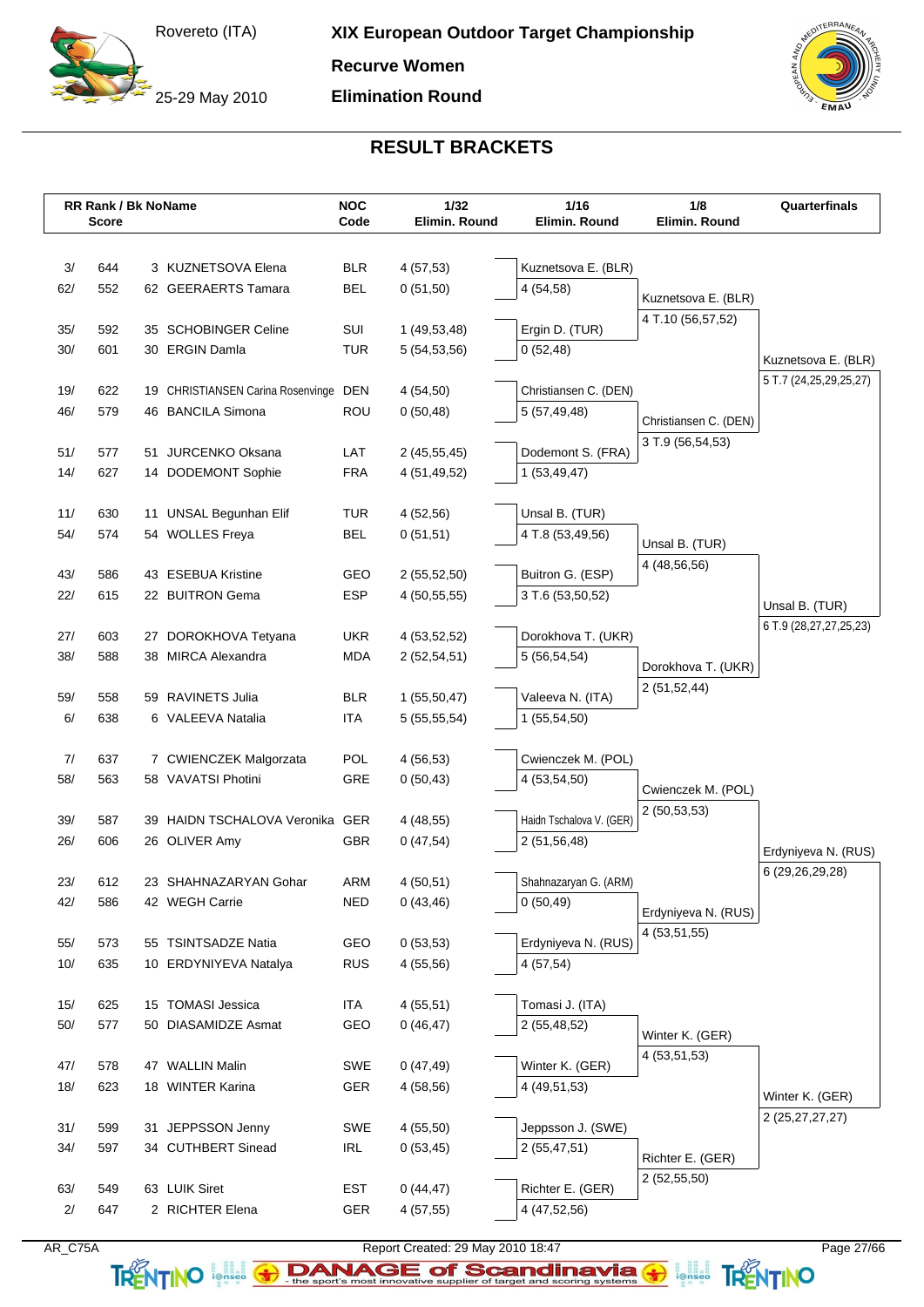25-29 May 2010

**XIX European Outdoor Target Championship**

**Compound Men**

**Final Round**

![](_page_27_Picture_4.jpeg)

### **RESULT BRACKETS**

|                | <b>RR Rank / Bk NoName</b><br><b>Score</b> |    | <b>NOC</b><br>Quarterfinals<br><b>Semifinals</b><br>Code |                                 | <b>Finals</b>                                                      |                                                            |                                      |                                 |
|----------------|--------------------------------------------|----|----------------------------------------------------------|---------------------------------|--------------------------------------------------------------------|------------------------------------------------------------|--------------------------------------|---------------------------------|
| 1/<br>8/<br>5/ | 705<br>691<br>694                          |    | 1 DAMSBO Martin<br>8 PAGNI Sergio<br>5 MALM Anders       | <b>DEN</b><br>ITA<br><b>SWE</b> | 4 (29,30,29,29,27)<br>6 (30,26,30,28,28)<br>5 T.9 (27,30,28,29,26) | Pagni S. (ITA)<br>6 (30,27,27,30,30)<br>Sigauskas V. (LTU) | Pagni S. (ITA)<br>4 (30,29,29,26,29) | <b>GOLD</b>                     |
| 20/            | 687                                        |    | 20 SIGAUSKAS Vladas                                      | LTU                             | 6 T.9* (28,26,28,28,28)                                            | 4 (29,28,29,29,29)                                         |                                      | Rikunenko A. (GBR)              |
| 3/<br>27/      | 698<br>683                                 |    | 3 RIKUNENKO Andrew<br>27 HORNER Philippe                 | <b>GBR</b><br>SUI               | 6 (28,27,29,29,29)<br>4 (30,28,28,28,27)                           | Rikunenko A. (GBR)<br>6 T.10 (29,28,29,28,28)              | Rikunenko A. (GBR)                   |                                 |
| 7/<br>18/      | 692<br>688                                 | 18 | <b>BOE Morten</b><br><b>ELZINGA Peter</b>                | <b>NOR</b><br><b>NED</b>        | 5 T.10 (29,28,28,29,30)<br>6 T.10* (29,29,30,28,28)                | Elzinga P. (NED)<br>5 T.9 (30,30,28,27,28)                 | 6 (28,29,30,29,29)                   | <b>SILVER</b><br>Pagni S. (ITA) |

![](_page_27_Figure_7.jpeg)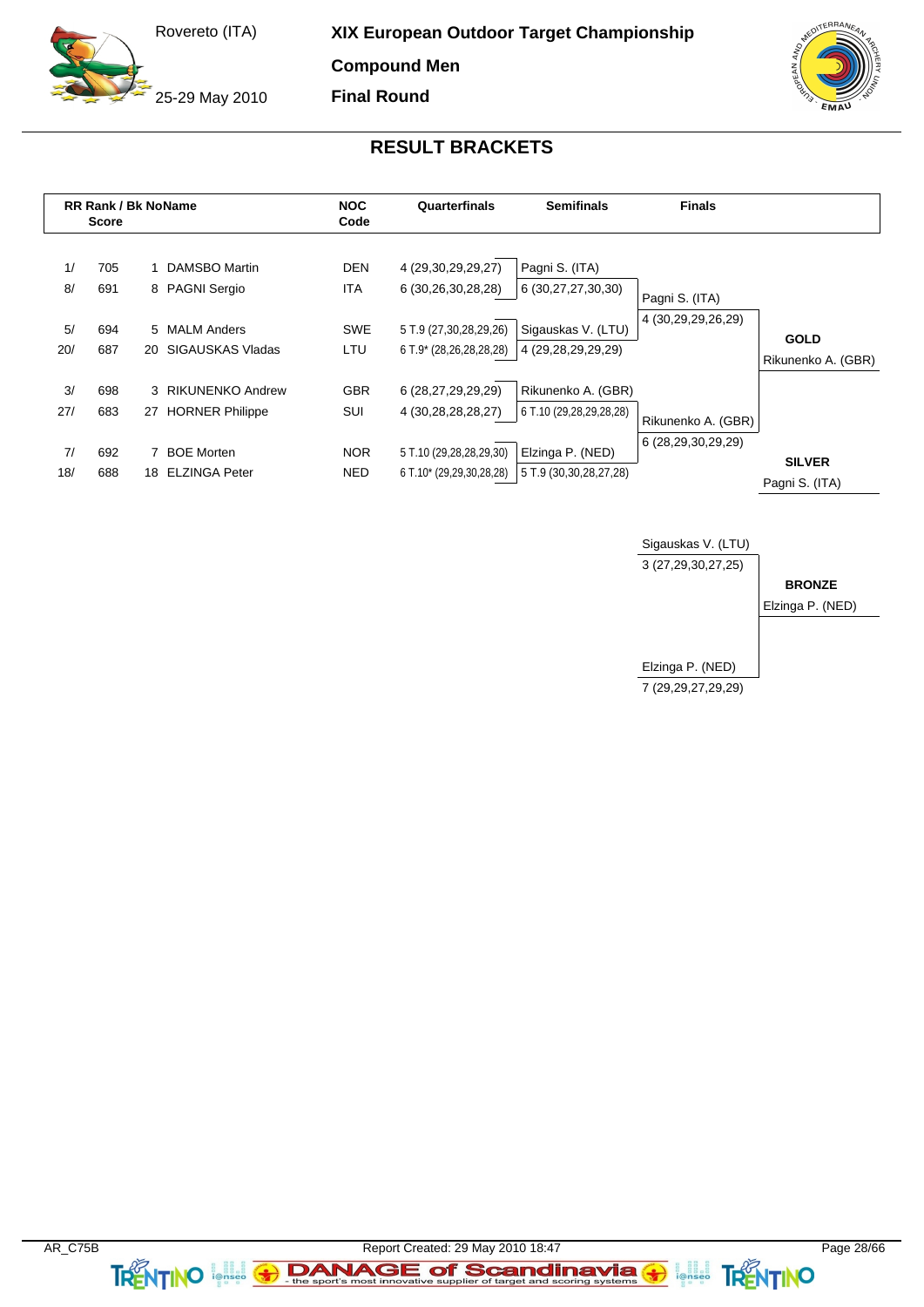25-29 May 2010

**Compound Men**

**Elimination Round**

![](_page_28_Picture_4.jpeg)

## **RESULT BRACKETS**

|     | <b>RR Rank / Bk NoName</b><br><b>Score</b> |                          | <b>NOC</b><br>Code | 1/32<br>Elimin. Round | 1/16<br>Elimin. Round | 1/8<br>Elimin. Round               | Quarterfinals           |
|-----|--------------------------------------------|--------------------------|--------------------|-----------------------|-----------------------|------------------------------------|-------------------------|
|     |                                            |                          |                    |                       |                       |                                    |                         |
| 1/  | 705                                        | 1 DAMSBO Martin          | <b>DEN</b>         | 4(58,57)              | Damsbo M. (DEN)       |                                    |                         |
| 64/ | 655                                        | 64 DURNY Matus Jr.       | <b>SVK</b>         | 0(50,55)              | 4(57,60)              | Damsbo M. (DEN)                    |                         |
|     |                                            |                          |                    |                       |                       | 4 (59,57,58)                       |                         |
| 33/ | 681                                        | 33 VAN DE POELE Mathieu  | <b>BEL</b>         | 4 (58,58)             | Van De Poele M. (BEL) |                                    |                         |
| 32/ | 681                                        | 32 DAMBAEV Alexander     | <b>RUS</b>         | 0(54,57)              | 0(56,58)              |                                    | Damsbo M. (DEN)         |
| 17/ | 689                                        | 17 LAUBE Marcus          | <b>GER</b>         | 4 (59,59)             | Laube M. (GER)        |                                    | 4 (29,30,29,29,27)      |
| 48/ | 674                                        | 48 MESTDAGH Sven         | <b>BEL</b>         | 0(55,58)              | 2 (56,56,56)          |                                    |                         |
|     |                                            |                          |                    |                       |                       | Deloche P. (FRA)                   |                         |
| 49/ | 674                                        | 49 BURRI Kevin           | SUI                | 2(56, 57, 57)         | Deloche P. (FRA)      | 2 (55,57,58)                       |                         |
| 16/ | 689                                        | 16 DELOCHE Pierre Julien | <b>FRA</b>         | 4 (52,59,58)          | 4 (57,56,56)          |                                    |                         |
|     |                                            |                          |                    |                       |                       |                                    |                         |
| 9/  | 691                                        | 9 LAURSEN Patrick        | <b>DEN</b>         | 4 (59,58)             | Laursen P. (DEN)      |                                    |                         |
| 56/ | 667                                        | 56 BERNHUBER Gerald      | <b>AUT</b>         | 0(58,52)              | 4 (57,59)             | Laursen P. (DEN)                   |                         |
| 41/ | 678                                        | 41 SEYWERT Gilles        | <b>LUX</b>         | 1 (56,57,58)          | Greco P. (ITA)        | 1(57,58,58)                        |                         |
| 24/ | 685                                        | 24 GRECO Pietro          | <b>ITA</b>         | 5 (59,57,59)          | 0(56,56)              |                                    |                         |
|     |                                            |                          |                    |                       |                       |                                    | Pagni S. (ITA)          |
| 25/ | 684                                        | 25 O DONOGHUE Eoghan     | <b>IRL</b>         | 0(55,55)              | Abstreiter R. (GER)   |                                    | 6 (30,26,30,28,28)      |
| 40/ | 678                                        | 40 ABSTREITER Robert     | <b>GER</b>         | 4(56,56)              | 0(54,58)              | Pagni S. (ITA)                     |                         |
|     |                                            |                          |                    |                       |                       | 5 (59,58,59)                       |                         |
| 57/ | 667                                        | 57 HUMALAJOKI Aulis      | <b>FIN</b>         | 0(55,54)              | Pagni S. (ITA)        |                                    |                         |
| 8/  | 691                                        | 8 PAGNI Sergio           | <b>ITA</b>         | 4 (58,58)             | 4(55,60)              |                                    |                         |
| 5/  | 694                                        | 5 MALM Anders            | <b>SWE</b>         | 4 (58,57,59)          | Malm A. (SWE)         |                                    |                         |
| 60/ | 664                                        | 60 PUSCA Gigi            | <b>ROU</b>         | 2(59,56,55)           | 4(59,60)              |                                    |                         |
|     |                                            |                          |                    |                       |                       | Malm A. (SWE)                      |                         |
| 37/ | 679                                        | 37 KHALUDOROV Danzan     | <b>RUS</b>         | 4 (59,56)             | Khaludorov D. (RUS)   | 4 (58,58,58)                       |                         |
| 28/ | 683                                        | 28 EKIZ Dincer           | <b>TUR</b>         | 0(55,55)              | 0(54,58)              |                                    | Malm A. (SWE)           |
|     |                                            |                          |                    |                       |                       |                                    | 5 T.9 (27,30,28,29,26)  |
| 21/ | 687                                        | 21 HOFER Patrizio        | SUI                | 0(57,55)              | Tosco A. (ITA)        |                                    |                         |
| 44/ | 677                                        | 44 TOSCO Antonio         | <b>ITA</b>         | 4(58,56)              | 4 (60,58,57)          | Tosco A. (ITA)                     |                         |
| 53/ | 670                                        | 53 PEPPAS Dimitrios      | GRE                |                       | Lundin M. (SWE)       | 2(60, 55, 56)                      |                         |
| 12/ | 691                                        | 12 LUNDIN Morgan         | <b>SWE</b>         | 0(54,55)<br>4 (56,56) | 2 (59,58,57)          |                                    |                         |
|     |                                            |                          |                    |                       |                       |                                    |                         |
| 13/ | 690                                        | 13 CATALAN Jose Ignacio  | ESP                | 4 (55,56,58)          | Catalan J. (ESP)      |                                    |                         |
| 52/ | 671                                        | 52 BOJCUN Miroslav       | <b>SVK</b>         | 2(58, 54, 54)         | 1 (55,57,56)          |                                    |                         |
|     |                                            |                          |                    |                       |                       | Sigauskas V. (LTU)<br>4 (58,57,56) |                         |
| 45/ | 674                                        | 45 BARTOL Vladimir       | CRO                | 2 (56,57,57)          | Sigauskas V. (LTU)    |                                    |                         |
| 20/ | 687                                        | 20 SIGAUSKAS Vladas      | LTU                | 4 (59,56,59)          | 5 (58,57,58)          |                                    | Sigauskas V. (LTU)      |
|     |                                            |                          |                    |                       |                       |                                    | 6 T.9* (28,26,28,28,28) |
| 29/ | 682                                        | 29 KIVIMAA Timo          | <b>FIN</b>         | 0(53,57)              | Paniagua C. (ESP)     |                                    |                         |
| 36/ | 679                                        | 36 PANIAGUA Carlos       | ESP                | 4 (59,58)             | 0(56,58)              | Sitar D. (SLO)                     |                         |
| 61/ | 659                                        | 61 SANDBERG Thomas       | <b>NOR</b>         | 2(59,56,56)           | Sitar D. (SLO)        | 2 (55,58,55)                       |                         |
| 4/  | 697                                        | 4 SITAR Dejan            | <b>SLO</b>         | 4 (57,57,58)          | 4 (57,59)             |                                    |                         |
|     |                                            |                          |                    |                       |                       |                                    |                         |

![](_page_28_Picture_7.jpeg)

AR\_C75A Report Created: 29 May 2010 18:47 Page 29/66

TRENTINO **leftisco The sport's most innovative supplier of target and scoring systems <b>TRENTINO**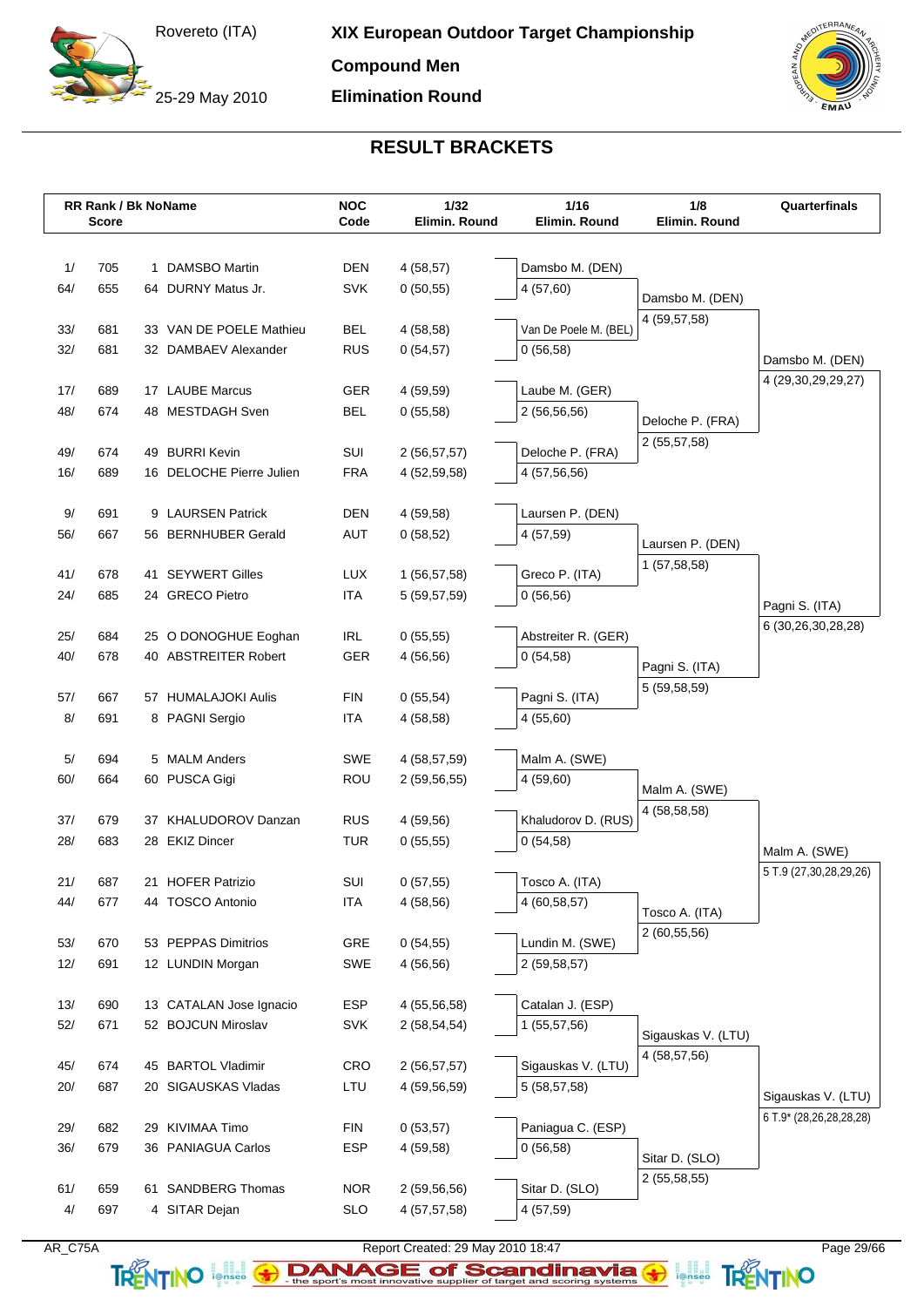25-29 May 2010

**Compound Men**

**Elimination Round**

![](_page_29_Picture_4.jpeg)

## **RESULT BRACKETS**

|            | <b>RR Rank / Bk NoName</b><br><b>Score</b> |    |                                      | <b>NOC</b><br>Code       | $1/32$<br>Elimin. Round      | $1/16$<br>Elimin. Round                | 1/8<br>Elimin. Round | Quarterfinals                                |
|------------|--------------------------------------------|----|--------------------------------------|--------------------------|------------------------------|----------------------------------------|----------------------|----------------------------------------------|
|            |                                            |    |                                      |                          |                              |                                        |                      |                                              |
| 3/         | 698                                        |    | 3 RIKUNENKO Andrew                   | <b>GBR</b>               | 4 (56,59)                    | Rikunenko A. (GBR)                     |                      |                                              |
| 62/        | 658                                        |    | 62 SERNA Jonas                       | LTU                      | 0(53,54)                     | 4 (57,59)                              | Rikunenko A. (GBR)   |                                              |
|            |                                            |    |                                      |                          |                              |                                        | 4 (59,59)            |                                              |
| 35/        | 680                                        |    | 35 HANCI Hasan Basri                 | <b>TUR</b>               | 4 (57,57,59)                 | Hanci H. (TUR)                         |                      |                                              |
| 30/        | 682                                        |    | 30 BRASSEUR Sebastien                | <b>FRA</b>               | 2(58, 56, 56)                | 0(54,56)                               |                      | Rikunenko A. (GBR)                           |
| 19/        | 688                                        |    | 19 CARLSSON Magnus                   | SWE                      | 4 (59,58)                    | Carlsson M. (SWE)                      |                      | 6 (28,27,29,29,29)                           |
| 46/        | 674                                        |    | 46 SEGIN Denis                       | <b>RUS</b>               | 0(56,57)                     | 4 (55,55,56)                           |                      |                                              |
|            |                                            |    |                                      |                          |                              |                                        | Carlsson M. (SWE)    |                                              |
| 51/        | 671                                        |    | 51 KOSTOPOULOS Athanasios            | GRE                      | 4 T.10 (57,55,58)            | Kostopoulos A. (GRE)                   | 0(58,57)             |                                              |
| 14/        | 690                                        |    | 14 BINGHAM James                     | <b>GBR</b>               | 3 T.9 (51,58,58)             | 2 (56,54,54)                           |                      |                                              |
|            |                                            |    |                                      |                          |                              |                                        |                      |                                              |
| 11/        | 691                                        | 11 | <b>BUSBY Duncan</b>                  | <b>GBR</b>               | 5 (59,56,59)                 | Busby D. (GBR)                         |                      |                                              |
| 54/        | 670                                        |    | 54 BONELLI Giovanni Paolo            | <b>SMR</b>               | 1 (55,56,58)                 | 3 T.9 (58,58,55)                       | Verdeven L. (BEL)    |                                              |
|            |                                            |    |                                      |                          |                              |                                        | 1(56, 57, 56)        |                                              |
| 43/<br>22/ | 677                                        |    | 43 BRADA Vladimir<br>22 VERDEYEN Luc | <b>CZE</b><br><b>BEL</b> | 2 (56,57,56)<br>4 (57,55,58) | Verdeyen L. (BEL)<br>4 T.9* (57,58,57) |                      |                                              |
|            | 686                                        |    |                                      |                          |                              |                                        |                      | Horner P. (SUI)                              |
| 27/        | 683                                        |    | 27 HORNER Philippe                   | SUI                      | 4 T.8 (56,59,56)             | Horner P. (SUI)                        |                      | 4 (30,28,28,28,27)                           |
| 38/        | 678                                        |    | 38 MATZNER Michael                   | AUT                      | 3 T.6 (56,57,57)             | 4 T.10 (57,55,57)                      |                      |                                              |
|            |                                            |    |                                      |                          |                              |                                        | Horner P. (SUI)      |                                              |
| 59/        | 664                                        |    | 59 VERNER Petr                       | <b>CZE</b>               | 0(52,56)                     | Tursic S. (SLO)                        | 5 (57,57,59)         |                                              |
| 6/         | 693                                        |    | 6 TURSIC Slavko                      | <b>SLO</b>               | 4(57,58)                     | 3 T.8 (57,56,56)                       |                      |                                              |
|            |                                            |    |                                      |                          |                              |                                        |                      |                                              |
| 7/         | 692                                        |    | 7 BOE Morten                         | <b>NOR</b>               | 4 (57,58,57)                 | Boe M. (NOR)                           |                      |                                              |
| 58/        | 665                                        |    | 58 HAAVISTO Nico                     | <b>FIN</b>               | 2(58, 56, 53)                | 4 (59,59)                              | Boe M. (NOR)         |                                              |
| 39/        | 678                                        |    | 39 KIS Laszlo                        | <b>HUN</b>               | 3 T.10 (57,58,57)            | Villi G. (CRO)                         | 4 (59,58)            |                                              |
| 26/        | 684                                        |    | 26 VILLI Goran                       | <b>CRO</b>               | 4 T.10* (57,57,58)           | 0(58,56)                               |                      |                                              |
|            |                                            |    |                                      |                          |                              |                                        |                      | Boe M. (NOR)                                 |
| 23/        | 686                                        |    | 23 SCRIBA Julian                     | GER                      | 5 (57,57,58)                 | Scriba J. (GER)                        |                      | 5 T.10 (29,28,28,29,30)                      |
| 42/        | 677                                        |    | 42 JOHANNESSEN Torben                | <b>DEN</b>               | 1(57,51,57)                  | 4 (59,57,58)                           | Scriba J. (GER)      |                                              |
|            |                                            |    |                                      |                          |                              |                                        | 0(55,56)             |                                              |
| 55/        | 668                                        |    | 55 REITMEIER Filip                   | <b>CZE</b>               | 0(51,56)                     | Genet D. (FRA)                         |                      |                                              |
| $10/$      | 691                                        |    | 10 GENET Dominique                   | <b>FRA</b>               | 4(58,60)                     | 2(57, 57, 58)                          |                      |                                              |
| 15/        | 690                                        |    | 15 VAN ZUTPHEN Fred                  | <b>NED</b>               | 3 T.10 (57,55,58)            | Urosevic L. (SRB)                      |                      |                                              |
| $50/$      | 673                                        |    | 50 UROSEVIC Ljubisa                  | SRB                      | 4 T.10* (54,58,58)           | 0(54,55)                               |                      |                                              |
|            |                                            |    |                                      |                          |                              |                                        | Elzinga P. (NED)     |                                              |
| 47/        | 674                                        |    | 47 PIEKARSKI Boguslaw                | <b>POL</b>               | 0(53,56)                     | Elzinga P. (NED)                       | 4 T.10* (59,58,56)   |                                              |
| 18/        | 688                                        |    | 18 ELZINGA Peter                     | <b>NED</b>               | 4 (59,58)                    | 4(58,57)                               |                      |                                              |
|            |                                            |    |                                      |                          |                              |                                        |                      | Elzinga P. (NED)<br>6 T.10* (29,29,30,28,28) |
| 31/        | 681                                        |    | 31 RESSAR Evert                      | <b>EST</b>               | 4 T.9* (58,58,58)            | Ressar E. (EST)                        |                      |                                              |
| 34/        | 681                                        |    | 34 DUO Jose                          | <b>ESP</b>               | 3 T.9 (59,58,57)             | 3 T.10 (57,58,55)                      | Polman R. (NED)      |                                              |
|            |                                            |    |                                      |                          |                              |                                        | 3 T.10 (59,57,59)    |                                              |
| 63/<br>2/  | 655<br>699                                 |    | 63 JAMNIK Marko<br>2 POLMAN Rob      | <b>SLO</b><br><b>NED</b> | 0(58,58)                     | Polman R. (NED)<br>4 T.10* (56,59,55)  |                      |                                              |
|            |                                            |    |                                      |                          | 4(59,60)                     |                                        |                      |                                              |

AR\_C75A Report Created: 29 May 2010 18:47 Page 30/66

TRENTINO **EXAMAGE of Scandinavia G ANTINO**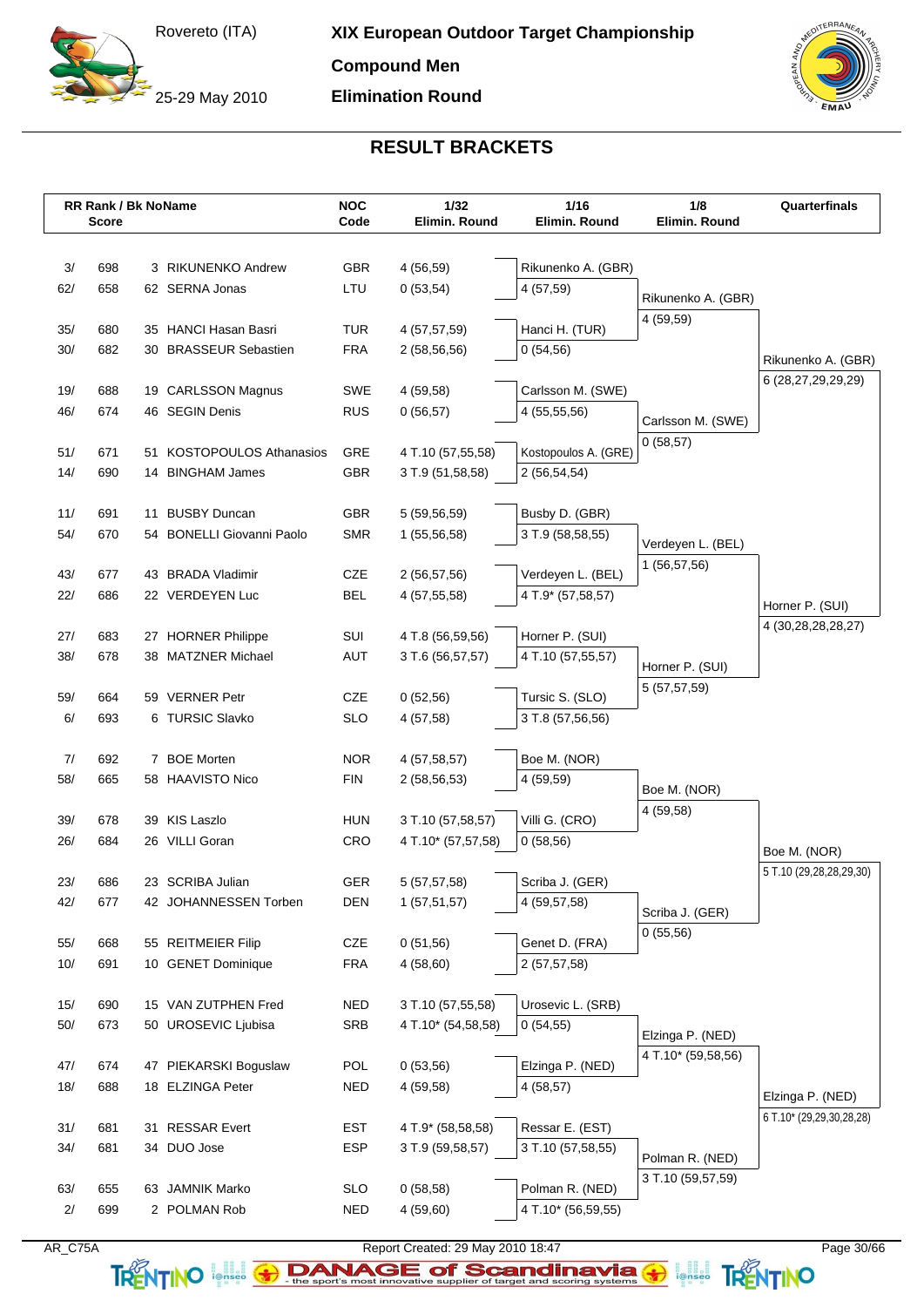25-29 May 2010

**XIX European Outdoor Target Championship**

**Compound Women**

**Final Round**

![](_page_30_Picture_4.jpeg)

### **RESULT BRACKETS**

|                        | <b>RR Rank / Bk NoName</b><br><b>Score</b> |    |                                                                                   | <b>NOC</b><br>Code                                   | Quarterfinals                                                                                | <b>Semifinals</b>                                                           | <b>Finals</b>                             |                                    |
|------------------------|--------------------------------------------|----|-----------------------------------------------------------------------------------|------------------------------------------------------|----------------------------------------------------------------------------------------------|-----------------------------------------------------------------------------|-------------------------------------------|------------------------------------|
| 17/<br>8/<br>5/<br>4/  | 648<br>662<br>666<br>667                   | 17 | <b>WEIHE Andrea</b><br>8 LANTEE Anne<br>5 SOEMOD Camilla<br>4 BALZHANOVA Viktoria | <b>GER</b><br><b>FIN</b><br><b>DEN</b><br><b>RUS</b> | 6 (29, 25, 29, 30, 30)<br>4 (29,26,29,26,29)<br>4 (29,26,29,29,28)<br>6 (29, 29, 29, 25, 29) | Weihe A. (GER)<br>2 (29,29,28,28)<br>Balzhanova V. (RUS)<br>6 (30,29,29,28) | Balzhanova V. (RUS)<br>6 (29, 28, 27, 29) | <b>GOLD</b><br>Balzhanova V. (RUS) |
| 14/<br>6/<br>10/<br>2/ | 652<br>663<br>660<br>670                   |    | 14 LONGO Laura<br>6 LOGINOVA Albina<br>10 HUNT Nicky<br>2 WILLEMS Gladys          | ITA<br><b>RUS</b><br><b>GBR</b><br>BEL               | 0(28, 26, 27)<br>6(30,30,28)<br>2 (28,29,28,28)<br>6 (30,29,29,28)                           | Loginova A. (RUS)<br>2 (30,28,28,28)<br>Willems G. (BEL)<br>6 (29,29,30,29) | Willems G. (BEL)<br>2 (28,27,29,28)       | <b>SILVER</b><br>Willems G. (BEL)  |

![](_page_30_Figure_7.jpeg)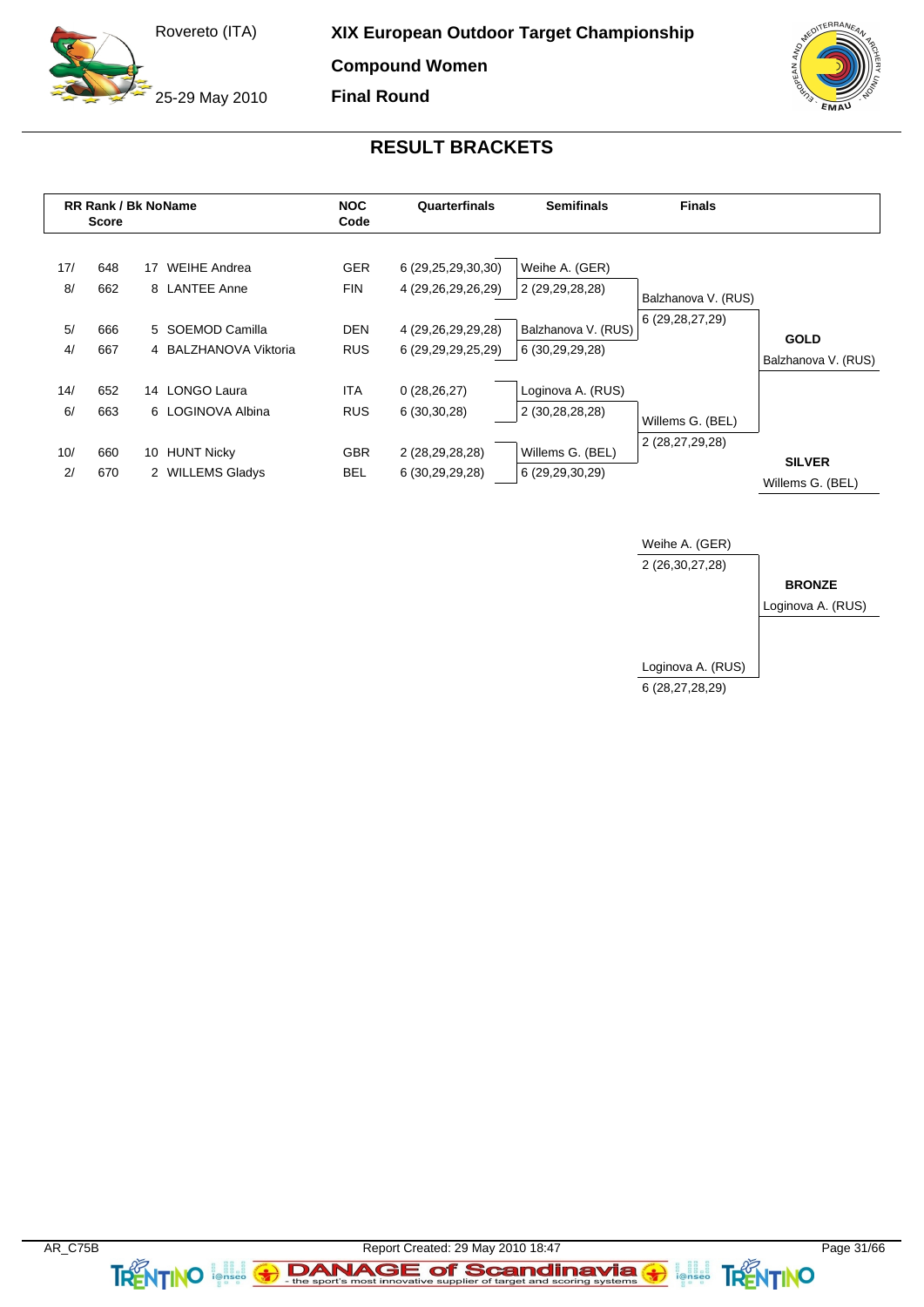25-29 May 2010

**Compound Women**

**Elimination Round**

![](_page_31_Picture_4.jpeg)

## **RESULT BRACKETS**

|      | RR Rank / Bk NoName<br><b>Score</b> |                                   | <b>NOC</b><br>Code | $1/32$<br>Elimin. Round | 1/16<br>Elimin. Round           | 1/8<br>Elimin. Round | Quarterfinals          |
|------|-------------------------------------|-----------------------------------|--------------------|-------------------------|---------------------------------|----------------------|------------------------|
|      |                                     |                                   |                    |                         |                                 |                      |                        |
| 1/   | 674                                 | 1 GALES Andrea                    | <b>GBR</b>         |                         | Gales A. (GBR)                  |                      |                        |
|      |                                     | -Bye-                             |                    |                         | 4 (56,55,54)                    | Gales A. (GBR)       |                        |
|      |                                     |                                   |                    |                         |                                 | 3 T.9 (56,51,55)     |                        |
| 33/  | 637                                 | 33 GARCIA Elena                   | <b>ESP</b>         | 4 T.9* (55,55,53)       | Garcia E. (ESP)                 |                      |                        |
| 32/  | 638                                 | 32 ZORMAN Tanja                   | CRO                | 3 T.9 (54,55,55)        | 2 (52,58,53)                    |                      | Weihe A. (GER)         |
| 17/  | 648                                 | 17 WEIHE Andrea                   | GER                |                         | Weihe A. (GER)                  |                      | 6 (29,25,29,30,30)     |
|      |                                     | -Bye-                             |                    |                         | 5 (57,57,56)                    |                      |                        |
|      |                                     |                                   |                    |                         |                                 | Weihe A. (GER)       |                        |
|      |                                     | -Bye-                             |                    |                         | Danielsson I. (SWE)             | 4 T.9* (54,56,55)    |                        |
| 16/  | 649                                 | 16 DANIELSSON Isabell             | SWE                |                         | 1(57,56,53)                     |                      |                        |
|      |                                     |                                   |                    |                         |                                 |                      |                        |
| $9/$ | 660                                 | 9 VAN CASPEL Inge                 | <b>NED</b>         |                         | Van Caspel I. (NED)             |                      |                        |
|      |                                     | -Bye-                             |                    |                         | 4(57,57)                        | Van Caspel I. (NED)  |                        |
|      |                                     |                                   |                    |                         |                                 | 3 T.9 (52,55,57)     |                        |
| 41/  | 613                                 | 41 MAKKONEN Susanna               | <b>FIN</b>         | 0(51,53)                | Lebecque P. (FRA)               |                      |                        |
| 24/  | 644                                 | 24 LEBECQUE Pascale               | <b>FRA</b>         | 4(55,56)                | 0(54,56)                        |                      | Lantee A. (FIN)        |
|      |                                     |                                   |                    |                         |                                 |                      | 4 (29,26,29,26,29)     |
| 25/  | 643                                 | 25 PRIEELS Sarah                  | <b>BEL</b>         | 4(57,55)                | Prieels S. (BEL)                |                      |                        |
| 40/  | 618                                 | 40 TZANOGLOU Polymnia             | GRE                | 0(46,54)                | 2 (54,57,54)                    | Lantee A. (FIN)      |                        |
|      |                                     |                                   |                    |                         |                                 | 4 T.10 (58,55,56)    |                        |
| 8/   | 662                                 | -Bye-<br>8 LANTEE Anne            | <b>FIN</b>         |                         | Lantee A. (FIN)<br>4 (55,55,57) |                      |                        |
|      |                                     |                                   |                    |                         |                                 |                      |                        |
| 5/   | 666                                 | 5 SOEMOD Camilla                  | <b>DEN</b>         |                         | Soemod C. (DEN)                 |                      |                        |
|      |                                     | -Bye-                             |                    |                         | 4 (58,56)                       |                      |                        |
|      |                                     |                                   |                    |                         |                                 | Soemod C. (DEN)      |                        |
| 37/  | 629                                 | 37 FHAL Mary                      | <b>ISR</b>         | 3 T.9 (56,55,53)        | Ioannou E. (GRE)                | 4(57,57)             |                        |
| 28/  | 640                                 | 28 IOANNOU Eleni                  | GRE                | 4 T.10 (56,52,54)       | 0(56, 47)                       |                      |                        |
|      |                                     |                                   |                    |                         |                                 |                      | Soemod C. (DEN)        |
| 21/  | 645                                 | 21 BARCKHOLT Silvia               | AUT                | 4 (47,55,53)            | Barckholt S. (AUT)              |                      | 4 (29, 26, 29, 29, 28) |
| 44/  | 481                                 | 44 SZUCS Edina                    | <b>HUN</b>         | 2(48, 45, 47)           | 4 (52,57,55)                    | Barckholt S. (AUT)   |                        |
|      |                                     |                                   |                    |                         |                                 | 0(54,56)             |                        |
|      |                                     | -Bye-                             |                    |                         | In T Panhuis-Heijnen W. (NED)   |                      |                        |
| 12/  | 656                                 | 12 IN T PANHUIS-HEIJNEN Wilma NED |                    |                         | 2(52,55,55)                     |                      |                        |
|      |                                     |                                   |                    |                         |                                 |                      |                        |
| 13/  | 654                                 | 13 SIMPSON Nichola                | GBR                |                         | Simpson N. (GBR)                |                      |                        |
|      |                                     | -Bye-                             |                    |                         | 2(53,56,54)                     | Ronco T. (ESP)       |                        |
|      |                                     | -Bye-                             |                    |                         | Ronco T. (ESP)                  | 2(53,55,53)          |                        |
| 20/  | 646                                 | 20 RONCO Teresa                   | <b>ESP</b>         |                         | 4 (53,56,57)                    |                      |                        |
|      |                                     |                                   |                    |                         |                                 |                      | Balzhanova V. (RUS)    |
| 29/  | 640                                 | 29 TCHEPIKOFF Patricia            | <b>FRA</b>         | 2(54, 54, 52)           | Jarvenpaa E. (FIN)              |                      | 6 (29,29,29,25,29)     |
| 36/  | 630                                 | 36 JARVENPAA Erja                 | <b>FIN</b>         | 4(50, 55, 53)           | 1(53,54,47)                     |                      |                        |
|      |                                     |                                   |                    |                         |                                 | Balzhanova V. (RUS)  |                        |
|      |                                     | -Bye-                             |                    |                         | Balzhanova V. (RUS)             | 4 (56,55,53)         |                        |
| 4/   | 667                                 | 4 BALZHANOVA Viktoria             | <b>RUS</b>         |                         | 5 (54,54,53)                    |                      |                        |
|      |                                     |                                   |                    |                         |                                 |                      |                        |

Report Created: 29 May 2010 18:47<br> **AR\_C75A** Report Created: 29 May 2010 18:47<br> **AR\_C75A** REPORTING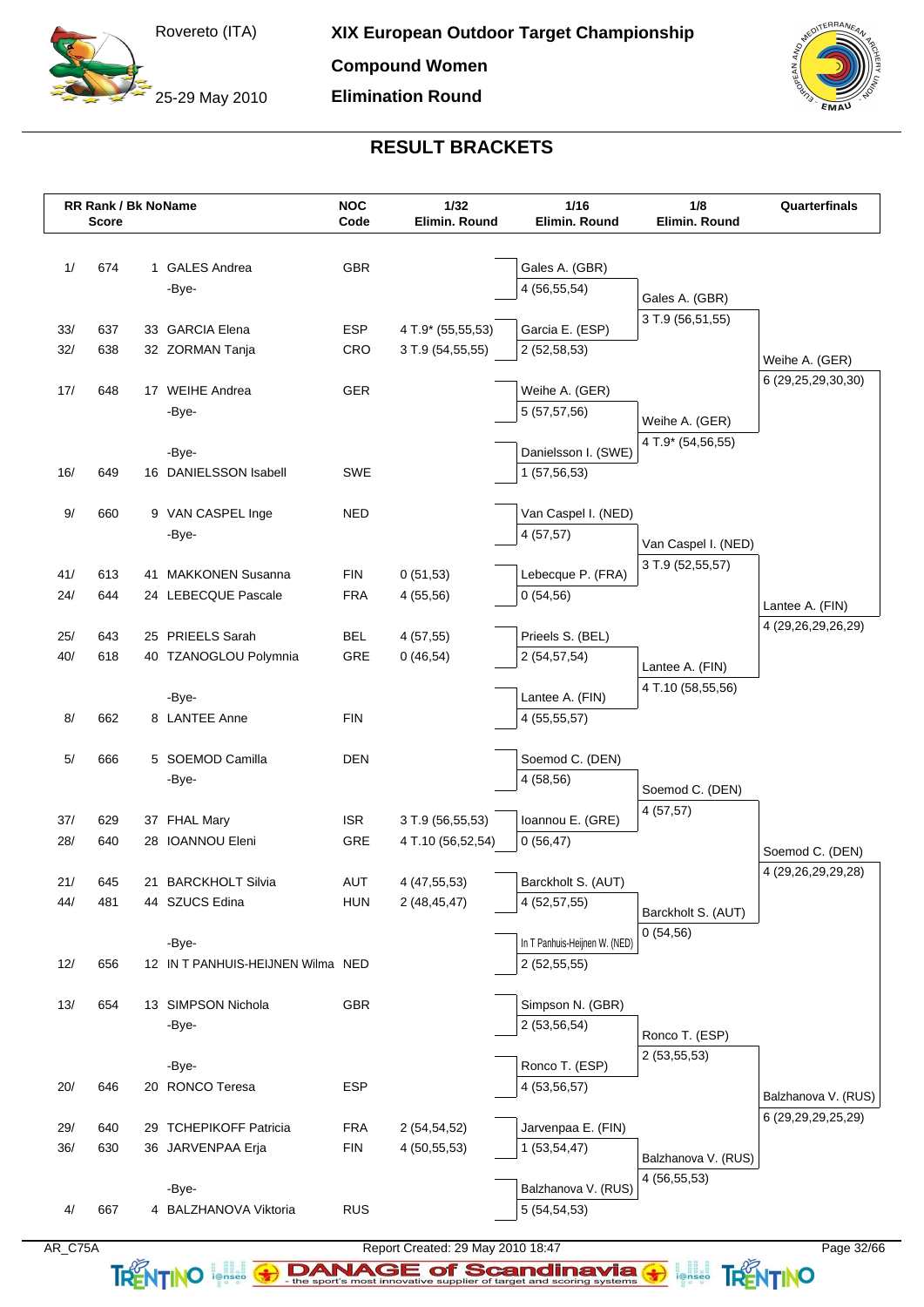25-29 May 2010

**Compound Women**

**Elimination Round**

![](_page_32_Picture_4.jpeg)

## **RESULT BRACKETS**

|            | <b>RR Rank / Bk NoName</b><br><b>Score</b> |                                             | <b>NOC</b><br>Code       | $1/32$<br>Elimin. Round        | 1/16<br>Elimin. Round               | 1/8<br>Elimin. Round  | Quarterfinals     |
|------------|--------------------------------------------|---------------------------------------------|--------------------------|--------------------------------|-------------------------------------|-----------------------|-------------------|
|            |                                            |                                             |                          |                                |                                     |                       |                   |
| 3/         | 670                                        | 3 ANASTASIO Anastasia                       | <b>ITA</b>               |                                | Anastasio A. (ITA)                  |                       |                   |
|            |                                            | -Bye-                                       |                          |                                | 0(52,55)                            | Massina M. (BEL)      |                   |
|            |                                            |                                             |                          |                                |                                     | 2 (46,57,50)          |                   |
| 35/        | 634                                        | 35 OLEKSEJENKO Julia                        | LAT                      | 1(53,53,48)                    | Massina M. (BEL)                    |                       |                   |
| 30/        | 639                                        | 30 MASSINA Michele                          | <b>BEL</b>               | 5(57,53,55)                    | 4 (54,56)                           |                       | Longo L. (ITA)    |
| 19/        | 647                                        | 19 MARKOVIC Irina                           | <b>NED</b>               |                                | Markovic I. (NED)                   |                       | 0(28, 26, 27)     |
|            |                                            | -Bye-                                       |                          |                                | 2 (52,55,53)                        |                       |                   |
|            |                                            |                                             |                          |                                |                                     | Longo L. (ITA)        |                   |
|            |                                            | -Bye-                                       |                          |                                | Longo L. (ITA)                      | 4 (55,56,55)          |                   |
| 14/        | 652                                        | 14 LONGO Laura                              | <b>ITA</b>               |                                | 4 (58,49,57)                        |                       |                   |
|            |                                            |                                             |                          |                                |                                     |                       |                   |
| 11/        | 659                                        | 11 SALVI Eugenia                            | <b>ITA</b>               |                                | Salvi E. (ITA)                      |                       |                   |
|            |                                            | -Bye-                                       |                          |                                | 4 T.9 (54,55,58)                    | Salvi E. (ITA)        |                   |
|            |                                            |                                             |                          |                                |                                     | 0(51,57)              |                   |
| 43/        | 505                                        | 43 BABININA Jelena                          | LTU                      | 1(50, 53, 47)                  | Cernuda D. (ESP)                    |                       |                   |
| 22/        | 645                                        | 22 CERNUDA Dolores                          | <b>ESP</b>               | 5(57, 53, 53)                  | 3 T.8 (54,57,55)                    |                       | Loginova A. (RUS) |
|            |                                            |                                             |                          |                                |                                     |                       | 6(30,30,28)       |
| 27/<br>38/ | 641<br>626                                 | 27 STANIECZEK Anna<br>38 LANDESFEIND Dorith | POL<br><b>GER</b>        | 5(54, 54, 57)<br>1(51, 54, 55) | Stanieczek A. (POL)<br>2 (55,52,46) |                       |                   |
|            |                                            |                                             |                          |                                |                                     | Loginova A. (RUS)     |                   |
|            |                                            | -Bye-                                       |                          |                                | Loginova A. (RUS)                   | 4 (56,59)             |                   |
| 6/         | 663                                        | 6 LOGINOVA Albina                           | <b>RUS</b>               |                                | 4 (54,57,56)                        |                       |                   |
|            |                                            |                                             |                          |                                |                                     |                       |                   |
| 7/         | 662                                        | 7 VANDIONANT Sandrine                       | <b>FRA</b>               |                                | Vandionant S. (FRA)                 |                       |                   |
|            |                                            | -Bye-                                       |                          |                                | 4 (58,56)                           | Vandionant S. (FRA)   |                   |
|            |                                            |                                             |                          |                                |                                     | 0(51,55)              |                   |
| 39/        | 624                                        | 39 KOLLER FUNDELIC Lana                     | <b>CRO</b>               | 0(54,54)                       | Svensen J. (NOR)                    |                       |                   |
| 26/        | 642                                        | 26 SVENSEN June                             | <b>NOR</b>               | 4(56,55)                       | 0(56,54)                            |                       | Hunt N. (GBR)     |
|            |                                            |                                             |                          |                                |                                     |                       | 2 (28,29,28,28)   |
| 23/<br>42/ | 645<br>604                                 | 23 MIKALA Melanie                           | <b>GER</b><br><b>IRL</b> | 4(57,56)<br>0(51, 49)          | Mikala M. (GER)<br>3 T.9 (56,55,57) |                       |                   |
|            |                                            | 42 PURCELL Tara                             |                          |                                |                                     | Hunt N. (GBR)         |                   |
|            |                                            | -Bye-                                       |                          |                                | Hunt N. (GBR)                       | 4(55,57)              |                   |
| 10/        | 660                                        | 10 HUNT Nicky                               | <b>GBR</b>               |                                | 4 T.10 (56,58,54)                   |                       |                   |
|            |                                            |                                             |                          |                                |                                     |                       |                   |
| 15/        | 650                                        | 15 BUDEN Ivana                              | CRO                      |                                | Buden I. (CRO)                      |                       |                   |
|            |                                            | -Bye-                                       |                          |                                | 2 (52,54,54)                        |                       |                   |
|            |                                            |                                             |                          |                                |                                     | Giannopoulou A. (GRE) |                   |
|            |                                            | -Bye-                                       |                          |                                | Giannopoulou A. (GRE)               | 0(53,54)              |                   |
| 18/        | 647                                        | 18 GIANNOPOULOU Angeliki                    | GRE                      |                                | 4 (56,53,55)                        |                       | Willems G. (BEL)  |
|            |                                            |                                             |                          |                                |                                     |                       | 6 (30,29,29,28)   |
| 31/        | 639                                        | 31 TONTOEVA Diana                           | <b>RUS</b>               | 3 T.8 (54,54,52)               | Marcen Pavlin M. (SLO)              |                       |                   |
| 34/        | 635                                        | 34 MARCEN PAVLIN Maja                       | <b>SLO</b>               | 4 T.9 (57,52,52)               | 2(57,52,53)                         | Willems G. (BEL)      |                   |
|            |                                            |                                             |                          |                                |                                     | 4(56,57)              |                   |
|            |                                            | -Bye-                                       |                          |                                | Willems G. (BEL)                    |                       |                   |
| 2/         | 670                                        | 2 WILLEMS Gladys                            | <b>BEL</b>               |                                | 4 (56,57,56)                        |                       |                   |

TRENTINO **EXAMAGE of Scandinavia G ANTINO**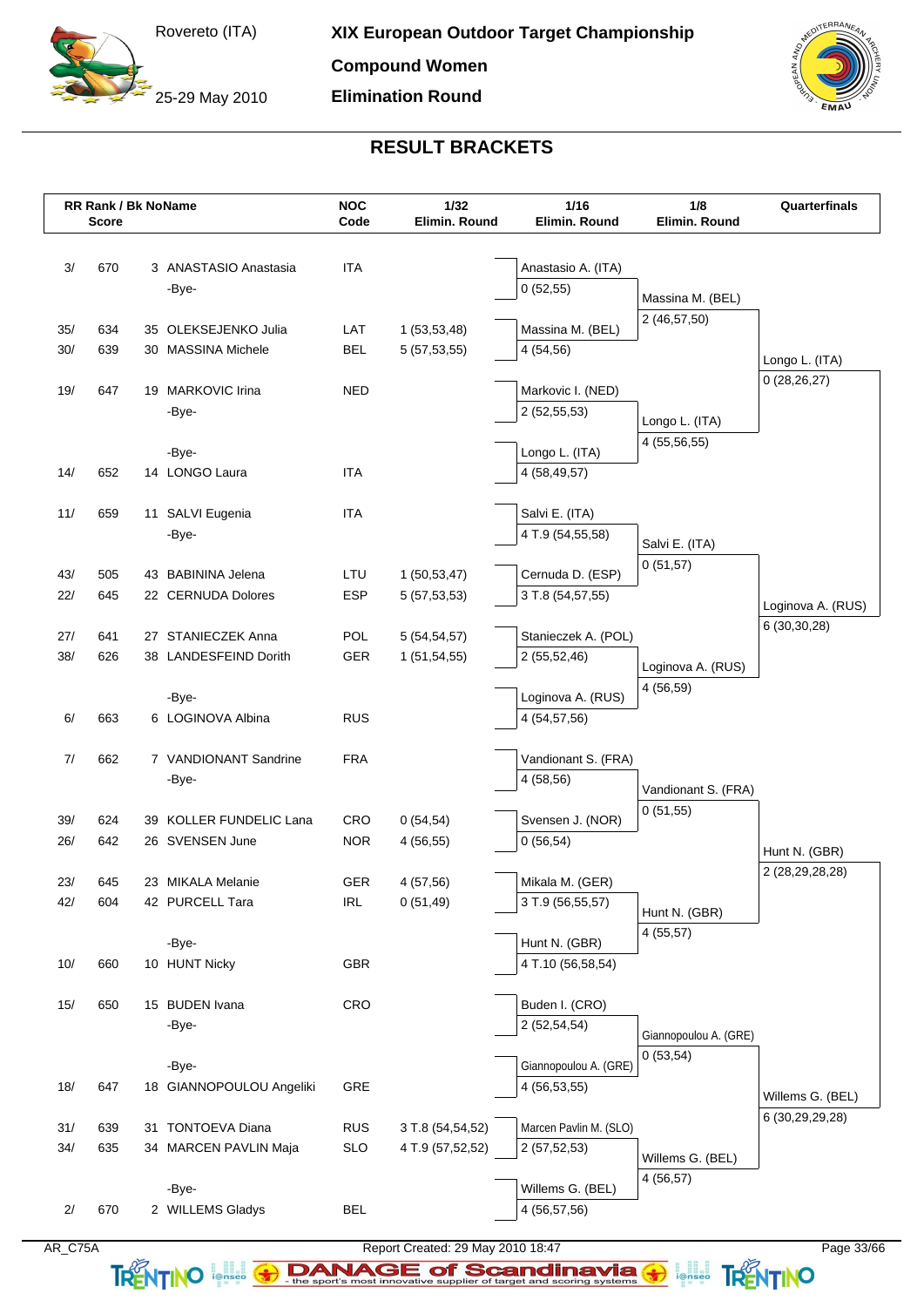25-29 May 2010

**XIX European Outdoor Target Championship**

**Recurve Men**

**Qualification Round**

![](_page_33_Picture_4.jpeg)

| Rank           | <b>Back No.Name</b> |                               | <b>NOC</b> | 70m-1      | 70m-2      | 10's           | X's            | Score  |
|----------------|---------------------|-------------------------------|------------|------------|------------|----------------|----------------|--------|
| $\mathbf{1}$   | 45B                 | <b>GALIAZZO Marco</b>         | <b>ITA</b> | 327 / 4    | 333 / 1    | 32             | 9              | 660    |
| $\overline{2}$ | 44A                 | <b>TERRY Simon</b>            | <b>GBR</b> | 329/3      | 331 / 3    | 32             | $\overline{7}$ | 660    |
| 3              | 44B                 | <b>FRANGILLI Michele</b>      | <b>ITA</b> | 331 / 2    | 329 / 4    | 24             | 8              | 660    |
| 4              | 37C                 | <b>TSYREMPILOV Baljinima</b>  | <b>RUS</b> | 332 / 1    | 325 / 7    | 30             | 7              | 657    |
| 5              | 38B                 | <b>FISSEUX Franck</b>         | <b>FRA</b> | 325 / 7    | 324 /10    | 28             | 6              | 649    |
| 6              | 38A                 | <b>ROHRBERG Sebastian</b>     | GER        | 321 / 8    | 327/6      | 24             | 3              | 648    |
| $\overline{7}$ | 45A                 | <b>NESTENG Baard</b>          | <b>NOR</b> | 327 / 5    | 320 /14    | 22             | 10             | 647    |
| 8              | 28C                 | <b>MORILLO Daniel</b>         | <b>ESP</b> | 314 /18    | 332 / 2    | 27             | 12             | 646    |
| 9              | 46B                 | DI BUO Ilario                 | <b>ITA</b> | 318 /16    | 328 / 5    | 25             | 8              | 646    |
| 10             | 26C                 | <b>GOMEZ Andres</b>           | <b>ESP</b> | 326 / 6    | 320 /15    | 21             | $\overline{7}$ | 646    |
| 11             | 45C                 | VAN DEN OEVER Rick            | <b>NED</b> | 320 /10    | 325 / 8    | 25             | 8              | 645    |
| 12             | 40B                 | <b>GIROUILLE Romain</b>       | <b>FRA</b> | 321 / 9    | 322 /13    | 20             | 3              | 643    |
| 13             | 39D                 | <b>RUBAN Viktor</b>           | <b>UKR</b> | 320 /10    | 319 /18    | 21             | $\overline{7}$ | 639    |
| 14             | 47A                 | <b>HENCKELS Jeff</b>          | <b>LUX</b> | 319 /15    | 319 /18    | 20             | 5              | 638    |
| 15             | 26B                 | <b>TEKONIEMI Antti</b>        | <b>FIN</b> | 320<br>/12 | 317 /24    | 23             | 6              | 637 CT |
| 16             | 27B                 | <b>HATAVA Matti</b>           | <b>FIN</b> | 313 /23    | 324 /10    | 23             | 6              | 637 CT |
| 17             | 38D                 | <b>IVASHKO Markiyan</b>       | <b>UKR</b> | 312 /28    | 325/9      | 18             | 8              | 637    |
| 18             | 31D                 | DOBROWOLSKI Rafal             | POL        | 313 /24    | 322 /12    | 20             | 4              | 635    |
| 19             | 28B                 | <b>MANSUKOSKI Antti</b>       | <b>FIN</b> | 314 /19    | 318 /20    | 20             | 7              | 632    |
| 20             | 35C                 | <b>BADENOV Bair</b>           | <b>RUS</b> | 311 /32    | 319 /17    | 15             | 5              | 630    |
| 21             |                     | 39B VALLADONT Jean-Charles    | <b>FRA</b> | 312 /27    | 317 /25    | 18             | 5              | 629    |
| 22             |                     | 44C VAN DER VEN Rick          | <b>NED</b> | 311 /31    | 318 /21    | 14             | 5              | 629    |
| 23             |                     | 40D HAVELKO Yury              | <b>UKR</b> | 312 /30    | 315 /26    | 12             | 0              | 627    |
|                |                     |                               |            | 316 /17    |            |                |                |        |
| 24             | 42A                 | <b>GODFREY Laurence</b>       | <b>GBR</b> |            | 310 /29    | 19             | 3              | 626    |
| 25             | 32B                 | <b>MARUSAU Mikalai</b>        | <b>BLR</b> | 309<br>/35 | 317 /23    | 18             | 8              | 626    |
| 26             | 30D                 | <b>PIATEK Piotr</b>           | POL        | 320 /13    | 306 /35    | 15             | 7              | 626    |
| 27             | 43A                 | <b>NESBITT Mark</b>           | <b>GBR</b> | 306<br>/38 | 319 /16    | 18             | 6              | 625    |
| 28             |                     | 35A HANLON Keith              | <b>IRL</b> | 314 /20    | 310 /30    | 15             | 6              | 624    |
| 29             | 35D                 | <b>CIORNEI Daniel</b>         | <b>ROU</b> | 312 /29    | 312 /28    | 11             | 2              | 624    |
| 30             | 33B                 | <b>KUNDA Maxim</b>            | <b>BLR</b> | 306<br>/40 | 317<br>/22 | 19             | 7              | 623    |
| 31             |                     | 37A FLOTO Florian             | <b>GER</b> | 320 /14    | 302 /44    | 5              | $\overline{2}$ | 622    |
| 32             | 36B                 | <b>ELXELAH Mimis</b>          | <b>CYP</b> | 313 /25    | 305 /38    | 5              | 1              | 618    |
| 33             | 27C                 | CUESTA Elias                  | <b>ESP</b> | 306<br>/39 | 310<br>/31 | 11             | 2              | 616    |
| 34             |                     | 34B PRILEPAU Anton            | <b>BLR</b> | 314 /21    | 299<br>/49 | 14             | 3              | 613    |
| 35             | 37D                 | <b>MARCU Razvan</b>           | <b>ROU</b> | 314 /22    | 299<br>/50 | 4              | 1              | 613    |
| 36             | 41B                 | <b>HRISTOV Yavor Vasilev</b>  | <b>BUL</b> | 304<br>/42 | 308<br>/32 | 15             | $\overline{7}$ | 612    |
| 37             | 29D                 | PROC Jacek                    | <b>POL</b> | 305 /41    | 306 /36    | 13             | 3              | 611    |
| 38             | 47B                 | POPOV Semion                  | <b>MDA</b> | 297 /52    | 312 /27    | 16             | 7              | 609    |
| 39             |                     | 42B VELIKOV Vencislav         | <b>BUL</b> | 307 /37    | 301 /46    | 12             | 4              | 608    |
| 40             | 26D                 | <b>CALLEWAERT Danny</b>       | <b>BEL</b> | 309 /34    | 298 /53    | 16             | 3              | 607    |
| 41             | 43B                 | <b>HRISTOV Hristo</b>         | <b>BUL</b> | 303<br>/43 | 303 /41    | 13             | 4              | 606    |
| 42             | 46A                 | <b>BENGTSSON Per</b>          | <b>SWE</b> | 303 /44    | 303 /40    | 12             | 6              | 606    |
| 43             | 36C                 | MALISHEVSKIY Leonid           | <b>RUS</b> | 313 /25    | 292 /65    | 2              |                | 605    |
| 44             |                     | 46C FRERIKS Tim               | <b>NED</b> | 301 /45    | 302 /43    | 15             | 3              | 603    |
| 45             | 27D                 | <b>THIRY Nico</b>             | <b>BEL</b> | 296 /59    | 306 /37    | 10             | 2              | 602    |
| 46             | 33A                 | O'HANLON Brendan              | IRL        | 297 /56    | 304 /39    | 14             | 5              | 601    |
| 47             |                     | 36D BODNAR Alexandru          | ROU        | 308 /36    | 293 /63    | $\overline{7}$ | 2              | 601    |
| 48             |                     | 41A LOTT Jaan                 | <b>EST</b> | 310 /33    | 289 /70    | 14             | 6              | 599    |
| 49             |                     | 31C PAPAVASILEIOU Michail     | GRE        | 301 /46    | 298 /54    | 9              | 3              | 599    |
| 50             |                     | 43C HORNAK Martin             | <b>SVK</b> | 295 /60    | 303 /42    | 14             | 3              | 598    |
| 51             |                     | 29C TSERKEZIS Stefanos        | GRE        | 300 /47    | 298 /52    | 10             | 5              | 598    |
| 52             |                     | 39A SANTOS Paulo              | <b>EST</b> | 291 /66    | 307 /34    | 9              | 1              | 598    |
| 53             |                     | 28A SHAHNAZARYAN Vasil        | <b>ARM</b> | 296 /58    | 301 /46    | 9              | 2              | 597    |
| 54             |                     | 44D CINAR Sermet              | <b>TUR</b> | 288 /68    | 308 /33    | 12             | 4              | 596    |
| 55             |                     | 34A GILL Joe                  | IRL        | 297 /55    | 297 /55    | 11             | 2              | 594    |
| 56             |                     | 34D KOSY Nandor               | <b>HUN</b> | 297 /52    | 294 /62    | 13             | 6              | 591    |
|                |                     |                               |            |            |            |                |                |        |
| 57             |                     | 47C GOFMAN Natan              | <b>ISR</b> | 292 /64    | 298 /51    | 13             | 4              | 590    |
| 58             |                     | 45D ERGIN Goktug              | <b>TUR</b> | 293 /63    | 297 /56    | 8              | 3              | 590    |
| 59             |                     | 35B CHRISTODOULOU Costantinos | <b>CYP</b> | 299 /51    | 291 /68    | 6              | 3              | 590    |
| 60             |                     | 29A PETROSYAN Arshak          | ARM        | 300 /48    | 290 /69    | 6              | 0              | 590    |
| 61             |                     | 46D DALL Niels                | <b>DEN</b> | 292 /64    | 296 /57    | 8              | 2              | 588    |
| 62             |                     | 30A FERENCEK Aljaz            | <b>SLO</b> | 299 /49    | 288 /72    | 19             | 4              | 587    |
| 63             |                     | 32A ZLENDER Matija            | <b>SLO</b> | 285 /72    | 301 /45    | 9              | 2              | 586    |
| 64             |                     | 32D CSOREGH Pal               | <b>HUN</b> | 283 /75    | 300 /48    | 13             | 6              | 583    |
| 65             |                     | 28D GEERAERTS Bart            | <b>BEL</b> | 299 /50    | 282 /80    | 12             | 3              | 581    |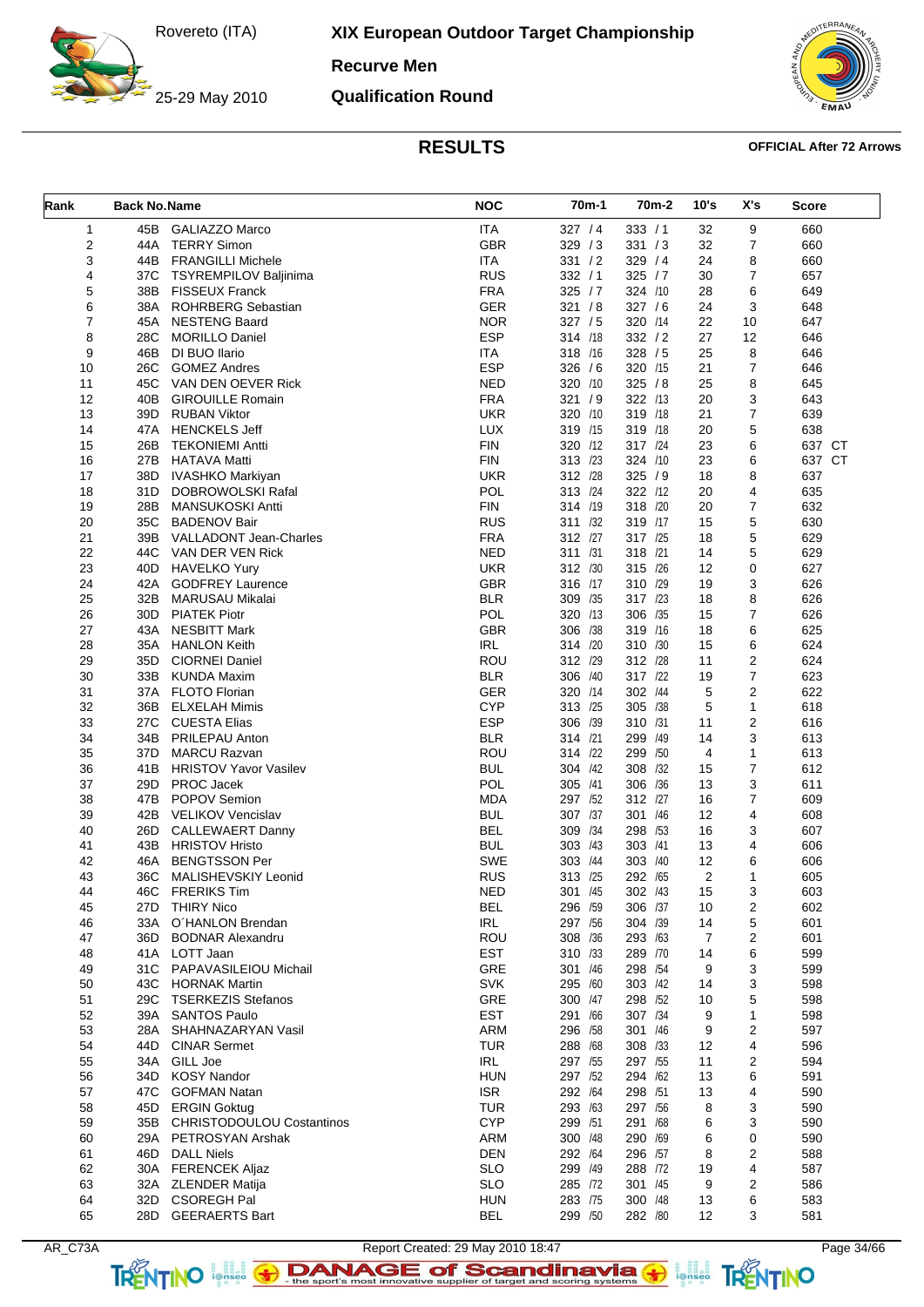25-29 May 2010

**XIX European Outdoor Target Championship**

**Recurve Men**

**Qualification Round**

![](_page_34_Picture_4.jpeg)

| Rank | <b>Back No.Name</b> |                              | <b>NOC</b> | 70 <sub>m</sub> -1 | 70m-2      | 10's | X's | <b>Score</b> |  |
|------|---------------------|------------------------------|------------|--------------------|------------|------|-----|--------------|--|
| 66   | 36A                 | <b>POPPENBORG Rafael</b>     | <b>GER</b> | 297<br>/57         | 284 /77    | 7    | 2   | 581          |  |
| 67   | 29B                 | <b>GUIDI Emanuele</b>        | <b>SMR</b> | 285 /71            | 294 /59    | 15   | 3   | 579          |  |
| 68   | 30 <sub>B</sub>     | <b>TURA Paolo</b>            | <b>SMR</b> | 295<br>/62         | 284 /78    | 9    | 4   | 579          |  |
| 69   | 41C                 | POLAKOVIC Martin             | <b>SVK</b> | 297<br>/54         | 281<br>/83 | 10   | 3   | 578          |  |
| 70   | 31A                 | <b>RAJH Gregor</b>           | <b>SLO</b> | 287<br>/70         | 289<br>/71 | 7    | 3   | 576          |  |
| 71   | 40C                 | <b>JURAK Pavel</b>           | <b>CZE</b> | 290<br>/67         | 285 /74    | 13   | 5   | 575          |  |
| 72   | 38C                 | <b>KOVAR Kamil</b>           | <b>CZE</b> | 295<br>/60         | 278 /84    | 15   | 3   | 573          |  |
| 73   | 40A                 | <b>GROSS Jaanus</b>          | <b>EST</b> | 279<br>/76         | 294 /61    | 13   | 4   | 573          |  |
| 74   | 42C                 | <b>KRAVACEK Daniel</b>       | <b>SVK</b> | 287<br>/69         | 286 /73    | 9    | 1   | 573          |  |
| 75   | 42D                 | <b>SOMMER Max</b>            | AUT        | 277<br>/80         | 294<br>/60 | 14   | 2   | 571          |  |
| 76   | 41D                 | <b>BERGAUER Philipp</b>      | AUT        | 274 /82            | 295<br>/58 | 8    |     | 569          |  |
| 77   | 33C                 | <b>AMATNIEKS Janis</b>       | LAT        | 284 /73            | 283<br>/79 | 6    |     | 567          |  |
| 78   | 30C                 | <b>GOUMARAS Antonios</b>     | <b>GRE</b> | 273<br>/83         | 293<br>/64 | 7    |     | 566          |  |
| 79   | 39C                 | <b>HODAC Michal</b>          | <b>CZE</b> | 283 /74            | 282<br>/82 | 7    | 2   | 565          |  |
| 80   | 27A                 | SHAHNAZARYAN Andranik        | <b>ARM</b> | 273 /84            | 291<br>/67 | 6    | 4   | 564          |  |
| 81   | 37B                 | <b>KONTEMENIOTIS Antonis</b> | <b>CYP</b> | 279<br>/78         | 285<br>/75 | 5    |     | 564          |  |
| 82   | 32C                 | LIPINS Jevgenijs             | LAT        | 278<br>/79         | 285<br>/76 | 9    | 0   | 563          |  |
| 83   | 34C                 | <b>APSITIS Janis</b>         | LAT        | 279<br>/77         | 282<br>/81 | 7    |     | 561          |  |
| 84   | 33D                 | <b>CLEMENT Karoly</b>        | <b>HUN</b> | 265<br>/85         | 291<br>/66 | 8    |     | 556          |  |
| 85   | 43D                 | <b>GUNZ Daniel</b>           | AUT        | 277<br>/80         | 278<br>/85 | 7    |     | 555          |  |
| 86   | 26A                 | PETROSYAN Hovanes            | <b>ARM</b> | /86                | /86<br>0   | 0    | 0   | 0            |  |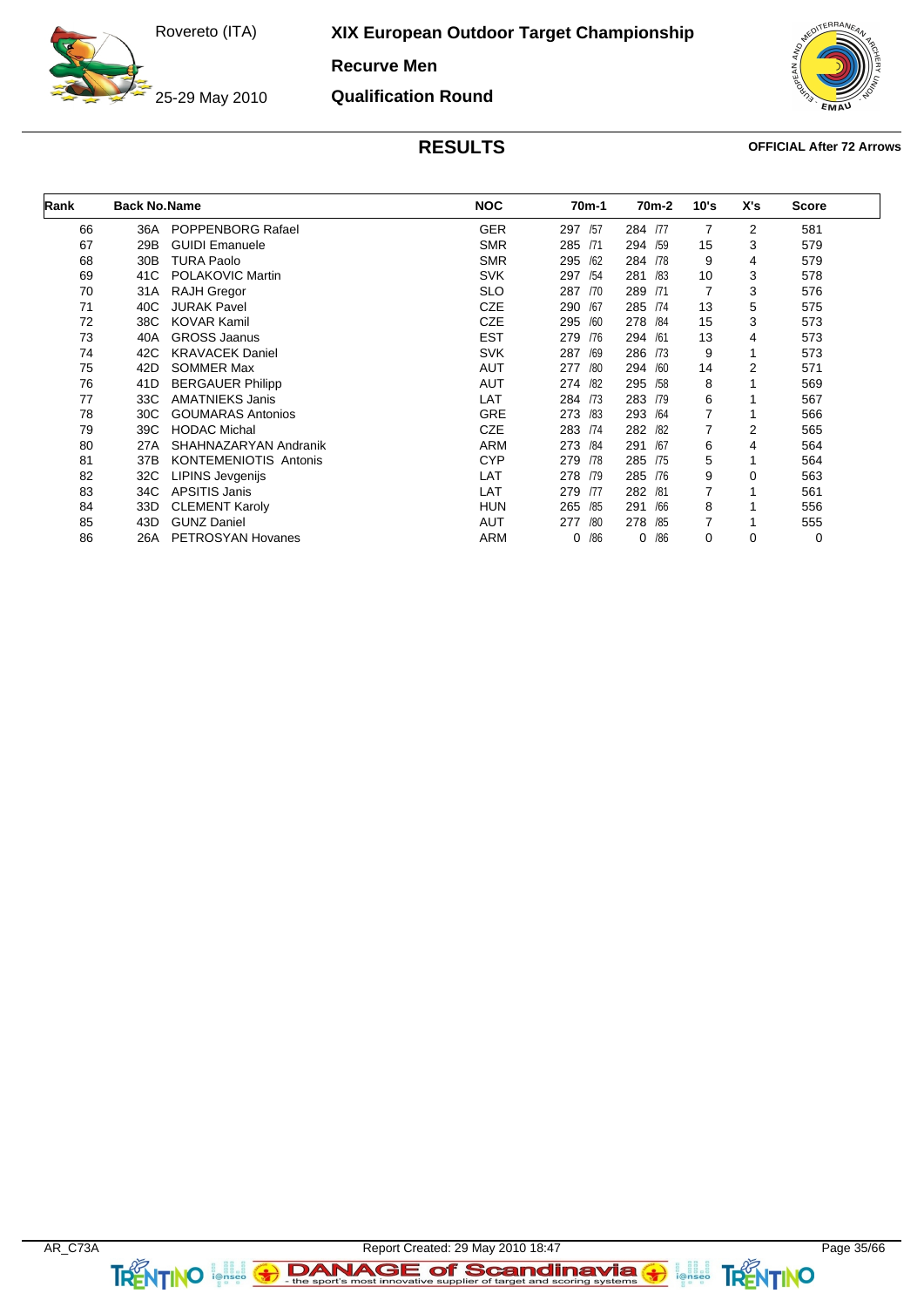25-29 May 2010

**XIX European Outdoor Target Championship**

**Recurve Women**

**Qualification Round**

![](_page_35_Picture_4.jpeg)

### **RESULTS OFFICIAL After 72 Arrows**

| Rank           | <b>Back No.Name</b> |                                               | <b>NOC</b>        | 70m-1                 | 70 <sub>m</sub> -2 | 10's           | X's            | Score      |
|----------------|---------------------|-----------------------------------------------|-------------------|-----------------------|--------------------|----------------|----------------|------------|
| $\mathbf{1}$   | 38C                 | MOSPINEK Justyna                              | <b>POL</b>        | 336 / 1               | 312 / 6            | 27             | 9              | 648        |
| 2              | 35B                 | <b>RICHTER Elena</b>                          | <b>GER</b>        | 333 / 4               | 314 / 4            | 26             | 13             | 647        |
| 3              | 36A                 | <b>KUZNETSOVA Elena</b>                       | <b>BLR</b>        | 324 /12               | 320 / 1            | 17             | 9              | 644        |
| 4              | 28C                 | STEPANOVA Inna                                | <b>RUS</b>        | 334 / 2               | 308 / 9            | 26             | 11             | 642        |
| 5              |                     | 34A SCHUH Berengere                           | <b>FRA</b>        | 333 / 3               | 306 /14            | 24             | 8              | 639        |
| 6              |                     | 27D VALEEVA Natalia                           | ITA               | 331 / 5               | 307 /11            | 23             | $\overline{7}$ | 638        |
| $\overline{7}$ | 40C                 | <b>CWIENCZEK Malgorzata</b>                   | <b>POL</b>        | 331 / 6               | 306 /12            | 26             | 6              | 637        |
| 8              | 27C                 | PEROVA Ksenia                                 | <b>RUS</b>        | 329/7                 | 306 /13            | 23             | 5              | 635        |
| 9              |                     | 33B BURGESS Charlotte                         | <b>GBR</b>        | 319 /16               | 316 / 3            | 21             | 9              | 635        |
| 10             | 26C                 | ERDYNIYEVA Natalya                            | <b>RUS</b>        | 322 /14               | 313 / 5            | 18             | 7              | 635        |
| 11             | 41C                 | <b>UNSAL Begunhan Elif</b>                    | TUR               | 325 /11               | 305 /18            | 13             | 5              | 630        |
| 12             |                     | 39C LIPIARSKA Karina                          | POL               | 318 /18               | 310 / 7            | 19             | 8              | 628        |
| 13             |                     | 40A KOVAL Victoriya                           | <b>UKR</b>        | 325 /10               | 302 /21            | 19             | 7              | 627        |
| 14             | 32A                 | <b>DODEMONT Sophie</b>                        | <b>FRA</b>        | 319 /17               | 308 /10            | 14             | 4              | 627        |
| 15             | 28D                 | <b>TOMASI Jessica</b>                         | <b>ITA</b>        | 328 / 8               | 297 /27            | 22             | 10             | 625        |
| 16             | 27A                 | <b>FOULON Magali</b>                          | <b>ESP</b>        | 306<br>/31            | 318 / 2<br>305 /15 | 14             | 6              | 624        |
| 17<br>18       | 35A<br>36B          | TIMOFEYEVA Katsiaryna<br><b>WINTER Karina</b> | <b>BLR</b><br>GER | 318 /19<br>321<br>/15 | 302 /22            | 18<br>17       | 7<br>5         | 623<br>623 |
| 19             | 28B                 | <b>CHRISTIANSEN Carina Rosenvinge</b>         | <b>DEN</b>        | 328 / 9               | 294 /30            | 17             | 10             | 622        |
| 20             | 36D                 | SUDRICHOVA Gabriela                           | CZE               | 314 /21               | 305 /16            | 18             | 14             | 619        |
| 21             |                     | 26D LIONETTI Pia Carmen                       | <b>ITA</b>        | 322<br>/13            | 293 /31            | 22             | 6              | 615        |
| 22             | 28A                 | <b>BUITRON Gema</b>                           | <b>ESP</b>        | 312 /22               | 303 /19            | 18             | 11             | 615        |
| 23             | 39B                 | SHAHNAZARYAN Gohar                            | <b>ARM</b>        | 310<br>/28            | 302 /20            | 17             | 8              | 612        |
| 24             |                     | 33A DELAMARE Cyrielle                         | <b>FRA</b>        | 305<br>/34            | 305 /17            | 11             | 5              | 610        |
| 25             |                     | 38A PALEKHA Kateryna                          | <b>UKR</b>        | 310 /25               | 296 /29            | 16             | $\overline{c}$ | 606        |
| 26             | 34B                 | <b>OLIVER Amy</b>                             | GBR               | /26<br>310            | 296 /28            | 15             | 5              | 606        |
| 27             | 39A                 | DOROKHOVA Tetyana                             | <b>UKR</b>        | /38<br>305            | 298<br>/26         | 14             | 4              | 603        |
| 28             | 29A                 | <b>BJERENDAL Christine</b>                    | <b>SWE</b>        | 310 /29               | 293 /32            | 12             | 2              | 603        |
| 29             | 40D                 | <b>PREIMANN Anneli</b>                        | <b>EST</b>        | 302<br>/44            | 300 /23            | 13             | 3              | 602        |
| 30             | 42C                 | <b>ERGIN Damla</b>                            | <b>TUR</b>        | 308<br>/30            | 293 /35            | $\overline{7}$ | 3              | 601        |
| 31             | 31A                 | JEPPSSON Jenny                                | SWE               | 300<br>/47            | 299 /25            | 12             | 5              | 599        |
| 32             | 29B                 | <b>BERZINA Zane</b>                           | LAT               | 291<br>/56            | 308 / 8            | 10             | $\overline{2}$ | 599        |
| 33             | 29D                 | STRUYF Sabrina                                | <b>BEL</b>        | /35<br>305            | 293 /33            | 12             | 5              | 598        |
| 34             | 40B                 | <b>CUTHBERT Sinead</b>                        | IRL               | 304<br>/40            | 293 /34            | 11             | 3              | 597        |
| 35             | 30C                 | <b>SCHOBINGER Celine</b>                      | SUI               | 316<br>/20            | 276<br>/53         | 14             | 4              | 592        |
| 36             | 26A                 | <b>FERNANDEZ Helena</b>                       | <b>ESP</b>        | /24<br>311            | 280<br>/48         | 10             | 1              | 591        |
| 37             | 32B                 | FOLKARD Naomi                                 | <b>GBR</b>        | /36<br>305            | 284 /42            | 11             | 2              | 589        |
| 38             | 43C                 | <b>MIRCA Alexandra</b>                        | <b>MDA</b>        | 312<br>/23            | 276<br>/54         | 10             | 3              | 588        |
| 39             | 37B                 | HAIDN TSCHALOVA Veronika                      | GER               | 305<br>/33            | 282<br>/45         | 15             | 4              | 587        |
| 40             | 30 <sub>B</sub>     | ZOMMERE Liga                                  | LAT               | 297 /49               | 289<br>/38         | 12             | 2              | 586        |
| 41             | 29C                 | <b>DIELEN Nathalie</b>                        | SUI               | 301<br>/45            | 285<br>/40         | 10             | 2              | 586<br>CT  |
| 42             | 41A                 | <b>WEGH Carrie</b>                            | <b>NED</b>        | 286<br>/62            | 300<br>/24         | 10             | $\overline{2}$ | 586 CT     |
| 43             | 36C                 | <b>ESEBUA Kristine</b>                        | GEO               | 305<br>/37            | 281 /47            | 8              | 3              | 586        |
| 44             | 26B                 | <b>LAURSEN Louise</b>                         | <b>DEN</b>        | 294 /53               | 287 /39            | 14             | 7              | 581        |
| 45<br>46       | 31C<br>43A          | DE GIULI Valentine<br><b>BANCILA Simona</b>   | SUI<br>ROU        | 297 /50<br>296 /52    | 283 /44<br>283 /43 | 6<br>8         | 3<br>1         | 580<br>579 |
| 47             | 30A                 | <b>WALLIN Malin</b>                           | <b>SWE</b>        | 302 /43               | 276 /52            | 13             | 7              | 578        |
| 48             | 41B                 | <b>REIDY Maeve</b>                            | IRL               | 301 /45               | 277 /51            | 11             | 3              | 578        |
| 49             | 33C                 | <b>HARCARIKOVA Lenka</b>                      | <b>SVK</b>        | 296 /51               | 282 /46            | 8              | 5              | 578        |
| 50             | 35C                 | <b>DIASAMIDZE Asmat</b>                       | GEO               | 287 /61               | 290 /37            | 11             | 4              | 577        |
| 51             | 31B                 | <b>JURCENKO Oksana</b>                        | LAT               | 310 /26               | 267 /59            | 11             | 3              | 577        |
| 52             | 34D                 | <b>KOURULA Laura</b>                          | <b>FIN</b>        | 283 /65               | 292 /36            | 11             | 6              | 575        |
| 53             |                     | 39D ATLA Anita-Evi                            | <b>GRE</b>        | 305 /32               | 269 /57            | 11             | 4              | 574        |
| 54             | 31D                 | <b>WOLLES Freya</b>                           | BEL               | 303 /42               | 271 /55            | 9              | 3              | 574        |
| 55             |                     | 37C TSINTSADZE Natia                          | GEO               | 294 /54               | 279 /49            | 9              | 2              | 573        |
| 56             | 42B                 | <b>IOSIFAKI Andri</b>                         | <b>CYP</b>        | 304 /39               | 267 /59            | 12             | 2              | 571        |
| 57             | 27B                 | JAGER Maja Buskbjerg                          | <b>DEN</b>        | 285 /63               | 285 /40            | 10             | 2              | 570        |
| 58             |                     | 38D VAVATSI Photini                           | GRE               | 284 /64               | 279 /50            | 8              | 2              | 563        |
| 59             | 37A                 | RAVINETS Julia                                | <b>BLR</b>        | 303 /41               | 255 /64            | 11             | 2              | 558        |
| 60             | 37D                 | HORACKOVA Barbora                             | CZE               | 290 /58               | 268 /58            | 6              | 2              | 558        |
| 61             |                     | 43B DANAILOVA Dobromira                       | <b>BUL</b>        | 288 /60               | 269 /56            | 11             | $\overline{2}$ | 557        |
| 62             | 30D                 | <b>GEERAERTS Tamara</b>                       | <b>BEL</b>        | 299 /48               | 253 /65            | 14             | 1              | 552        |
| 63             |                     | 41D LUIK Siret                                | <b>EST</b>        | 293 /55               | 256 /63            | 6              | 1              | 549        |
| 64             |                     | 42A LAAN Daisy                                | <b>NED</b>        | 290 /57               | 257 /62            | 9              | 4              | 547        |
| 65             | 32D                 | SORSA Tanja                                   | <b>FIN</b>        | 289 /59               | 257 /61            | $\overline{7}$ | 3              | 546        |

AR\_C73A Report Created: 29 May 2010 18:47 Page 36/66 TRENTINO **leftisco The sport's most innovative supplier of target and scoring systems <b>TRENTINO**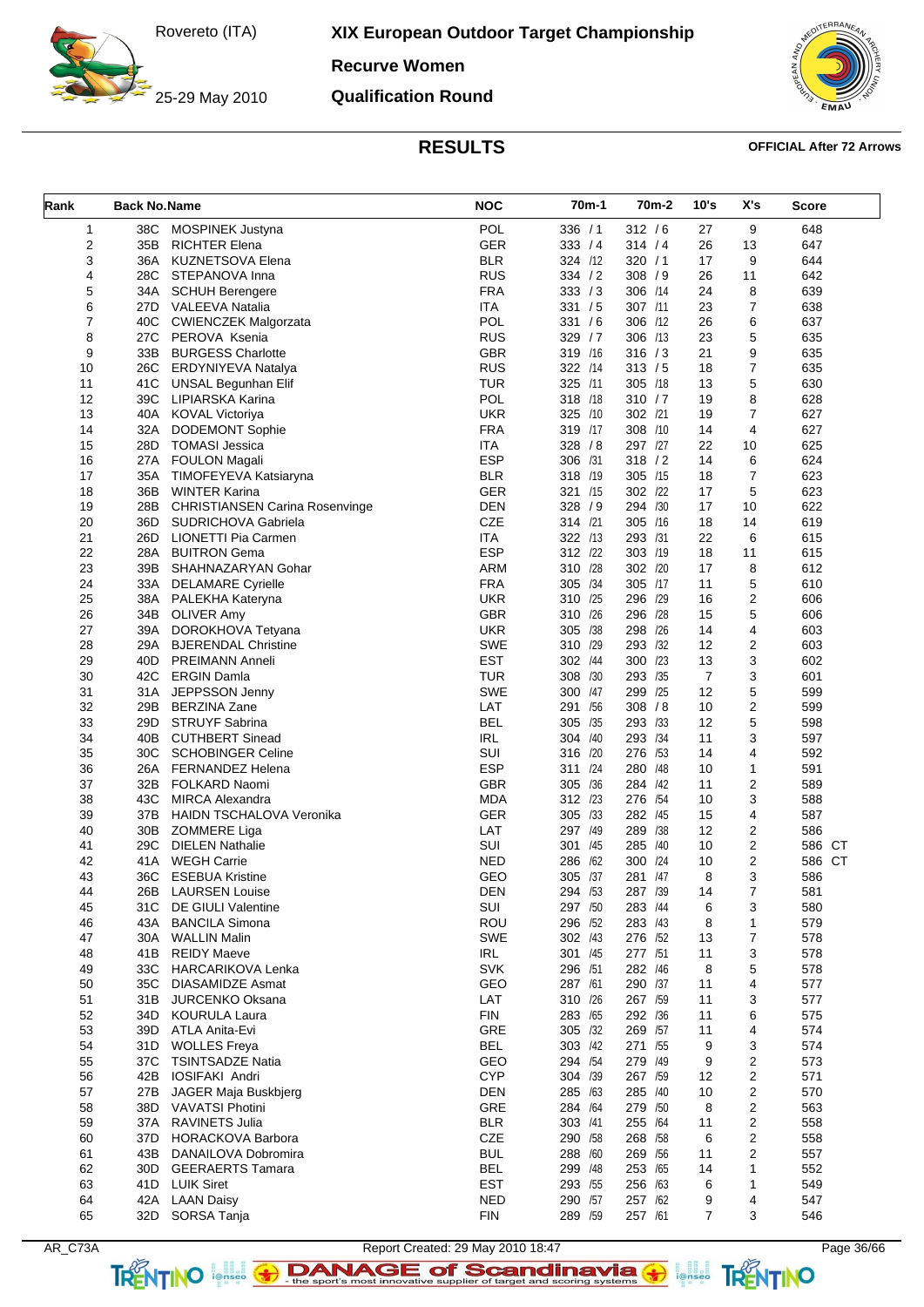**XIX European Outdoor Target Championship**

**Recurve Women**

**Qualification Round**

25-29 May 2010

 $FRA$ 

| Rank | <b>Back No.Name</b> |                       | <b>NOC</b> | 70m-1      | 70m-2      | 10's | X's | <b>Score</b> |  |
|------|---------------------|-----------------------|------------|------------|------------|------|-----|--------------|--|
| 66   |                     | 35D SPALENKOVA Eva    | CZE        | 280 / 66   | 250 /67    | 5    |     | 530          |  |
| 67   | 33D                 | PERALA Laura          | FIN        | /68<br>264 | /66<br>250 | 5    |     | 514          |  |
| 68   |                     | 34C SISKOVA Alexandra | <b>SVK</b> | 268 /67    | 236 /68    | 8    |     | 504          |  |
| 69   |                     | 32C BALOGHOVA Paulina | <b>SVK</b> | 258 /70    | 232 /69    | 6    |     | 490          |  |
| 70   | 38B                 | <b>VASILYAN Nune</b>  | ARM        | /69<br>263 | 203 /70    | 5    |     | 466          |  |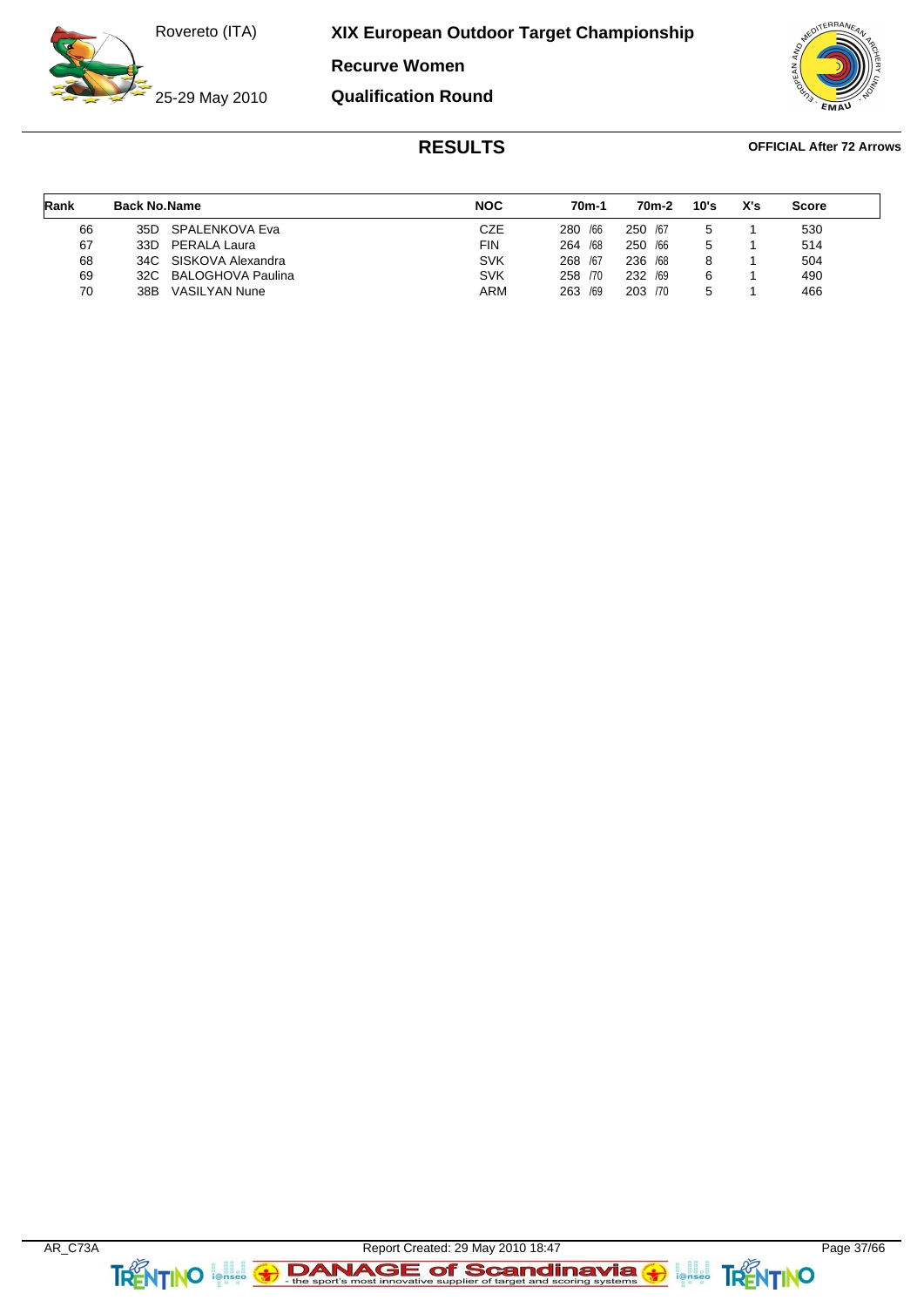**XIX European Outdoor Target Championship**

**Compound Men**

**Qualification Round**

![](_page_37_Picture_4.jpeg)

| Rank           | <b>Back No.Name</b> |                               | <b>NOC</b> | 70m-1      | 70 <sub>m</sub> -2 | 10's | X's            | <b>Score</b> |
|----------------|---------------------|-------------------------------|------------|------------|--------------------|------|----------------|--------------|
| $\mathbf{1}$   | 19C                 | <b>DAMSBO Martin</b>          | <b>DEN</b> | 356 / 1    | 349 / 1            | 58   | 19             | 705          |
| $\overline{2}$ | 15C                 | <b>POLMAN Rob</b>             | <b>NED</b> | 355 / 2    | 344 / 6            | 53   | 23             | 699          |
| 3              | 10 <sub>C</sub>     | <b>RIKUNENKO Andrew</b>       | <b>GBR</b> | 352 / 8    | 346 / 2            | 52   | 21             | 698          |
| 4              | 16A                 | SITAR Dejan                   | <b>SLO</b> | 352 / 6    | 345 / 3            | 50   | 24             | 697          |
| 5              | 13D                 | <b>MALM Anders</b>            | SWE        | 354 / 3    | 340 /14            | 50   | 17             | 694          |
| 6              | 14A                 | <b>TURSIC Slavko</b>          | <b>SLO</b> | 349 /16    | 344 / 8            | 47   | 10             | 693          |
| $\overline{7}$ | 21C                 | <b>BOE Morten</b>             | <b>NOR</b> | 352 / 4    | 340 /13            | 48   | 27             | 692          |
| 8              | 10B                 | <b>PAGNI Sergio</b>           | <b>ITA</b> | 352 / 8    | 339 /19            | 47   | 21             | 691          |
| 9              | 18C                 | <b>LAURSEN Patrick</b>        | <b>DEN</b> | 350 /13    | 341 /12            | 47   | 19             | 691          |
| 10             | 06C                 | <b>GENET Dominique</b>        | <b>FRA</b> | 352 /11    | 339 /21            | 47   | 17             | 691          |
| 11             | 09C                 | <b>BUSBY Duncan</b>           | <b>GBR</b> | 352 /12    | 339 /20            | 47   | 14             | 691          |
| 12             |                     | 11D LUNDIN Morgan             | <b>SWE</b> | 349<br>/18 | 342 /11            | 45   | 15             | 691          |
| 13             | 11B                 | <b>CATALAN Jose Ignacio</b>   | <b>ESP</b> | 346<br>/24 | 344 / 7            | 47   | 16             | 690          |
| 14             | 08C                 | <b>BINGHAM James</b>          | <b>GBR</b> | /27<br>346 | 344 / 9            | 43   | 12             | 690          |
| 15             | 14C                 | VAN ZUTPHEN Fred              | <b>NED</b> | 345<br>/37 | 345/4              | 42   | 16             | 690          |
|                |                     |                               | <b>FRA</b> | 352 / 7    | 337 /25            |      |                |              |
| 16             | 07C                 | <b>DELOCHE Pierre Julien</b>  |            |            |                    | 45   | 19             | 689          |
| 17             | 14B                 | <b>LAUBE Marcus</b>           | <b>GER</b> | 344 /42    | 345 / 4<br>336 /28 | 41   | 9              | 689          |
| 18             | 16C                 | <b>ELZINGA Peter</b>          | <b>NED</b> | 352 / 4    |                    | 45   | 22             | 688          |
| 19             | 12D                 | <b>CARLSSON Magnus</b>        | <b>SWE</b> | 348 /19    | 340 /16            | 42   | 20             | 688          |
| 20             | 13C                 | SIGAUSKAS Vladas              | LTU        | 344 /38    | 343 /10            | 45   | 19             | 687          |
| 21             | 22B                 | <b>HOFER Patrizio</b>         | SUI        | 352 / 8    | 335 /32            | 43   | 16             | 687          |
| 22             | 09A                 | <b>VERDEYEN Luc</b>           | <b>BEL</b> | 346 /28    | 340 /15            | 41   | 17             | 686          |
| 23             | 15B                 | <b>SCRIBA Julian</b>          | GER        | 346<br>/28 | 340 /17            | 40   | 17             | 686          |
| 24             | 08B                 | <b>GRECO Pietro</b>           | ITA        | 346<br>/28 | 339 /22            | 41   | 15             | 685          |
| 25             | 23A                 | O DONOGHUE Eoghan             | <b>IRL</b> | 349 /15    | 335 /33            | 42   | 16             | 684          |
| 26             |                     | 17A VILLI Goran               | CRO        | 347 /21    | 337 /24            | 41   | 22             | 684          |
| 27             | 23B                 | <b>HORNER Philippe</b>        | SUI        | 347 /22    | 336 /27            | 42   | 16             | 683          |
| 28             | 05D                 | <b>EKIZ Dincer</b>            | <b>TUR</b> | 350 /14    | 333 /46            | 39   | 12             | 683          |
| 29             |                     | 06A KIVIMAA Timo              | <b>FIN</b> | 347 /20    | 335<br>/33         | 40   | 10             | 682          |
| 30             | 05C                 | <b>BRASSEUR Sebastien</b>     | <b>FRA</b> | 349<br>/17 | 333 /45            | 39   | 16             | 682          |
| 31             | 23C                 | <b>RESSAR Evert</b>           | <b>EST</b> | 347 /23    | 334 /36            | 41   | 11             | 681          |
| 32             | 10D                 | DAMBAEV Alexander             | <b>RUS</b> | 343<br>/43 | 338<br>/23         | 40   | 16             | 681          |
| 33             | 08A                 | VAN DE POELE Mathieu          | <b>BEL</b> | 345<br>/34 | 336<br>/29         | 38   | 12             | 681          |
| 34             | 13B                 | DUO Jose                      | <b>ESP</b> | 341<br>/54 | 340 /18            | 37   | 12             | 681          |
| 35             |                     | 07D HANCI Hasan Basri         | <b>TUR</b> | 345<br>/33 | 335<br>/30         | 40   | 17             | 680          |
| 36             | 12B                 | <b>PANIAGUA Carlos</b>        | <b>ESP</b> | 345<br>/36 | 334 /35            | 40   | 14             | 679          |
| 37             | 09D                 | <b>KHALUDOROV Danzan</b>      | <b>RUS</b> | /51<br>342 | 337 /26            | 37   | 12             | 679          |
| 38             | 18B                 | <b>MATZNER Michael</b>        | <b>AUT</b> | /26<br>346 | 332 /47            | 38   | 21             | 678          |
| 39             | 06B                 | <b>KIS Laszlo</b>             | <b>HUN</b> | 343<br>/46 | 335 /31            | 37   | 11             | 678          |
| 40             | 16B                 | <b>ABSTREITER Robert</b>      | <b>GER</b> | 344<br>/40 | 334 /38            | 36   | 18             | 678          |
| 41             | 11C                 | <b>SEYWERT Gilles</b>         | LUX        | 345<br>/35 | 333<br>/44         | 36   | 12             | 678          |
| 42             | 17C                 | JOHANNESSEN Torben            | <b>DEN</b> | 343<br>/47 | 334 /37            | 36   | 16             | 677          |
| 43             | 18D                 | <b>BRADA Vladimir</b>         | <b>CZE</b> | /31<br>346 | 331 /50            | 35   | 11             | 677          |
| 44             | 09B                 | <b>TOSCO Antonio</b>          | <b>ITA</b> | 343 /48    | 334 /39            | 34   | 9              | 677          |
| 45             | 18A                 | <b>BARTOL Vladimir</b>        | CRO        | 341 /53    | 333 /40            | 38   | 15             | 674          |
| 46             | 08D                 | <b>SEGIN Denis</b>            | <b>RUS</b> | 343 /44    | 331 /49            | 38   | 13             | 674          |
| 47             | 20A                 | PIEKARSKI Boguslaw            | POL        | 346<br>/25 | 328 /55            | 37   | 11             | 674          |
| 48             | 10A                 | <b>MESTDAGH Sven</b>          | <b>BEL</b> | 344 /39    | 330 /52            | 36   | 14             | 674          |
| 49             | 21B                 | <b>BURRI Kevin</b>            | SUI        | 343 /50    | 331 /48            | 35   | 12             | 674          |
| 50             | 22A                 | <b>UROSEVIC Ljubisa</b>       | <b>SRB</b> | 344 /41    | 329 /53            | 35   | 16             | 673          |
| 51             | 15D                 | KOSTOPOULOS Athanasios        | GRE        | 338 /58    | 333 /41            | 37   | 15             | 671          |
| 52             | 11A                 | <b>BOJCUN Miroslav</b>        | <b>SVK</b> | 338 /60    | 333 /42            | 36   | 10             | 671          |
| 53             | 16D                 | <b>PEPPAS Dimitrios</b>       | GRE        | 343 /45    | 327 /59            | 33   | 11             | 670          |
| 54             | 20B                 | <b>BONELLI Giovanni Paolo</b> | <b>SMR</b> | 337 /61    | 333 /43            | 32   | 9              | 670          |
| 55             | 17D                 | <b>REITMEIER Filip</b>        | CZE        | 341 /52    | 327 /57            | 36   | 11             | 668          |
| 56             | 17B                 | <b>BERNHUBER Gerald</b>       | <b>AUT</b> | 336 /62    | 331 /51            | 32   | 11             | 667          |
| 57             | 07A                 | <b>HUMALAJOKI Aulis</b>       | <b>FIN</b> | 340 /55    | 327 /58            | 31   | 12             | 667          |
| 58             |                     | 05A HAAVISTO Nico             | <b>FIN</b> | 343 /48    | 322 /63            | 31   | $\overline{7}$ | 665          |
| 59             | 19D                 | <b>VERNER Petr</b>            | CZE        | 336 /63    | 328 /54            | 32   | 11             | 664          |
| 60             | 22C                 | PUSCA Gigi                    | ROU        | 339 /57    | 325 /60            | 26   | 4              | 664          |
| 61             | 20C                 | <b>SANDBERG Thomas</b>        | <b>NOR</b> | 340 /56    | 319 /68            | 27   | 5              | 659          |
| 62             | 12C                 | <b>SERNA Jonas</b>            | LTU        | 338 /59    | 320 /66            | 31   | 9              | 658          |
| 63             | 15A                 | <b>JAMNIK Marko</b>           | <b>SLO</b> | 332 /69    | 323 /61            | 31   | 14             | 655          |
| 64             | 12A                 | DURNY Matus Jr.               | <b>SVK</b> | 345 /32    | 310 /73            | 29   | 10             | 655          |
| 65             |                     | 07B BALLA Zsolt               | <b>HUN</b> | 331 /72    | 323 /62            | 27   | 12             | 654          |
|                |                     |                               |            |            |                    |      |                |              |

![](_page_37_Picture_8.jpeg)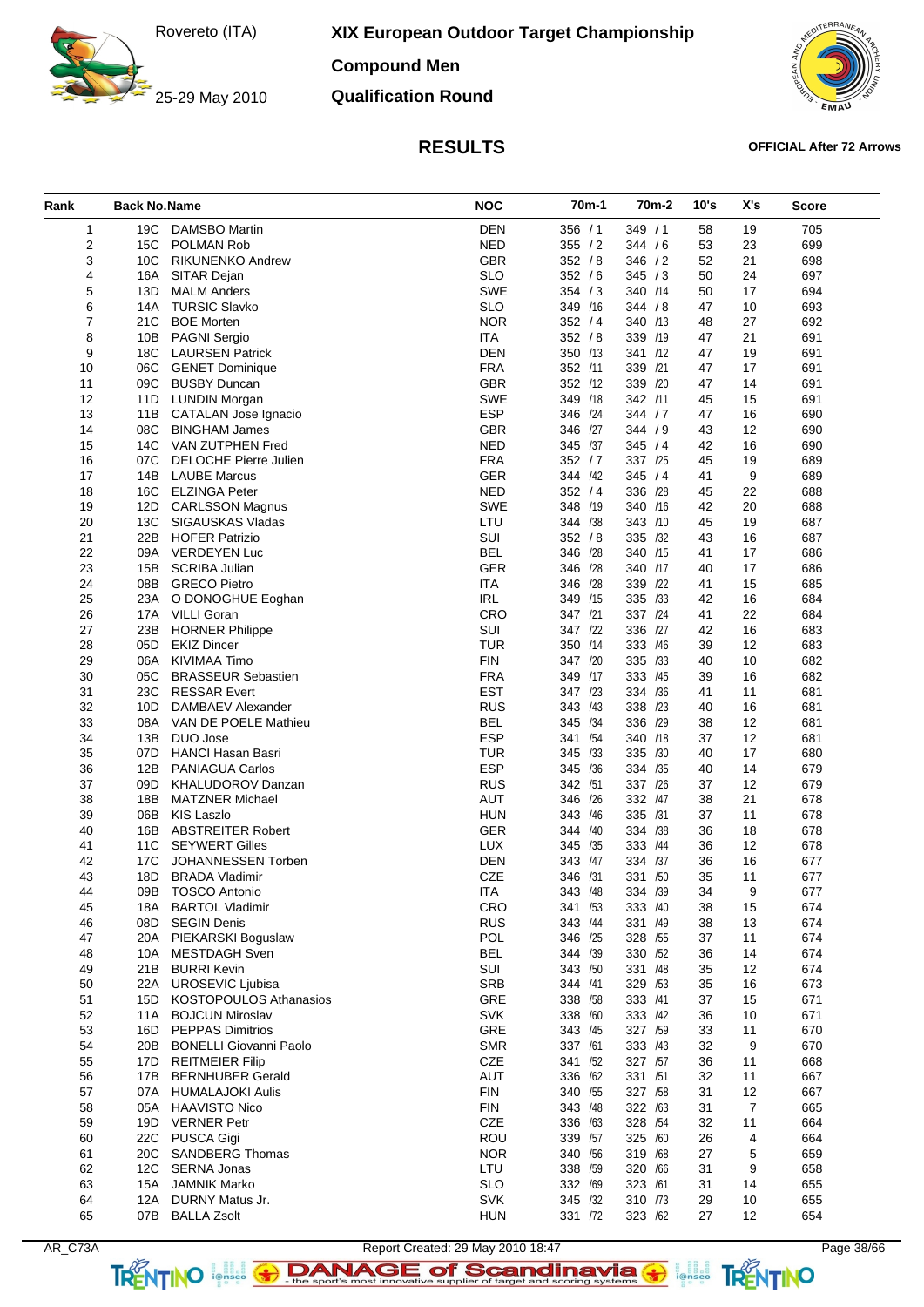**XIX European Outdoor Target Championship**

**Compound Men**

![](_page_38_Picture_3.jpeg)

**Qualification Round**

![](_page_38_Picture_5.jpeg)

| Rank | <b>Back No. Name</b> |                          | <b>NOC</b> | 70m-1      | 70 <sub>m</sub> -2 | 10's | X's | <b>Score</b> |
|------|----------------------|--------------------------|------------|------------|--------------------|------|-----|--------------|
| 66   | 21D                  | <b>PERDIKOS Marios</b>   | <b>CYP</b> | /65<br>333 | 321<br>/64         | 23   | 11  | 654          |
| 67   | 19B                  | <b>MOSER Daniel</b>      | <b>AUT</b> | /68<br>333 | 320 /65            | 24   | 8   | 653          |
| 68   | 13A                  | <b>ZIDEK Radoslav</b>    | <b>SVK</b> | /64<br>334 | 316 /70            | 23   | 5   | 650          |
| 69   | 20D                  | PROTOPAPAS Christodoulos | <b>CYP</b> | 332<br>/71 | 317<br>/69         | 26   | 6   | 649          |
| 70   | 14D                  | <b>KOUMERTAS Stavros</b> | <b>GRE</b> | /73<br>329 | 319 /67            | 23   | 6   | 648          |
| 71   | 05B                  | <b>VASARI Robert</b>     | <b>HUN</b> | /66<br>333 | 314 /71            | 24   | 9   | 647          |
| 72   | 21A                  | <b>GOLYGOWSKI Marcin</b> | POL        | 332<br>/70 | 312 72             | 25   | 9   | 644          |
| 73   | 06D                  | <b>GUNEYLIGIL Atakan</b> | TUR        | 313 /74    | 328 /55            | 26   | 8   | 641          |
| 74   | 19A                  | <b>GREGEC Dario</b>      | CRO        | /67<br>333 | 305 /74            | 19   | 2   | 638          |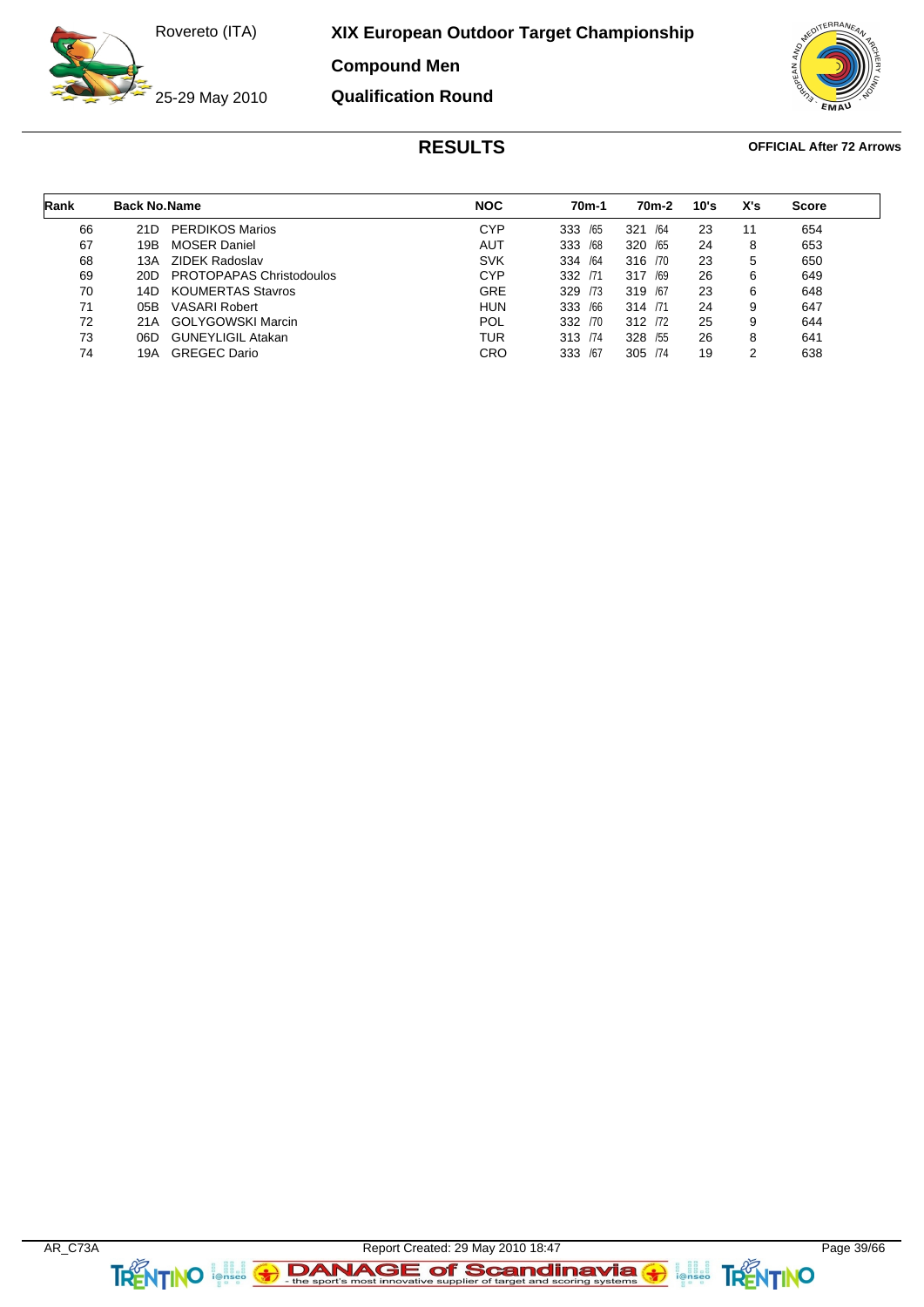25-29 May 2010

**XIX European Outdoor Target Championship**

**Compound Women**

**Qualification Round**

![](_page_39_Picture_4.jpeg)

| Rank           | <b>Back No.Name</b> |                            | <b>NOC</b> | 70m-1      | 70 <sub>m</sub> -2 | 10's                    | X's            | Score |
|----------------|---------------------|----------------------------|------------|------------|--------------------|-------------------------|----------------|-------|
| $\mathbf{1}$   | 14B                 | <b>GALES Andrea</b>        | <b>GBR</b> | 331 / 9    | 343 / 1            | 34                      | 8              | 674   |
| 2              | 17C                 | <b>WILLEMS Gladys</b>      | <b>BEL</b> | 338 / 1    | 332 / 7            | 32                      | 12             | 670   |
| 3              | 15A                 | ANASTASIO Anastasia        | <b>ITA</b> | 333 / 5    | 337 / 3            | 31                      | $\overline{7}$ | 670   |
| 4              | 14C                 | <b>BALZHANOVA Viktoria</b> | <b>RUS</b> | 332 / 7    | 335 / 4            | 29                      | 11             | 667   |
| 5              | 23B                 | SOEMOD Camilla             | <b>DEN</b> | 333 / 4    | 333 / 5            | 31                      | 10             | 666   |
| 6              | 13C                 | LOGINOVA Albina            | <b>RUS</b> | 336 / 2    | 327 /15            | 32                      | $\overline{7}$ | 663   |
| $\overline{7}$ | 17B                 | <b>VANDIONANT Sandrine</b> | <b>FRA</b> | 330 /11    | 332 / 6            | 29                      | 11             | 662   |
| 8              | 21A                 | <b>LANTEE Anne</b>         | FIN        | 331 / 8    | 331 / 9            | 26                      | 9              | 662   |
| 9              | 17D                 | VAN CASPEL Inge            | <b>NED</b> | 330 /10    | 330 /10            | 27                      | 8              | 660   |
| 10             | 13B                 | <b>HUNT Nicky</b>          | <b>GBR</b> | 332 / 6    | 328 /14            | 27                      | 6              | 660   |
| 11             | 13A                 | SALVI Eugenia              | <b>ITA</b> | 322 /21    | 337 / 2            | 29                      | 11             | 659   |
| 12             | 18D                 | IN T PANHUIS-HEIJNEN Wilma | <b>NED</b> | 335 / 3    | 321 /28            | 28                      | 8              | 656   |
| 13             | 15B                 | <b>SIMPSON Nichola</b>     | <b>GBR</b> | 326 /13    | 328 /12            | 26                      | $\overline{7}$ | 654   |
| 14             | 14A                 | <b>LONGO Laura</b>         | <b>ITA</b> | 327 /12    | 325 /20            | 30                      | 8              | 652   |
| 15             | 13D                 | <b>BUDEN</b> Ivana         | CRO        | 319 /29    | 331 / 8            | 24                      | $\overline{7}$ | 650   |
| 16             | 22B                 | DANIELSSON Isabell         | <b>SWE</b> | 324 /15    | 325 /21            | 26                      | 6              | 649   |
| 17             | 19C                 | <b>WEIHE Andrea</b>        | <b>GER</b> | 319 /30    | 329 /11            | 25                      | 10             | 648   |
| 18             | 21B                 | GIANNOPOULOU Angeliki      | <b>GRE</b> | 324 /16    | 323 /24            | 25                      | $\overline{7}$ | 647   |
| 19             | 16D                 | <b>MARKOVIC Irina</b>      | <b>NED</b> | 320 /26    | 327 /16            | 21                      | $\overline{7}$ | 647   |
| 20             | 16A                 | <b>RONCO Teresa</b>        | <b>ESP</b> | 320 /24    | 326 /19            | 20                      | 8              | 646   |
| 21             | 23C                 | <b>BARCKHOLT Silvia</b>    | <b>AUT</b> | 325 /14    | 320 /29            | 25                      | 12             | 645   |
| 22             |                     | 18A CERNUDA Dolores        | <b>ESP</b> | 317 /34    | 328 /13            | 22                      | 3              | 645   |
| 23             | 21C                 | <b>MIKALA Melanie</b>      | <b>GER</b> | 318 /32    | 327 /17            | 20                      | 8              | 645   |
| 24             | 16B                 | LEBECQUE Pascale           | <b>FRA</b> | 320 /25    | 324 /22            | 23                      | $\overline{7}$ | 644   |
| 25             |                     | 18C PRIEELS Sarah          | <b>BEL</b> | 320 /23    | 323 /25            | 23                      | 3              | 643   |
| 26             |                     | 23A SVENSEN June           | <b>NOR</b> | 320 /27    | 322 /27            | 19                      | 6              | 642   |
| 27             | 20 <sub>D</sub>     | <b>STANIECZEK Anna</b>     | <b>POL</b> | 324 /17    | 317 /30            | 22                      | 5              | 641   |
| 28             | 19B                 | <b>IOANNOU Eleni</b>       | <b>GRE</b> | 323 /19    | 317 /33            | 22                      | 10             | 640   |
| 29             | 18B                 | <b>TCHEPIKOFF Patricia</b> | <b>FRA</b> | 323 /20    | 317 /31            | 19                      | 9              | 640   |
| 30             | 16C                 | <b>MASSINA Michele</b>     | <b>BEL</b> | 316 /36    | 323 /23            | 25                      | 10             | 639   |
| 31             | 15C                 | <b>TONTOEVA Diana</b>      | <b>RUS</b> | 317 /35    | 322 /26            | 18                      | $\overline{2}$ | 639   |
| 32             | 14D                 | <b>ZORMAN Tanja</b>        | CRO        | 321<br>/22 | 317 /32            | 22                      | $\overline{7}$ | 638   |
| 33             |                     | 17A GARCIA Elena           | <b>ESP</b> | 311 /38    | 326 /18            | 20                      | 10             | 637   |
| 34             | 22C                 | <b>MARCEN PAVLIN Maja</b>  | <b>SLO</b> | 319 /28    | 316 /34            | 19                      | 4              | 635   |
| 35             | 21D                 | OLEKSEJENKO Julia          | LAT        | 324 /18    | /39<br>310         | 19                      | $\overline{7}$ | 634   |
| 36             |                     | 19A JARVENPAA Erja         | <b>FIN</b> | 317 /33    | 313 /37            | 22                      | 5              | 630   |
| 37             |                     | 22A FHAL Mary              | <b>ISR</b> | 319 /31    | 310<br>/40         | 15                      | 5              | 629   |
| 38             | 20C                 | <b>LANDESFEIND Dorith</b>  | <b>GER</b> | 313 /37    | 313 /36            | 22                      | $\overline{7}$ | 626   |
| 39             | 15D                 | KOLLER FUNDELIC Lana       | CRO        | 308 /40    | 316 /35            | 16                      | 6              | 624   |
| 40             |                     | 20B TZANOGLOU Polymnia     | <b>GRE</b> | 307 /42    | 311 /38            | 14                      | 3              | 618   |
| 41             | 20A                 | <b>MAKKONEN Susanna</b>    | <b>FIN</b> | 311 /39    | 302 /41            | 13                      | 4              | 613   |
| 42             | 23D                 | <b>PURCELL Tara</b>        | <b>IRL</b> | 307 /41    | 297<br>/42         | 13                      | 5              | 604   |
| 43             | 19D                 | <b>BABININA Jelena</b>     | LTU        | 306 /43    | 199<br>/44         | 14                      | 4              | 505   |
| 44             | 22D                 | SZUCS Edina                | <b>HUN</b> | 233 /44    | 248 /43            | $\overline{\mathbf{4}}$ | $\Omega$       | 481   |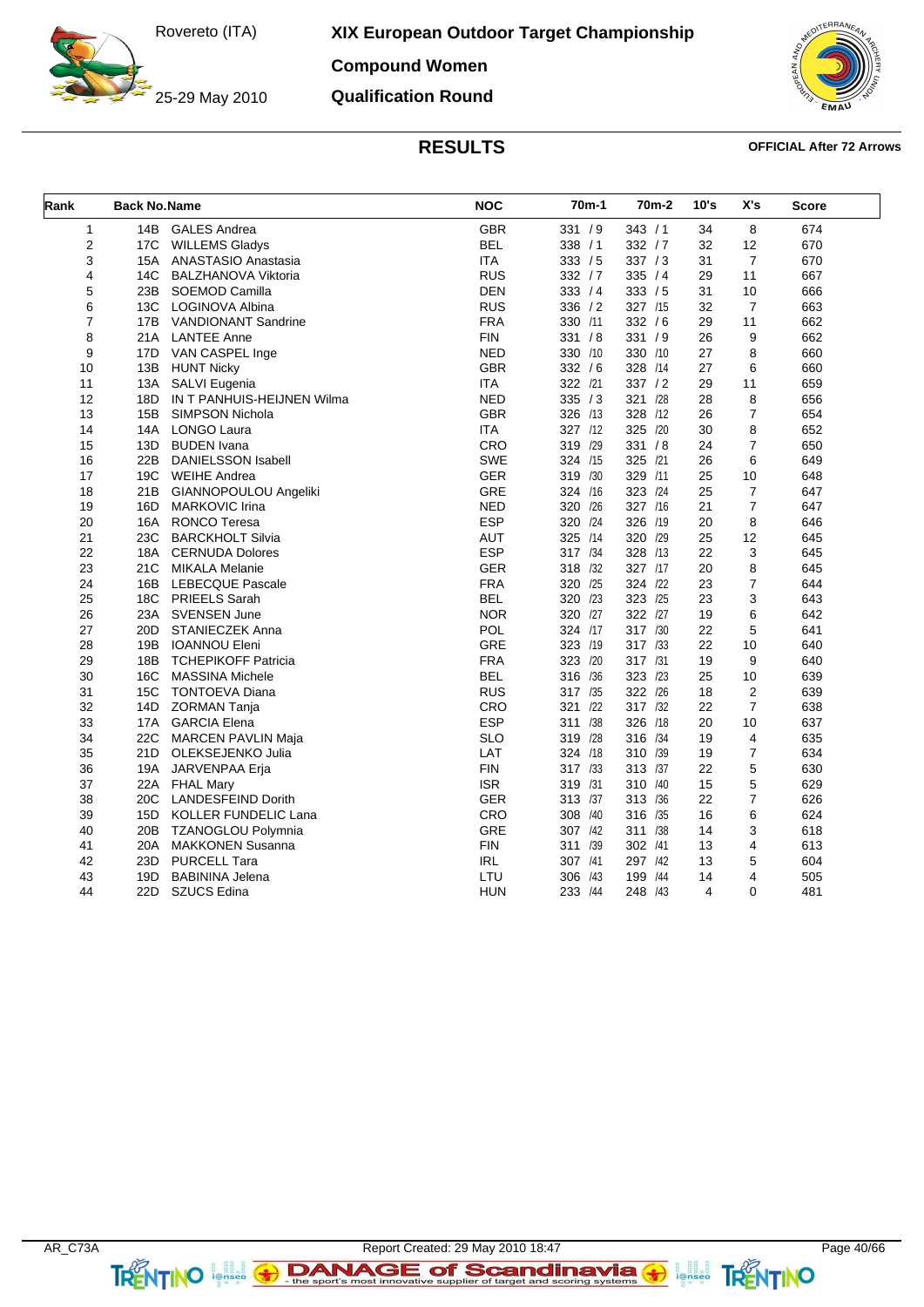25-29 May 2010

**Recurve Men Team**

### **Qualification Round**

![](_page_40_Picture_4.jpeg)

| Rk           | <b>NOC</b>           | <b>BackName</b><br>No                                                           | <b>RR Score</b><br>Rank | 1/8 | 1/4 | 1/2 | <b>Finals</b> |
|--------------|----------------------|---------------------------------------------------------------------------------|-------------------------|-----|-----|-----|---------------|
| $\mathbf{1}$ | GER - Germany        | 11A ROHRBERG Sebastian<br>11B FLOTO Florian<br>11C POPPENBORG Rafael            | 1851 /11                | 214 | 208 | 214 | 206           |
| 2            | ITA - Italy          | 1A GALIAZZO Marco<br>1B FRANGILLI Michele<br>1C DI BUO Ilario                   | 1966 /01                | 224 | 211 | 221 | 197           |
| 3            | FIN - Finland        | 5A HATAVA Matti<br>5B TEKONIEMI Antti<br>5C MANSUKOSKI Antti                    | 1906 / 05               | 205 | 219 | 216 | 210           |
| 4            | RUS - Russia         | 7A TSYREMPILOV Baljinima<br>7B BADENOV Bair<br>7C MALISHEVSKIY Leonid           | 1892 /07                | 218 | 214 | 213 | 208           |
| 5            | ESP - Spain          | 4A MORILLO Daniel<br>4B GOMEZ Andres<br><b>4C CUESTA Elias</b>                  | 1908 /04                | 215 | 218 |     |               |
| 6            | FRA - France         | 2A FISSEUX Franck<br>2B GIROUILLE Romain<br>2C VALLADONT Jean-Charles           | 1921 /02                | 218 | 210 |     |               |
| 7            | GBR - Great Britain  | 3A TERRY Simon<br>3B GODFREY Laurence<br>3C NESBITT Mark                        | 1911 /03                | 214 | 208 |     |               |
| 8            | POL - Poland         | 9A DOBROWOLSKI Rafal<br>9B PIATEK Piotr<br>9C PROC Jacek                        | 1872 /09                | 210 | 207 |     |               |
| 9            | <b>BLR</b> - Belarus | 10A MARUSAU Mikalai<br>10B KUNDA Maxim<br>10C PRILEPAU Anton                    | 1862 /10                | 212 |     |     |               |
| 9            | BUL - Bulgaria       | 13A HRISTOV Yavor Vasilev<br>13B VELIKOV Vencislav<br>13C HRISTOV Hristo        | 1826 /13                | 210 |     |     |               |
| 9            | UKR - Ukraine        | 6A RUBAN Viktor<br>6B IVASHKO Markiyan<br>6C HAVELKO Yury                       | 1903 / 06               | 209 |     |     |               |
| 9            | NED - Netherlands    | 8A VAN DEN OEVER Rick<br>8B VAN DER VEN Rick<br>8C FRERIKS Tim                  | 1877 / 08               | 206 |     |     |               |
| 9            | CYP - Cyprus         | 16A ELXELAH Mimis<br>16B CHRISTODOULOU Costantinos<br>16C KONTEMENIOTIS Antonis | 1772 /16                | 198 |     |     |               |
| 9            | ROU - Romania        | 12A CIORNEI Daniel<br>12B MARCU Razvan<br>12C BODNAR Alexandru                  | 1838 /12                | 197 |     |     |               |
| 9            | IRL - Ireland        | 14A HANLON Keith<br>14B O'HANLON Brendan<br>14C GILL Joe                        | 1819 /14                | 197 |     |     |               |
| 9            | BEL - Belgium        | 15A CALLEWAERT Danny<br>15B THIRY Nico<br>15C GEERAERTS Bart                    | 1790 /15                | 194 |     |     |               |
| 17           | EST - Estonia        | LOTT Jaan<br><b>SANTOS Paulo</b><br><b>GROSS Jaanus</b>                         | 1770 /17                |     |     |     |               |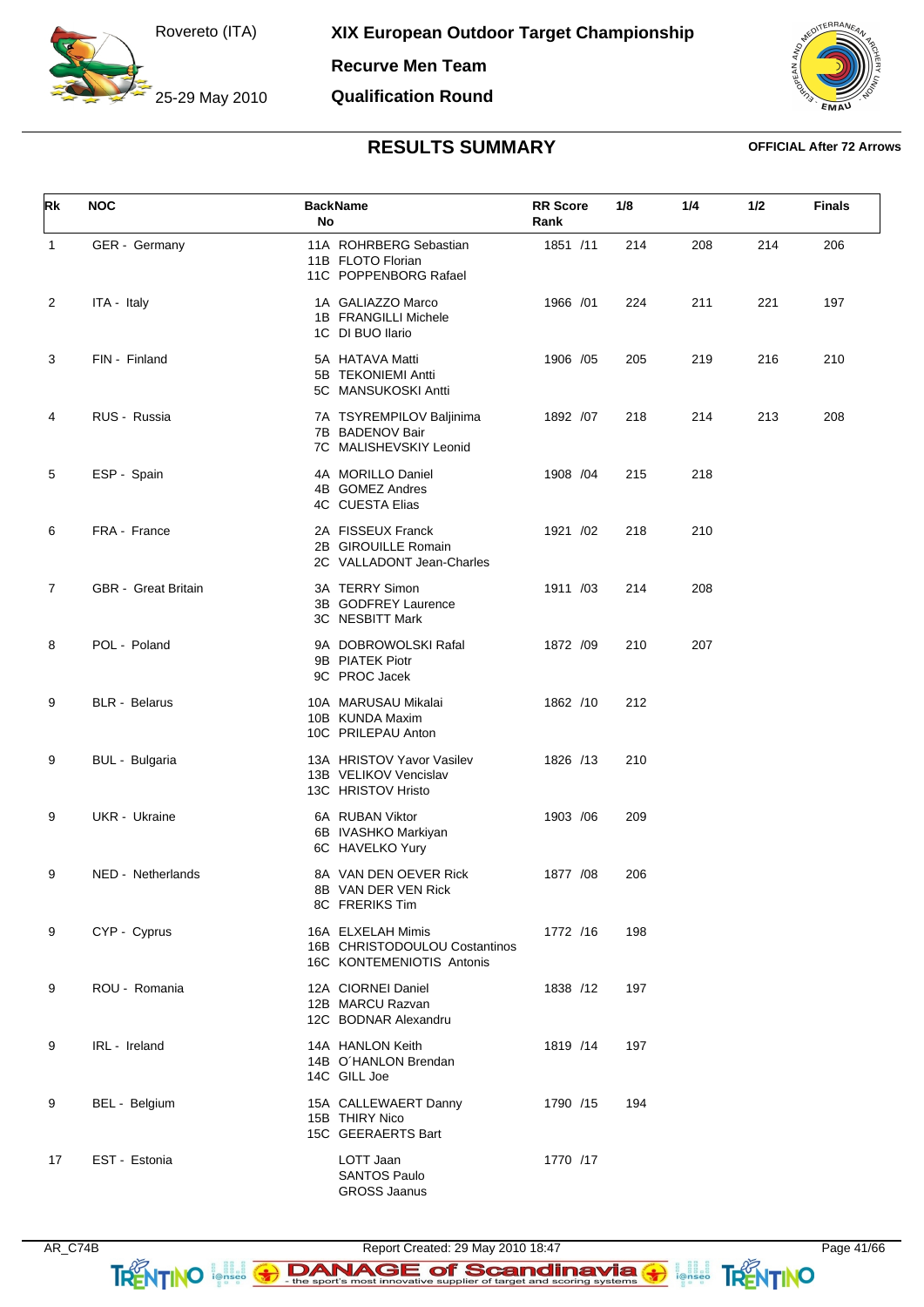25-29 May 2010

**Recurve Men Team**

### **Qualification Round**

![](_page_41_Picture_4.jpeg)

| Rk | <b>NOC</b>           | <b>BackName</b><br>No                                                          | <b>RR</b> Score<br>Rank | 1/8 | 1/4 | 1/2 | <b>Finals</b> |
|----|----------------------|--------------------------------------------------------------------------------|-------------------------|-----|-----|-----|---------------|
| 18 | GRE - Greece         | PAPAVASILEIOU Michail<br><b>TSERKEZIS Stefanos</b><br><b>GOUMARAS Antonios</b> | 1763 /18                |     |     |     |               |
| 19 | ARM - Armenia        | SHAHNAZARYAN Vasil<br>PETROSYAN Arshak<br>SHAHNAZARYAN Andranik                | 1751 /19                |     |     |     |               |
| 20 | SLO - Slovenia       | <b>FERENCEK Aljaz</b><br>ZLENDER Matija<br><b>RAJH Gregor</b>                  | 1749 /20                |     |     |     |               |
| 21 | SVK - Slovakia       | <b>HORNAK Martin</b><br>POLAKOVIC Martin<br><b>KRAVACEK Daniel</b>             | 1749 /21                |     |     |     |               |
| 22 | HUN - Hungary        | <b>KOSY Nandor</b><br><b>CSOREGH Pal</b><br><b>CLEMENT Karoly</b>              | 1730 /22                |     |     |     |               |
| 23 | CZE - Czech Republic | <b>JURAK Pavel</b><br><b>KOVAR Kamil</b><br><b>HODAC Michal</b>                | 1713 /23                |     |     |     |               |
| 24 | AUT - Austria        | <b>SOMMER Max</b><br><b>BERGAUER Philipp</b><br><b>GUNZ Daniel</b>             | 1695 /24                |     |     |     |               |
| 25 | LAT - Latvia         | <b>AMATNIEKS Janis</b><br><b>LIPINS Jevgenijs</b><br><b>APSITIS Janis</b>      | 1691 /25                |     |     |     |               |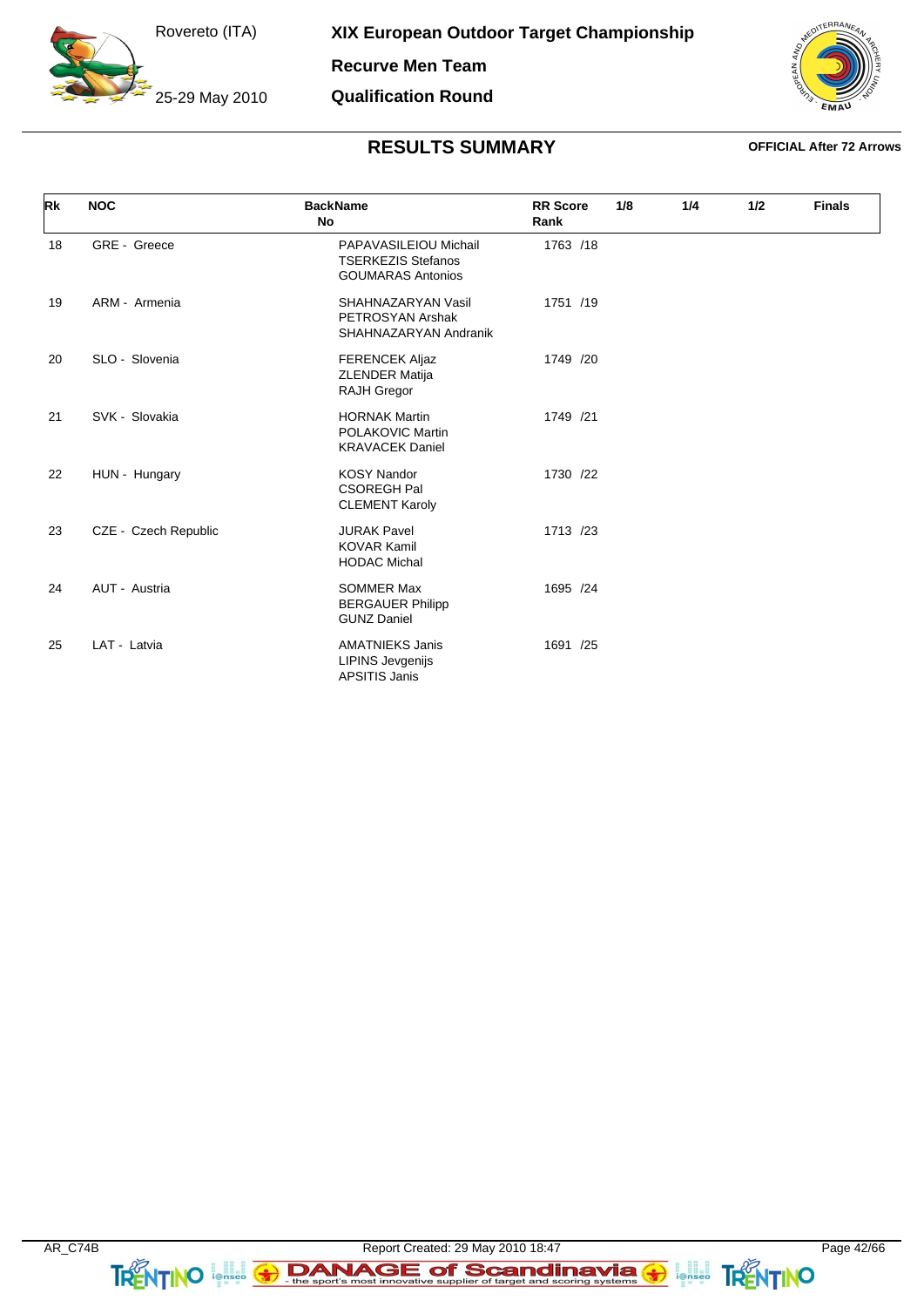25-29 May 2010

**Recurve Women Team**

**Qualification Round**

![](_page_42_Picture_4.jpeg)

## **RESULTS SUMMARY OFFICIAL After 72 Arrows**

| Rk           | <b>NOC</b>           | <b>BackName</b><br>No                                                                | <b>RR</b> Score<br>Rank | 1/8 | 1/4 | 1/2 | <b>Finals</b> |
|--------------|----------------------|--------------------------------------------------------------------------------------|-------------------------|-----|-----|-----|---------------|
| $\mathbf{1}$ | RUS - Russia         | 2A STEPANOVA Inna<br>2B PEROVA Ksenia<br>2C ERDYNIYEVA Natalya                       | 1912 /02                | 218 | 208 | 213 | 202           |
| 2            | ESP - Spain          | 8A FOULON Magali<br>8B BUITRON Gema<br>8C FERNANDEZ Helena                           | 1830 / 08               | 216 | 209 | 212 | 195           |
| 3            | ITA - Italy          | 3A VALEEVA Natalia<br>3B TOMASI Jessica<br>3C LIONETTI Pia Carmen                    | 1878 /03                | 211 | 213 | 211 | 209           |
| 4            | FRA - France         | 4A SCHUH Berengere<br>4B DODEMONT Sophie<br>4C DELAMARE Cyrielle                     | 1876 / 04               | 203 | 212 | 212 | 195           |
| 5            | POL - Poland         | 1A MOSPINEK Justyna<br>1B CWIENCZEK Malgorzata<br>1C LIPIARSKA Karina                | 1913 /01                | 208 | 205 |     |               |
| 6            | DEN - Denmark        | 11A CHRISTIANSEN Carina Rosenvinge<br>11B LAURSEN Louise<br>11C JAGER Maja Buskbjerg | 1773 /11                | 204 | 203 |     |               |
| 7            | GBR - Great Britain  | 7A BURGESS Charlotte<br>7B OLIVER Amy<br>7C FOLKARD Naomi                            | 1830 / 07               | 205 | 200 |     |               |
| 8            | LAT - Latvia         | 12A BERZINA Zane<br>12B ZOMMERE Liga<br>12C JURCENKO Oksana                          | 1762 /12                | 196 | 190 |     |               |
| 9            | <b>BLR</b> - Belarus | 9A KUZNETSOVA Elena<br>9B TIMOFEYEVA Katsiaryna<br>9C RAVINETS Julia                 | 1825 /09                | 203 |     |     |               |
| 9            | GEO - Georgia        | 14A ESEBUA Kristine<br>14B DIASAMIDZE Asmat<br>14C TSINTSADZE Natia                  | 1736 /14                | 200 |     |     |               |
| 9            | UKR - Ukraine        | 6A KOVAL Victoriya<br>6B PALEKHA Kateryna<br>6C DOROKHOVA Tetyana                    | 1836 / 06               | 197 |     |     |               |
| 9            | SWE - Sweden         | 10A BJERENDAL Christine<br>10B JEPPSSON Jenny<br>10C WALLIN Malin                    | 1780 /10                | 195 |     |     |               |
| 9            | BEL - Belgium        | 15A STRUYF Sabrina<br>15B WOLLES Freya<br>15C GEERAERTS Tamara                       | 1724 /15                | 195 |     |     |               |
| 9            | CZE - Czech Republic | 16A SUDRICHOVA Gabriela<br>16B HORACKOVA Barbora<br>16C SPALENKOVA Eva               | 1707 /16                | 193 |     |     |               |
| 9            | GER - Germany        | 5A RICHTER Elena<br>5B WINTER Karina<br>5C HAIDN TSCHALOVA Veronika                  | 1857 / 05               | 191 |     |     |               |
| 9            | SUI - Switzerland    | 13A SCHOBINGER Celine<br>13B DIELEN Nathalie<br>13C DE GIULI Valentine               | 1758 /13                | 186 |     |     |               |
| 17           | FIN - Finland        | <b>KOURULA Laura</b><br>SORSA Tanja<br>PERALA Laura                                  | 1635 /17                |     |     |     |               |

AR\_C74B Report Created: 29 May 2010 18:47 Page 43/66 TRENTINO **EXAMAGE of Scandinavia G ANTINO**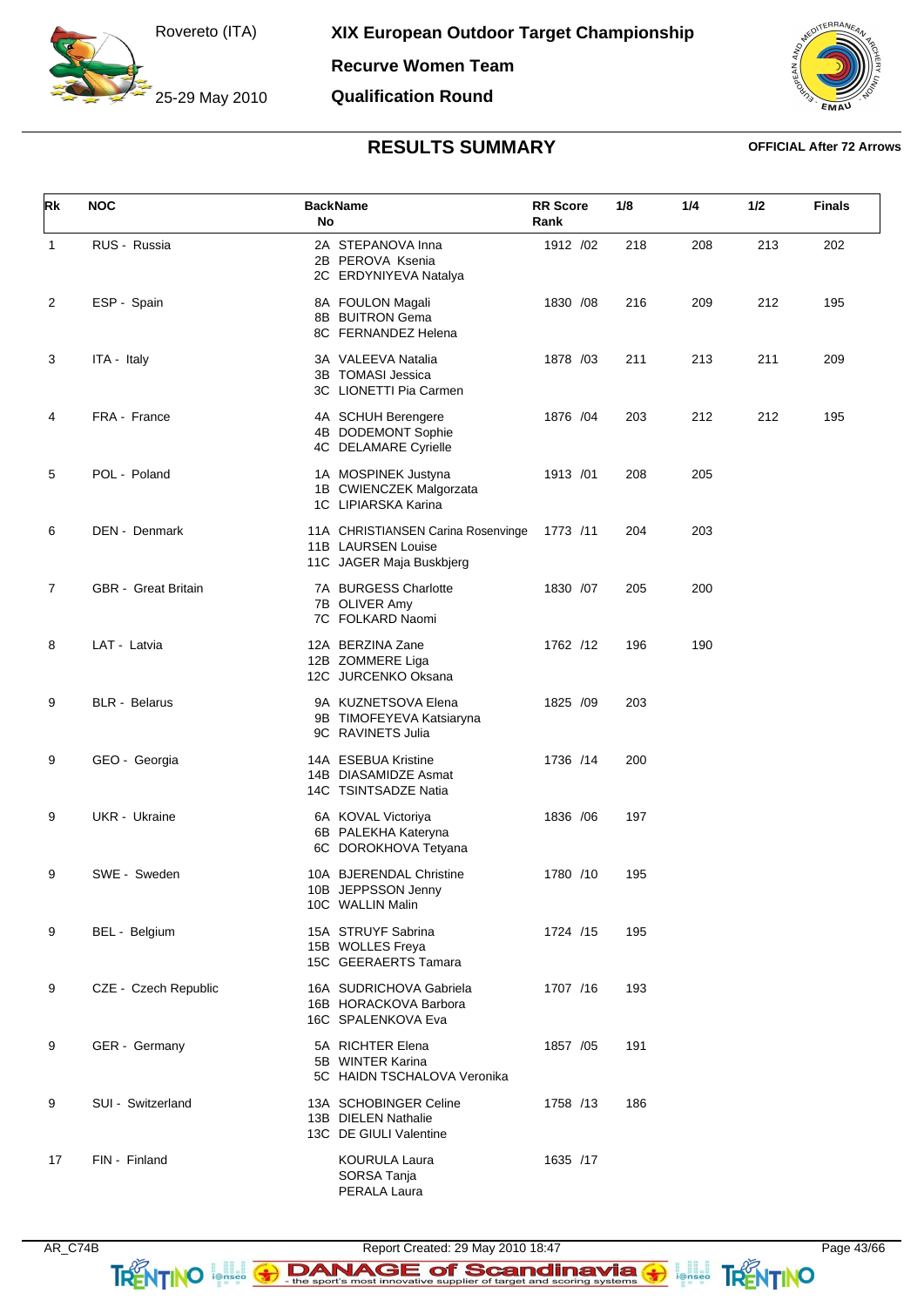25-29 May 2010

**XIX European Outdoor Target Championship**

**Recurve Women Team**

**Qualification Round**

![](_page_43_Picture_4.jpeg)

| <b>Rk</b> | <b>NOC</b>     | <b>BackName</b><br>No                                                     | <b>RR</b> Score<br>Rank | 1/8 | 1/4 | 1/2 | <b>Finals</b> |
|-----------|----------------|---------------------------------------------------------------------------|-------------------------|-----|-----|-----|---------------|
| 18        | SVK - Slovakia | <b>HARCARIKOVA Lenka</b><br>SISKOVA Alexandra<br><b>BALOGHOVA Paulina</b> | 1572 /18                |     |     |     |               |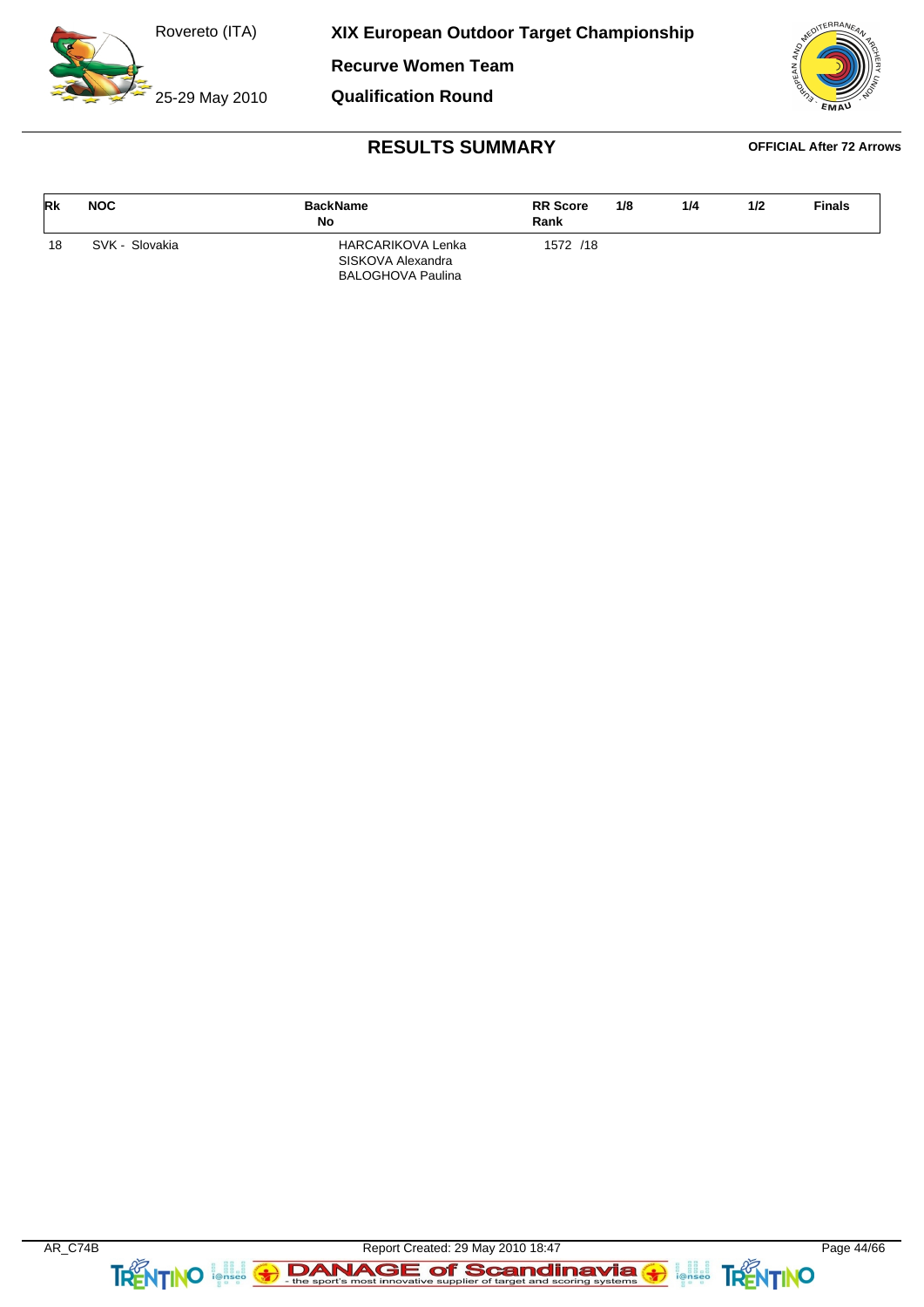25-29 May 2010

**Compound Men Team**

**Qualification Round**

![](_page_44_Picture_4.jpeg)

## **RESULTS SUMMARY OFFICIAL After 72 Arrows**

| Rk           | <b>NOC</b>                 | <b>BackName</b><br>No                                                   | <b>RR Score</b><br>Rank | 1/8 | 1/4 | 1/2 | <b>Finals</b> |
|--------------|----------------------------|-------------------------------------------------------------------------|-------------------------|-----|-----|-----|---------------|
| $\mathbf{1}$ | RUS - Russia               | 12A DAMBAEV Alexander<br>12B KHALUDOROV Danzan<br>12C SEGIN Denis       | 2034 /12                | 228 | 234 | 228 | 226           |
| 2            | NED - Netherlands          | 2A POLMAN Rob<br>2B VAN ZUTPHEN Fred<br>2C ELZINGA Peter                | 2077 /02                | 230 | 231 | 234 | 223           |
| 3            | ITA - Italy                | 6A PAGNI Sergio<br>6B GRECO Pietro<br>6C TOSCO Antonio                  | 2053 /06                | 233 | 234 | 233 | 229           |
| 4            | SLO - Slovenia             | 9A SITAR Dejan<br>9B TURSIC Slavko<br>9C JAMNIK Marko                   | 2045 /09                | 232 | 231 | 227 | 217           |
| 5            | DEN - Denmark              | 3A DAMSBO Martin<br>3B LAURSEN Patrick<br>3C JOHANNESSEN Torben         | 2073 /03                | 231 | 233 |     |               |
| 6            | SWE - Sweden               | 4A MALM Anders<br>4B LUNDIN Morgan<br>4C CARLSSON Magnus                | 2073 / 04               | 233 | 231 |     |               |
| 7            | <b>GBR</b> - Great Britain | 1A RIKUNENKO Andrew<br>1B BUSBY Duncan<br>1C BINGHAM James              | 2079 /01                | 234 | 230 |     |               |
| 8            | SUI - Switzerland          | 10A HOFER Patrizio<br>10B HORNER Philippe<br>10C BURRI Kevin            | 2044 /10                | 228 | 225 |     |               |
| 9            | ESP - Spain                | 8A CATALAN Jose Ignacio<br>8B DUO Jose<br>8C PANIAGUA Carlos            | 2050 /08                | 229 |     |     |               |
| 9            | GER - Germany              | 7A LAUBE Marcus<br>7B SCRIBA Julian<br>7C ABSTREITER Robert             | 2053 /07                | 228 |     |     |               |
| 9            | FIN - Finland              | 13A KIVIMAA Timo<br>13B HUMALAJOKI Aulis<br>13C HAAVISTO Nico           | 2014 /13                | 227 |     |     |               |
| 9            | FRA - France               | 5A GENET Dominique<br>5B DELOCHE Pierre Julien<br>5C BRASSEUR Sebastien | 2062 /05                | 224 |     |     |               |
| 9            | AUT - Austria              | 16A MATZNER Michael<br>16B BERNHUBER Gerald<br>16C MOSER Daniel         | 1998 /16                | 224 |     |     |               |
| 9            | BEL - Belgium              | 11A VERDEYEN Luc<br>11B VAN DE POELE Mathieu<br>11C MESTDAGH Sven       | 2041 /11                | 223 |     |     |               |
| 9            | TUR - Turkey               | 15A EKIZ Dincer<br>15B HANCI Hasan Basri<br>15C GUNEYLIGIL Atakan       | 2004 /15                | 221 |     |     |               |
| 9            | CZE - Czech Republic       | 14A BRADA Vladimir<br>14B REITMEIER Filip<br>14C VERNER Petr            | 2009 /14                | 219 |     |     |               |
| 17           | CRO - Croatia              | <b>VILLI Goran</b><br><b>BARTOL Vladimir</b><br><b>GREGEC Dario</b>     | 1996 /17                |     |     |     |               |

AR\_C74B Report Created: 29 May 2010 18:47 Page 45/66 TRENTINO **EXAMAGE of Scandinavia G ANTINO**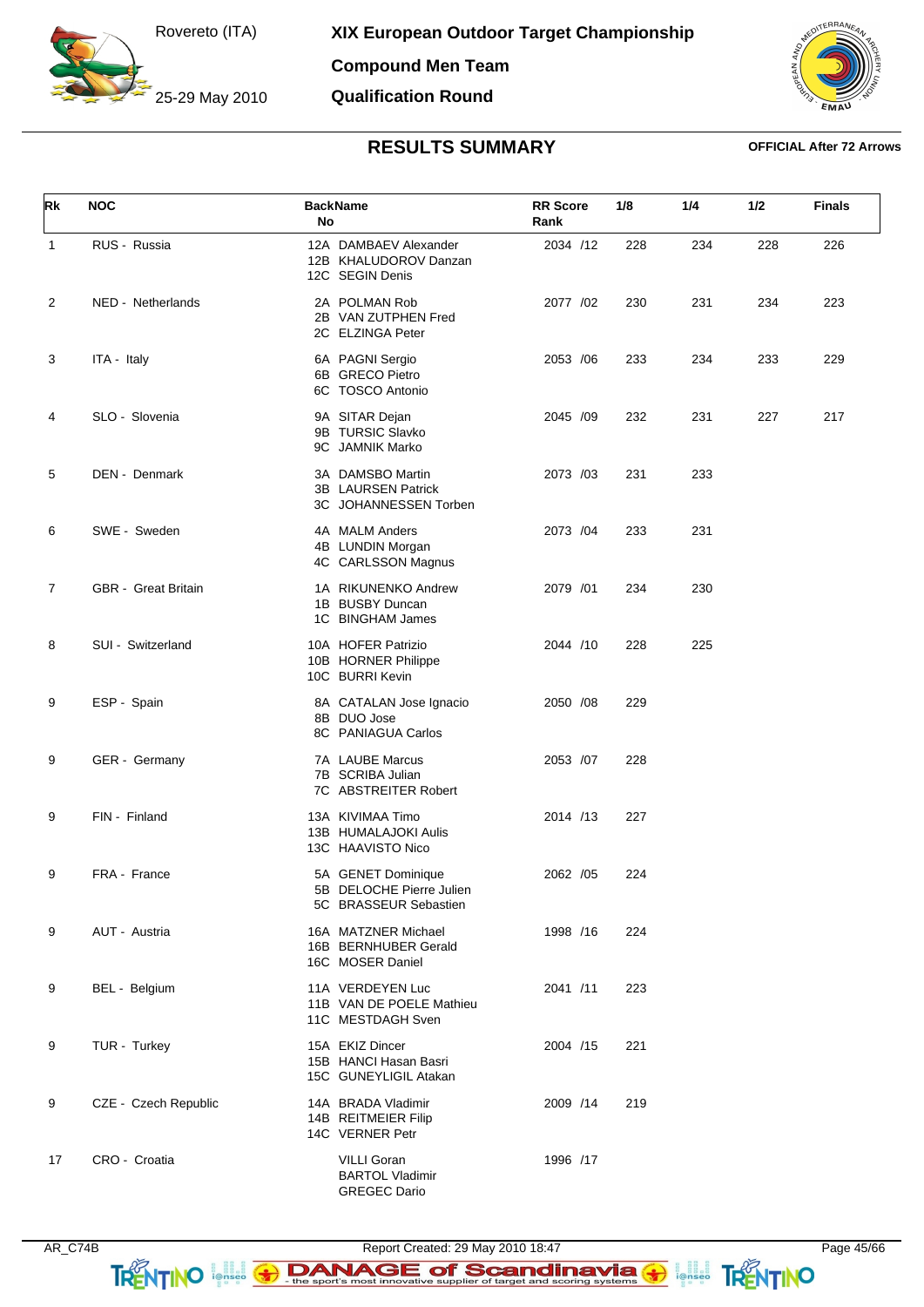25-29 May 2010

**XIX European Outdoor Target Championship**

**Compound Men Team**

**Qualification Round**

![](_page_45_Picture_4.jpeg)

| Rk | <b>NOC</b>     | <b>BackName</b><br>No                                                                | <b>RR</b> Score<br>Rank | 1/8 | 1/4 | 1/2 | <b>Finals</b> |
|----|----------------|--------------------------------------------------------------------------------------|-------------------------|-----|-----|-----|---------------|
| 18 | GRE - Greece   | <b>KOSTOPOULOS Athanasios</b><br><b>PEPPAS Dimitrios</b><br><b>KOUMERTAS Stavros</b> | 1989 /18                |     |     |     |               |
| 19 | HUN - Hungary  | KIS Laszlo<br><b>BALLA Zsolt</b><br><b>VASARI Robert</b>                             | 1979 /19                |     |     |     |               |
| 20 | SVK - Slovakia | <b>BOJCUN Miroslav</b><br>DURNY Matus Jr.<br><b>ZIDEK Radoslav</b>                   | 1976 /20                |     |     |     |               |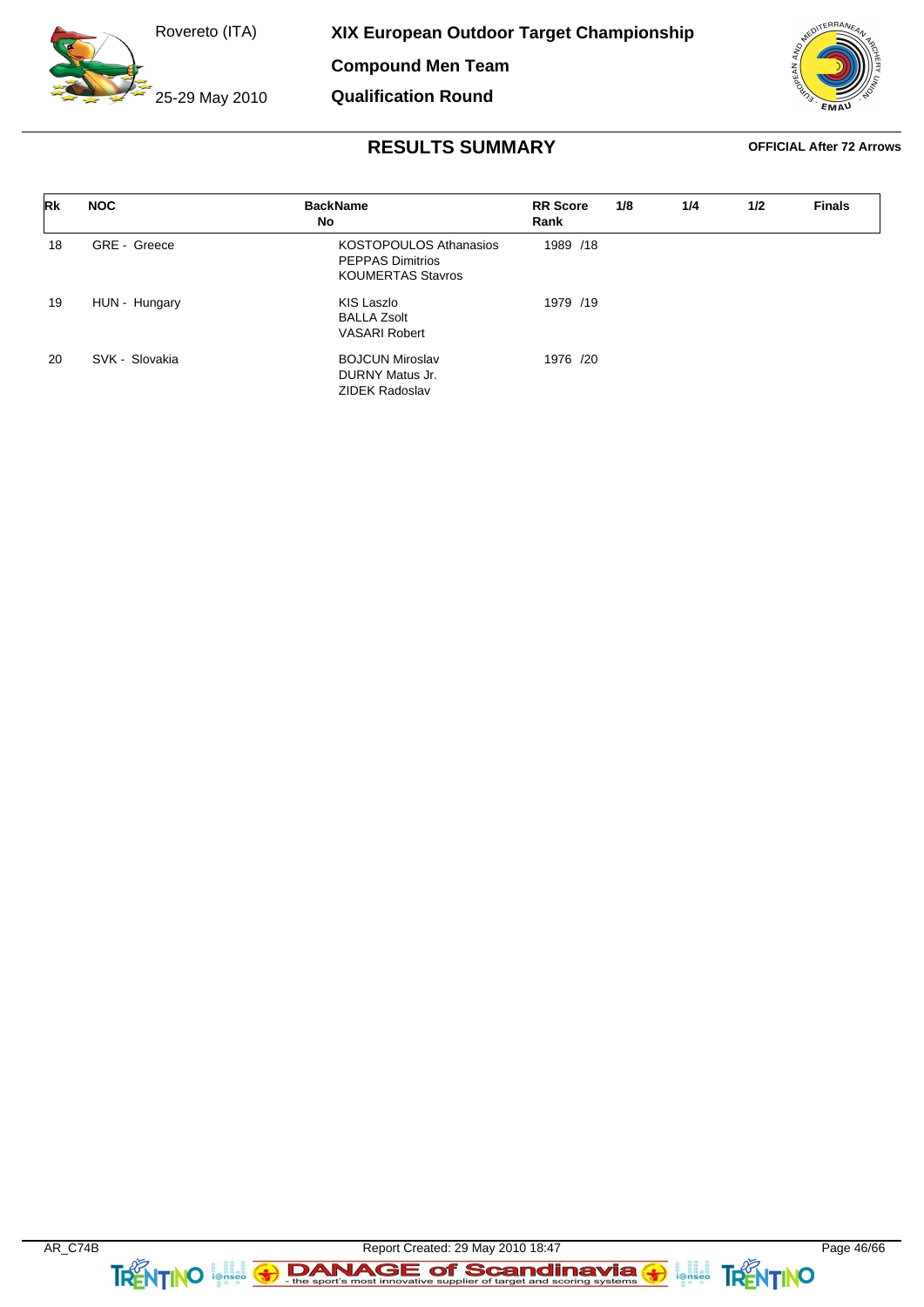25-29 May 2010

**Compound Women Team Qualification Round**

![](_page_46_Picture_3.jpeg)

| Rk             | <b>NOC</b>                 | <b>BackName</b><br><b>No</b>                                             | <b>RR Score</b><br>Rank | 1/8   | 1/4 | 1/2 | <b>Finals</b> |
|----------------|----------------------------|--------------------------------------------------------------------------|-------------------------|-------|-----|-----|---------------|
| $\mathbf{1}$   | BEL - Belgium              | 5A WILLEMS Gladys<br>5B PRIEELS Sarah<br>5C MASSINA Michele              | 1952 /05                | -Bye- | 227 | 231 | 221           |
| 2              | ITA - Italy                | 2A ANASTASIO Anastasia<br>2B SALVI Eugenia<br>2C LONGO Laura             | 1981 /02                | -Bye- | 228 | 230 | 217           |
| 3              | RUS - Russia               | 3A BALZHANOVA Viktoria<br>3B LOGINOVA Albina<br>3C TONTOEVA Diana        | 1969 /03                | -Bye- | 227 | 223 | 222           |
| 4              | <b>GBR</b> - Great Britain | 1A GALES Andrea<br>1B HUNT Nicky<br>1C SIMPSON Nichola                   | 1988 /01                | -Bye- | 223 | 229 | 219           |
| 5              | NED - Netherlands          | 4A VAN CASPEL Inge<br>4B IN T PANHUIS-HEIJNEN Wilma<br>4C MARKOVIC Irina | 1963 /04                | -Bye- | 226 |     |               |
| 6              | FRA - France               | 6A VANDIONANT Sandrine<br>6B LEBECQUE Pascale<br>6C TCHEPIKOFF Patricia  | 1946 / 06               | 217   | 224 |     |               |
| $\overline{7}$ | ESP - Spain                | 7A RONCO Teresa<br>7B CERNUDA Dolores<br>7C GARCIA Elena                 | 1928 /07                | 216   | 220 |     |               |
| 8              | GER - Germany              | 8A WEIHE Andrea<br>8B MIKALA Melanie<br>8C LANDESFEIND Dorith            | 1919 /08                | 220   | 215 |     |               |
| 9              | FIN - Finland              | 11A LANTEE Anne<br>11B JARVENPAA Erja<br>11C MAKKONEN Susanna            | 1905 /11                | 213   |     |     |               |
| 9              | GRE - Greece               | 10A GIANNOPOULOU Angeliki<br>10B IOANNOU Eleni<br>10C TZANOGLOU Polymnia | 1905 /10                | 205   |     |     |               |
| 9              | CRO - Croatia              | 9A BUDEN Ivana<br>9B ZORMAN Tanja<br>9C KOLLER FUNDELIC Lana             | 1912 /09                | 200   |     |     |               |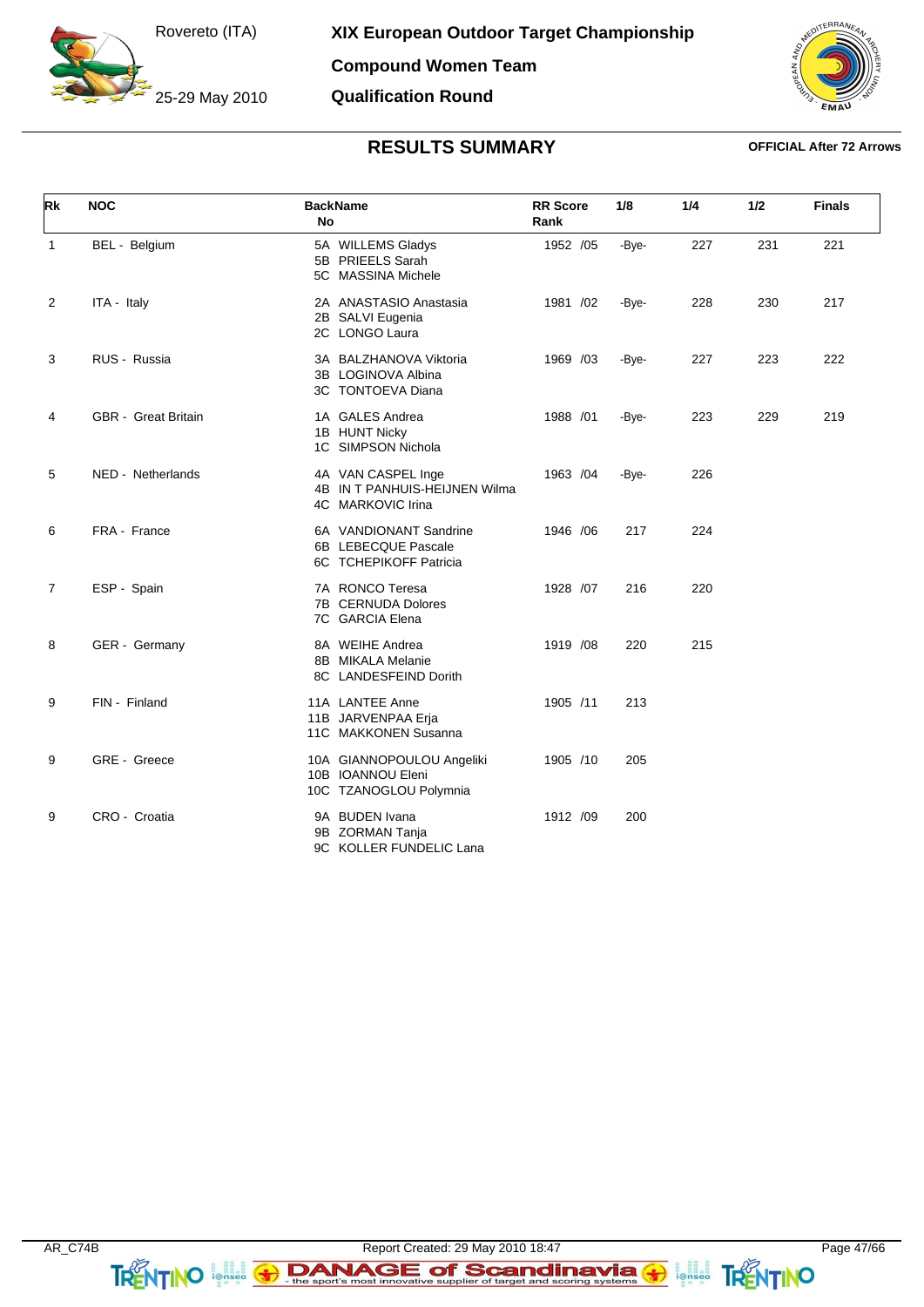25-29 May 2010

**Recurve Mixed Team**

### **Qualification Round**

![](_page_47_Picture_4.jpeg)

| Rk             | <b>NOC</b>           | <b>BackName</b><br>No                                | <b>RR Score</b><br>Rank | 1/8 | 1/4 | 1/2 | <b>Finals</b> |
|----------------|----------------------|------------------------------------------------------|-------------------------|-----|-----|-----|---------------|
| $\mathbf{1}$   | ITA - Italy          | 2A GALIAZZO Marco<br>2B VALEEVA Natalia              | 1298 /02                | 144 | 147 | 145 | 150           |
| $\overline{c}$ | GER - Germany        | 4A ROHRBERG Sebastian<br>4B RICHTER Elena            | 1295 /04                | 143 | 146 | 140 | 148           |
| 3              | GBR - Great Britain  | 3A TERRY Simon<br>3B BURGESS Charlotte               | 1295 /03                | 138 | 149 | 141 | 144           |
| 4              | UKR - Ukraine        | 9A RUBAN Viktor<br>9B KOVAL Victoriya                | 1266 /09                | 139 | 151 | 137 | 141           |
| 5              | RUS - Russia         | 1A TSYREMPILOV Baljinima<br>1B STEPANOVA Inna        | 1299 /01                | 136 | 150 |     |               |
| 6              | POL - Poland         | 6A DOBROWOLSKI Rafal<br>6B MOSPINEK Justyna          | 1283 /06                | 138 | 142 |     |               |
| 7              | IRL - Ireland        | 12A HANLON Keith<br>12B CUTHBERT Sinead              | 1221 /12                | 143 | 135 |     |               |
| 8              | NED - Netherlands    | 10A VAN DEN OEVER Rick<br>10B WEGH Carrie            | 1231 /10                | 140 | 134 |     |               |
| 9              | FRA - France         | 5A GIROUILLE Romain<br>5B SCHUH Berengere            | 1288 / 05               | 139 |     |     |               |
| 9              | ESP - Spain          | 7A MORILLO Daniel<br>7B FOULON Magali                | 1270 /07                | 138 |     |     |               |
| 9              | <b>BLR</b> - Belarus | 8A MARUSAU Mikalai<br>8B KUZNETSOVA Elena            | 1270 /08                | 134 |     |     |               |
| 9              | ARM - Armenia        | 15A SHAHNAZARYAN Vasil<br>15B SHAHNAZARYAN Gohar     | 1209 /15                | 134 |     |     |               |
| 9              | DEN - Denmark        | 14A DALL Niels<br>14B CHRISTIANSEN Carina Rosenvinge | 1210 /14                | 133 |     |     |               |
| 9              | TUR - Turkey         | 11A CINAR Sermet<br>11B UNSAL Begunhan Elif          | 1226 /11                | 132 |     |     |               |
| 9              | FIN - Finland        | 13A TEKONIEMI Antti<br>13B KOURULA Laura             | 1212 /13                | 131 |     |     |               |
| 9              | SWE - Sweden         | 16A BENGTSSON Per<br>16B BJERENDAL Christine         | 1209 /16                | 125 |     |     |               |
| 17             | BEL - Belgium        | <b>CALLEWAERT Danny</b><br>STRUYF Sabrina            | 1205 /17                |     |     |     |               |
| 18             | ROU - Romania        | <b>CIORNEI Daniel</b><br><b>BANCILA Simona</b>       | 1203 /18                |     |     |     |               |
| 19             | EST - Estonia        | LOTT Jaan<br>PREIMANN Anneli                         | 1201 /19                |     |     |     |               |
| 20             | MDA - Moldova        | POPOV Semion<br><b>MIRCA Alexandra</b>               | 1197 /20                |     |     |     |               |
| 21             | CZE - Czech Republic | <b>JURAK Pavel</b><br>SUDRICHOVA Gabriela            | 1194 /21                |     |     |     |               |
| 22             | CYP - Cyprus         | <b>ELXELAH Mimis</b><br>IOSIFAKI Andri               | 1189 /22                |     |     |     |               |
| 23             | SVK - Slovakia       | <b>HORNAK Martin</b><br>HARCARIKOVA Lenka            | 1176 /23                |     |     |     |               |
| 24             | GRE - Greece         | PAPAVASILEIOU Michail<br>ATLA Anita-Evi              | 1173 /24                |     |     |     |               |

![](_page_47_Picture_8.jpeg)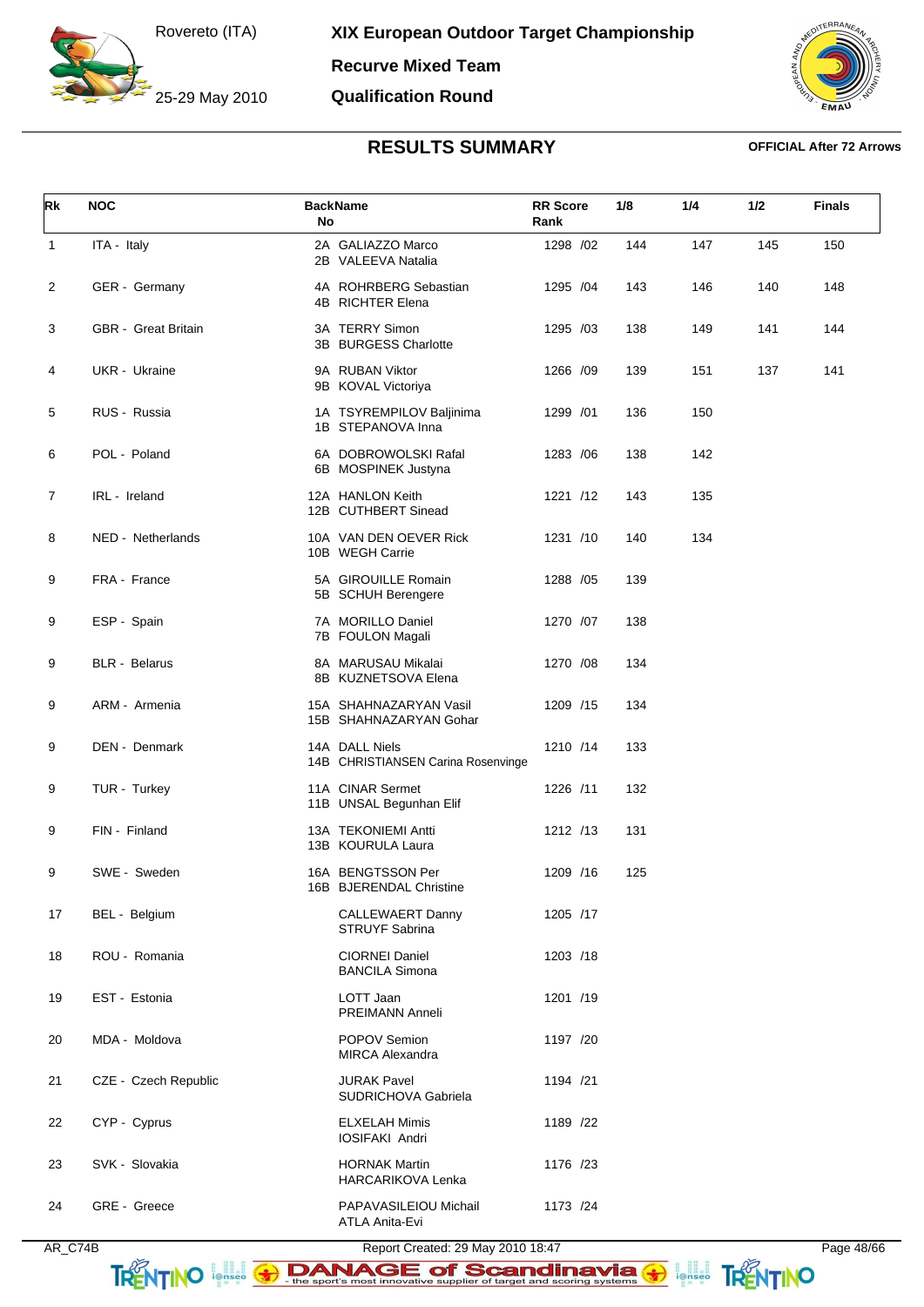25-29 May 2010

**XIX European Outdoor Target Championship**

**Recurve Mixed Team**

**Qualification Round**

![](_page_48_Picture_4.jpeg)

| Rk  | <b>NOC</b>     | <b>BackName</b><br>No                               | <b>RR</b> Score<br>Rank | 1/8 | 1/4 | 1/2 | <b>Finals</b> |
|-----|----------------|-----------------------------------------------------|-------------------------|-----|-----|-----|---------------|
| -25 | BUL - Bulgaria | <b>HRISTOV Yavor Vasilev</b><br>DANAILOVA Dobromira | 1169 /25                |     |     |     |               |
| 26  | LAT - Latvia   | AMATNIEKS Janis<br><b>BERZINA Zane</b>              | 1166 /26                |     |     |     |               |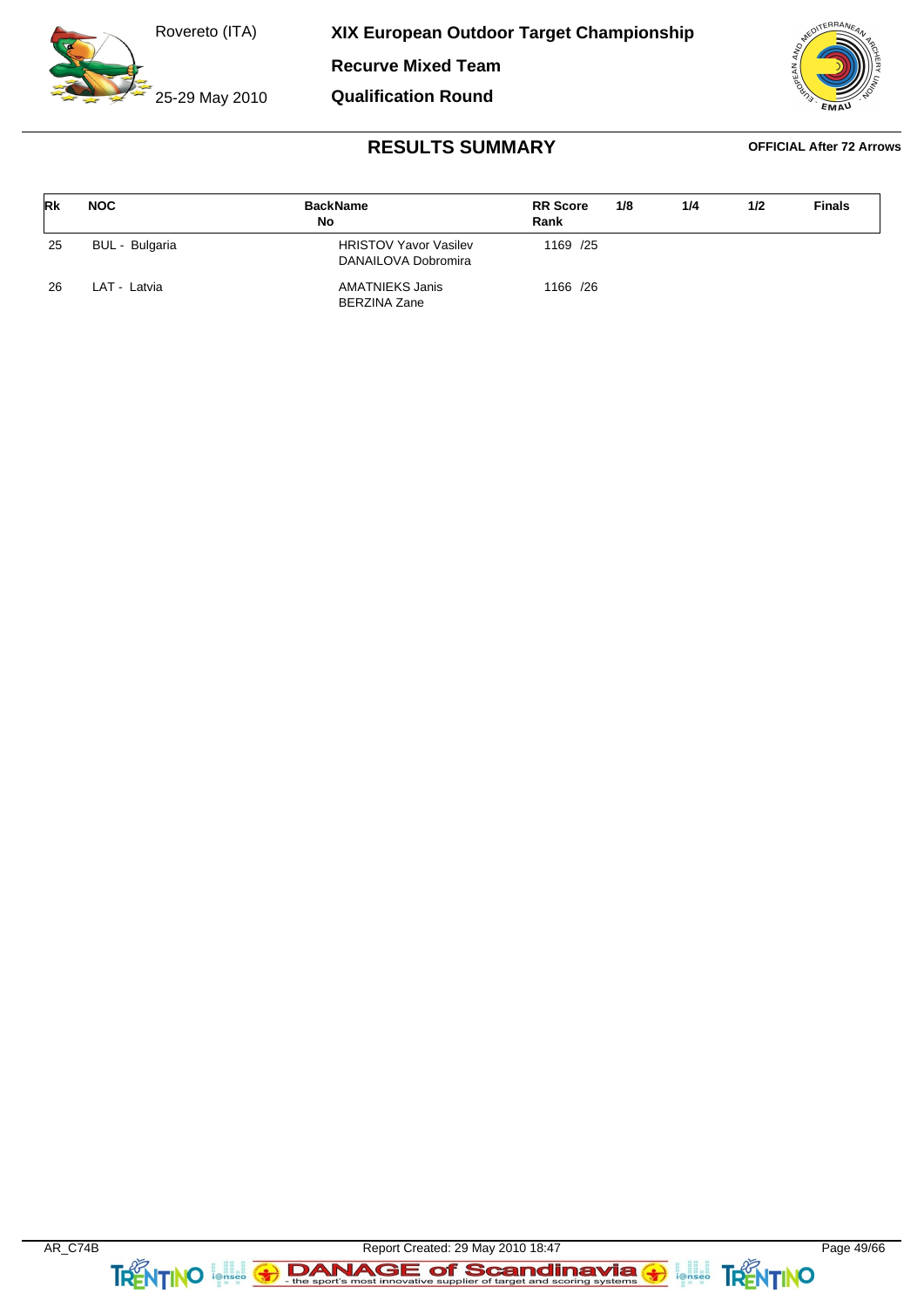25-29 May 2010

**Compound Mixed Team Qualification Round**

![](_page_49_Picture_3.jpeg)

| Rk           | <b>NOC</b>                 | <b>BackName</b><br>No                                   | <b>RR</b> Score<br>1/8<br>Rank | 1/4        | 1/2 | <b>Finals</b> |
|--------------|----------------------------|---------------------------------------------------------|--------------------------------|------------|-----|---------------|
| $\mathbf{1}$ | SWE - Sweden               | 9A MALM Anders<br>9B DANIELSSON Isabell                 | 1343 /09                       | 151<br>149 | 149 | 146           |
| 2            | <b>DEN - Denmark</b>       | 2A DAMSBO Martin<br>2B SOEMOD Camilla                   | 1371 /02                       | 150<br>150 | 153 | 145           |
| 3            | SLO - Slovenia             | 14A SITAR Dejan<br>14B MARCEN PAVLIN Maja               | 1332 /14                       | 153<br>150 | 149 | 147           |
| 4            | BEL - Belgium              | 5A VERDEYEN Luc<br>5B WILLEMS Gladys                    | 1356 / 05                      | 154<br>147 | 146 | 146           |
| 5            | RUS - Russia               | 7A KHALUDOROV Danzan<br>7B LOGINOVA Albina              | 1348 /07<br>151                | 150        |     |               |
| 6            | NED - Netherlands          | 4A POLMAN Rob<br>4B VAN CASPEL Inge                     | 1359 /04                       | 147<br>152 |     |               |
| 6            | ESP - Spain                | 11A CATALAN Jose Ignacio<br>11B RONCO Teresa            | 1336 /11                       | 147<br>149 |     |               |
| 8            | <b>GBR</b> - Great Britain | 1A RIKUNENKO Andrew<br>1B GALES Andrea                  | 1372 /01                       | 145<br>151 |     |               |
| 9            | ITA - Italy                | 3A PAGNI Sergio<br>3B ANASTASIO Anastasia               | 1361 /03                       | 152        |     |               |
| 9            | NOR - Norway               | 12A BOE Morten<br>12B SVENSEN June                      | 1334 /12                       | 152        |     |               |
| 9            | CRO - Croatia              | 13A VILLI Goran<br>13B BUDEN Ivana                      | 1334 /13                       | 149        |     |               |
| 9            | GRE - Greece               | 16A KOSTOPOULOS Athanasios<br>16B GIANNOPOULOU Angeliki | 1318 /16                       | 149        |     |               |
| 9            | AUT - Austria              | 15A MATZNER Michael<br>15B BARCKHOLT Silvia             | 1323 /15                       | 148        |     |               |
| 9            | FIN - Finland              | 8A KIVIMAA Timo<br>8B LANTEE Anne                       | 1344 / 08                      | 147        |     |               |
| 9            | GER - Germany              | 10A LAUBE Marcus<br>10B WEIHE Andrea                    | 1337 /10                       | 146        |     |               |
| 9            | FRA - France               | 6A GENET Dominique<br>6B VANDIONANT Sandrine            | 1353 /06                       | 142        |     |               |
| 17           | POL - Poland               | PIEKARSKI Boguslaw<br>STANIECZEK Anna                   | 1315 /17                       |            |     |               |
| 18           | IRL - Ireland              | O DONOGHUE Eoghan<br><b>PURCELL Tara</b>                | 1288 /18                       |            |     |               |
| 19           | LTU - Lithuania            | SIGAUSKAS Vladas<br><b>BABININA Jelena</b>              | 1192 /19                       |            |     |               |
| 20           | HUN - Hungary              | <b>KIS Laszlo</b><br><b>SZUCS Edina</b>                 | 1159 /20                       |            |     |               |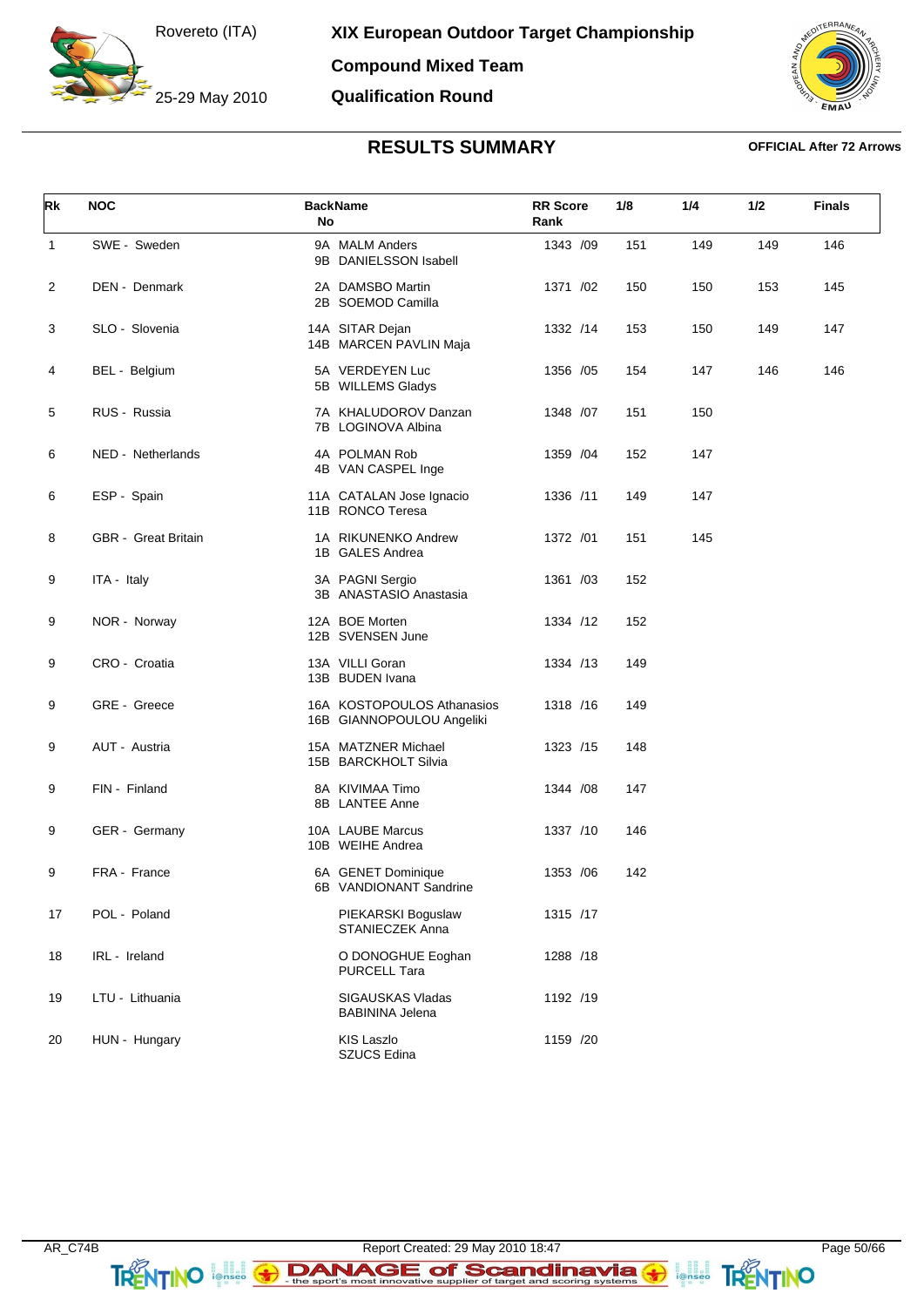25-29 May 2010

**XIX European Outdoor Target Championship**

**Recurve Men Team**

**Final Round**

![](_page_50_Picture_4.jpeg)

### **RESULT BRACKETS OFFICIAL After 72 Arrows**

![](_page_50_Figure_7.jpeg)

**TRENTINO**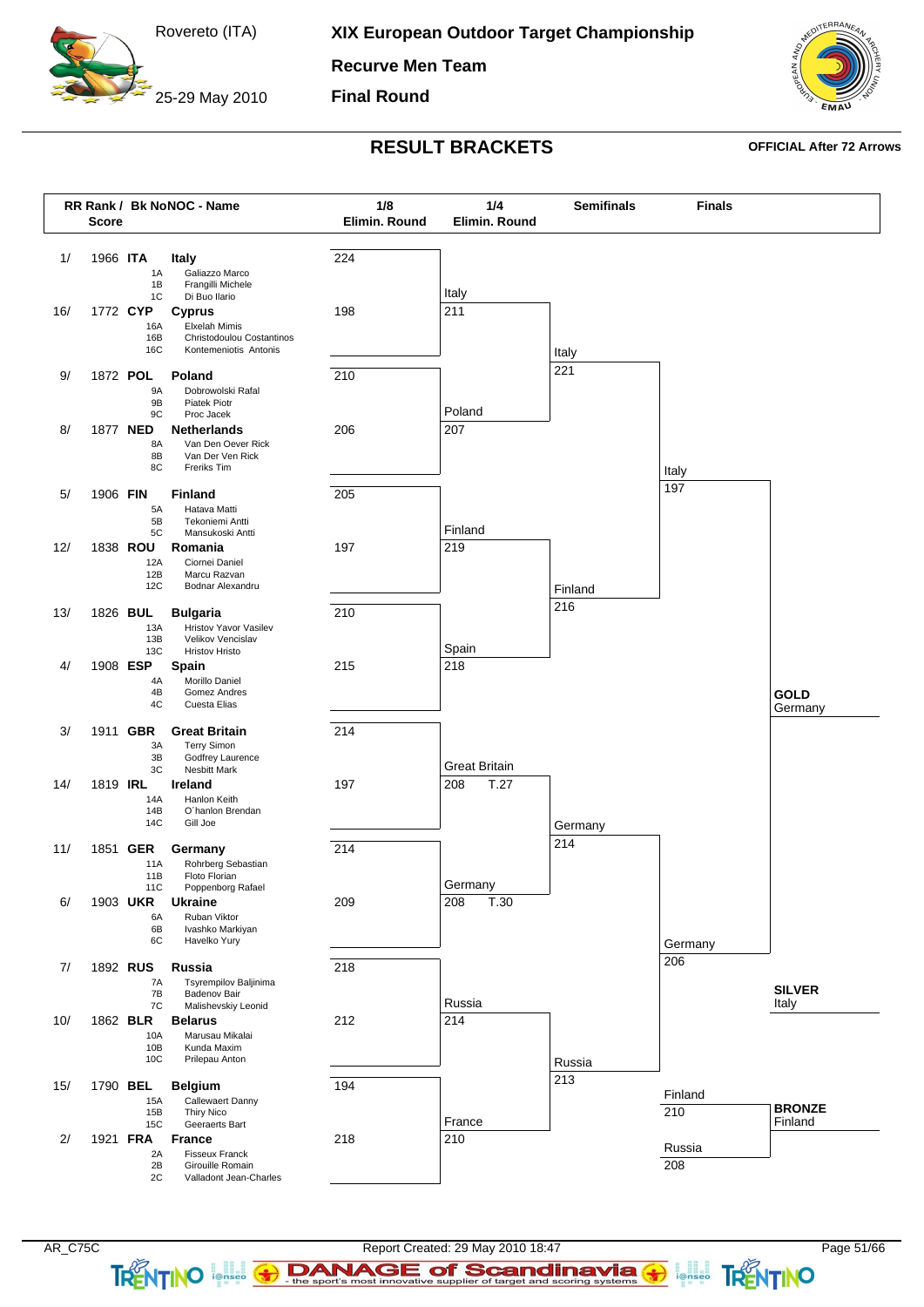25-29 May 2010

**Recurve Women Team**

**Final Round**

![](_page_51_Picture_4.jpeg)

### **RESULT BRACKETS OFFICIAL After 72 Arrows**

![](_page_51_Figure_7.jpeg)

TRENTINO **ignes**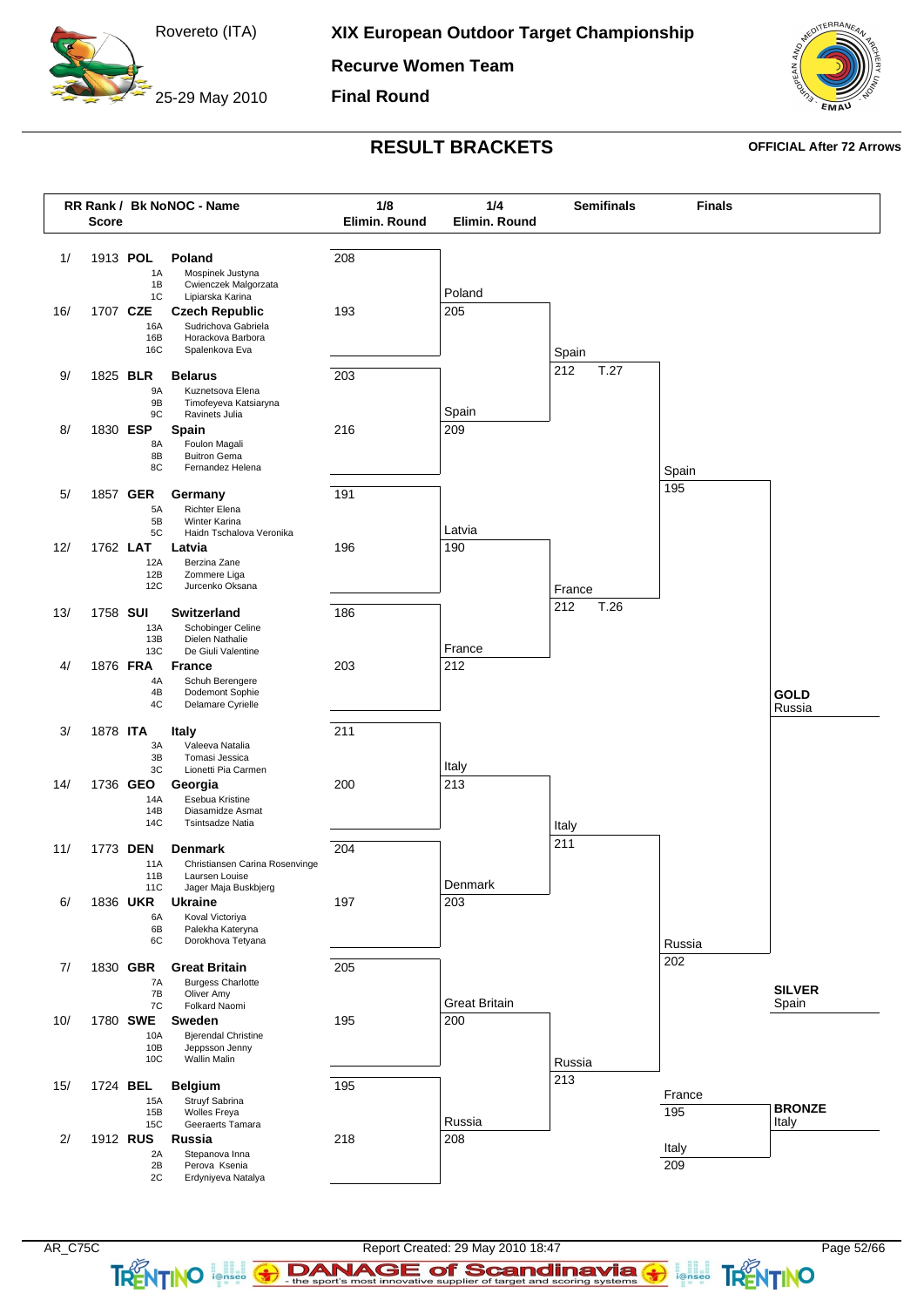25-29 May 2010

**Compound Men Team**

**Final Round**

![](_page_52_Picture_4.jpeg)

## **RESULT BRACKETS OFFICIAL After 72 Arrows**

![](_page_52_Figure_7.jpeg)

**TRENTINO**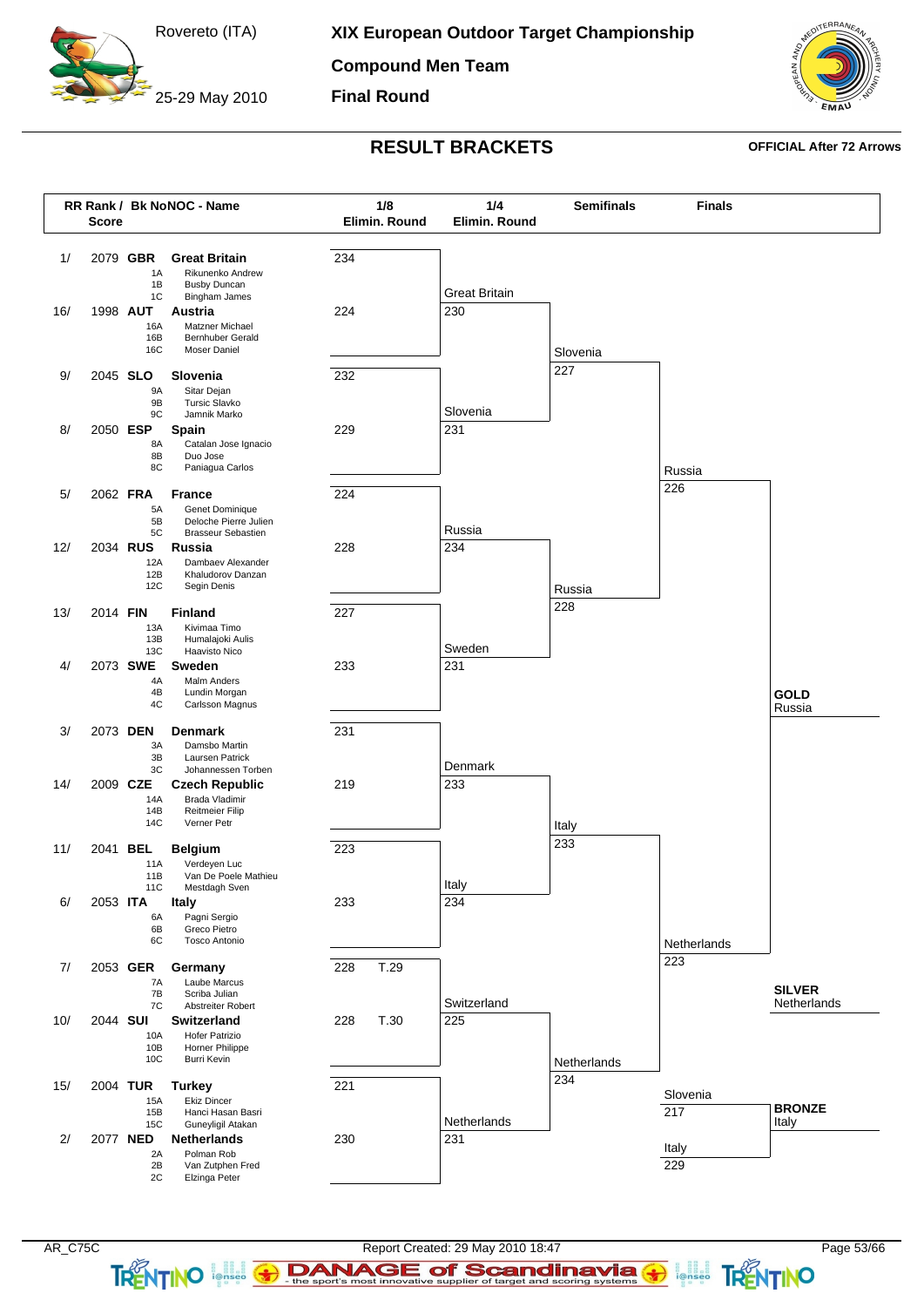25-29 May 2010

**XIX European Outdoor Target Championship**

**Compound Women Team**

**Final Round**

![](_page_53_Picture_4.jpeg)

### **RESULT BRACKETS OFFICIAL After 72 Arrows**

![](_page_53_Figure_7.jpeg)

**TRENTINO** 

ionseo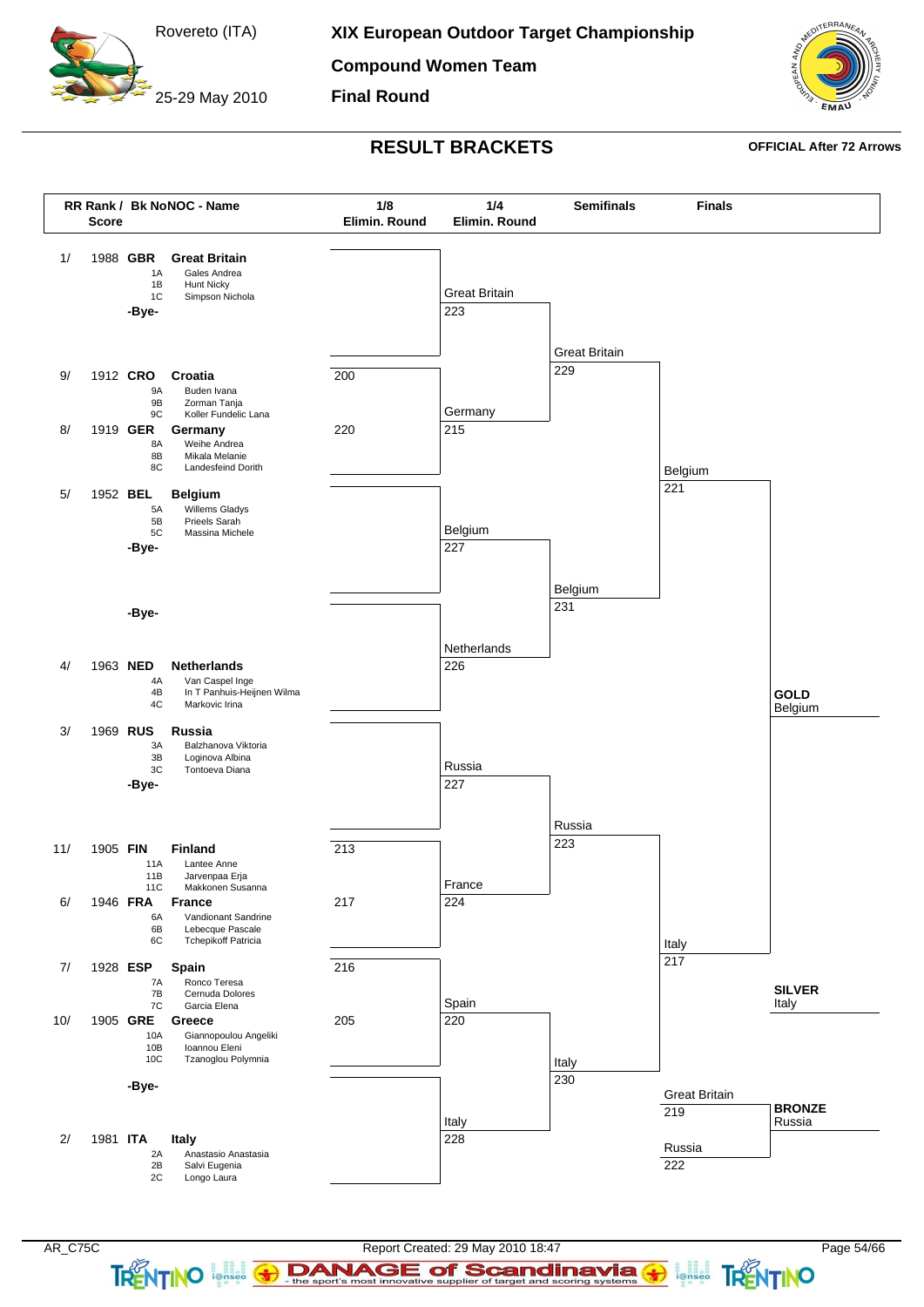25-29 May 2010

**Recurve Mixed Team**

**Final Round**

![](_page_54_Picture_4.jpeg)

### **RESULT BRACKETS OFFICIAL After 72 Arrows**

![](_page_54_Figure_7.jpeg)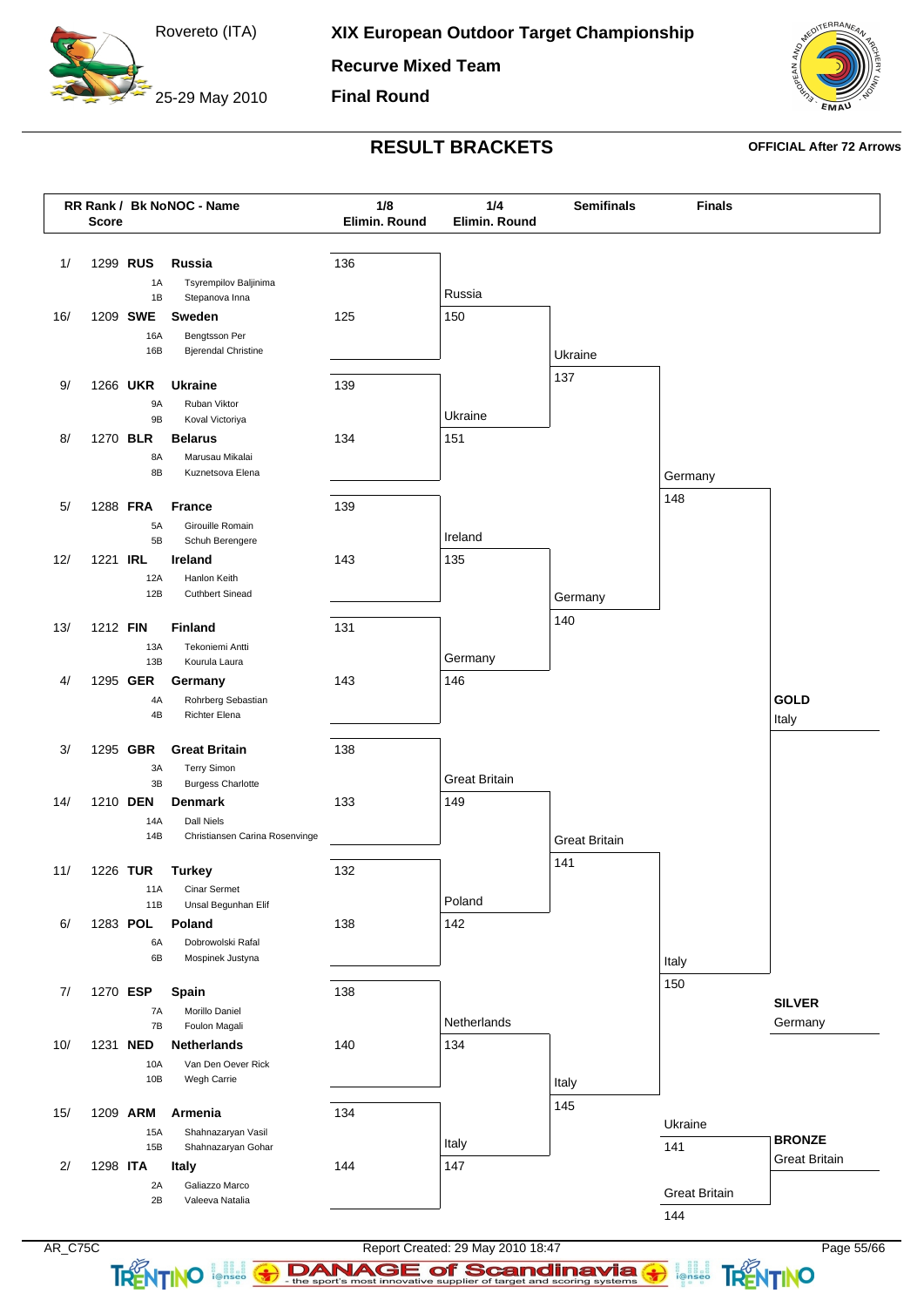25-29 May 2010

**Compound Mixed Team**

**Final Round**

![](_page_55_Picture_4.jpeg)

## **RESULT BRACKETS OFFICIAL After 72 Arrows**

![](_page_55_Figure_7.jpeg)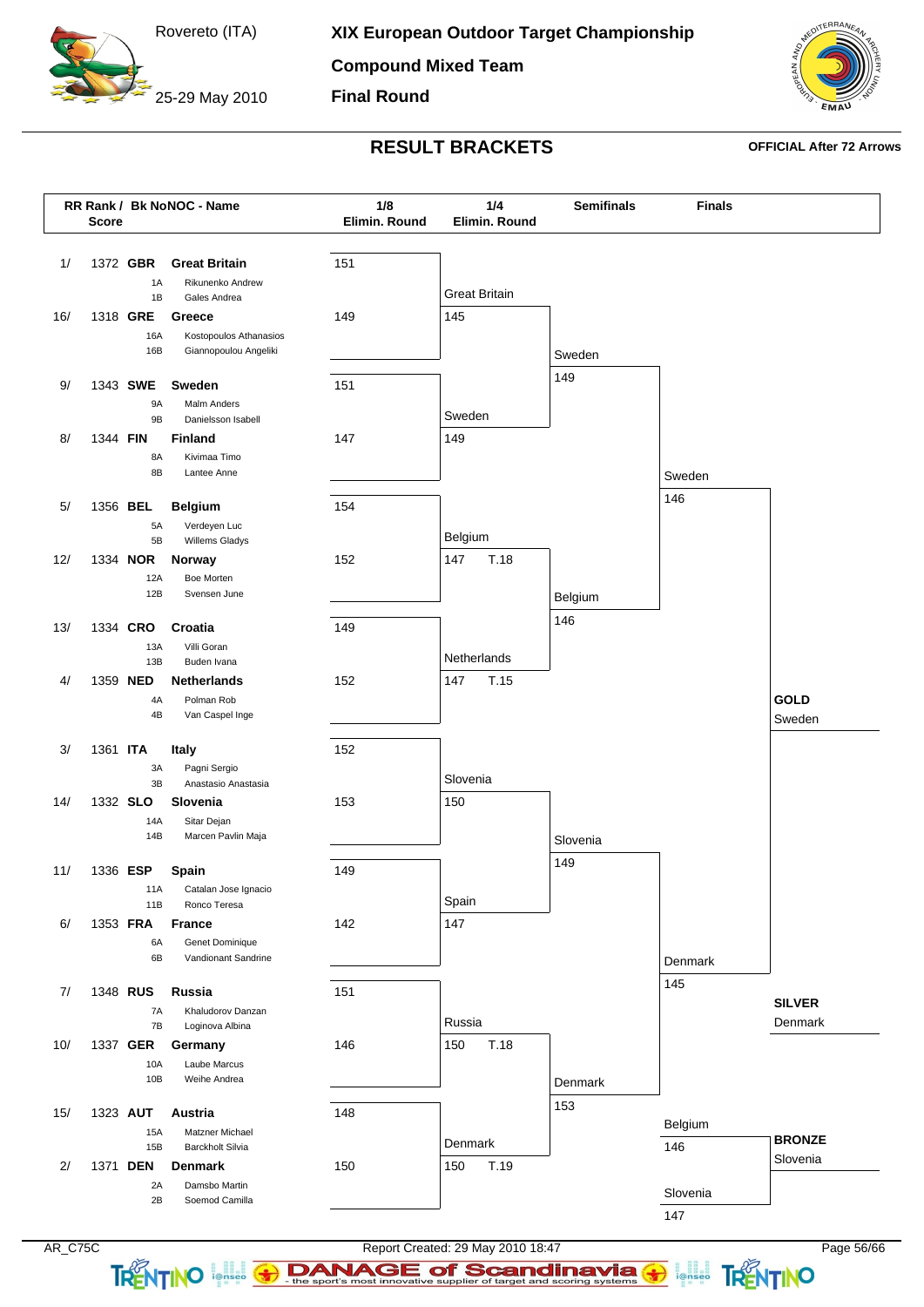25-29 May 2010

**Recurve Men Team**

### **Qualification Round**

![](_page_56_Picture_4.jpeg)

### **RESULTS OFFICIAL After 216 Arrows**

| Rank | <b>NOC</b>            | Name                             | Individual   | Team         |  |
|------|-----------------------|----------------------------------|--------------|--------------|--|
|      |                       |                                  | <b>Total</b> | <b>Total</b> |  |
|      | 1 ITA - Italy         | GALIAZZO Marco                   | 660          | 1966         |  |
|      |                       | <b>FRANGILLI Michele</b>         | 660          |              |  |
|      |                       | DI BUO Ilario                    | 646          |              |  |
|      | 2 FRA - France        |                                  |              |              |  |
|      |                       | <b>FISSEUX Franck</b>            | 649          | 1921         |  |
|      |                       | <b>GIROUILLE Romain</b>          | 643          |              |  |
|      |                       | VALLADONT Jean-Charles           | 629          |              |  |
|      | 3 GBR - Great Britain | <b>TERRY Simon</b>               | 660          | 1911         |  |
|      |                       | <b>GODFREY Laurence</b>          | 626          |              |  |
|      |                       | <b>NESBITT Mark</b>              | 625          |              |  |
|      | 4 ESP - Spain         | <b>MORILLO Daniel</b>            | 646          | 1908         |  |
|      |                       | <b>GOMEZ Andres</b>              | 646          |              |  |
|      |                       | <b>CUESTA Elias</b>              | 616          |              |  |
|      | 5 FIN - Finland       | <b>HATAVA Matti</b>              | 637          | 1906         |  |
|      |                       | <b>TEKONIEMI Antti</b>           | 637          |              |  |
|      |                       | <b>MANSUKOSKI Antti</b>          | 632          |              |  |
|      |                       |                                  |              |              |  |
|      | 6 UKR - Ukraine       | <b>RUBAN Viktor</b>              | 639          | 1903         |  |
|      |                       | <b>IVASHKO Markiyan</b>          | 637          |              |  |
|      |                       | <b>HAVELKO Yury</b>              | 627          |              |  |
|      | 7 RUS - Russia        | <b>TSYREMPILOV Baljinima</b>     | 657          | 1892         |  |
|      |                       | <b>BADENOV Bair</b>              | 630          |              |  |
|      |                       | MALISHEVSKIY Leonid              | 605          |              |  |
|      | 8 NED - Netherlands   | VAN DEN OEVER Rick               | 645          | 1877         |  |
|      |                       | VAN DER VEN Rick                 | 629          |              |  |
|      |                       | <b>FRERIKS Tim</b>               | 603          |              |  |
|      |                       |                                  |              |              |  |
|      | 9 POL - Poland        | DOBROWOLSKI Rafal                | 635          | 1872         |  |
|      |                       | <b>PIATEK Piotr</b>              | 626          |              |  |
|      |                       | PROC Jacek                       | 611          |              |  |
|      | 10 BLR - Belarus      | <b>MARUSAU Mikalai</b>           | 626          | 1862         |  |
|      |                       | <b>KUNDA Maxim</b>               | 623          |              |  |
|      |                       | PRILEPAU Anton                   | 613          |              |  |
|      | 11 GER - Germany      | <b>ROHRBERG Sebastian</b>        | 648          | 1851         |  |
|      |                       | FLOTO Florian                    | 622          |              |  |
|      |                       | POPPENBORG Rafael                | 581          |              |  |
|      |                       |                                  |              |              |  |
|      | 12 ROU - Romania      | <b>CIORNEI Daniel</b>            | 624          | 1838         |  |
|      |                       | <b>MARCU Razvan</b>              | 613          |              |  |
|      |                       | <b>BODNAR Alexandru</b>          | 601          |              |  |
|      | 13 BUL - Bulgaria     | <b>HRISTOV Yavor Vasilev</b>     | 612          | 1826         |  |
|      |                       | <b>VELIKOV Vencislav</b>         | 608          |              |  |
|      |                       | <b>HRISTOV Hristo</b>            | 606          |              |  |
|      | 14 IRL - Ireland      | <b>HANLON Keith</b>              | 624          | 1819         |  |
|      |                       | O'HANLON Brendan                 | 601          |              |  |
|      |                       | GILL Joe                         | 594          |              |  |
|      |                       |                                  |              |              |  |
|      | 15 BEL - Belgium      | CALLEWAERT Danny                 | 607          | 1790         |  |
|      |                       | <b>THIRY Nico</b>                | 602          |              |  |
|      |                       | <b>GEERAERTS Bart</b>            | 581          |              |  |
|      | 16 CYP - Cyprus       | <b>ELXELAH Mimis</b>             | 618          | 1772         |  |
|      |                       | <b>CHRISTODOULOU Costantinos</b> | 590          |              |  |
|      |                       | <b>KONTEMENIOTIS Antonis</b>     | 564          |              |  |
|      | 17 EST - Estonia      | LOTT Jaan                        | 599          | 1770         |  |
|      |                       | <b>SANTOS Paulo</b>              | 598          |              |  |
|      |                       | <b>GROSS Jaanus</b>              | 573          |              |  |

TRENTINO Initial 3

DANAGE of Scandinavia

**FRENTINO**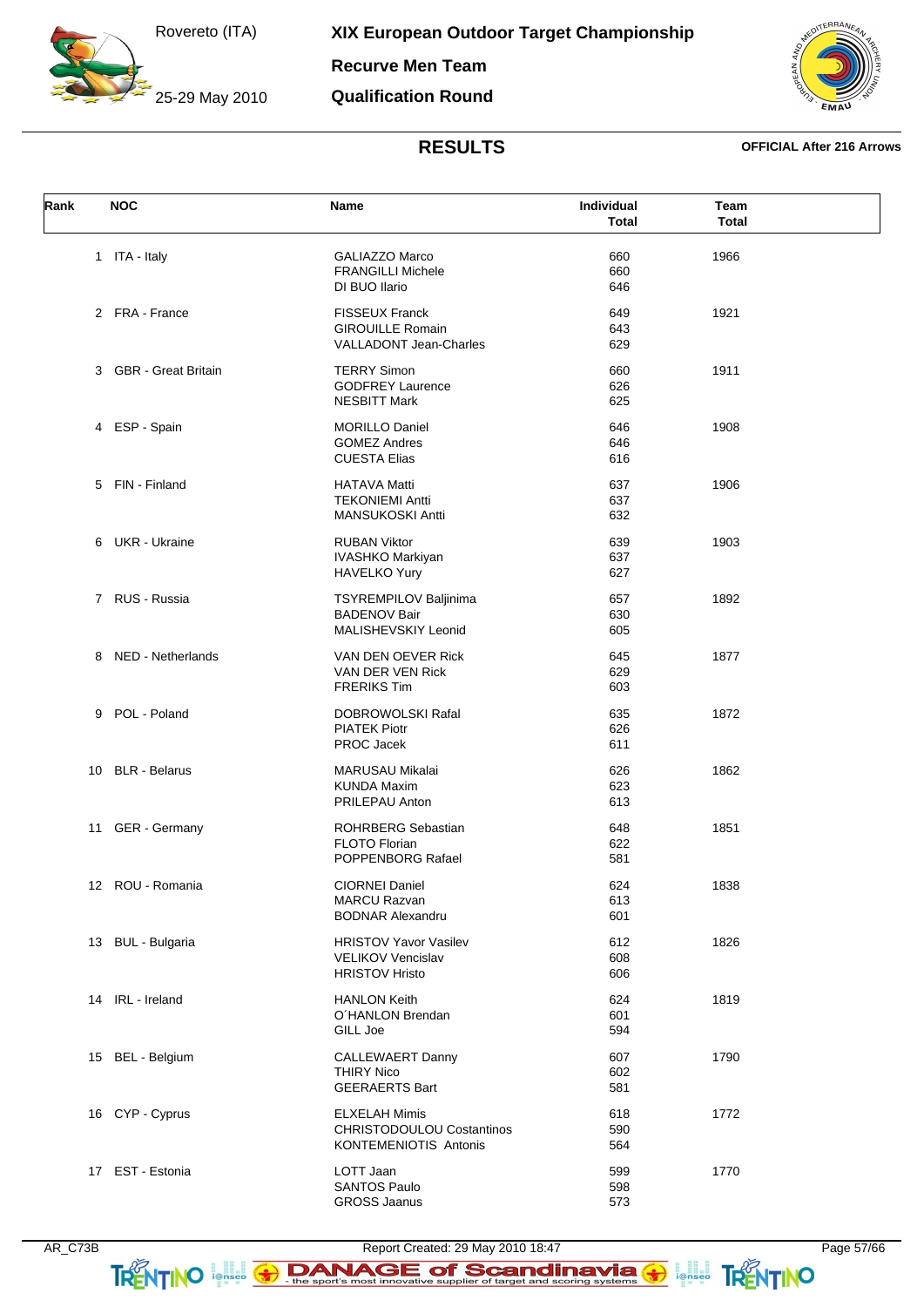25-29 May 2010

**XIX European Outdoor Target Championship**

**Recurve Men Team**

**Qualification Round**

![](_page_57_Picture_4.jpeg)

| Rank | <b>NOC</b>           | <b>Name</b>               | <b>Individual</b><br><b>Total</b> | Team<br><b>Total</b> |
|------|----------------------|---------------------------|-----------------------------------|----------------------|
| 18   | <b>GRE</b> - Greece  | PAPAVASILEIOU Michail     | 599                               | 1763                 |
|      |                      | <b>TSERKEZIS Stefanos</b> | 598                               |                      |
|      |                      | <b>GOUMARAS Antonios</b>  | 566                               |                      |
| 19   | ARM - Armenia        | SHAHNAZARYAN Vasil        | 597                               | 1751                 |
|      |                      | PETROSYAN Arshak          | 590                               |                      |
|      |                      | SHAHNAZARYAN Andranik     | 564                               |                      |
| 20   | SLO - Slovenia       | <b>FERENCEK Aljaz</b>     | 587                               | 1749 T. 35,9         |
|      |                      | <b>ZLENDER Matija</b>     | 586                               |                      |
|      |                      | <b>RAJH Gregor</b>        | 576                               |                      |
| 21   | SVK - Slovakia       | <b>HORNAK Martin</b>      | 598                               | 1749 T. 33;7         |
|      |                      | POLAKOVIC Martin          | 578                               |                      |
|      |                      | <b>KRAVACEK Daniel</b>    | 573                               |                      |
| 22   | HUN - Hungary        | <b>KOSY Nandor</b>        | 591                               | 1730                 |
|      |                      | <b>CSOREGH Pal</b>        | 583                               |                      |
|      |                      | <b>CLEMENT Karoly</b>     | 556                               |                      |
| 23   | CZE - Czech Republic | <b>JURAK Pavel</b>        | 575                               | 1713                 |
|      |                      | <b>KOVAR Kamil</b>        | 573                               |                      |
|      |                      | <b>HODAC Michal</b>       | 565                               |                      |
|      | 24 AUT - Austria     | <b>SOMMER Max</b>         | 571                               | 1695                 |
|      |                      | <b>BERGAUER Philipp</b>   | 569                               |                      |
|      |                      | <b>GUNZ Daniel</b>        | 555                               |                      |
| 25   | LAT - Latvia         | <b>AMATNIEKS Janis</b>    | 567                               | 1691                 |
|      |                      | <b>LIPINS Jevgenijs</b>   | 563                               |                      |
|      |                      | <b>APSITIS Janis</b>      | 561                               |                      |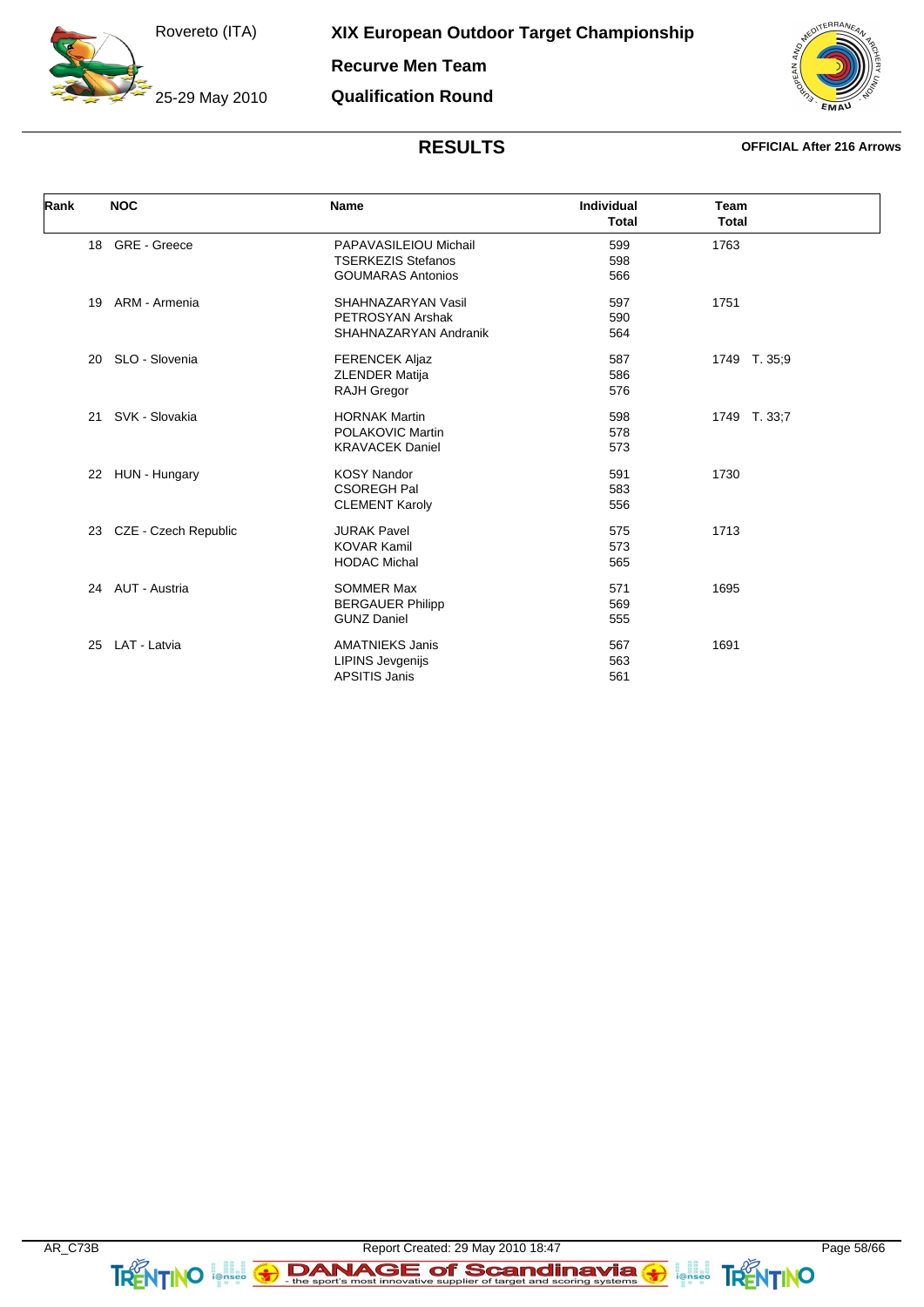25-29 May 2010

**Recurve Women Team**

**Qualification Round**

![](_page_58_Picture_4.jpeg)

### **RESULTS OFFICIAL After 216 Arrows**

| Rank         | <b>NOC</b>              | <b>Name</b>                     | <b>Individual</b> | Team          |
|--------------|-------------------------|---------------------------------|-------------------|---------------|
|              |                         |                                 | <b>Total</b>      | <b>Total</b>  |
| $\mathbf{1}$ | POL - Poland            | <b>MOSPINEK Justyna</b>         | 648               | 1913          |
|              |                         | <b>CWIENCZEK Malgorzata</b>     | 637               |               |
|              |                         |                                 |                   |               |
|              |                         | LIPIARSKA Karina                | 628               |               |
|              | 2 RUS - Russia          | STEPANOVA Inna                  | 642               | 1912          |
|              |                         | PEROVA Ksenia                   | 635               |               |
|              |                         | ERDYNIYEVA Natalya              | 635               |               |
|              | 3 ITA - Italy           | <b>VALEEVA Natalia</b>          | 638               | 1878          |
|              |                         | <b>TOMASI Jessica</b>           | 625               |               |
|              |                         | LIONETTI Pia Carmen             | 615               |               |
|              | 4 FRA - France          | <b>SCHUH Berengere</b>          | 639               | 1876          |
|              |                         | DODEMONT Sophie                 | 627               |               |
|              |                         | <b>DELAMARE Cyrielle</b>        | 610               |               |
|              | 5 GER - Germany         | <b>RICHTER Elena</b>            | 647               | 1857          |
|              |                         | <b>WINTER Karina</b>            | 623               |               |
|              |                         | <b>HAIDN TSCHALOVA Veronika</b> | 587               |               |
|              |                         |                                 |                   |               |
| 6            | <b>UKR</b> - Ukraine    | <b>KOVAL Victoriya</b>          | 627               | 1836          |
|              |                         | PALEKHA Kateryna                | 606               |               |
|              |                         | DOROKHOVA Tetyana               | 603               |               |
|              | 7 GBR - Great Britain   | <b>BURGESS Charlotte</b>        | 635               | 1830 T. 47;16 |
|              |                         | <b>OLIVER Amy</b>               | 606               |               |
|              |                         | FOLKARD Naomi                   | 589               |               |
|              | 8 ESP - Spain           | <b>FOULON Magali</b>            | 624               | 1830 T. 42;18 |
|              |                         | <b>BUITRON Gema</b>             | 615               |               |
|              |                         | <b>FERNANDEZ Helena</b>         | 591               |               |
| 9            | <b>BLR</b> - Belarus    | <b>KUZNETSOVA Elena</b>         | 644               | 1825          |
|              |                         | TIMOFEYEVA Katsiaryna           | 623               |               |
|              |                         | RAVINETS Julia                  | 558               |               |
|              | 10 SWE - Sweden         | <b>BJERENDAL Christine</b>      | 603               | 1780          |
|              |                         | JEPPSSON Jenny                  | 599               |               |
|              |                         | <b>WALLIN Malin</b>             | 578               |               |
| 11           | DEN - Denmark           | CHRISTIANSEN Carina Rosenvinge  | 622               | 1773          |
|              |                         | <b>LAURSEN Louise</b>           | 581               |               |
|              |                         |                                 |                   |               |
|              |                         | JAGER Maja Buskbjerg            | 570               |               |
|              | 12 LAT - Latvia         | <b>BERZINA Zane</b>             | 599               | 1762          |
|              |                         | ZOMMERE Liga                    | 586               |               |
|              |                         | JURCENKO Oksana                 | 577               |               |
|              | 13 SUI - Switzerland    | <b>SCHOBINGER Celine</b>        | 592               | 1758          |
|              |                         | <b>DIELEN Nathalie</b>          | 586               |               |
|              |                         | DE GIULI Valentine              | 580               |               |
|              | 14 GEO - Georgia        | <b>ESEBUA Kristine</b>          | 586               | 1736          |
|              |                         | <b>DIASAMIDZE Asmat</b>         | 577               |               |
|              |                         | <b>TSINTSADZE Natia</b>         | 573               |               |
|              |                         |                                 |                   |               |
|              | 15 BEL - Belgium        | <b>STRUYF Sabrina</b>           | 598               | 1724          |
|              |                         | <b>WOLLES Freya</b>             | 574               |               |
|              |                         | <b>GEERAERTS Tamara</b>         | 552               |               |
|              | 16 CZE - Czech Republic | <b>SUDRICHOVA Gabriela</b>      | 619               | 1707          |
|              |                         | <b>HORACKOVA Barbora</b>        | 558               |               |
|              |                         | SPALENKOVA Eva                  | 530               |               |
|              | 17 FIN - Finland        | <b>KOURULA Laura</b>            | 575               | 1635          |
|              |                         | SORSA Tanja                     | 546               |               |
|              |                         | PERALA Laura                    | 514               |               |

**FRENTINO**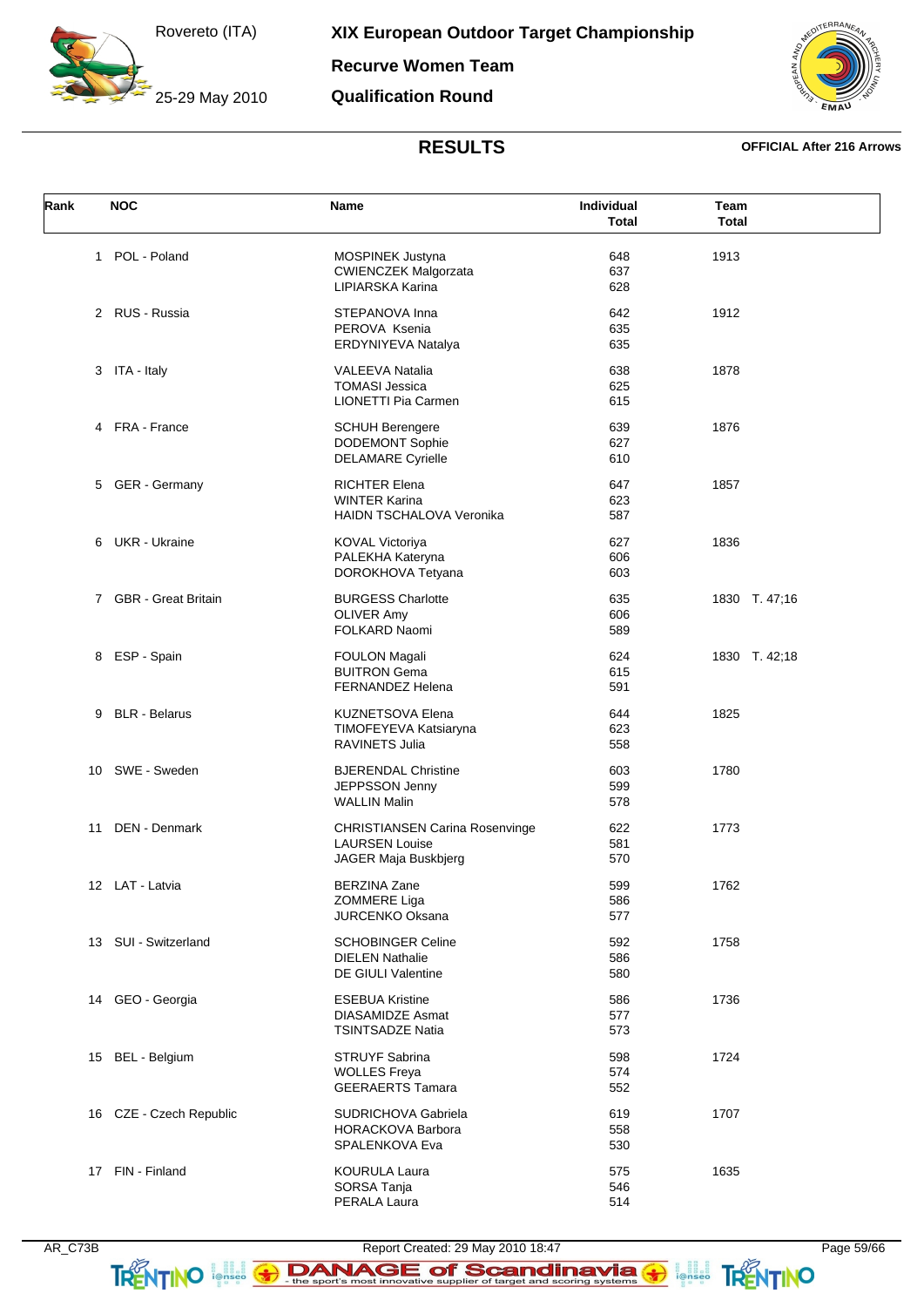25-29 May 2010

**XIX European Outdoor Target Championship**

**Recurve Women Team**

**Qualification Round**

![](_page_59_Picture_4.jpeg)

| Rank | <b>NOC</b>        | <b>Name</b>              | Individual<br><b>Total</b> | Team<br><b>Total</b> |  |
|------|-------------------|--------------------------|----------------------------|----------------------|--|
|      | 18 SVK - Slovakia | <b>HARCARIKOVA Lenka</b> | 578                        | 1572                 |  |
|      |                   | SISKOVA Alexandra        | 504                        |                      |  |
|      |                   | BALOGHOVA Paulina        | 490                        |                      |  |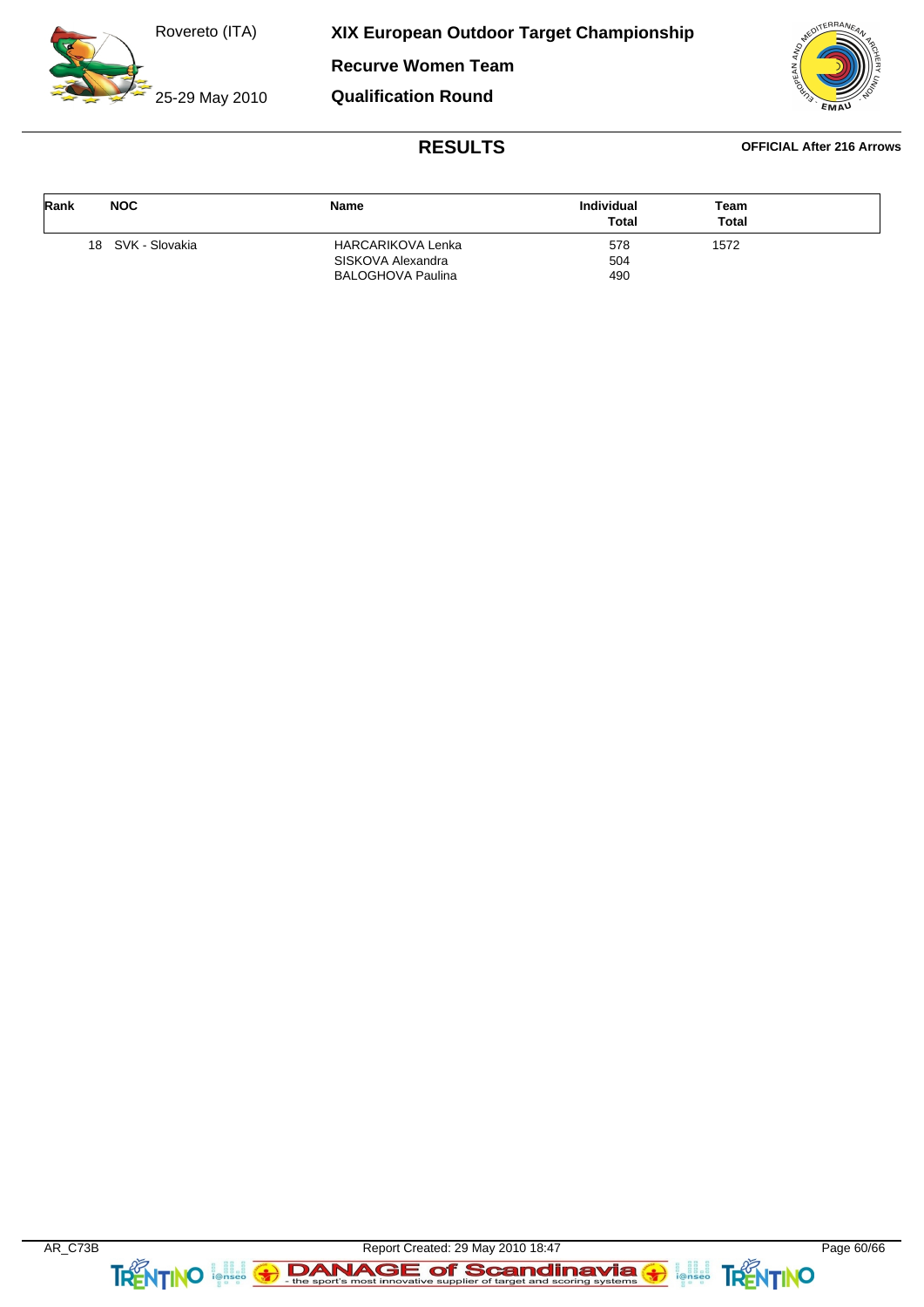25-29 May 2010

**Compound Men Team**

**Qualification Round**

![](_page_60_Picture_4.jpeg)

### **RESULTS OFFICIAL After 216 Arrows**

| Rank | <b>NOC</b>              | Name                                         | Individual<br><b>Total</b> | Team<br><b>Total</b> |
|------|-------------------------|----------------------------------------------|----------------------------|----------------------|
|      | 1 GBR - Great Britain   | <b>RIKUNENKO Andrew</b>                      | 698                        | 2079                 |
|      |                         | <b>BUSBY Duncan</b>                          | 691                        |                      |
|      |                         | <b>BINGHAM James</b>                         | 690                        |                      |
|      | 2 NED - Netherlands     | POLMAN Rob                                   | 699                        | 2077                 |
|      |                         | VAN ZUTPHEN Fred                             | 690                        |                      |
|      |                         | <b>ELZINGA Peter</b>                         | 688                        |                      |
|      |                         |                                              |                            |                      |
| 3    | <b>DEN - Denmark</b>    | <b>DAMSBO Martin</b>                         | 705                        | 2073 T. 141;54       |
|      |                         | <b>LAURSEN Patrick</b>                       | 691                        |                      |
|      |                         | JOHANNESSEN Torben                           | 677                        |                      |
|      | 4 SWE - Sweden          | <b>MALM Anders</b>                           | 694                        | 2073 T. 137;52       |
|      |                         | <b>LUNDIN Morgan</b>                         | 691                        |                      |
|      |                         | <b>CARLSSON Magnus</b>                       | 688                        |                      |
|      | 5 FRA - France          | <b>GENET Dominique</b>                       | 691                        | 2062                 |
|      |                         | <b>DELOCHE Pierre Julien</b>                 | 689                        |                      |
|      |                         | <b>BRASSEUR Sebastien</b>                    | 682                        |                      |
|      | 6 ITA - Italy           | PAGNI Sergio                                 | 691                        | 2053 T. 122;45       |
|      |                         | <b>GRECO Pietro</b>                          | 685                        |                      |
|      |                         | <b>TOSCO Antonio</b>                         | 677                        |                      |
|      |                         | <b>LAUBE Marcus</b>                          |                            |                      |
|      | 7 GER - Germany         |                                              | 689                        | 2053 T. 117;44       |
|      |                         | <b>SCRIBA Julian</b>                         | 686                        |                      |
|      |                         | <b>ABSTREITER Robert</b>                     | 678                        |                      |
|      | 8 ESP - Spain           | CATALAN Jose Ignacio                         | 690                        | 2050                 |
|      |                         | DUO Jose                                     | 681                        |                      |
|      |                         | <b>PANIAGUA Carlos</b>                       | 679                        |                      |
| 9    | SLO - Slovenia          | SITAR Dejan                                  | 697                        | 2045                 |
|      |                         | <b>TURSIC Slavko</b>                         | 693                        |                      |
|      |                         | JAMNIK Marko                                 | 655                        |                      |
| 10   | SUI - Switzerland       | <b>HOFER Patrizio</b>                        | 687                        | 2044                 |
|      |                         | <b>HORNER Philippe</b>                       | 683                        |                      |
|      |                         | <b>BURRI Kevin</b>                           | 674                        |                      |
| 11   | BEL - Belgium           | <b>VERDEYEN Luc</b>                          | 686                        | 2041                 |
|      |                         | VAN DE POELE Mathieu                         | 681                        |                      |
|      |                         | <b>MESTDAGH Sven</b>                         | 674                        |                      |
|      |                         |                                              |                            |                      |
|      | 12 RUS - Russia         | DAMBAEV Alexander                            | 681                        | 2034                 |
|      |                         | KHALUDOROV Danzan                            | 679                        |                      |
|      |                         | <b>SEGIN Denis</b>                           | 674                        |                      |
|      | 13 FIN - Finland        | KIVIMAA Timo                                 | 682                        | 2014                 |
|      |                         | <b>HUMALAJOKI Aulis</b>                      | 667                        |                      |
|      |                         | <b>HAAVISTO Nico</b>                         | 665                        |                      |
|      | 14 CZE - Czech Republic | <b>BRADA Vladimir</b>                        | 677                        | 2009                 |
|      |                         | <b>REITMEIER Filip</b>                       | 668                        |                      |
|      |                         | <b>VERNER Petr</b>                           | 664                        |                      |
|      | 15 TUR - Turkey         | <b>EKIZ Dincer</b>                           | 683                        | 2004                 |
|      |                         | <b>HANCI Hasan Basri</b>                     | 680                        |                      |
|      |                         | <b>GUNEYLIGIL Atakan</b>                     | 641                        |                      |
|      | 16 AUT - Austria        | <b>MATZNER Michael</b>                       | 678                        | 1998                 |
|      |                         | <b>BERNHUBER Gerald</b>                      | 667                        |                      |
|      |                         | <b>MOSER Daniel</b>                          | 653                        |                      |
|      |                         |                                              |                            |                      |
|      | 17 CRO - Croatia        | <b>VILLI Goran</b><br><b>BARTOL Vladimir</b> | 684<br>674                 | 1996                 |
|      |                         | <b>GREGEC Dario</b>                          | 638                        |                      |
|      |                         |                                              |                            |                      |

TRENTINO **FOR THE SPOT SCANDING SOF SCANDING SAFETY** 

**FRENTINO**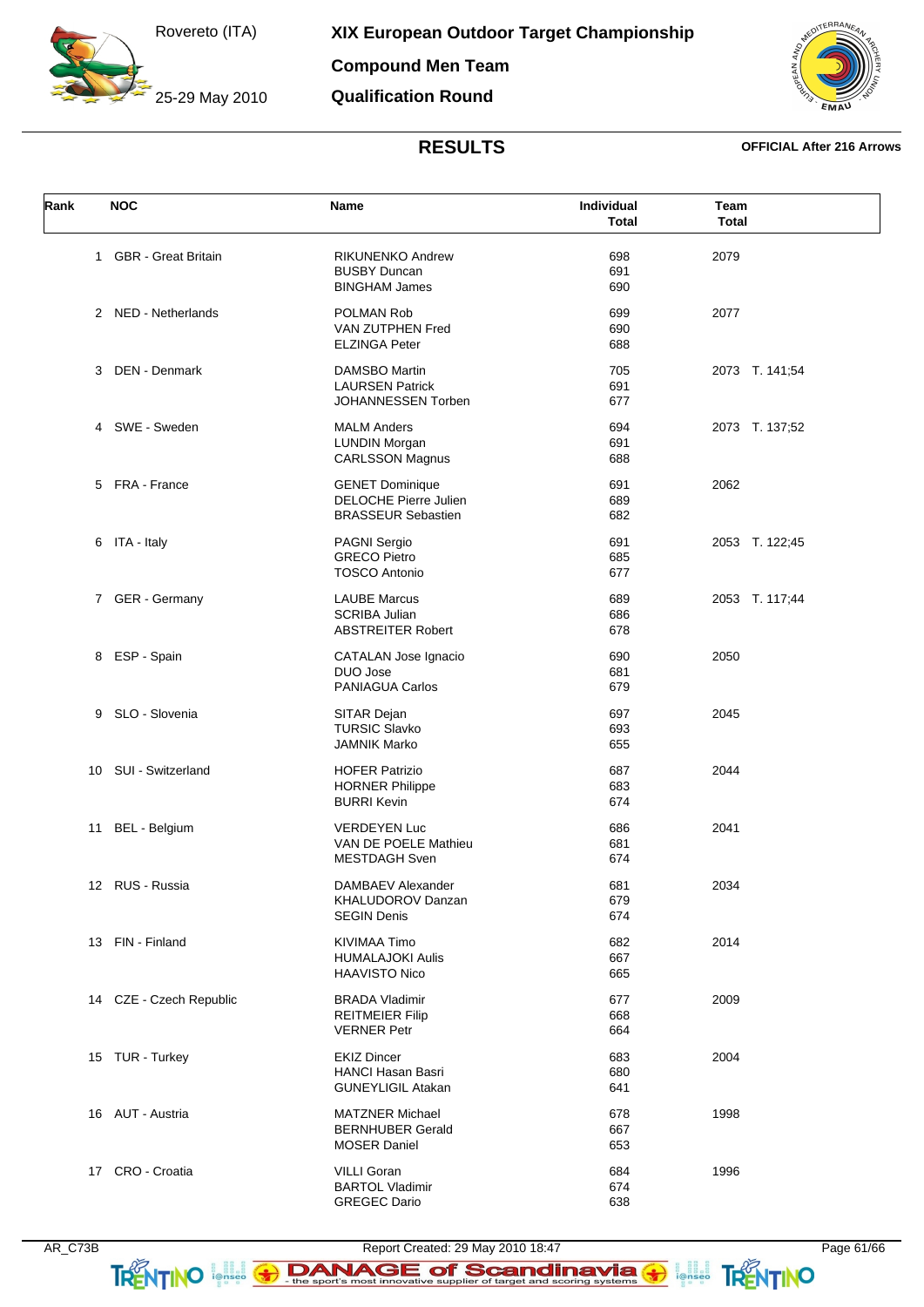**Compound Men Team**

**Qualification Round**

25-29 May 2010

FRRA

| Rank | <b>NOC</b>            | Name                          | <b>Individual</b><br><b>Total</b> | Team<br>Total |  |
|------|-----------------------|-------------------------------|-----------------------------------|---------------|--|
| 18   | GRE - Greece          | <b>KOSTOPOULOS Athanasios</b> | 671                               | 1989          |  |
|      |                       | <b>PEPPAS Dimitrios</b>       | 670                               |               |  |
|      |                       | <b>KOUMERTAS Stavros</b>      | 648                               |               |  |
| 19   | HUN - Hungary         | KIS Laszlo                    | 678                               | 1979          |  |
|      |                       | <b>BALLA Zsolt</b>            | 654                               |               |  |
|      |                       | <b>VASARI Robert</b>          | 647                               |               |  |
|      | SVK - Slovakia<br>20. | <b>BOJCUN Miroslav</b>        | 671                               | 1976          |  |
|      |                       | DURNY Matus Jr.               | 655                               |               |  |
|      |                       | <b>ZIDEK Radoslav</b>         | 650                               |               |  |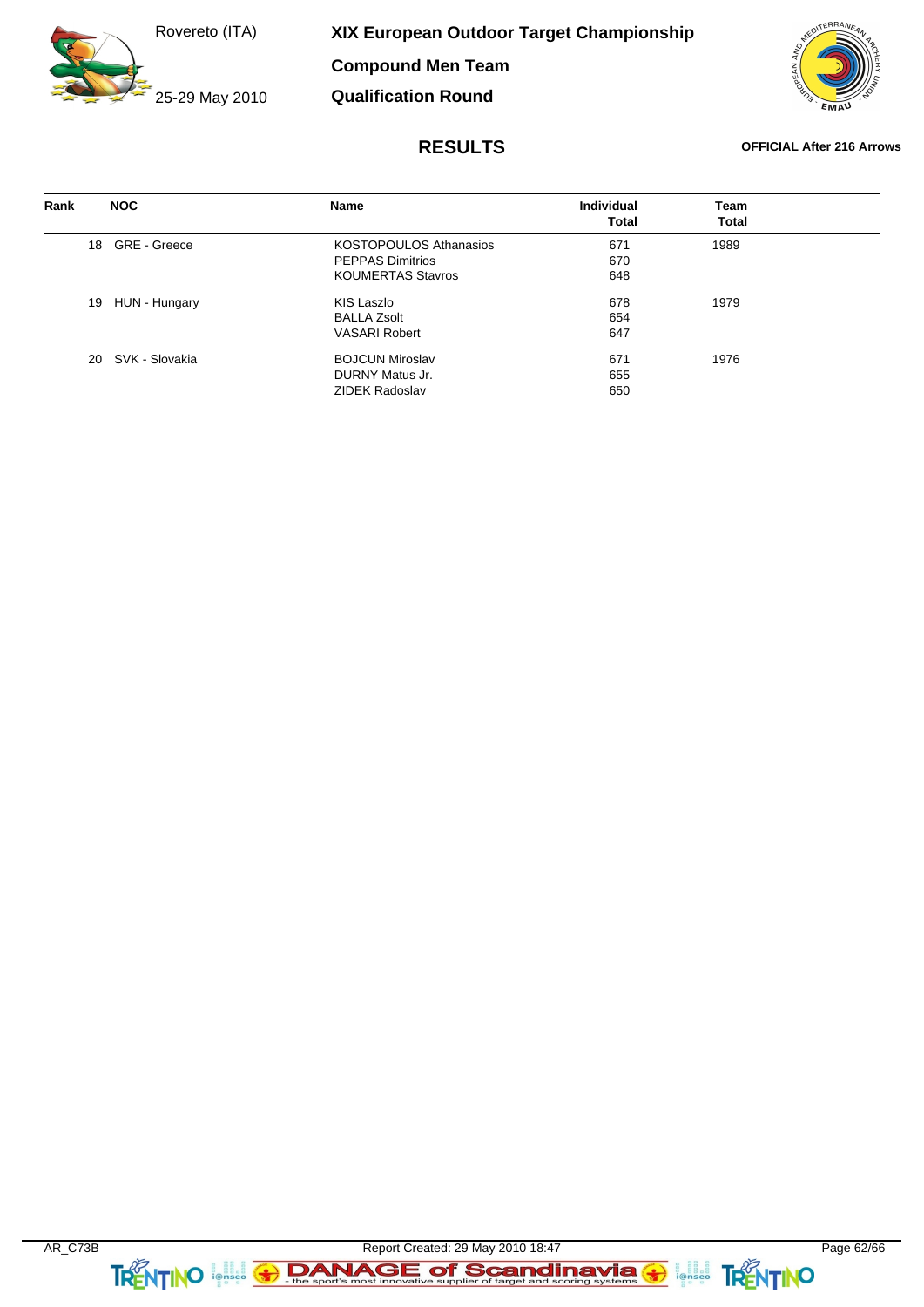25-29 May 2010

**Compound Women Team Qualification Round**

![](_page_62_Picture_3.jpeg)

| Rank | <b>NOC</b>                 | Name                                                                                               | Individual<br>Total      | Team<br><b>Total</b> |
|------|----------------------------|----------------------------------------------------------------------------------------------------|--------------------------|----------------------|
|      | 1 GBR - Great Britain      | <b>GALES Andrea</b><br><b>HUNT Nicky</b><br>SIMPSON Nichola                                        | 674<br>660<br>654        | 1988                 |
|      | 2 ITA - Italy              | <b>ANASTASIO Anastasia</b><br>SALVI Eugenia<br>LONGO Laura                                         | 670<br>659<br>652        | 1981                 |
|      | 3 RUS - Russia             | <b>BALZHANOVA Viktoria</b><br>LOGINOVA Albina<br><b>TONTOEVA Diana</b>                             | 667<br>663<br>639        | 1969                 |
|      | 4 NED - Netherlands        | VAN CASPEL Inge<br>IN T PANHUIS-HEIJNEN Wilma<br><b>MARKOVIC Irina</b>                             | 660<br>656<br>647        | 1963                 |
|      | 5 BEL - Belgium            | <b>WILLEMS Gladys</b><br>PRIEELS Sarah<br><b>MASSINA Michele</b>                                   | 670<br>643<br>639        | 1952                 |
|      | 6 FRA - France             | <b>VANDIONANT Sandrine</b><br><b>LEBECQUE Pascale</b>                                              | 662<br>644               | 1946                 |
|      | ESP - Spain<br>$7^{\circ}$ | <b>TCHEPIKOFF Patricia</b><br><b>RONCO Teresa</b><br><b>CERNUDA Dolores</b><br><b>GARCIA Elena</b> | 640<br>646<br>645<br>637 | 1928                 |
|      | 8 GER - Germany            | <b>WEIHE Andrea</b><br><b>MIKALA Melanie</b><br><b>LANDESFEIND Dorith</b>                          | 648<br>645<br>626        | 1919                 |
| 9    | CRO - Croatia              | <b>BUDEN Ivana</b><br>ZORMAN Tanja<br>KOLLER FUNDELIC Lana                                         | 650<br>638<br>624        | 1912                 |
| 10   | GRE - Greece               | GIANNOPOULOU Angeliki<br><b>IOANNOU Eleni</b>                                                      | 647<br>640               | 1905 T. 61;20        |
| 11   | FIN - Finland              | TZANOGLOU Polymnia<br><b>LANTEE Anne</b><br><b>JARVENPAA Erja</b><br><b>MAKKONEN Susanna</b>       | 618<br>662<br>630<br>613 | 1905 T. 61;18        |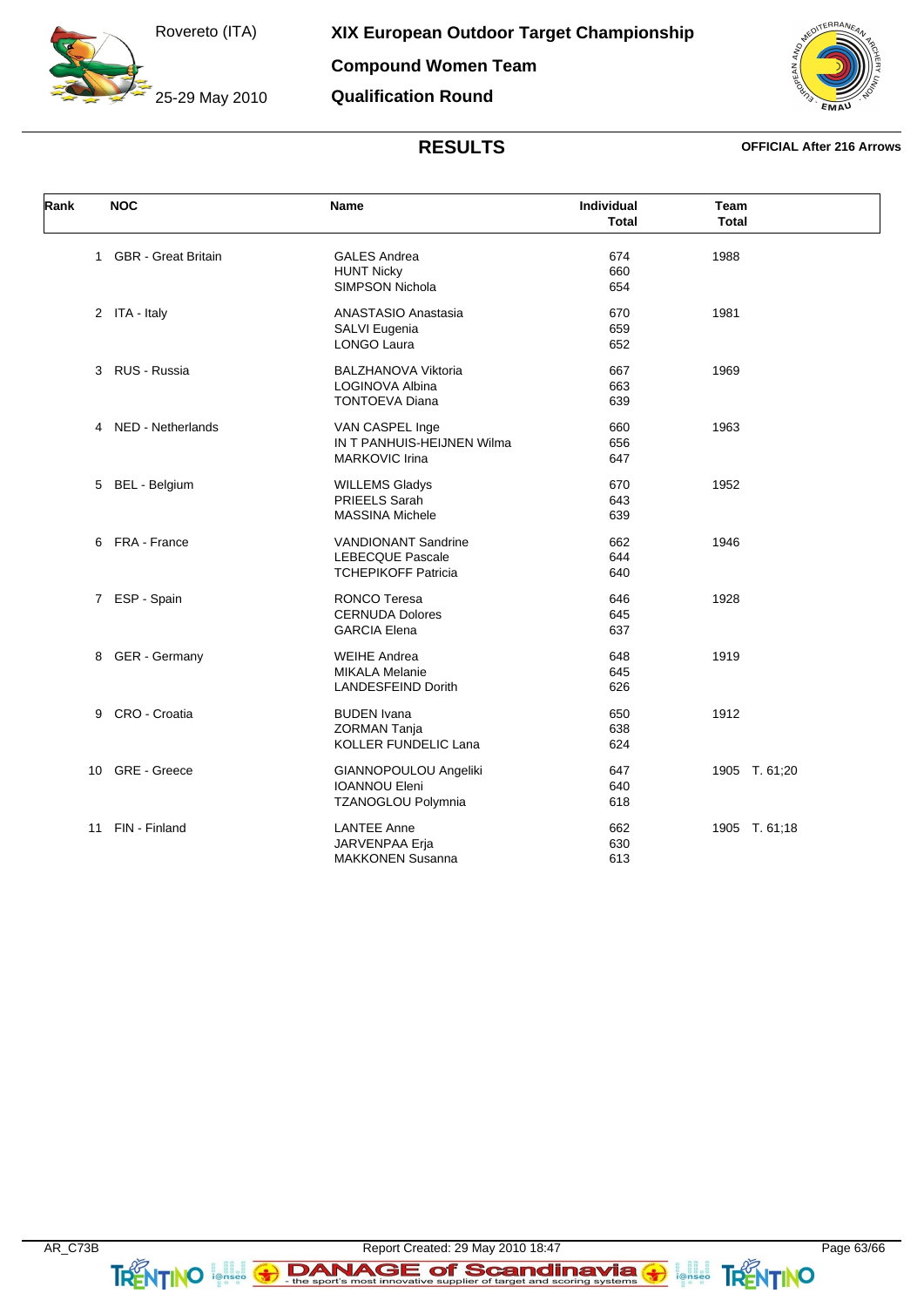25-29 May 2010

**Recurve Mixed Team**

**Qualification Round**

![](_page_63_Picture_4.jpeg)

| Rank | <b>NOC</b>              | Name                                                | Individual<br><b>Total</b> | Team<br><b>Total</b> |
|------|-------------------------|-----------------------------------------------------|----------------------------|----------------------|
|      | 1 RUS - Russia          | <b>TSYREMPILOV Baljinima</b><br>STEPANOVA Inna      | 657<br>642                 | 1299                 |
|      | 2 ITA - Italy           | <b>GALIAZZO Marco</b><br><b>VALEEVA Natalia</b>     | 660<br>638                 | 1298                 |
|      | 3 GBR - Great Britain   | <b>TERRY Simon</b><br><b>BURGESS Charlotte</b>      | 660<br>635                 | 1295 T. 53;16        |
| 4    | GER - Germany           | ROHRBERG Sebastian<br><b>RICHTER Elena</b>          | 648<br>647                 | 1295 T. 50;16        |
|      | 5 FRA - France          | <b>FISSEUX Franck</b><br><b>SCHUH Berengere</b>     | 649<br>639                 | 1288                 |
| 6    | POL - Poland            | DOBROWOLSKI Rafal<br>MOSPINEK Justyna               | 635<br>648                 | 1283                 |
|      | 7 ESP - Spain           | <b>MORILLO Daniel</b><br>FOULON Magali              | 646<br>624                 | 1270 T. 41;18        |
| 8    | <b>BLR</b> - Belarus    | MARUSAU Mikalai<br><b>KUZNETSOVA Elena</b>          | 626<br>644                 | 1270 T. 35;17        |
|      | 9 UKR - Ukraine         | <b>RUBAN Viktor</b><br><b>KOVAL Victoriya</b>       | 639<br>627                 | 1266                 |
| 10   | NED - Netherlands       | VAN DEN OEVER Rick<br><b>WEGH Carrie</b>            | 645<br>586                 | 1231                 |
|      | 11 TUR - Turkey         | <b>CINAR Sermet</b><br><b>UNSAL Begunhan Elif</b>   | 596<br>630                 | 1226                 |
|      | 12 IRL - Ireland        | <b>HANLON Keith</b><br><b>CUTHBERT Sinead</b>       | 624<br>597                 | 1221                 |
|      | 13 FIN - Finland        | <b>HATAVA Matti</b><br>KOURULA Laura                | 637<br>575                 | 1212                 |
| 14   | DEN - Denmark           | <b>DALL Niels</b><br>CHRISTIANSEN Carina Rosenvinge | 588<br>622                 | 1210                 |
|      | 15 ARM - Armenia        | SHAHNAZARYAN Vasil<br>SHAHNAZARYAN Gohar            | 597<br>612                 | 1209 T. 26;10        |
|      | 16 SWE - Sweden         | <b>BENGTSSON Per</b><br><b>BJERENDAL Christine</b>  | 606<br>603                 | 1209 T. 24;8         |
|      | 17 BEL - Belgium        | CALLEWAERT Danny<br>STRUYF Sabrina                  | 607<br>598                 | 1205                 |
|      | 18 ROU - Romania        | CIORNEI Daniel<br><b>BANCILA Simona</b>             | 624<br>579                 | 1203                 |
|      | 19 EST - Estonia        | LOTT Jaan<br>PREIMANN Anneli                        | 599<br>602                 | 1201                 |
| 20   | MDA - Moldova           | POPOV Semion<br><b>MIRCA Alexandra</b>              | 609<br>588                 | 1197                 |
|      | 21 CZE - Czech Republic | <b>JURAK Pavel</b><br>SUDRICHOVA Gabriela           | 575<br>619                 | 1194                 |
|      | 22 CYP - Cyprus         | <b>ELXELAH Mimis</b><br>IOSIFAKI Andri              | 618<br>571                 | 1189                 |
|      | 23 SVK - Slovakia       | <b>HORNAK Martin</b><br>HARCARIKOVA Lenka           | 598<br>578                 | 1176                 |
|      | 24 GRE - Greece         | PAPAVASILEIOU Michail                               | 599                        | 1173                 |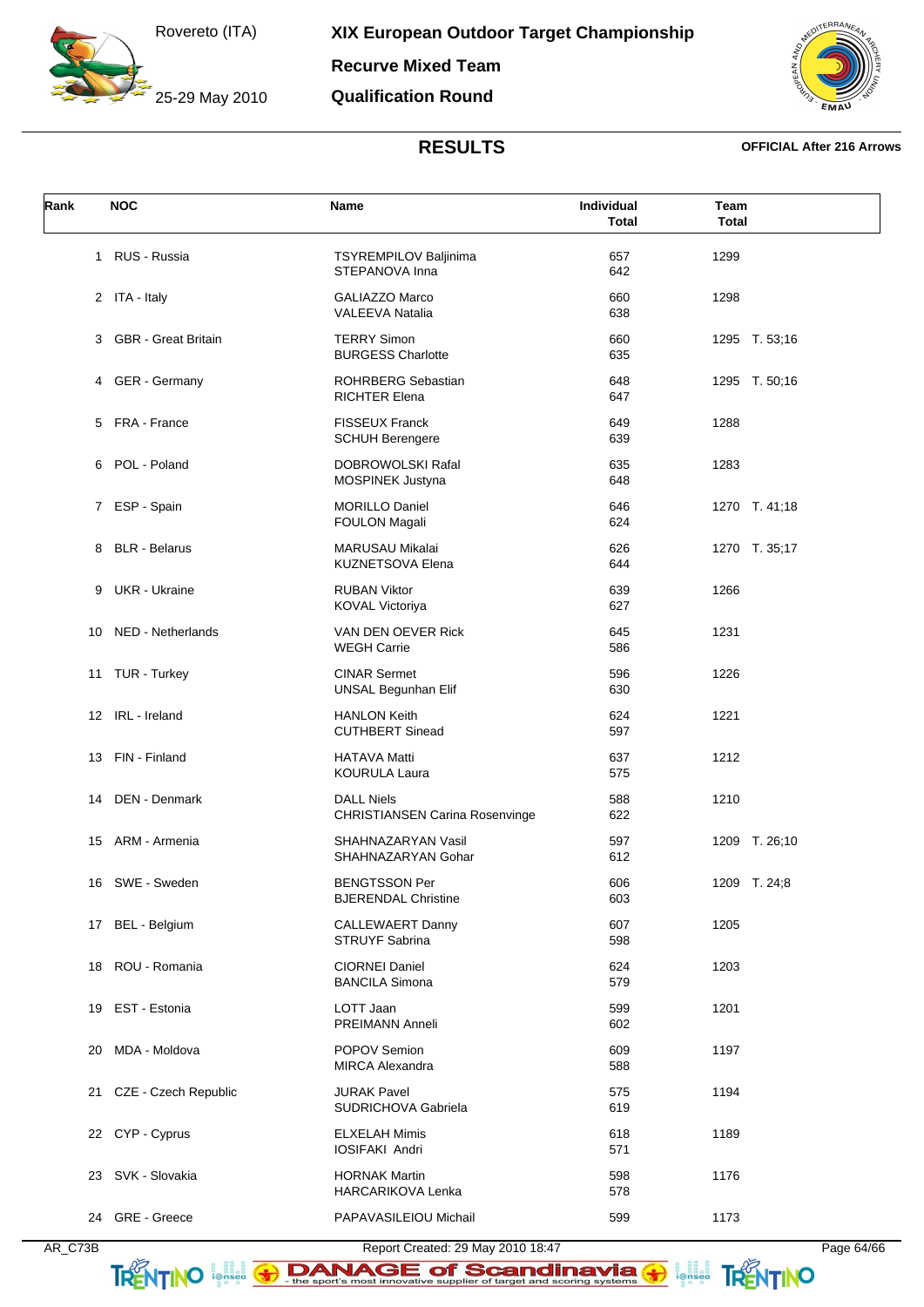25-29 May 2010

**XIX European Outdoor Target Championship**

**Recurve Mixed Team**

**Qualification Round**

![](_page_64_Picture_4.jpeg)

| Rank | <b>NOC</b>        | <b>Name</b>                            | <b>Individual</b><br><b>Total</b> | Team<br><b>Total</b> |  |
|------|-------------------|----------------------------------------|-----------------------------------|----------------------|--|
|      |                   | ATLA Anita-Evi                         | 574                               |                      |  |
|      | 25 BUL - Bulgaria | <b>HRISTOV Yavor Vasilev</b>           | 612                               | 1169                 |  |
|      |                   | DANAILOVA Dobromira                    | 557                               |                      |  |
|      | 26 LAT - Latvia   | AMATNIEKS Janis<br><b>BERZINA Zane</b> | 567<br>599                        | 1166                 |  |